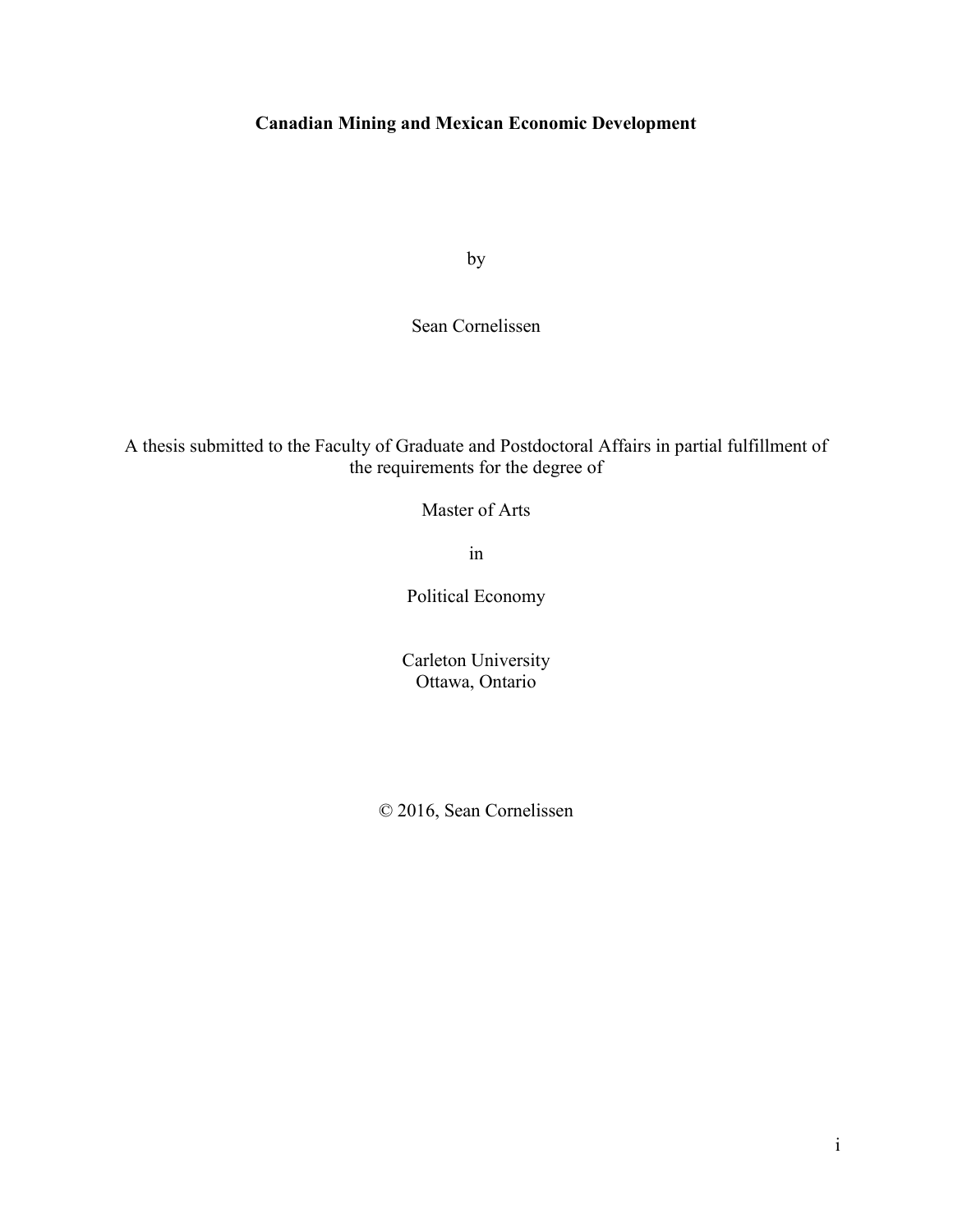#### **Abstract**

This thesis is concerned with how Canadian outward FDI in Mexico's mining sector affects the country's economic development. The paper will make the argument that Mexico's economic development has not benefited extensively from Canadian investment in the mining industry, especially considering the revenues earned by mining firms. Furthermore, the argument will be made that inadequate state institutions in Mexico, rather than a malicious Canadian presence, is the principal reason for this phenomenon. Utilizing new institutional economic theory, this thesis will draw attention to the roles of formal and informal institutions in Mexico and how they have affected the mining sector's potential to foster economic development. It will be argued that institutions largely independent of Canadian influence have most significantly affected the outcome of Canadian mining FDI in Mexico's economic development.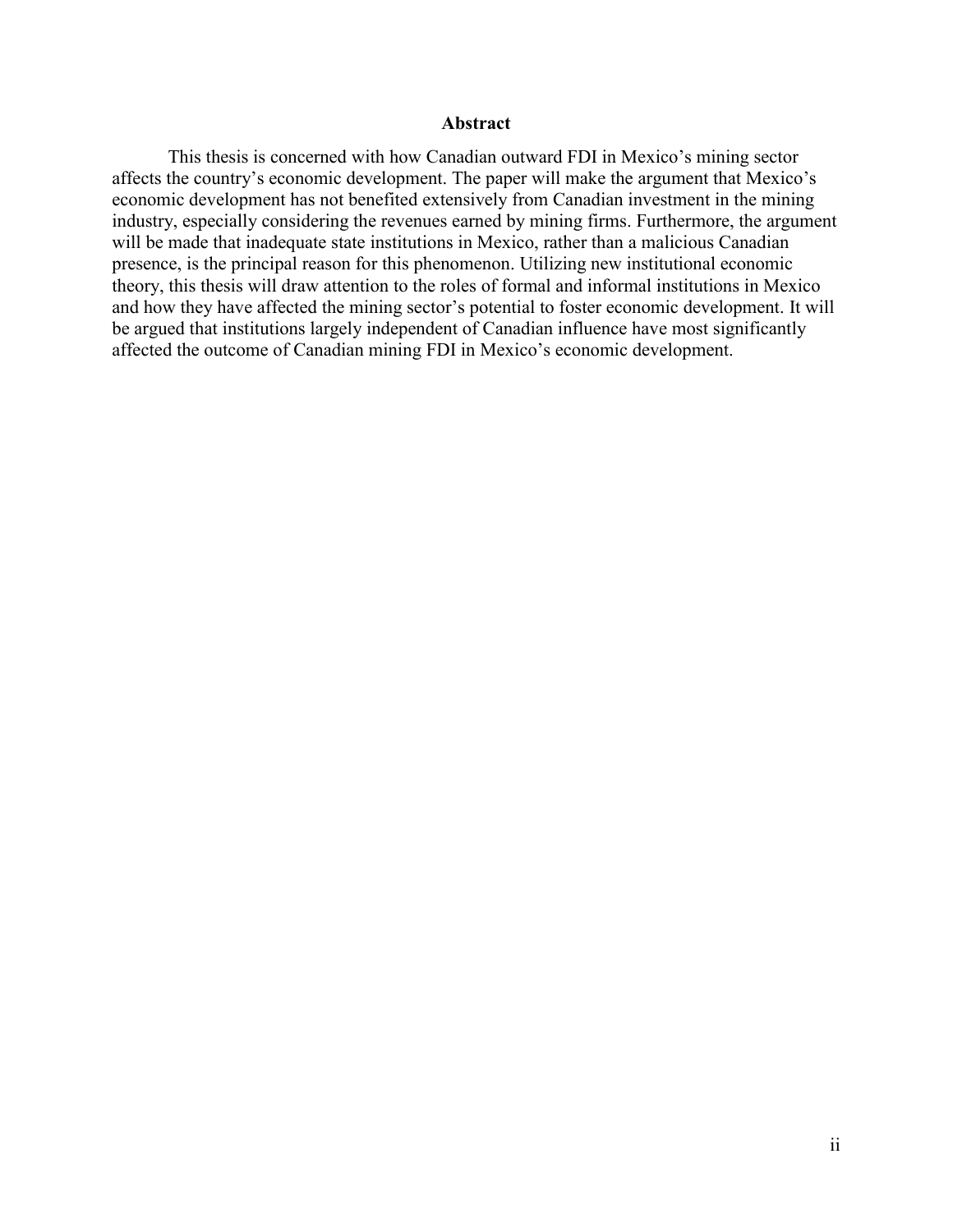#### **Acknowledgements**

First and foremost I would like to express my gratitude to my supervisor and the [former] Director of the Institute of Political Economy, Dr. Laura Macdonald. Your constant attention to detail and efficiency as a supervisor were stupendous and greatly appreciated. You gave me the time to digest all of my findings, but at the same time pushed me to continue with the project, which is a difficult balancing act to master. Nevertheless, you seemed to do so effortlessly.

It has been an immense privilege to work with my friend, instructor and mentor, Dr. Pablo Heidrich. The time and effort you invested into teaching me about research methods, different ways to view mining and the global economy, as well as your genuine interest in this thesis topic were absolutely fundamental to its development. I genuinely value the relationship we have built.

I am obliged to my co-supervisor and second reader, Dr. Alex Mallett, for her encouragement, thoughts and very insightful feedback. Your experience and thoroughness added a great deal to the revision of every chapter of my thesis, which I am sincerely thankful for.

I also want to offer my thanks to Dr. Alicia Puyana of FLACSO México. You are an extremely talented researcher and a terrific mentor, thank you for all of your suggestions and for making me feel welcome in such a colossal city.

Without the generosity and openness of each one of my interview subjects in Mexico, the findings and analysis of this thesis would not have been possible. The willingness of each of you to participate in this research project is greatly appreciated. I hope that the experience has been positive and you will consider continuing to participate in academic research, because your opinions are invaluable.

The financial support of MITACS Globalink scholarship and the Institute of Political Economy made my fieldwork possible. It also allowed me to attend various conferences and make connections with industry and academic experts which were useful not only for this project, but will surely continue to be in my future years as a working professional. I would also like to thank the SSHRC for their provision of a grant awarded to Dr. Laura Macdonald entitled, "From Minor Player to Major Actor: Canada's Role in Latin America". This grant allowed me to access the info mine database which was absolutely crucial to my quantitative research findings, and ultimately, my conclusions and analysis.

Various colleagues stand out as being particularly influential to my learning journey while at the Institute of Political Economy, but I would like to thank all of you for your kindness and support. In particular I extend my thanks to Donna Coghill, the Institute of Political Economy administrator, who helped make my time at PECO as smooth and enjoyable as possible.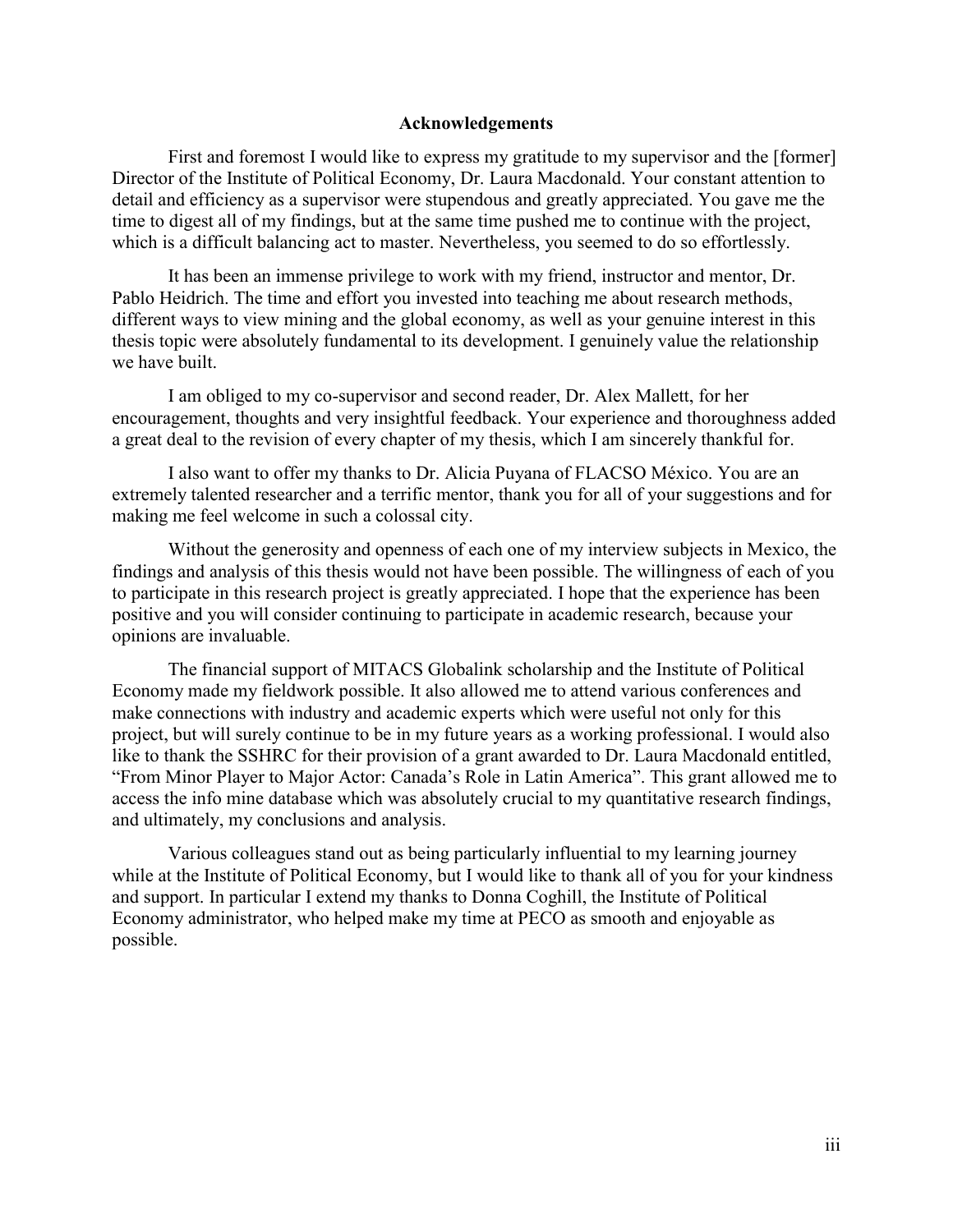| Chapter One - Introduction: Mexican Mining and the Canadian Entrance1                  |
|----------------------------------------------------------------------------------------|
| Mining for Centuries: A Brief History of Colonial and Post-Colonial Mining in          |
|                                                                                        |
| A New Millennium: The Commodity Boom and Mexican Mining in the Current                 |
|                                                                                        |
| A General Consensus on Canadian Mining in Mexico: Literature Review10                  |
|                                                                                        |
| Quantitative Analysis: Production Data Collection and Analysis18                       |
|                                                                                        |
| Chapter 2 - Theory and Canadian Mining: High Time for a New Approach31                 |
|                                                                                        |
| Giving Agency to Mexican Institutions: A New Theoretical Approach42                    |
| <b>Chapter 3 - Canadian Mining Firms – Important yet Minority Producers: Empirical</b> |
|                                                                                        |
|                                                                                        |
|                                                                                        |
|                                                                                        |
| Chapter 4 - Analysis: The Marginal Effect of Canadian Mining Firm's on Mexico's        |
|                                                                                        |
|                                                                                        |
|                                                                                        |
|                                                                                        |
| Introduction of the 2014 Mining Royalty: The Likely Impacts of Canadian                |
|                                                                                        |
|                                                                                        |

# **Table of Contents**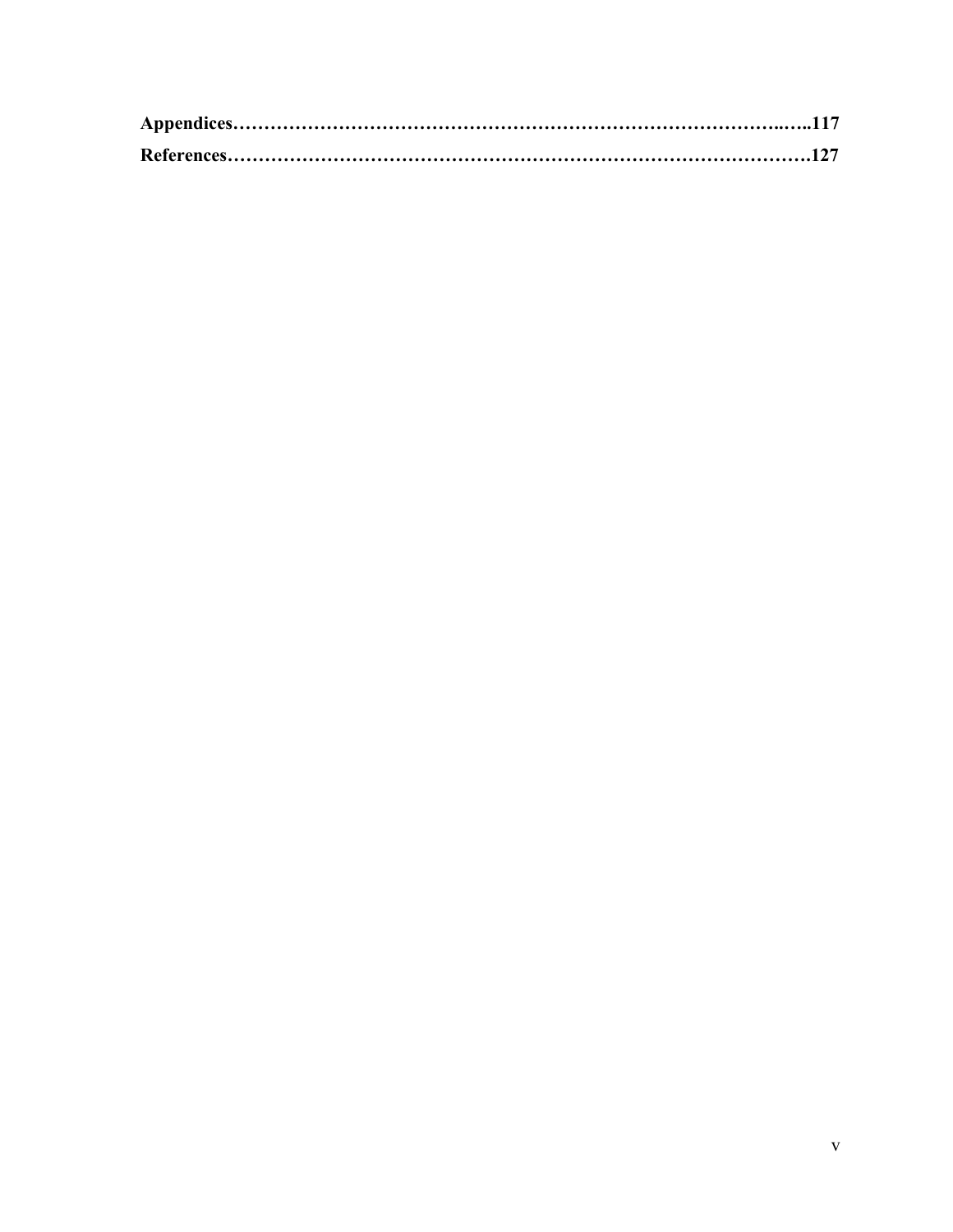## **Abbreviations**

ASF: Auditoria Superior de la Federación (Auditor General's Office of Mexico)

CANMEX: Canada-Mexico Chamber of Commerce

CAMIMEX: Cámara Minera de México (Mexican Chamber of Mining)

CMTF: Canadian Mining Task Force, mining branch of CANMEX

CRD: Committees on Regional Development for Mining Zones

CSR: Corporate Social Responsibility

DGDM: Dirección General para el Desarrollo Minero (Government office for Mining Development within the Secretary of the Economy)

EPN: Enrique Peña Nieto (President of Mexico 2012-present)

FDM: Fondo para el Desarrollo Regional Sustentable de Estados y Municipios Mineros (Regional Sustainable Development Fund for Mining States and Municipalities)

INEGI: Instituto Nacional de Estadísticas y Geología (Mexico's Federal Government Statistics Institute)

ITAM: Instituto Tecnológico Autónoma de México

NIE: New Institutional Economics

M&A Reports: Merger and Acquisition Reports

PAN: Partido Acción Nacional (National Action Party, Mexico's main Right-Wing political party)

PRI: Partido Revolucionario Institucional (Institutionalized Revolutionary Party, Mexico's main Centre-Left political party)

SHCP: Secretaría de la Hacienda y Cuentas Públicas (Secretary of Public Revenue)

SEDATU: Secretaría de Desarrollo Agrario, Territorial y Urbano (Secretary of Agricultural, Territorial and Urban Development)

TNC: Transnational Corporation

TSX: Toronto Stock Exchange

TSXV: Toronto Stock Exchange Venture

USGS: United States Geological Survey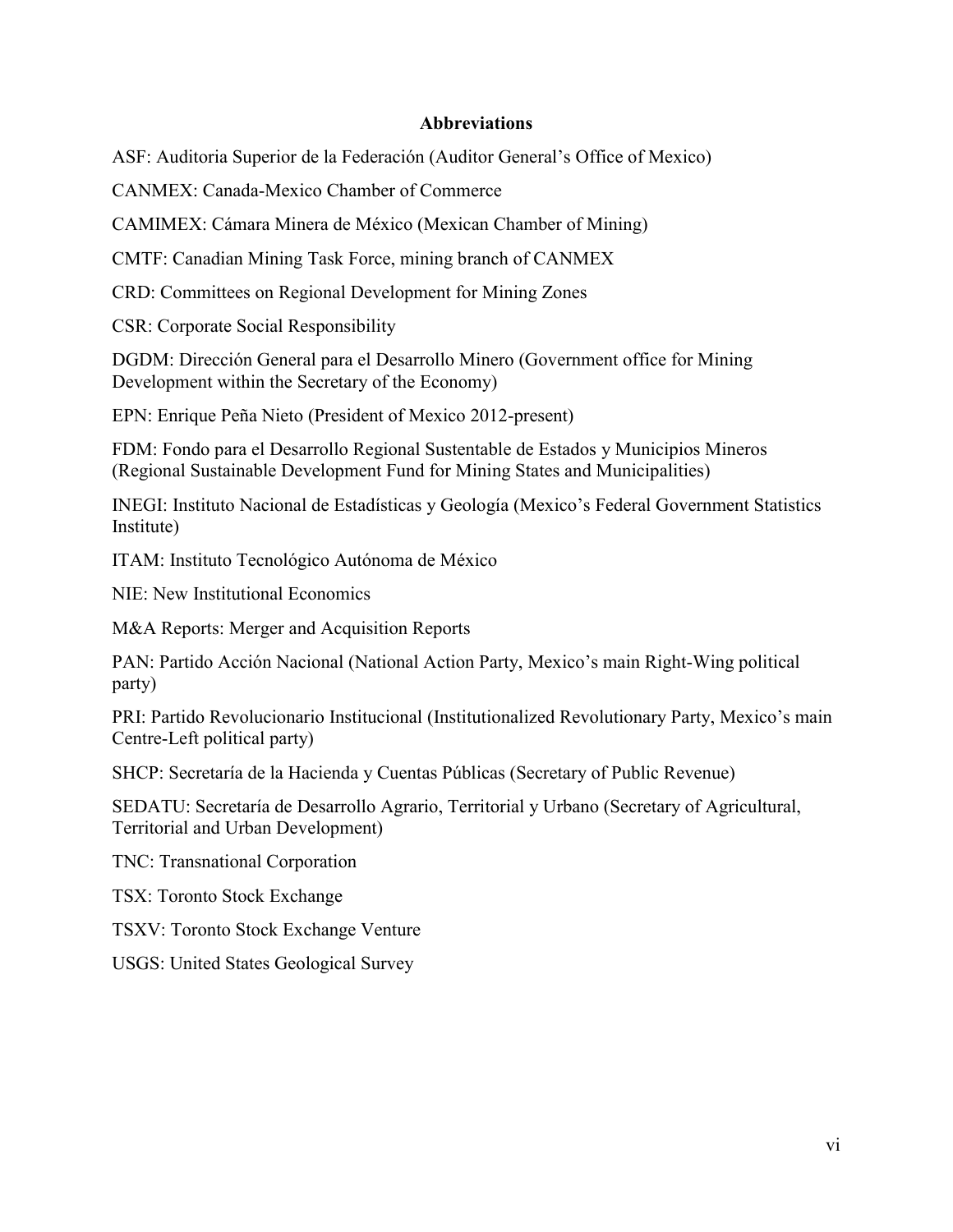## **List of Figures and Appendices**

- 1. Figure 1: Canadian Mines in Mexico vs. Gold and Silver Prices (Pg. 58)
- 2. Figure 2: Canadian Metal Mining Production in Mexico by Company (Pg. 59)
- 3. Figure 3: Production Value of Canadian Companies: Displayed as a % of the Total Mexican Metal Market (Pg. 63)
- 4. Appendix 1: Mining Production in Mexico (1996-2014) (see Excel document)<sup>1</sup>
- 5. Appendix 2: Análisis de Canadá dentro del Sector Minero en México Cornelissen (Pg. 122)
- 6. Appendix 3: Common Questions Used in Interviews (Pg. 130)

<sup>&</sup>lt;sup>1</sup> This data was collected in part during a Research Assistant position with Pablo Heidrich. The information is only available electronically as the spreadsheets are large and would take up more than 75 pages. Contact the author, Sean Cornelissen, at [cornelissensean@gmail.com f](mailto:cornelissensean@gmail.com)or more information.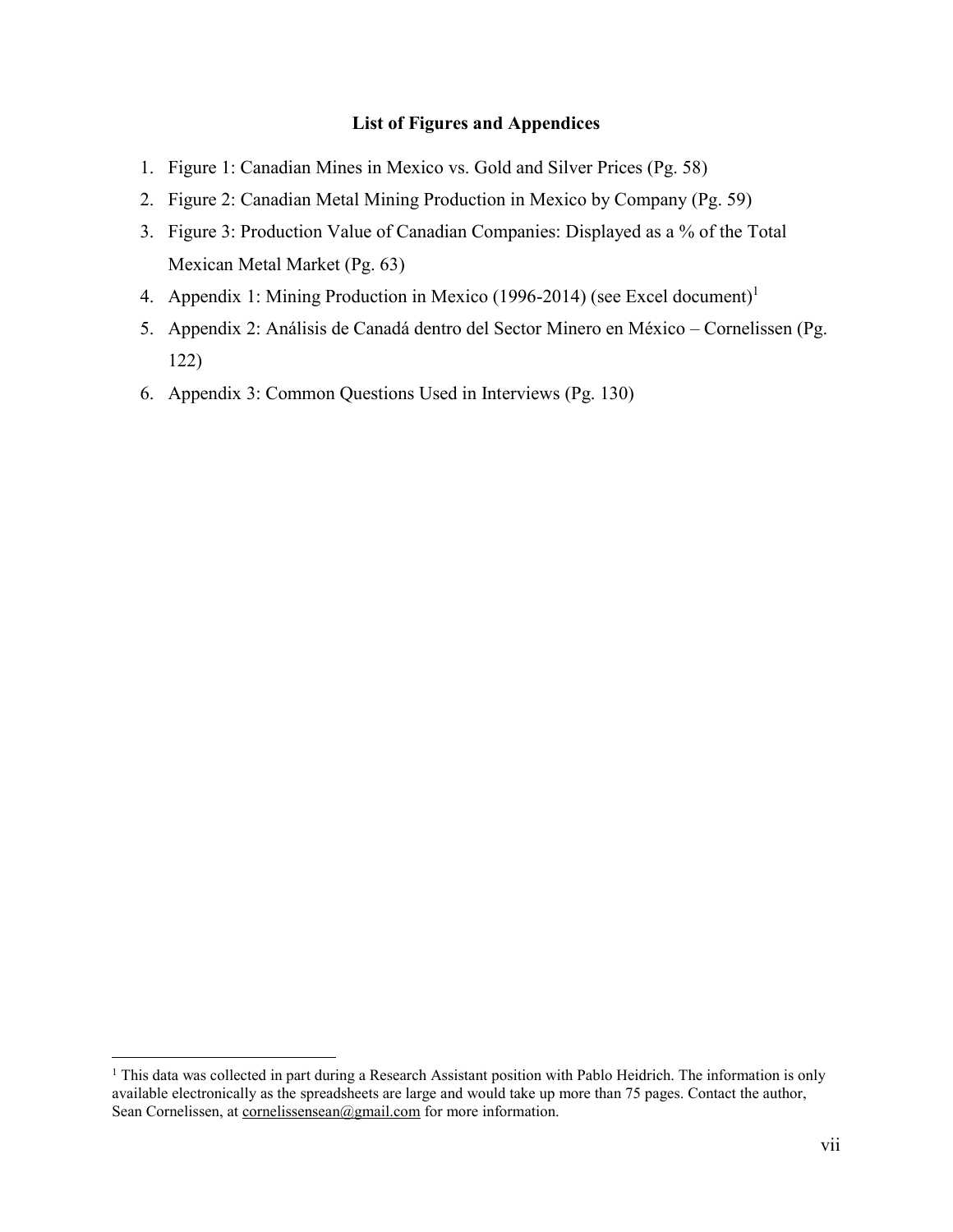## **Chapter 1**

#### **Introduction:**

## **Mexican Mining and the Canadian Entrance**

Throughout the past twenty years Canadian mining<sup>2</sup> activities in Mexico have largely been viewed in a negative light by scholars, non-profit organizations and social justice advocates. These activists contend that Canadian mining firms have been abusive guests in Mexico, and have left a path of environmental degradation, social upheaval and violence in their wake. More radical writers have made claims regarding the presence of a Canadian mining imperialism in Latin America, citing Mexico as one of the victims of Canadian political and economic authority. It has been made clear that the mining industry has serious consequences that are difficult to measure in dollar terms. However, a thorough understanding of how Canadian mining investment affects Mexico's economic development<sup>3</sup> has yet to be pursued. Rather than re-examining contemporary debates regarding the social and environmental consequences of mining, I will attempt to uncover the value of Canadian mining to the Mexican economy.

Understanding the economic utility of Canadian mining investments in Mexico raises a number of questions. For example, what are the ways in which Mexico's mining industry most

<sup>&</sup>lt;sup>2</sup> Garrod and Macdonald make an important distinction between 'Canadian-based' mining capital and 'Canadian' mining capital, pointing out that many Canadian-based firms are only Canadian in name, and often originate from other countries. However, for the purpose of this paper, Canadian companies are defined as companies which are listed on the TSX, TSXV, and/or have their head office in Canada, regardless of the composition of the board of governors or the company's country of origin. This definition is certain not to understate the relevance of Canadian capital, which is important because the majority of the literature surrounding Canadian mining claims that it is powerful. J.Z. Garrod and Laura Macdonald, "Rethinking 'Canadian Mining Imperialism' in Latin America", chapter in Mining in Latin America: Critical Approaches to the New Extraction Ed. Deonandan, Kalowatie and Dougherty, Michael L. (London: Routledge, 2016).

<sup>&</sup>lt;sup>3</sup> For the purpose of this paper, economic development is defined as an effort to improve economic well-being and quality of life by creating and/or retaining jobs, increasing incomes and augmenting the tax base.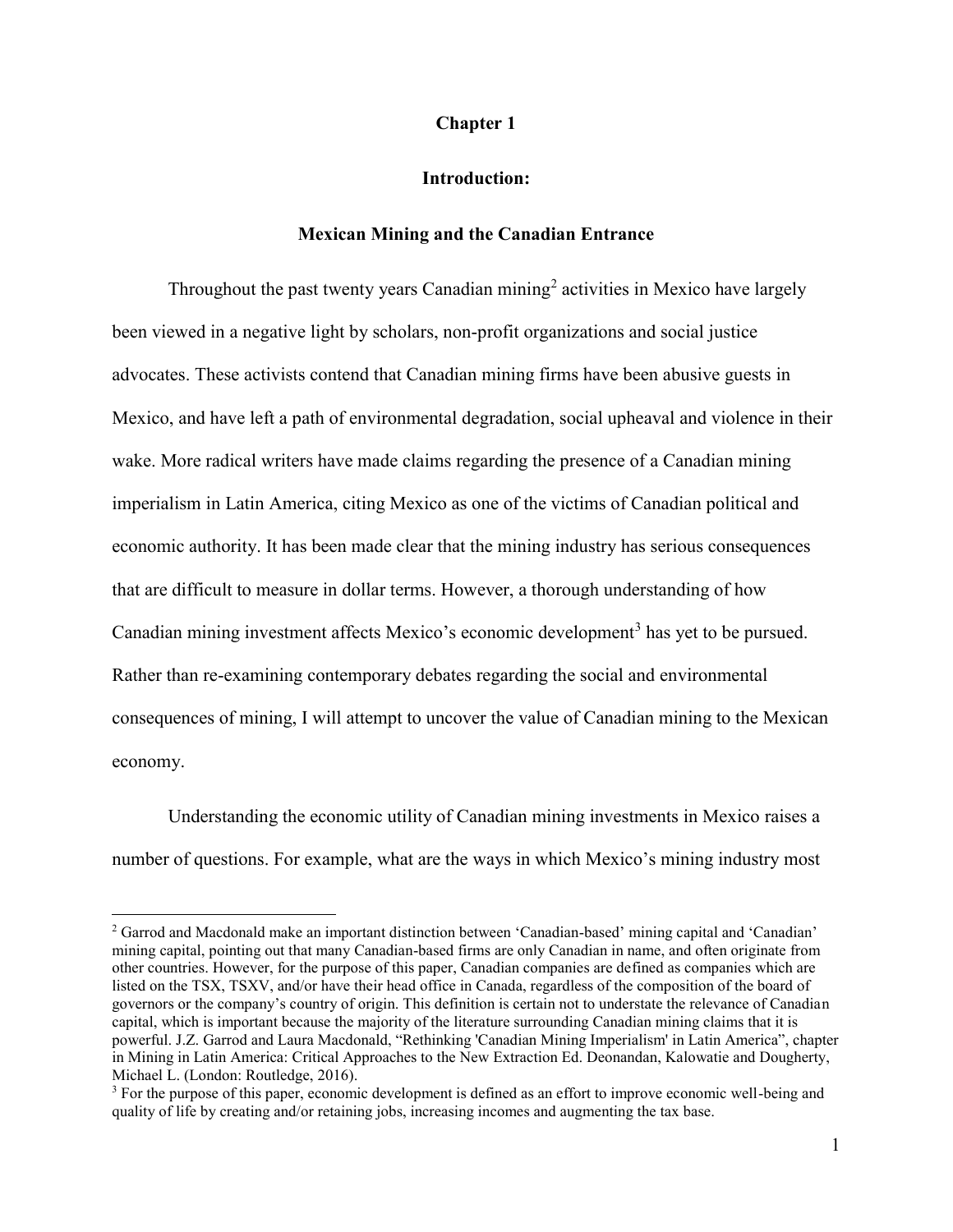directly affects the country's economic development? Is the nature and impact of Canadian mining different from that of Mexican mining, and if so, how does this distinction affect that way in which Canadian firms impact Mexico's economic development? What steps have been taken by the Mexican government to ensure that Canadian mining investments positively impact regional and national economies? Following from this, how can a focus on formal and informal institutions<sup>4</sup> in Mexico help us understand why Canadian mining firms have contributed relatively little to the Mexican economy? I raise these questions in an attempt to inspire a new conversation by re-examining Canadian mining activities in Mexico with a focus on the power held by Mexican authorities to negotiate their own future. In doing so, it is hoped that future research regarding Canadian mining in Latin America will avoid an exclusive focus on the power held by Canadian actors, and will instead consider the agency of host country governments.

I attempt to answer the above questions by focusing on how Canadian mining performs regarding three different economic development indicators: employment, creation of value added products and services, and generation of public revenue. My argument throughout the paper is that Canadian mining contributes very little to the economic development of Mexico's national economy, and less than it should to regional economies, considering the large revenues of mining firms. I take the position that while Canadian firms should be held responsible for illegal and malicious acts, Mexican government authorities are ultimately responsible for ensuring that Canadian investment benefits the Mexican economy. Using new institutional economics (NIE) theory, I outline why Mexican authorities and society have been unsuccessful in taking

<sup>4</sup> For the purpose of this paper, I will use Douglass North's definition of institutions. For North, institutions are "humanly devised constraints that structure human interaction" which include: laws, regulations, conventions, norms of behaviour, and the enforcement of these entities.

Source: Douglass North, "New Institutional Economics and Third World Development", chapter in *The New Institutional Economics and Third World Development* (London: Routledge, 1995): 23.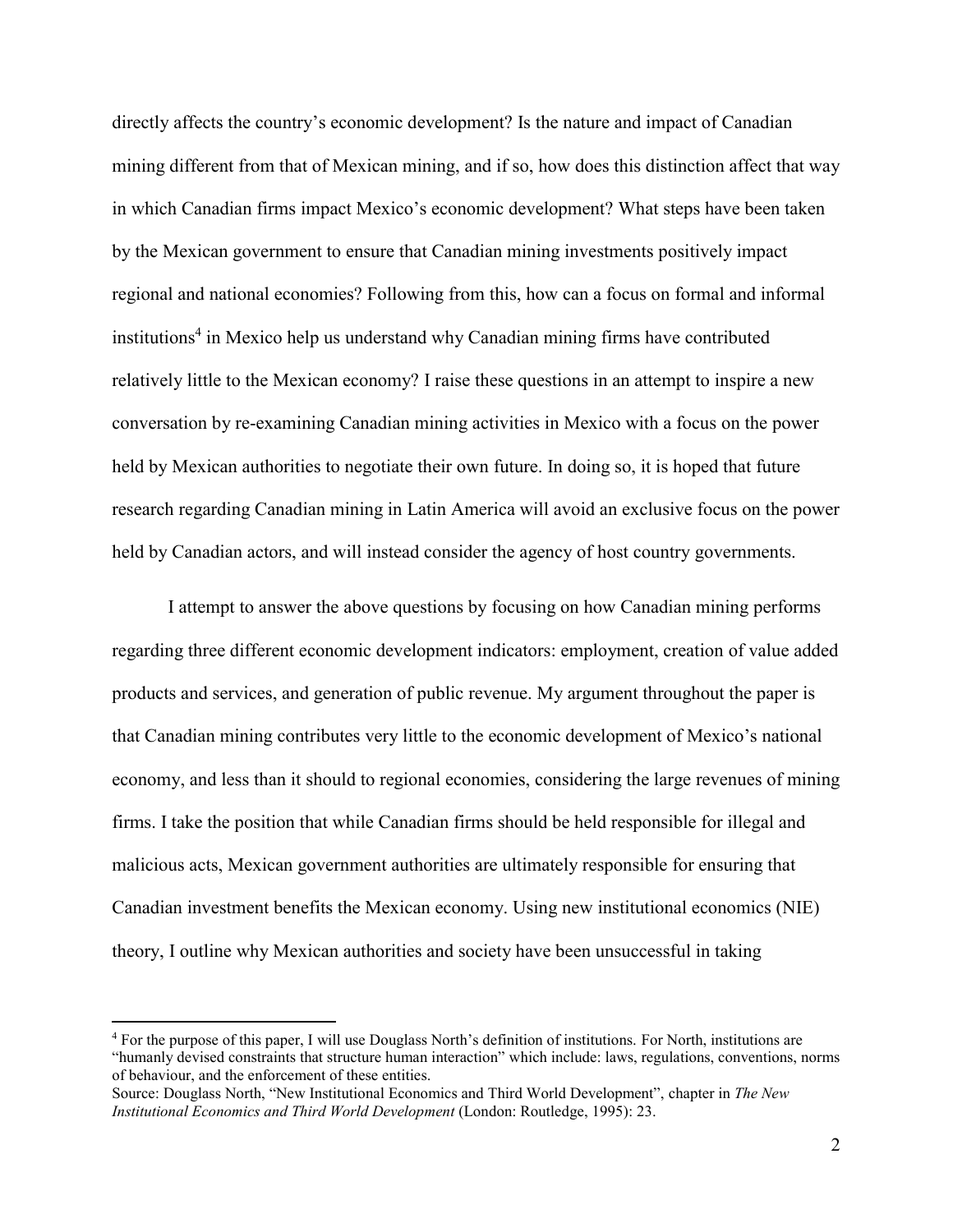advantage of the revenues earned by Canadian firms throughout the commodity boom. My argument aims to demonstrate how an exclusive focus on the perceived power of Canadian mining interests is damaging to research projects that attempt to understand how foreign direct investment (FDI) in mining affects development.

The thesis begins by providing a brief historical and literature review regarding Mexican mining leading up to the commodity boom. Next, the methodological design of this research project is laid out. Following this, an understanding of contemporary theoretical approaches to the mining industry in Latin America is provided, and accompanied by an explanation of the theoretical approach used for this paper's analysis – new institutional economics (NIE). The next section outlines the major quantitative empirical findings of the research project. The subsequent section provides an analysis of the empirical findings in the context of NIE, and also includes the project's qualitative findings, which were discovered while doing research in Mexico. The concluding section summarizes the analytical findings of the research project, provides some basic policy suggestions, and indicates a suggested trajectory for future research projects focused on a similar topic.

#### **Mining for Centuries: A Brief History of Colonial and Post-Colonial Mining in Mexico**

 Before the arrival of the Spaniards, natives in Mexico had an important cultural appreciation for gold and silver, which were used to craft decorative ornaments. In the precolonial period, gold and silver were normally discovered in the form of powder or nuggets, rather than from mining.<sup>5</sup> Underground mines were developed by the Spanish starting in 1545 once indigenous hoards were exhausted from plundering.<sup>6</sup> The gold and silver that was extracted

<sup>5</sup> Marvin Bernstein, *The Mexican Mining Industry 1890-1950,* (State University of New York, New York: 1965): 8. 6 Ibid.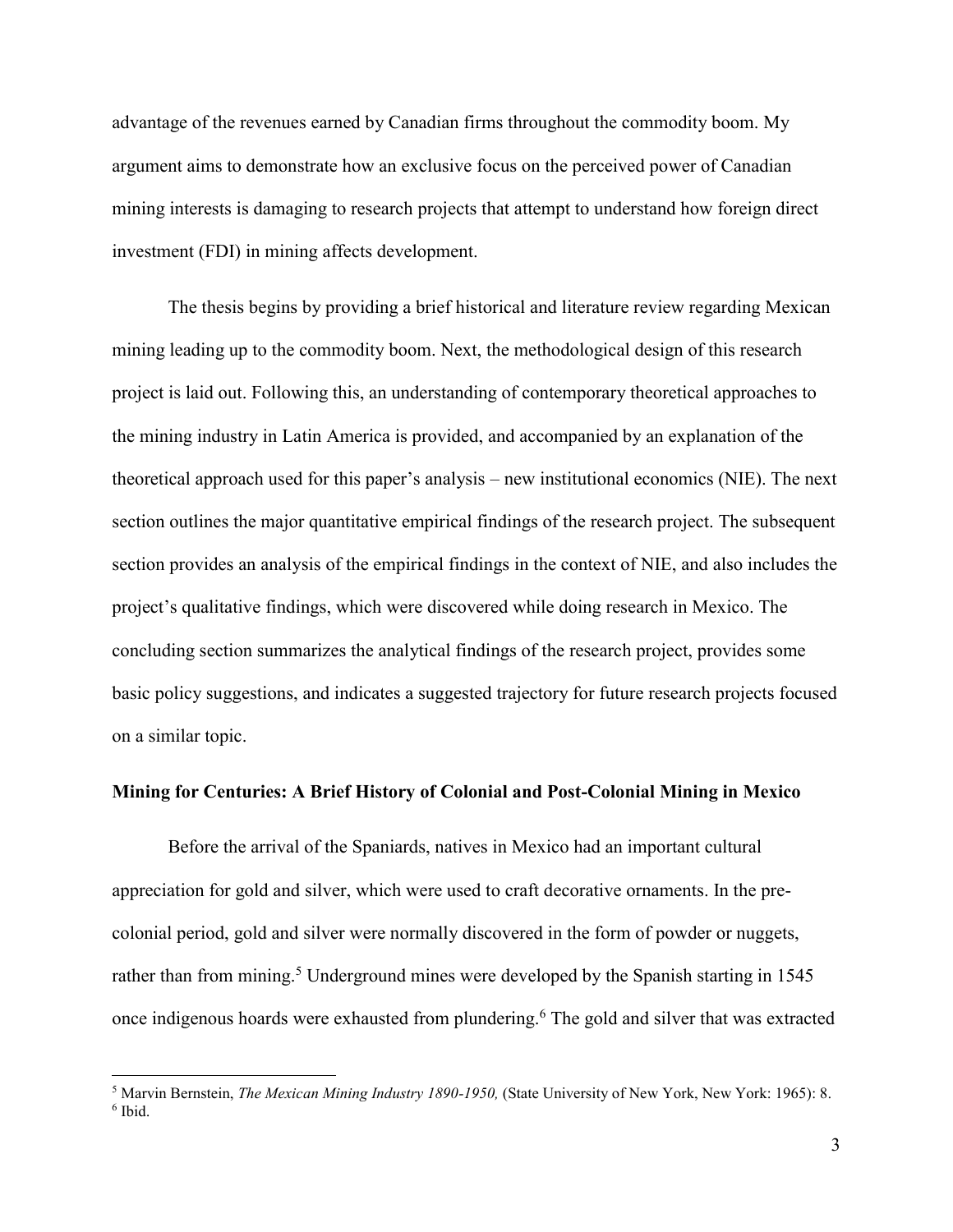in Mexico funded the Spanish crown's wars in Europe, as well as further colonization of the Americas. Second only to Bolivia's Potosí mine, Mexico's gold and silver deposits were of great importance to the Spanish new world. In Zacatecas and Guanajuato one can still witness the legacies of gold and silver booms in the exquisite colonial architecture of these mining cities. It is difficult to estimate how much metal was extracted during the colonial period because of falsified and destroyed records, clandestine production, smuggling, and corrupt officials.<sup>7</sup> Colonial production is thought to have been at its peak in the last decade before Mexican independence (1800-1810) when an estimated 553,800 kilograms of silver and 1,763 kilograms of gold were produced.<sup>8</sup> Many of the mines were damaged during the War of Independence as they were filled with water, shafts were collapsed and roads were left in disrepair by the retreating Spanish armies. In 1823 the newly born Mexican state invited its first mining investors from England, Germany and the United States (U.S.) to finance mine repairs and recover production.<sup>9</sup>

 Foreign investment brought new machinery and new leaching technologies from the English industrial revolution, allowing for the processing of low-grade ores. Towards the end of the 19th century iron one, copper, zinc, coal, cobalt, nickel, and other minerals were discovered which became important inputs for development under the rule of Porfirio Diaz.<sup>10</sup> From 1876-1910 Diaz revitalized Mexican mining through foreign investment. As Mexican miners saw foreigners become rich from the extraction of Mexican metals, social unrest became rampant. Unhappy miners became an important part of the momentum built behind the Mexican

<sup>7</sup> Ibid: 12.

<sup>8</sup> Ibid: 12.

<sup>9</sup> Ibid: 13.

<sup>10</sup> Ibid: 27.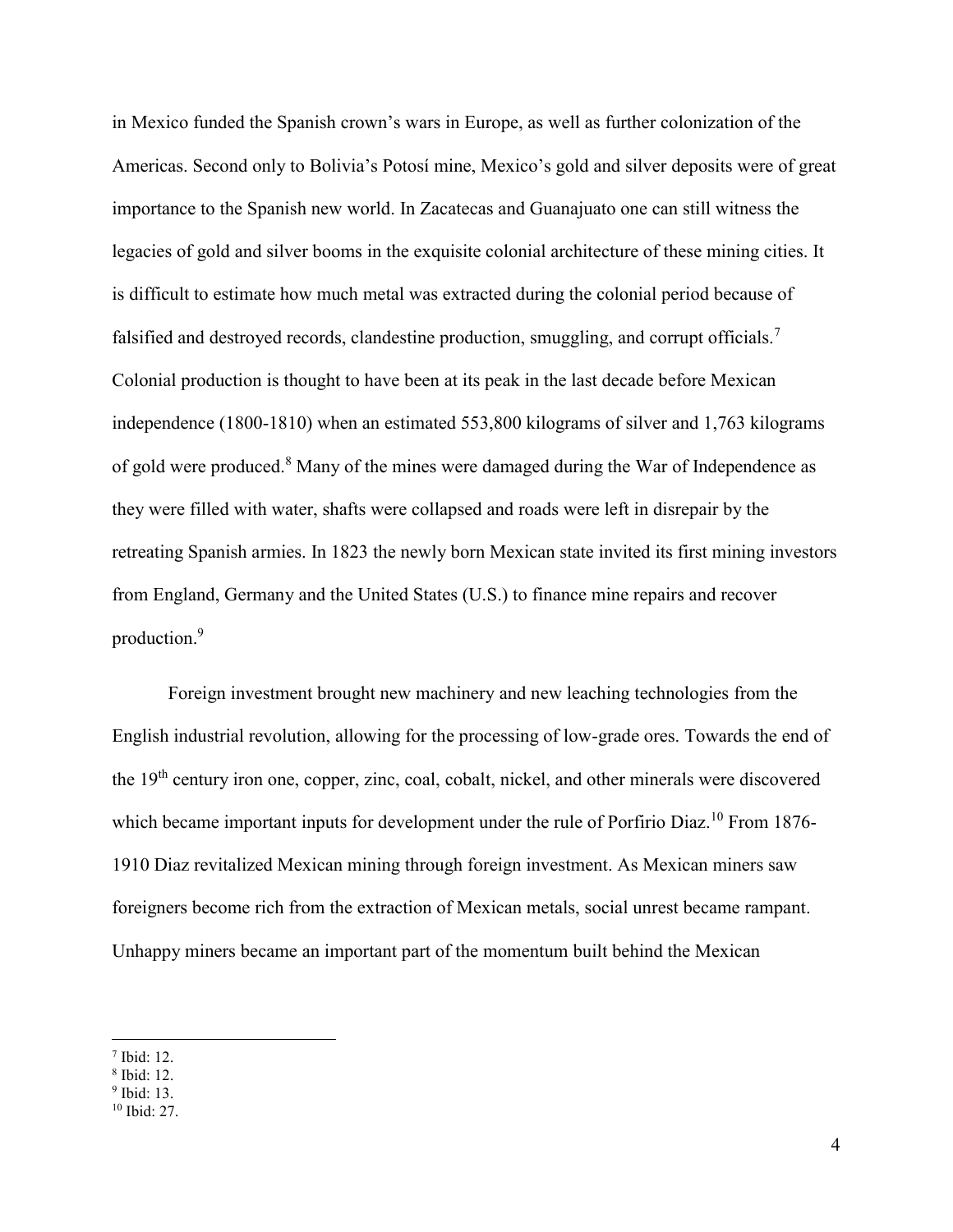revolution.<sup>11</sup> After the Mexican Revolution, a new constitution was written in 1917, which states that any type of subsoil material is the property of the Mexican nation.<sup>12</sup> Nevertheless, foreign capital continued to dominate mining in Mexico until the passing of the 'Mexicanization law' in 1961 which required all mining companies operating in Mexico to be at least 51% Mexican owned.<sup>13</sup> Miners formed an important part of the Institutionalized Revolutionary Party's (PRI) corporatist system of governance<sup>14</sup> during this period and as such were allowed to form unions, and received relatively high salaries. Foreign companies were forced to either sell their properties entirely, or create joint ventures. Within just five years, the largest foreign companies had been transferred in name and title to Mexican owners, effectively creating what are today Mexico's largest three mining companies: Minera Frisco, Industrias Peñoles, and Grupo México.<sup>15</sup>

 The massive costs and new technologies that are necessary for mining exploration kept smaller Mexican capitalists from joining the industry, and even dissuaded the established mining companies from exploring new deposits.<sup>16</sup> The mining law of 1975 institutionalized greater state involvement in the mining industry, which resulted in state purchases of mining properties in

<sup>11</sup> Ibid: 280.

 $12$  Ibid: 287.

<sup>13</sup> Raúl Wise and Rubén Mendoza, "Minería, Estado y Gran Capital en México", *Economía e Sociedad* 16 (2001): 109.

<sup>&</sup>lt;sup>14</sup> Corporatism is defined as the sociopolitical organization of a society based on major interest groups for the purpose of maintaining populist control of key groups in the electorate. The PRI's historical focus on mining as one of its corporatist groups continues to be an important factor as it helps to explain why employment in mining is highly regarded as an important source of jobs by local populations in places where mining has historical ties. Bocking (2013: 333) explains how the *Sindicato Nacional de Trabajadores Mineros, Metalúrgicos, Siderúrgicos y Similares de la República Mexicana* (SNTMMSSRM) gained official support from PRI President Lazero Cardenas in the 1930s, and by the 1950s it became the union with the most privileged position in relation with the Mexican state. However, in new mining locations that are being developed by many Canadian companies, mining has no historical context and no connection to the benefits associated with corporatism of the 1950s-1990s. This is likely an important reason why new Canadian companies experience more opposition than Mexican companies which largely possess properties that were developed during the days of the PRI's corporatist system of governance.

<sup>&</sup>lt;sup>15</sup> Wise and Mendoza, "Minería, Estado y Gran Capital en México":, 109-110. 16 Ibid: 113.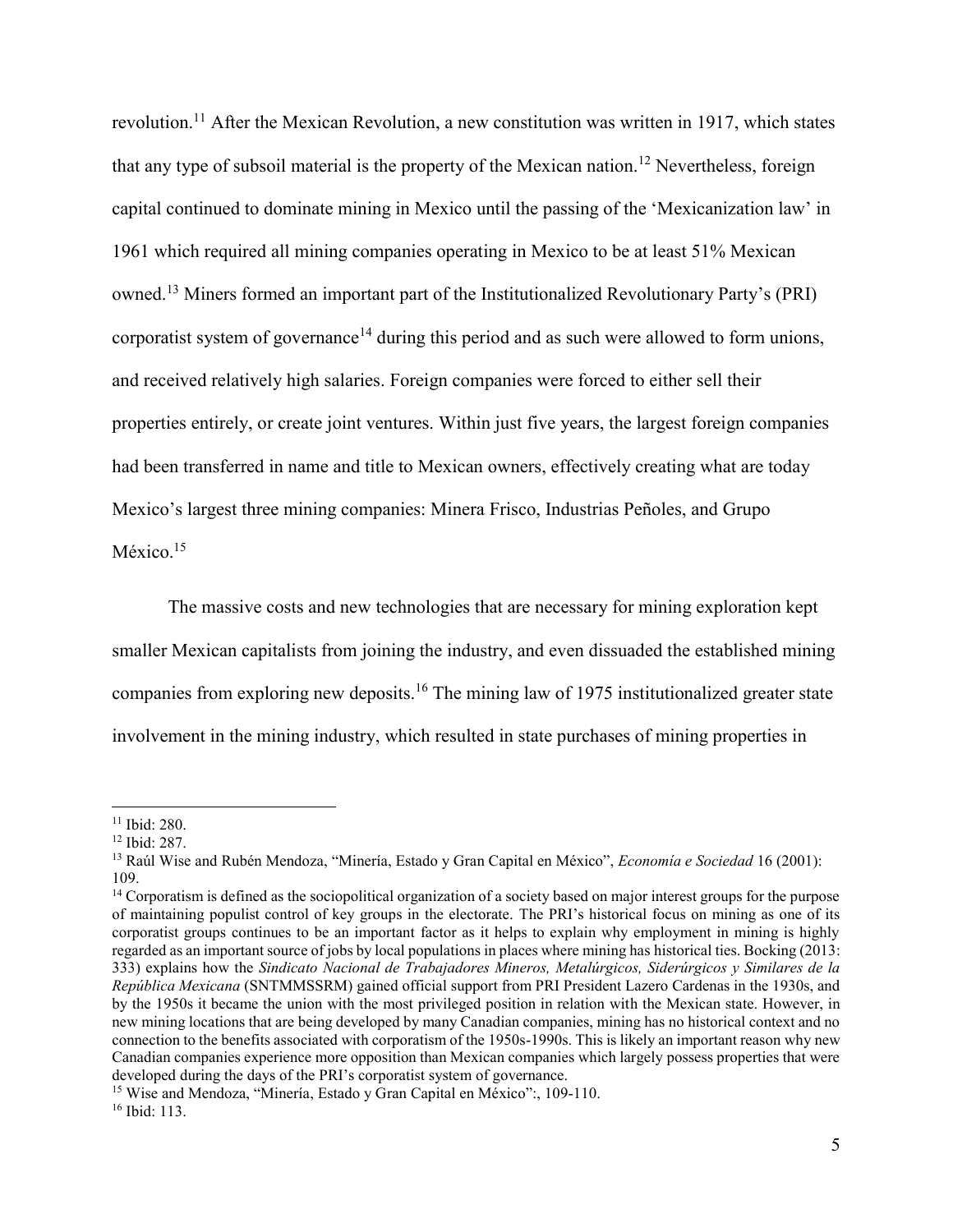order to exercise national autonomy of natural resources, and maintain employment. The government invested heavily in the purchase and development of mines. In 1983 the Mexican state peaked in its production, extracting about  $40\%$  of the country's metals.<sup>17</sup>

 In the early 1980s Mexico experienced a debt crisis, which crippled the country's economy, followed by a boom period in the late 1980s and early 1990s which saw a strong peso, cheap imports, and the appearance of a new middle class in Mexico.<sup>18</sup> However, Mexico's unstable financial policies eventually resulted in the Mexican peso crisis of 1994 which meant massive devaluations. New loans were acquired from the World Bank (WB) and International Monetary Fund (IMF) with economic restructuring requirements attached. For Mexican mining, this meant the privatization of all state mining reserves and production centres over an eight year period from 1988-1996.<sup>19</sup> As will be discussed in the literature review, Wise and Mendoza (2001) found that the privatization process was very favourable to the three large Mexican mining companies that were established during the 'Mexicanization' period. The foreign investment law was signed in 1996, giving foreign firms free reign to invest and produce metals in Mexico. The North American Free Trade Agreement (NAFTA), signed in 1994, also gave Canadian and U.S. firms increased access to Mexico's mining sector. Unfortunately for foreign investors, nearly all of the known significant deposits were already owned by large Mexican companies, leaving foreign investors to search for new, generally smaller, deposits.<sup>20</sup> Throughout the period of privatization and economic liberalization, mining-specific taxes were not implemented in Mexico nor most other Latin American countries because their focus was on attracting investment during a period of low metal prices in the 1990s. While all other Latin

 $17$  Ibid:  $112$ .

<sup>18</sup> Timothy Kessler, "Political Capital: Mexican Financial Policy under Salinas", *World Politics* 51.1 (1998): n/a.

<sup>19</sup> Wise and Mendoza, "Minería, Estado y Gran Capital en México": 115.

<sup>20</sup> Wise and Mendoza, "Minería, Estado y Gran Capital en México": 116.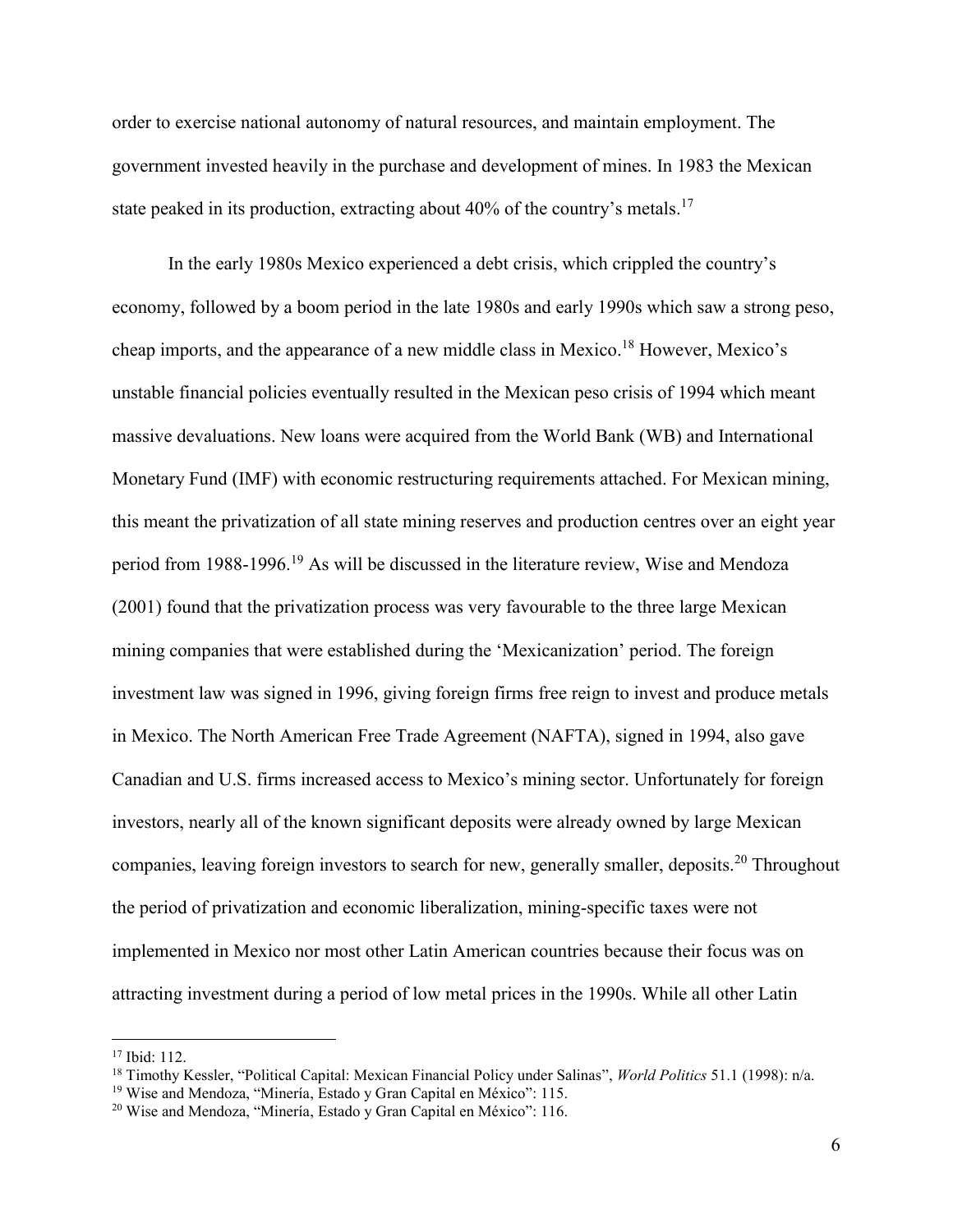American countries changed their mining tax policies as the commodity boom brought higher metal prices throughout the 2000s, Mexico maintained its taxation rates until 2014.

### **A New Millennium: The Commodity Boom and Mexican Mining in the Current Context**

Canadian mining in Mexico in the contemporary setting is a fascinating case for a number of reasons. For the majority of the years during the commodity boom (2003-2012) Mexico attracted more foreign mining investment than any other country in Latin America, and was either the fourth or fifth most important FDI destination for mining investment worldwide.<sup>21</sup> Second, Canadian firms funded by the Toronto Stock Exchange (TSX) and Toronto Stock Exchange Venture (TSXV) are responsible for more mining investment globally than firms from any other country. <sup>22</sup> In 2013, Canadian firms dominated 73% of mining investment in Mexico.<sup>23</sup> Third, Mexico is the world's top producer of silver and is in the top ten producers of more than 15 other metals and minerals such as gold, copper, zinc and iron ore.<sup>24</sup> The combination of these factors make Mexico's mining industry a particularly interesting case study. Economically speaking, Mexico has been the most important receiver of Canadian FDI since 2003, and it has also been one of the region's most significant producers.

Even though Mexico was considered by industry leaders to be the one of the most important mining countries in the region, the Mexican government viewed the situation in a very distinct manner. In 2010, the year that metal mining was most significant to Mexican exports,

<sup>21</sup> *Mining Industry in Mexico,* Deloitte, May 2012.

 $^{22}$  It should be mentioned that prior to the influx of Canadian production in Mexico in the late 2000s, the majority of production value in Mexican metal mining was derived from industrial metals extracted by the three large domestic mining companies. Since Canadian production has become a significant force in Mexican mining, gold and silver have been the largest earners of all metals produced in Mexico, followed by copper and iron ore.

<sup>23</sup> "Situación de la Minería en México en 2014" Reporte de Situación 2015, CAMIMEX, 15.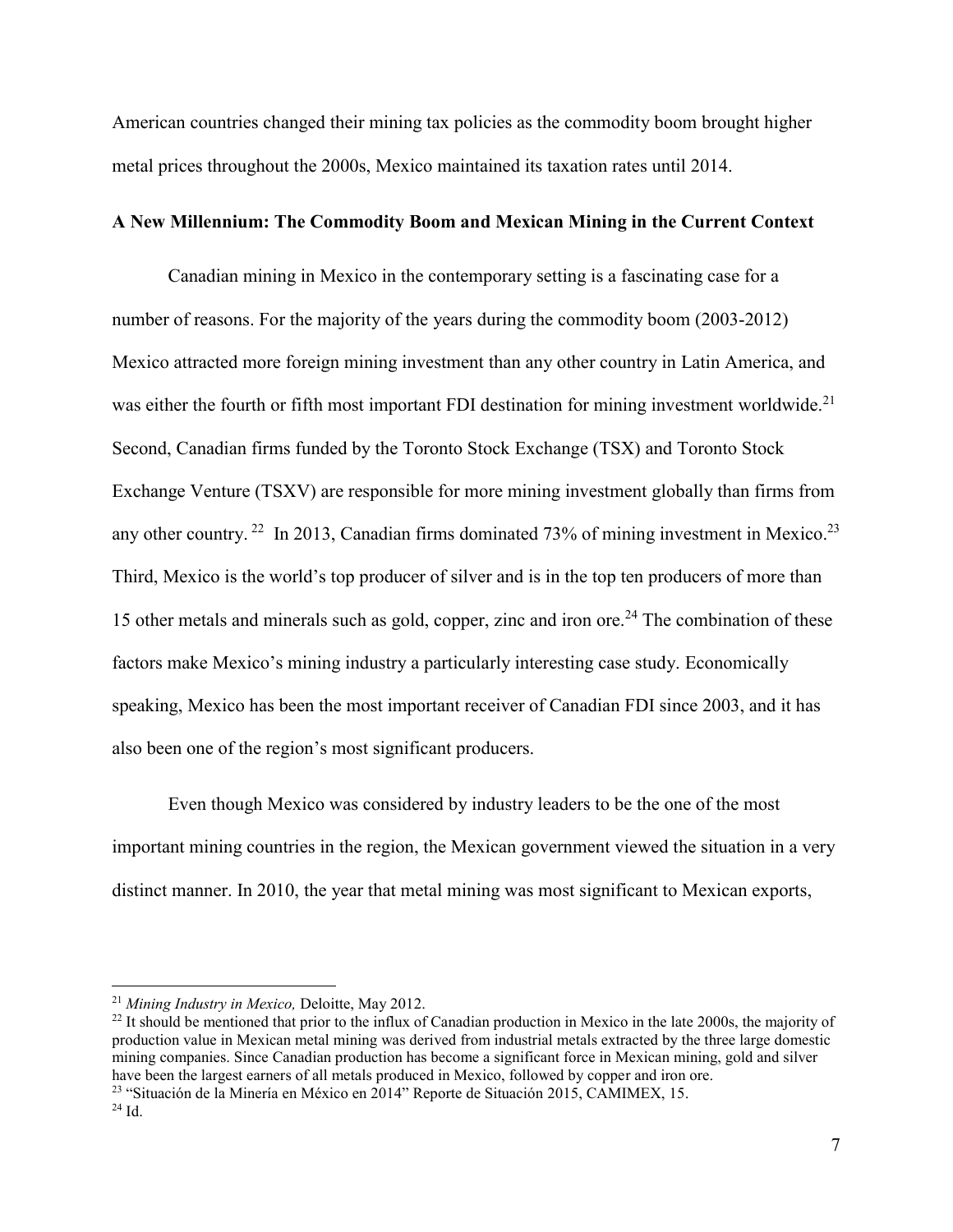just 2.3% of the country's exports were derived from this source.<sup>25</sup> In 2014, metal mining made up about 1.15% of Mexico's GDP (with Canadian mining production contributing about 0.45% of Mexico's total GDP).<sup>26</sup> From a public revenue point of view, taxes on beer production generated \$11.8 billion pesos in 2012, while taxes on mining rights generated only \$2.1 billion pesos (of which Canadian companies contributed less than  $40\%$ ).<sup>27</sup> Prior to the mining industry reforms which took effect in January 2014, states and municipalities received no royalties or special income from mining companies operating in their jurisdictions. Top Corporate Income tax (TCI) in Mexico for mining companies is 30%, the same rate as firms in other industries are obliged to pay. A 7.5% royalty on metal mining revenues was introduced recently in January 2014, with an additional 0.5% royalty on gold, silver, and platinum production.

The data presented above illustrate that metal mining in Mexico is very important to Canadian firms that are interested in both investment and production. By extension, this also means that the mining industry in Mexico is likely of great importance to the Canadian government, which seeks to support Canadian mining FDI abroad.<sup>28</sup> The figures also demonstrate that Canadian mining in Mexico is likely of relatively little importance to the Mexican government because of its small contribution to exports, GDP, and public revenue. The relationship between these two stakeholders is important because it demonstrates that although mining in Mexico is very important to Canadian interests, the Mexican state is not dependent

<sup>26</sup> Canadian mining production figure was extracted from, Appendix 1: Mining Production in Mexico, 1996-2014. The total Mexican GDP (in CDN dollars) was taken from the Global Affairs Canada website, [http://international.gc.ca/global-markets-marches-mondiaux/markets-marches/mexico-mexique.aspx?lang=eng,](http://international.gc.ca/global-markets-marches-mondiaux/markets-marches/mexico-mexique.aspx?lang=eng) accessed on January 13, 2016.

<sup>25</sup> *Estadísticas de Exportaciones Mineras,* Cuadro 77, 3.2.1, Instituto Nacional de Estadísticas y Geografía (INEGI), 2014.

<sup>27</sup> *Análisis de Avance de Informe de Avance de Gestión Financiera,* Auditorio General, 2014: 87.

<sup>&</sup>lt;sup>28</sup> *Mexico Country Profile*, Canada's Global Market Action Plan, [http://international.gc.ca/global-markets-marches](http://international.gc.ca/global-markets-marches-mondiaux/sectors-secteurs/mines.aspx?lang=eng)[mondiaux/sectors-secteurs/mines.aspx?lang=eng,](http://international.gc.ca/global-markets-marches-mondiaux/sectors-secteurs/mines.aspx?lang=eng) accessed on September 25, 2015.

*The Americas: Canada's Strategy for Engagement in the Americas*, Government of Canada document, [www.americas.gc.ca,](file:///C:/Users/Shon/Desktop/Thesis/THESIS%20WRITING/www.americas.gc.ca) accessed on September 25, 2015.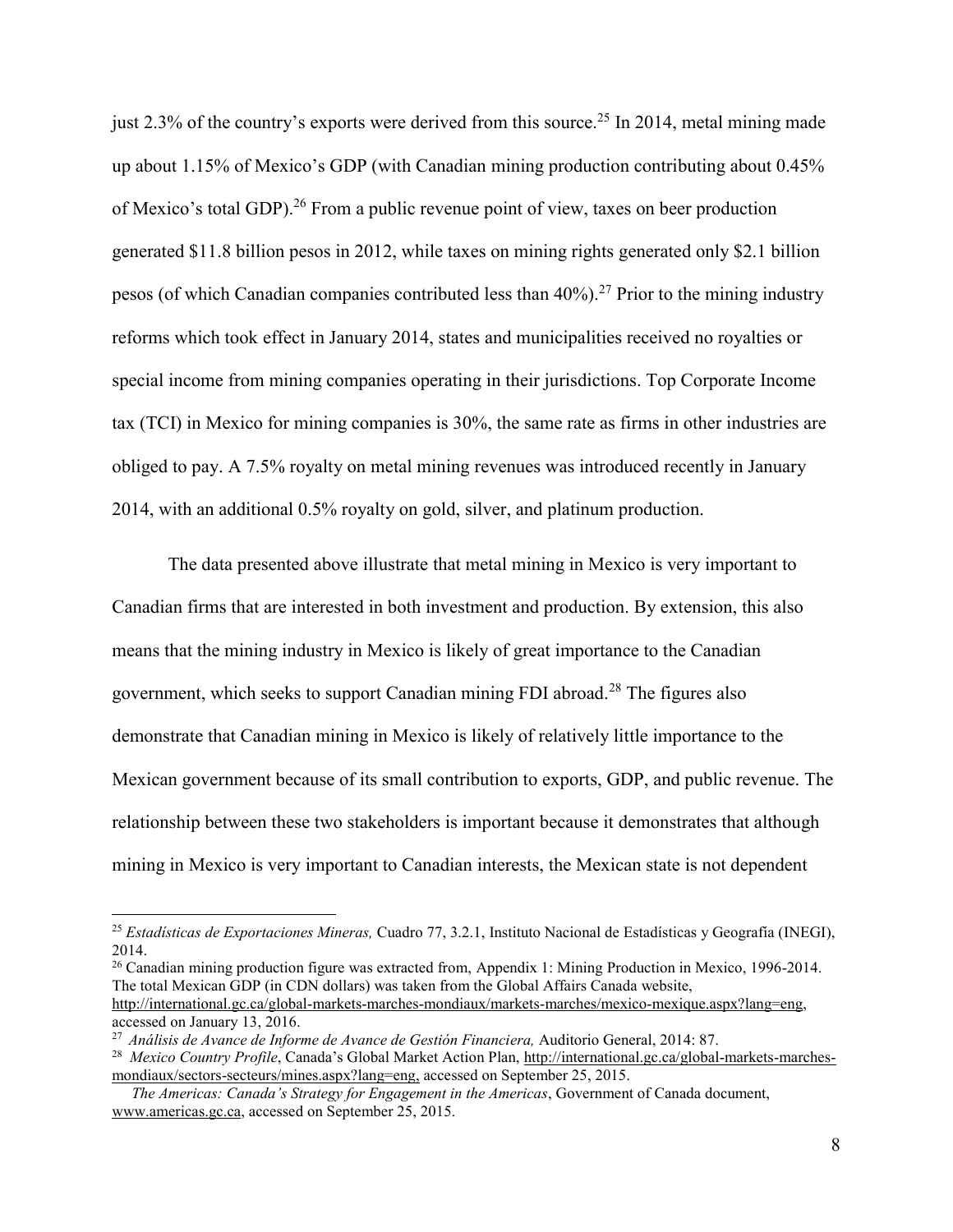upon Canadian investment. It demonstrates a trend that is distinct to the assumption of many contemporary activists, who denounce Canadian influence in the mining policies of Latin American countries, including Mexico. The often 'assumed trend' highlights the 'imperialistic' and exploitative nature of the Canada-Latin America relationship. However, the data collected for this research project signifies that a different lens must be adopted in order to understand the Canada-Mexico relationship in regards to mining.

Although Mexico received more foreign investment in mining during the commodity boom than other Latin America countries, that is not to say that other governments in the region did not receive very large investments. In fact, foreign investments in metal mining and other natural resources caused many left-leaning Latin American countries to create new policies which directed public incomes derived from natural resource extraction to social programs.<sup>29</sup> In some of these countries, the positive economic impact of Canadian mining investment was clearer because one could see the effect of the economic and social development programs which were funded in part by taxes paid by Canadian firms. In Mexico however, the complete absence of a mining specific tax has made it difficult to determine if Canadian mining investments have positively affected the country's economic development. This project aims to clarify how Canadian investment in Mexican mining has affected regional and national economic development in Mexico. Rather than focusing on the role and influence of Canadian actors, it focuses on the institutions present in Mexico that have enabled Canadian firms to contribute less than they should to the country's development process.

<sup>&</sup>lt;sup>29</sup> These policies have become known as 'neo-extractivist', a theory which will be discussed in the Theoretical Approaches section below.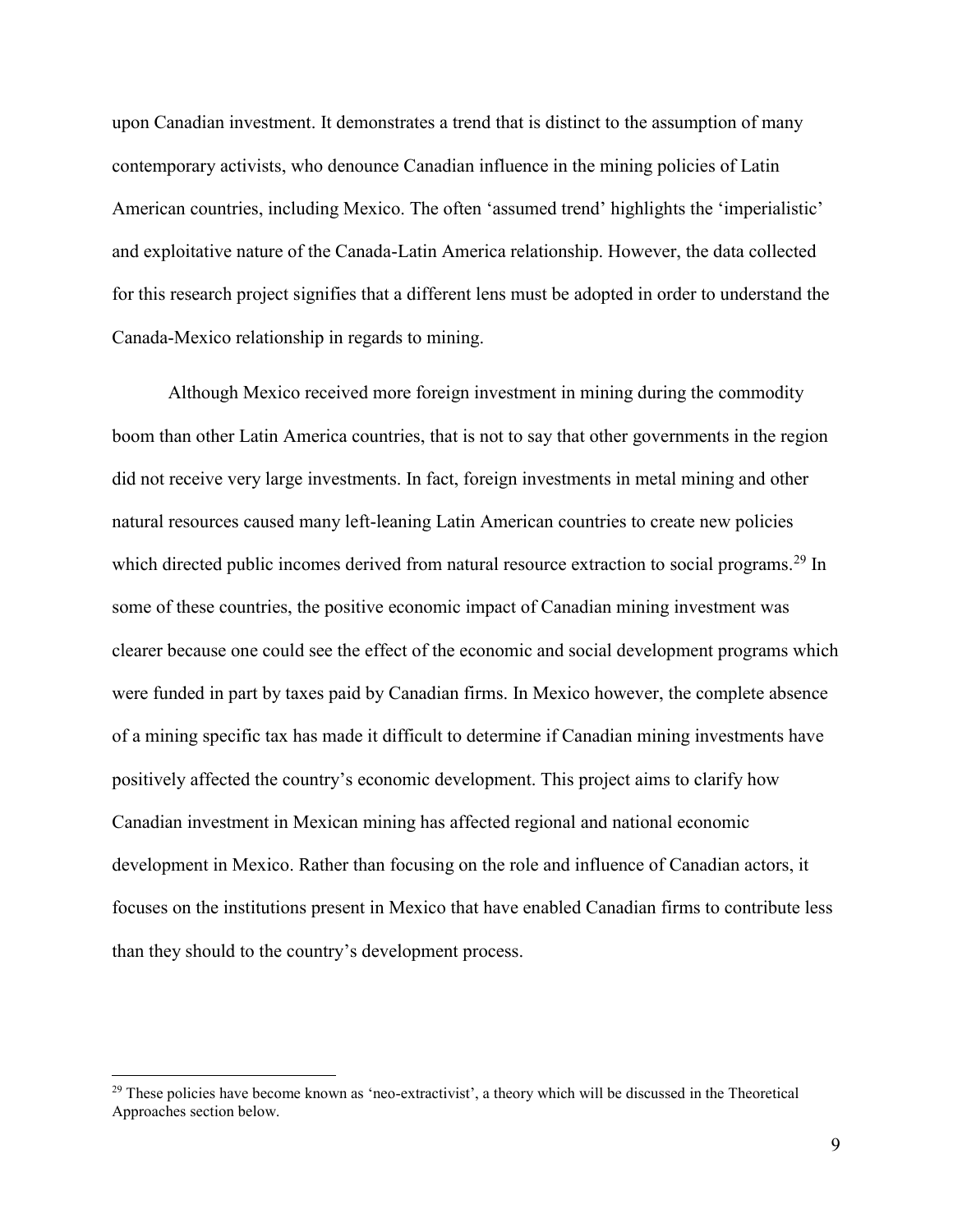It should be mentioned that much work has been completed highlighting a variety of injustices that have occurred as a result of Canadian mining in Mexico. Five community members opposing the development of three different Canadian mines across Mexico have been killed since 2010, however convictions relating these murders have yet to occur.<sup>30</sup> As will be discussed in the literature review section to follow, conflicts regarding environmental degradation have also resulted in various forms of protest against other Canadian mining properties. The common denominator in nearly all of these cases is that land claims or fair payment for land was not respected. The protests that result from land claims disputes often end violently for community members, while Canadian firms take a financial hit by a halt in production and falling stock prices. Many NIE scholars claim that contracts surrounding property rights are the most fundamental institution to a country's development. While land rights are not the central focus of this thesis, I argue that a focus on Mexico's institutions will not only help improve how Canadian investment impacts Mexico's economic development, but would also reduce land claims conflicts and therefore reduce violence and other injustices associated with mining.

#### **A General Consensus on Canadian Mining in Mexico: Literature Review**

This section will highlight relevant academic works pertaining to the Mexican mining industry in the twenty-first century. It will attempt to contextualize what has been written about the industry, and how this thesis project fits into the current literature. Literature with a significant theoretical focus is discussed in the 'Dominant Theoretical Approaches' section. I consider that the articles highlighted in this introductory section and the 'Dominant Theoretical

<sup>30</sup> Jennifer Moore and Gillian Colgrove, "Corruption, Murder and Canadian Mining in Mexico: The Case of Blackfire Exploration and the Canadian Embassy", report prepared by Mining Watch Canada (May 2013): 5.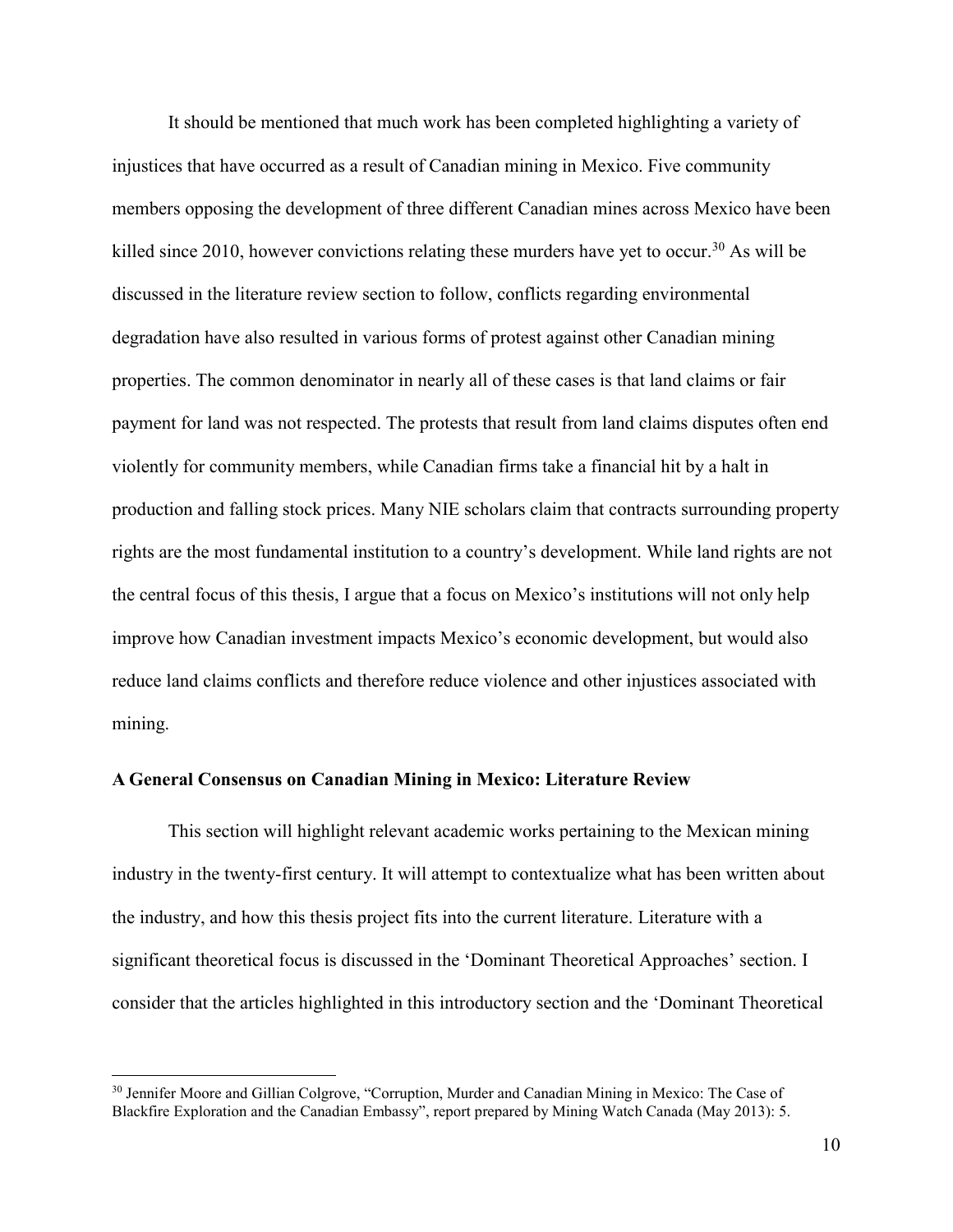Approaches' section to be an exhaustive list of all the relevant academic work that has been completed on Mexico's mining industry.

The most comprehensive understanding of Mexico's mining history is *Minería, Estado y Gran Capital en Mexico* by Wise and Mendoza (2001).<sup>31</sup> The authors accurately describe the stages of nationalization and liberalization in Mexico through an analysis of mining-specific economic policies throughout the twentieth century. The authors found that after the Mexican debt crisis of 1982 the state began to sell nationalized mining properties to Mexican private actors at prices far below their market value throughout the  $1980s$ .<sup>32</sup> Since the foreign investment law was not signed until 1996, the sale of state mining properties was exclusively accessible to Mexican citizens, which created a robust monopoly in the Mexican mining sector. Nearly all of these properties were sold to three very wealthy Mexican citizens<sup>33</sup> who are currently the three richest men in Mexico.<sup>34</sup> These individuals are:

- 1. Alberto Bailleres, owner of Industria Peñoles (currently Mexico's largest mining company) and Mexico's third richest person.
- 2. Germán Larrea, owner of Grupo México (currently Mexico's second largest mining company) and Mexico's second richest person.
- 3. Carlos Slim, owner of Minera Frisco (currently Mexico's third largest mining company), and currently the fifth richest person in the world.<sup>35</sup>

<sup>&</sup>lt;sup>31</sup> Wise and Mendoza, "Minería, Estado y Gran Capital en México": 105-127.

<sup>32</sup> Ibid: 115.

 $33$  Id: 112.

<sup>34</sup> "The World's Billionaires", Forbes website, http://www.forbes.com/billionaires/list/#country:Mexico, accessed on January 19, 2016.

<sup>35</sup> Appendix 1: Mining Production in Mexico, 1996-2014.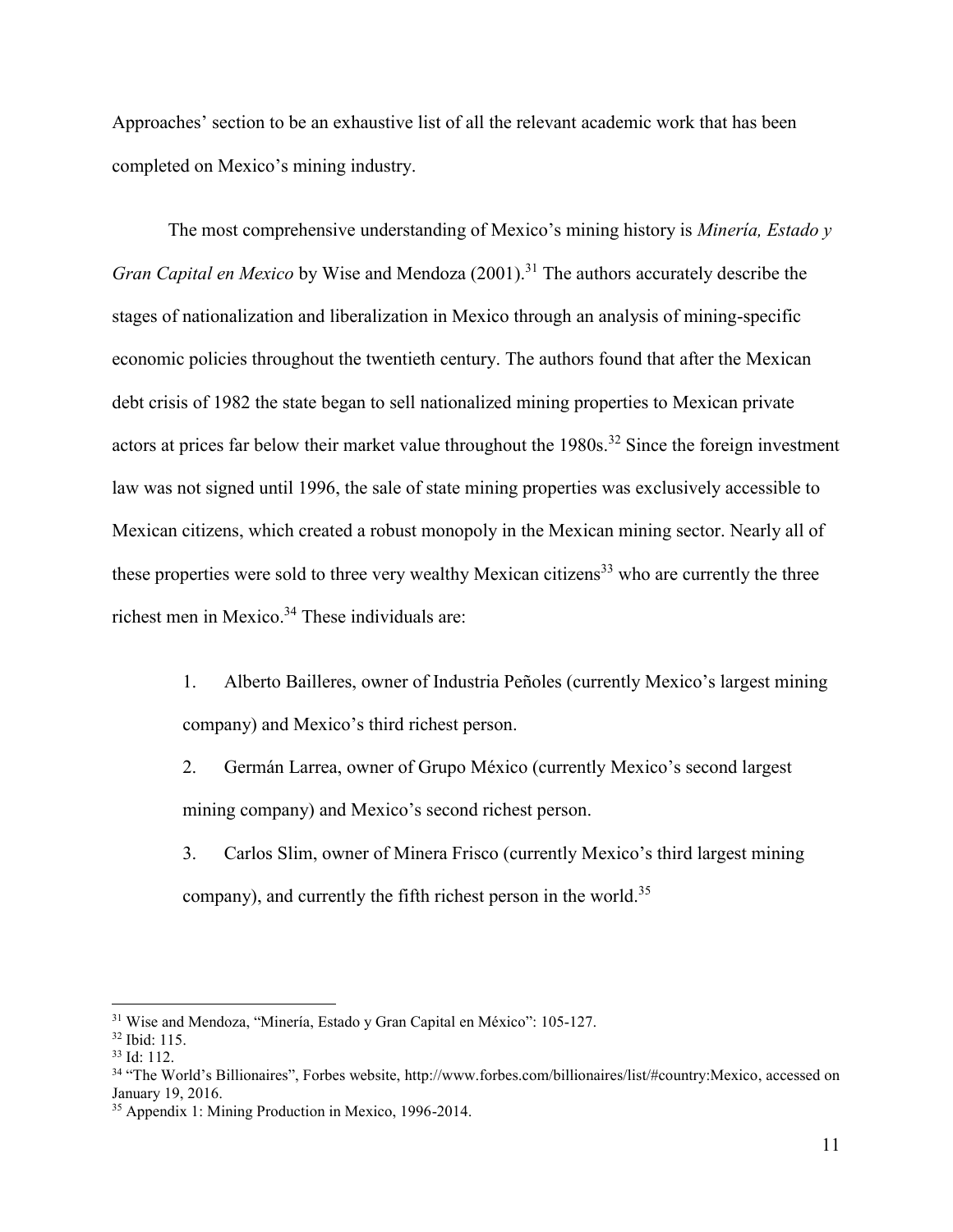The Wise and Mendoza article is very important to this research project as it describes the monopolized setting of the Mexican mining industry at the eve of the commodity boom. I will attempt to build upon Wise and Mendoza's work by examining Mexican mining since the beginning of the  $20<sup>th</sup>$  century and describing how Canadian firms have impacted Mexico's economic development during this period.

An article by Puyana and Moreno (2016, forthcoming) focuses on the Peña Nieto administration's market reforms in the extractives sectors.<sup>36</sup> It concentrates on both the mining and petroleum sectors, and points out that Mexico's mining sector is trivial compared to the oil industry. The chapter demonstrates a great understanding of Mexico's importance in the mining sector at a global level, and its insignificance to the Mexican economy and government revenue at a national level. It also concludes that Mexico's new mining taxes came too late, after the commodity boom had already ended. My thesis project will attempt to take these understandings further and ask why the new taxation law came so late, and how comparisons to the oil sector helped to stave off mining taxation throughout the 2000s. My project also agrees with the authors that Mexico's mining sector experienced expansion during the commodity boom, but will seek to explain how Canadian firms dominated that growth, and what Canadian participation means for Mexico's economic development.

 Bocking (2013) analysed the formation of unions and labour rights of Mexican miners working for Canadian companies through a case study at La Platosa mine, owned by a Canadian junior company, Excellon Resources.<sup>37</sup> The author points out that the Mexican Secretary of

<sup>36</sup> Alicia Puyana and Juan Carlos Moreno-Brid, "Mexico´s New Wave of Market Reforms and its Extractive Industries", chapter in forthcoming book (2016).

<sup>37</sup> Paul Bocking, "Canadian Mining and Labour Struggles in Mexico" *Journal of Labour and Society* 2013: 331-350.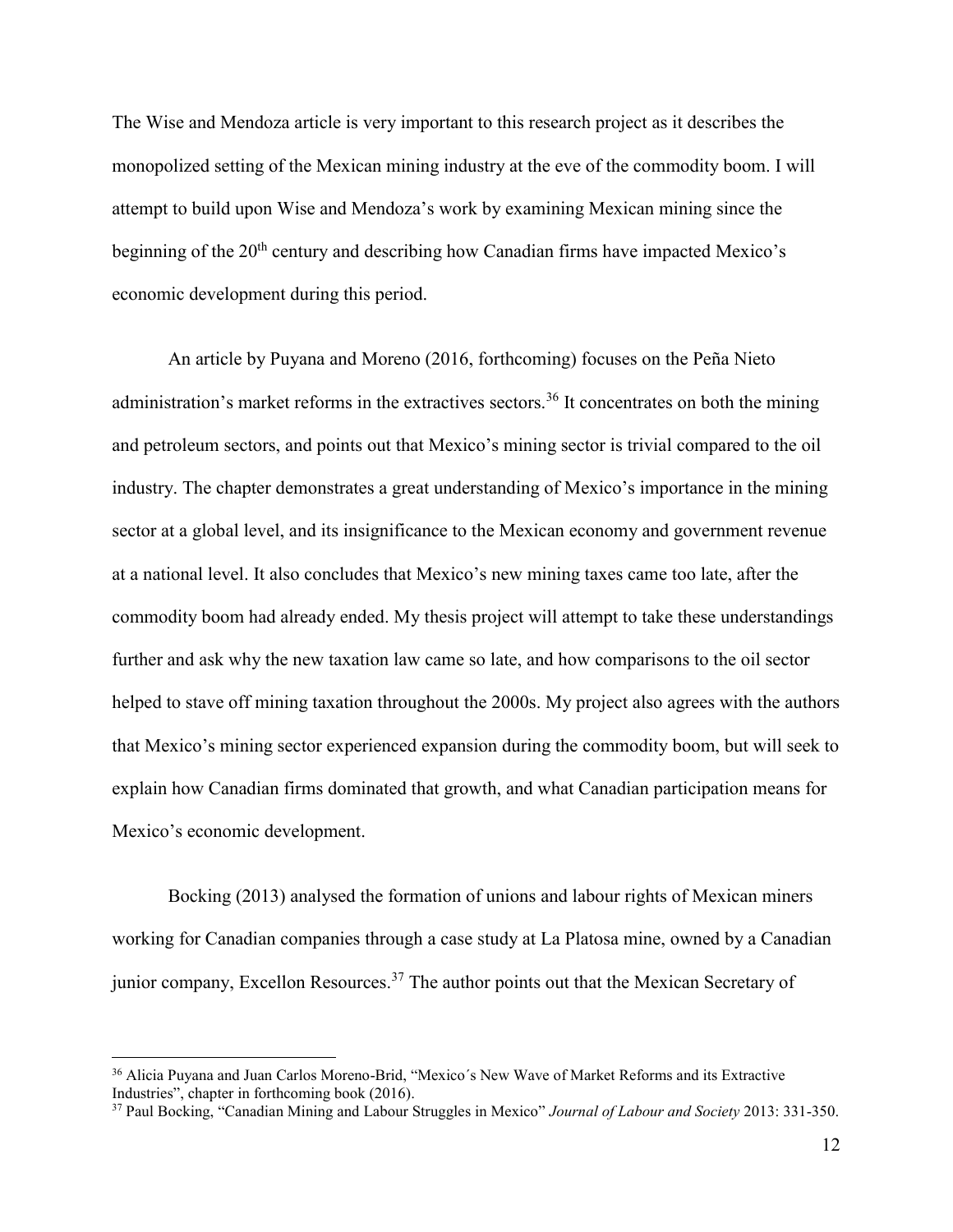Labour frequently subverts labour laws and deploys Mexico's armed forces in favour of mining companies, rather than the workers.<sup>38</sup> He discovered that Excellon Resources did not follow contractual obligations in regards to water salinization and local hiring, and that nearly all Excellon Resource's malicious acts were carried out with the complicity of Mexican government authorities.<sup>39</sup> The article highlights poor decision-making on the part of the company, but more importantly draws attention to the direct participation and collusion of Mexican authorities in these actions, across all sections of government. While Bocking refrains from accusations against Canadian actors in Mexico, he clearly highlights the malevolent actions of both Excellon Resources and the Mexican government. The article does not address economic development, but it grasps the essential dynamics of Mexico's institutional weaknesses in its relationship with a Canadian mining company. The flaws of some of Mexico's formal institutions highlighted by Bocking are systemic issues that this research project has found to be persistent.

 Garibay and Camacho (2009) also wrote a case study based article on the Canadian company Goldcorp's Los Filos mine in the state of Guerrero.<sup>40</sup> The pair make the argument that the mining giant uses 'negative reciprocity' when dealing with communities near mining projects by making promises with no intention of keeping them, and taking without giving back. The article's focus on the grand divide between how much the mine economically benefits nearby communities, versus how much it benefits Goldcorp is very important. It used extensive participant observation and interviews at Los Filos to explain how little prosperity local economies reap in exchanges with large TNCs.

<sup>38</sup> Ibid: 332.

<sup>39</sup> Id: 333, 338.

<sup>40</sup> Claudio Garibay and Alejandra Camacho, "Goldcorp y la Reprocidad Negativa en el Paisaje Minero de Mezcala, Guerrero" *UNAM Desacates* (2009): 91-110.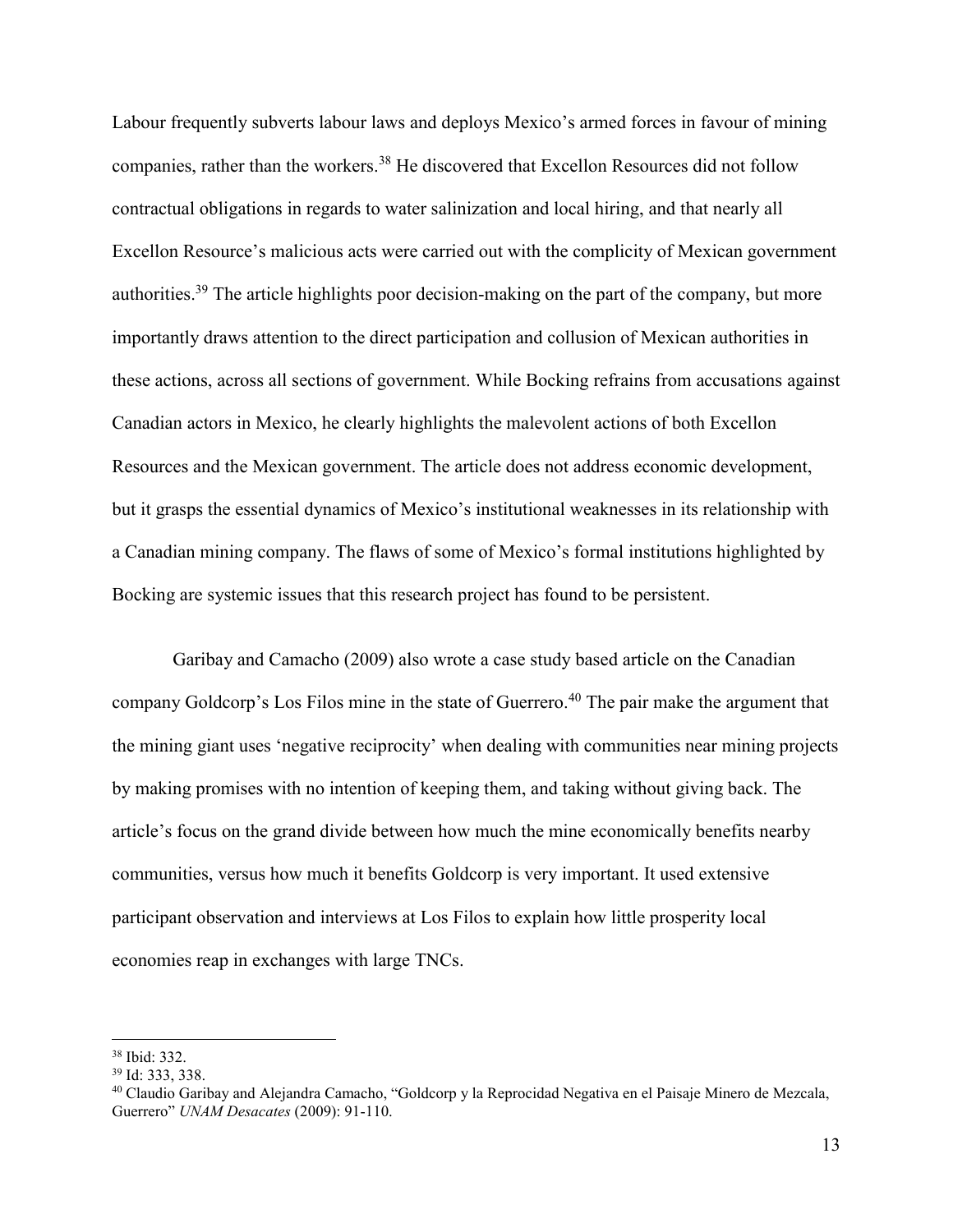There are a number of articles written by Mexican authors on the infamous case of New Gold's Cerro San Pedro mine in San Luis Potosí.<sup>41</sup> The case drew much media attention because of local opposition to the mine, environmental damage, contamination of water sources, its location in a natural protected area, and irreversible damage to historical buildings.<sup>42</sup> Protests were held not only in the nearby state capital city, San Luis Potosi, but reached university campuses and politically important parts of Mexico City. The articles highlight how Mexico's Ministry of the Environment ignored independent environmental assessments, the indecisiveness in stopping the mine from operating illegally when its licence was suspended, and that community leaders were arrested and jailed for speaking out. The articles are useful in that they point out institutional problems with Mexico's natural resource governance; but they should not be taken as representative of the entire mining industry.

Tetreault (2014) addresses Mexico's new Regional Sustainable Development Fund for Mining States and Municipalities  $(FDM)^{43}$ , which should be a very significant economic development factor for municipal and state governments.<sup>44</sup> The author employs a critical perspective, focusing on how the reforms failed to increase indigenous autonomy over the *ejidos*. <sup>45</sup> Tetreault draws on many effective criticisms of the mining industry throughout the article: precious metals have few industrial applications, the number of murders associated with

<sup>41</sup> Pedro Reygadas y Oscar Felipe Reyna Jimenez, "La batalla por San Luis: ¿el agua o el oro? La disputa argumentativa contra la Minera San Xavier" *Estudios Demográficos y Urbanos* 2.68 (2008): 299-331. Cecilia Costero, "La regionalización de las relaciones inter-nacionales, la inversión canadiense en San Luis Potosí, vista a través de Minera San Xavier". *Revista Mexicana de Estudios Canadienses*, 3.4 (2000): 105-117. <sup>42</sup>Angélica Enciso, "Deja Minera San Xavier un daño irreversible en San Luis Potosí", La Jornada, April 14 2014: 33.

<sup>43</sup> In Spanish, Fondo para el Desarrollo Regional Sustentable de Estados y Municipios Mineros (FDM).

 $\overline{a}$ 

<sup>44</sup> Darcy Tetreault, "Megaminería en México: ¿Un Camino hacía el Desarrollo Local and Nacional?" *Estudios Críticos del Desarrollo* 4.7 (2014): 101-130.

<sup>45</sup> An *ejido* is a piece of land granted to rural farmers who own the land communally under Mexico's agrarian reform.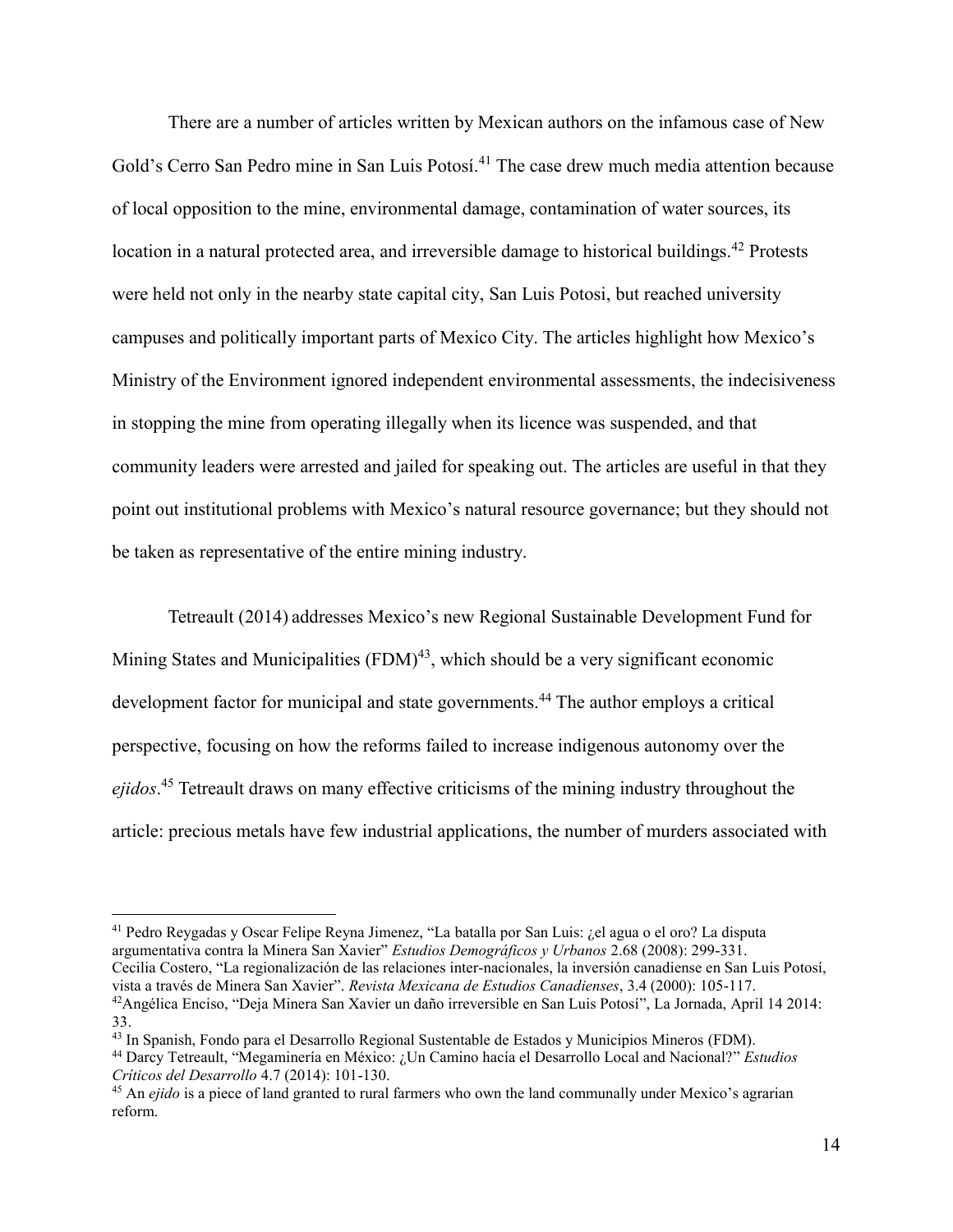mining demonstrations and safety concerns for workers. The article's central argument uses the case study of demonstrations against the creation of a Canadian mine in an indigenous community, Calpulálpam, in the southern state of Oaxaca, to demonstrate mining alternatives. The article describes how by refusing entrance to the mining company, the community was able to develop eco-tourism networks and community forestry industries as alternatives to mining.<sup>46</sup> The main issue with author's conclusion is that the majority of active and proposed mines in Mexico are in northern states with a desert landscape where both eco-tourism and forestry are not realistic options. Furthermore, the article illustrates the tendency in academia to disregard the need for metals production in modern civilization in order to provide necessary infrastructure such as electricity, water systems, and advanced technology. For example, Maier et al. (2014) explain the relationship between social/environmental well-being and global development needs for metals production. This is an especially important conversation considering the number of people entering the middle class in Asia, growing demands for green electricity and capitalism's constant need of continuous production.<sup>47</sup> Maier et al. make a call to action for increased interdisciplinary work that acknowledges all of the relevant areas in mining academia: engineering, law, policy making, environmental science, and sociology.<sup>48</sup>

Alternatively, there exist other academic articles which lay out a narrative that Mexican companies have monopolized the mining sector, leaving Canadian companies to pick up the scraps.<sup>49</sup> This analysis would have been accurate pre-2009, however, a thorough examination of

<sup>46</sup> Ibid*:* 123.

<sup>&</sup>lt;sup>47</sup> Maier et al. "Socially Responsible Mining: the Relationship Between Mining and Poverty, Human Health and the Environment", *Revision Environ Health* 29.2 (2014): 83-89. <sup>48</sup> Ibid: 87.

<sup>49</sup> Tetreault, "Megaminería en México: ¿Un Camino hacía el Desarrollo Local and Nacional?" (2014).

María Teresa Gutiérrez Haces, "The Dominance of Mexican Business Groups in the Mining Sector in the Context of the Growing Presence of Canadian Mining Companies", 2016 forthcoming: 1-22.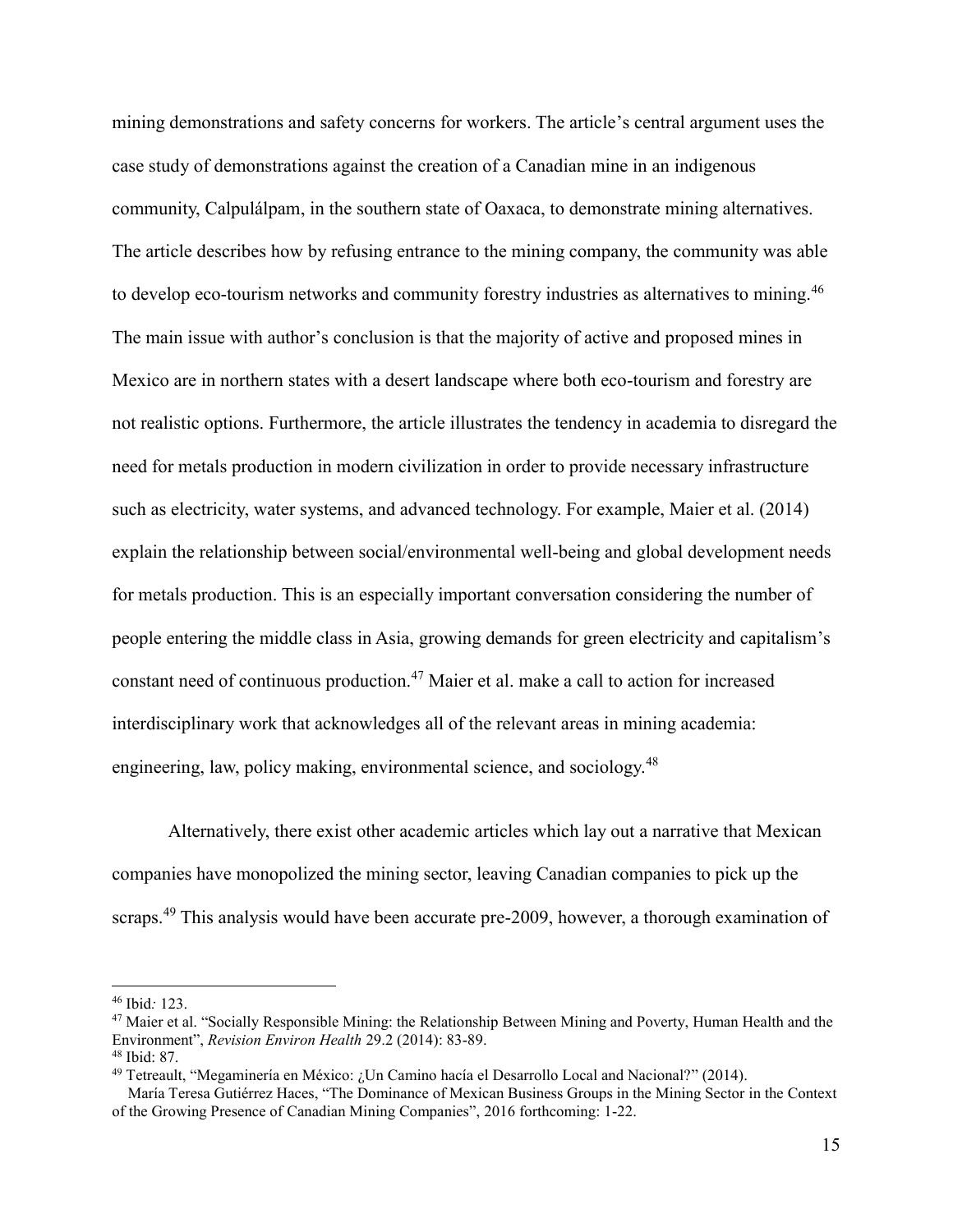production data illustrates that there has been a very significant increase in Canadian-owned production in the last five years. Gutiérrez (2016, forthcoming) acknowledges the new presence of Canadian firms, and highlights how their presence in new territories is creating particularly troubling environmental and social conflicts.<sup>50</sup> However, the author maintains that Mexican firms continue to "monopolize the mining industry" despite the growing presence of mining FDI.<sup>51</sup> The production data collection for this research project indicates that mining production in Mexico is currently about 40% Canadian owned, negating the author's principal supposition. Gutiérrez uses data focused on exploration investments, payments for concession rights and counting companies (regardless of size) in order to arrive at a conclusion of 'Mexican dominance'. The author's attempt to demonstrate that Canadian companies do not dominate Mexico's mining sector is appreciated, considering the overwhelming assumption of the opposite by many other authors. However, contorted data based on pre-production figures allowed the author to incorrectly conclude that there exists a Mexican industrial monopoly in mining. The Dominant Theory section to follow further explores how authors have misused investment and concession-granting data in order to make inappropriate conclusions about Mexico's mining industry.

Case studies have become more common than holistic industrial analysis in Mexican mining literature, as demonstrated by this literature review. These analyses are useful because they provide in-depth detail into the institutional problems that exist in Mexico's mining sector, and therefore provide an understanding of which issues need to be addressed. However, the problem with case study research is that it is often presented as representative of the entire

<sup>50</sup> Gutiérrez Haces, 2016 forthcoming.

<sup>51</sup> Ibid: 3.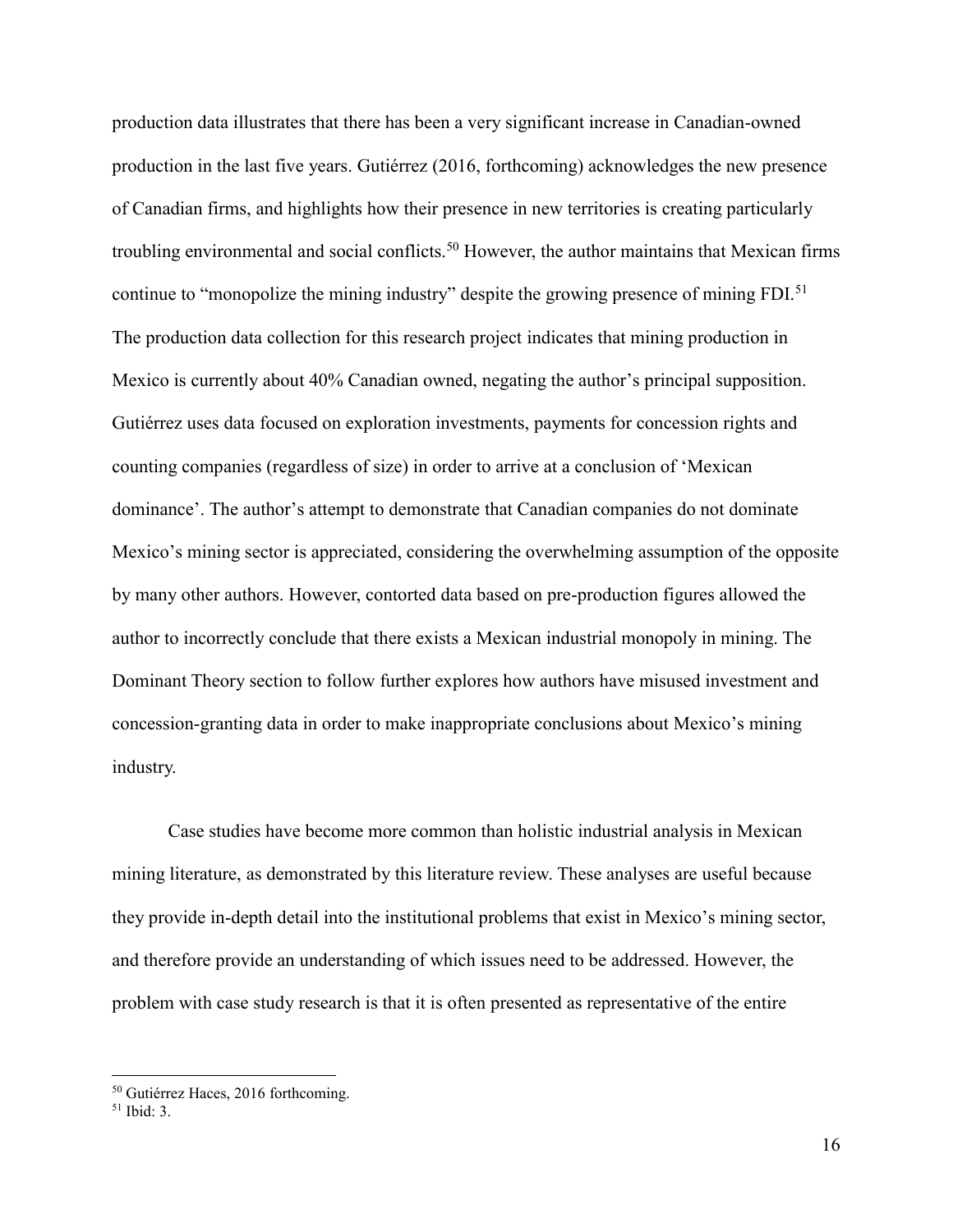mining industry, or of all Canadian companies, when it is not. The case studies presented here explain how mines affect a few specific communities, but they fail to describe what mining means for employment levels, much-needed diversification of government revenue, or its ability to foment new businesses. The social and environmental impacts outlined in the above articles are certainly important, and will be reflected upon in the analysis of my research. However, these issues which are dominant in the existing literature will not be the central focus of this project, as explained above. Furthermore, the issues discussed by Wise and Mendoza (2001), Puyana and Moreno (2016), and Gutiérrez (2016) will be researched in greater depth in an attempt to offer conclusions regarding how Canadian mining investment has affected Mexico's economic development.

## **Methodology**

 I adopted a multi-method approach utilizing both empirical data collection analysis and in person interviews for this thesis project. The interview process provided very interesting and original findings which cannot been located in existing publications. However, the interviews were not recorded, and the participants often wished to remain anonymous. For these reasons it would have been difficult to base the project's entire analysis upon my qualitative findings which is why the empirical data collection process complemented the qualitative findings very well. Empirical data collection provided a solid basis of new knowledge which this thesis is providing to academia. The mining production statistics which were collected and analysed cannot be found in any other public source. In fact, the empirical data collection findings negate many of the contemporary suppositions about Canadian capital in Mexican mining, as will be demonstrated in the literature review and theoretical approaches sections. Utilising two different methods allowed for information found in each process to be verified by the other.

17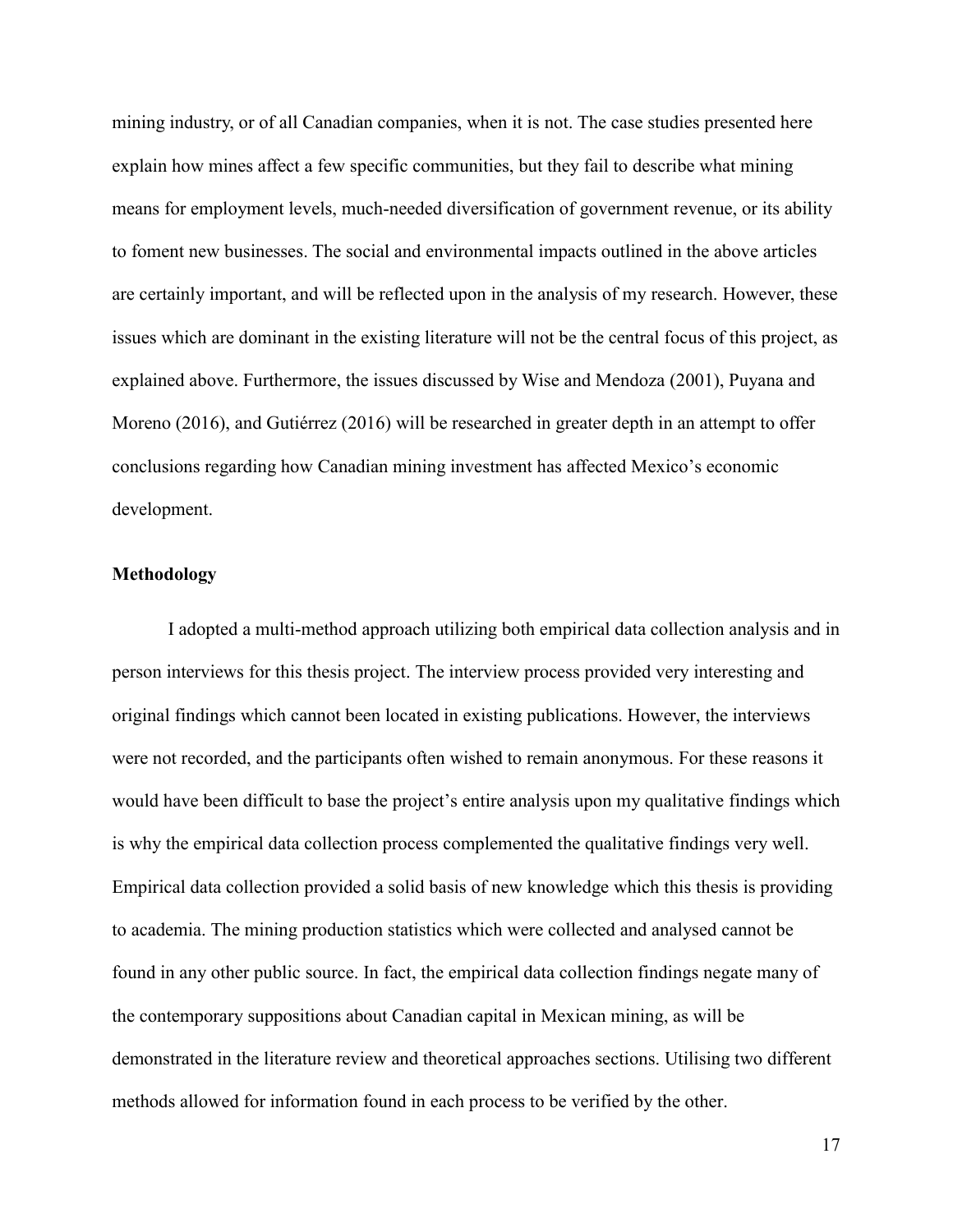This project is exclusively concerned with metallic mining because it is the only part of the mining industry that Canadian companies in Mexico are involved in.<sup>52</sup> Therefore, an analysis of non-metallic mines would not be conducive to the research. Furthermore, 86% of the production value of all mining in Mexico in 2014 was derived from metallic minerals.<sup>53</sup> For these reasons, I decided that focusing exclusively on metallic minerals with Canadian participation made the most sense considering this project's scope of analysis. In Mexico's case, the seven principal metals which are extracted by Canadian and non-Canadian companies are: gold, silver, copper, zinc, lead, iron ore, and molybdenum.

## Quantitative Analysis: Production Data Collection and Analysis

 $\overline{a}$ 

The research project began with data collection of production figures for all metallic mines operating in Mexico for two reasons. First, it was decided that an analysis of production data would be a good starting point for the research because other publications addressing mining in Mexico had contradictory views about which companies dominate the sector.<sup>54</sup> Authors who have written about Mexico's mining sector have largely focused their data on charts and graphs from Mexico's Secretary of the Economy, CAMIMEX, INEGI, and other sources which provide general mining information. These sources provide a general idea of Canadian participation in the sector, but the information is not exact, and it does not explain the historical progression of Canadian operations in Mexico in the twenty-first century. It should be pointed out that data collection for this research has found many issues with the information

 $52$  The distinction is important because it narrows the project's analysis, with a specific scope that does not involve the extraction of other materials such as oil, gas, cement, quartz, precious stones, and other non-metallic minerals. <sup>53</sup> "Situación de la Minería en México en 2014" Reporte de Situación 2015, CAMIMEX, 11.

<sup>54</sup> For example, Tetreault (2014) argued that Canadian mining interests are dominating and imperialistic, while Guitiérrez (2013) argued that Mexican companies continue to have a monopoly in the mining sector.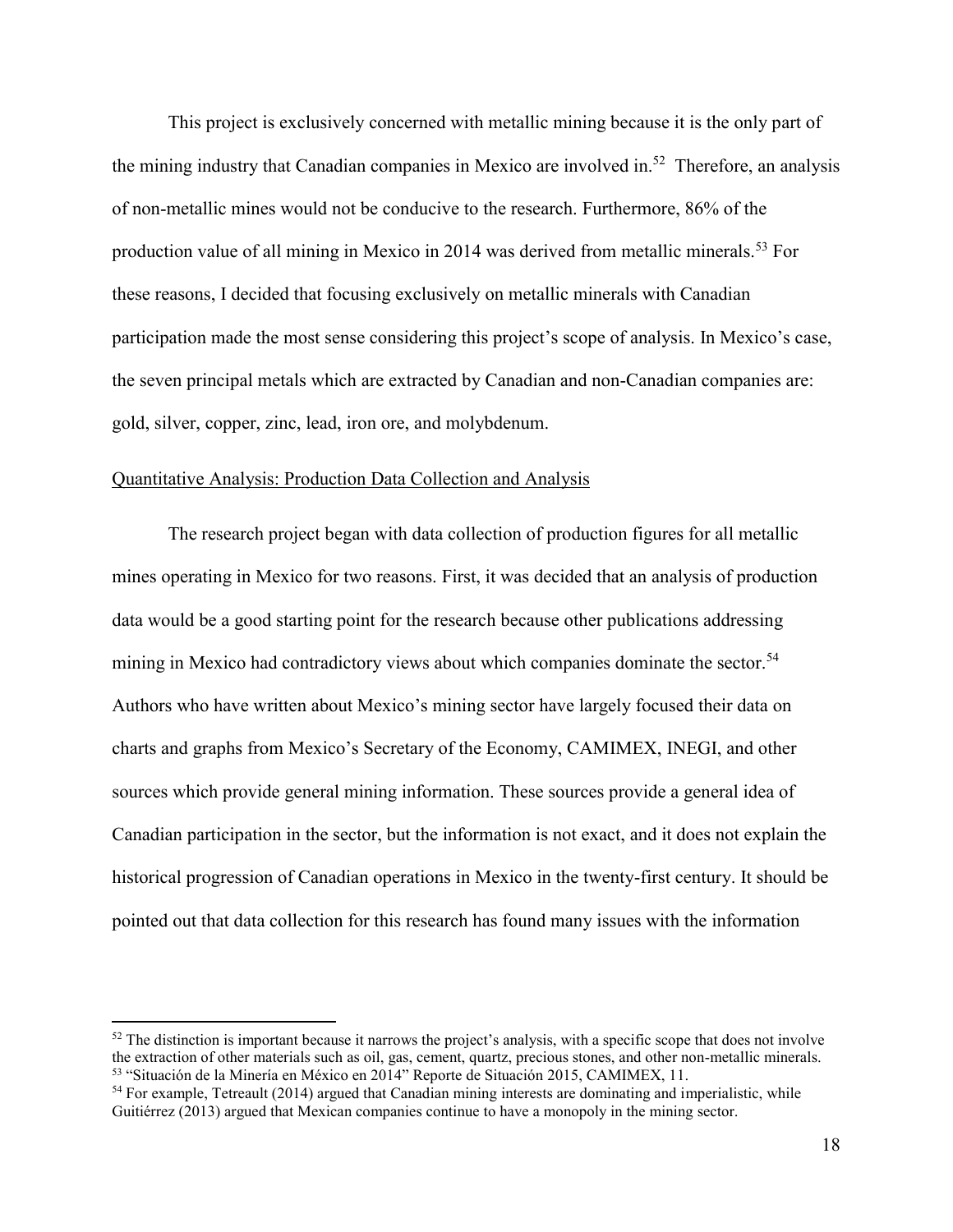provided by INEGI and the mining administration sections of Secretary of the Economy.<sup>55</sup> For example, a printed information booklet that is also available online lists six different mines as 'in production' in 2014, which remained in development at the time of writing, January 2015.<sup>56</sup> Accuracy in data analysis and an understanding of Canada's recent entry into the Mexican mining industry are necessary predeterminants in claiming an understanding of the effect of Canadian FDI on Mexico's economic development. For the purpose of this paper, economic development is defined as an effort to improve economic well-being and quality of life by creating and/or retaining jobs, increasing incomes and augmenting the tax base.

Second, many authors that claim malevolence on the part of Canadian mining interests in Latin America tend to focus on capital investments in exploration, land concessions for exploration, and the number of Canadian companies exploring in a certain country. It is my contention that focusing on exploration data, rather than production data, can lead to the demonstration of exaggerated findings and inaccurate analysis. The majority of exploration properties and exploration investment will not result in a producing mine, and therefore it is difficult to make conclusions about economic development with these data. Nevertheless, many academics tend to focus on these data which inflate the appearance of a significant Canadian presence, especially in the case of Mexico, as will be demonstrated in the empirical findings section. It is likely that authors tend to use exploration data more often than production data because it is more accessible (in fact, this project presents the most complete data set on production statistics in Mexico that is currently available) and it better supports their arguments.

<sup>55</sup> In Spanish: Dirección General de Desarrollo Minera y Servicio Geológico Mexicano, both from the Secretary of the Economy

<sup>56</sup> "Principales Minas y Proyectos Avanzados" demonstration in information folder, "La Minería es una Industria Comprometida con las Comunidades y el Medio Ambiente" from the Secretary of the Economy, Coordinación General de Minería, distributed October 2015.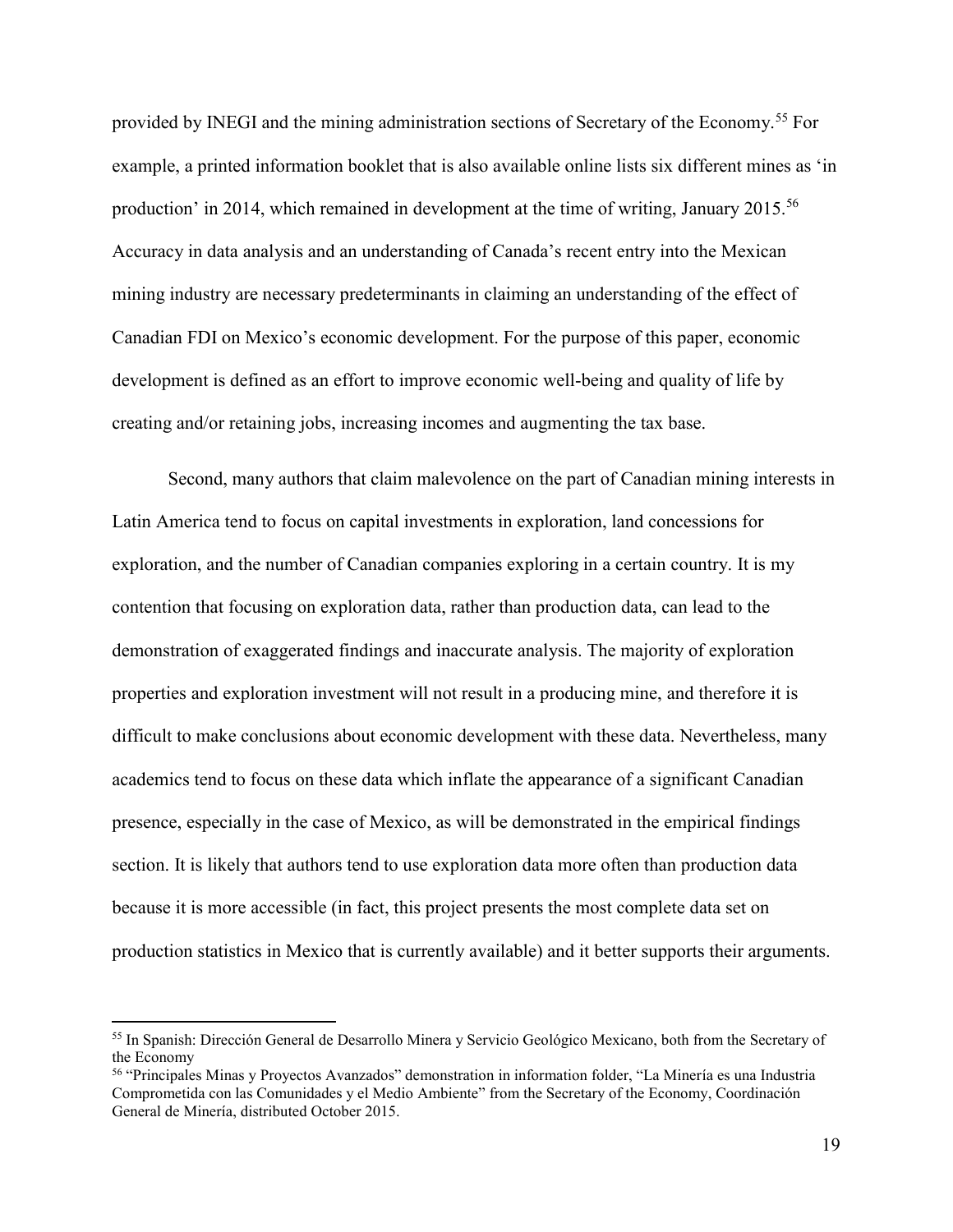An analysis of exploration data can be useful for predicting future production trends in certain metals, as well as for gauging which countries firms believe to be the most economically beneficial in the near future. However, when attempting an investigation of the effect mining has on a country's economic development, analyzing producing mines provides a more accurate understanding than an analysis of exploration properties.

A 2007 UNCTAD World Investment report focused exclusively on TNCs, extractive industries and development.<sup>57</sup> The report outlined the relationship between extractive TNCs and host countries, highlighting the most important economic development contributions made by the TNCs. The report helped me arrive at the decision that a thorough analysis of the effect of Canadian mining investment on Mexico's economic development must focus primarily on production data of all mines in Mexico. Analyzing mines that are in production allows one to understand the significance of: employment, each company's revenue, Mexican public revenue, how prices and policy affect mining investment, which metals are most important to the economy, the likely presence of value added products and services, as well as the majority of social and environmental implications. In addition, knowing the production output and value of each mine in Mexico throughout the past twenty years allows one to understand the importance of Canadian companies in the sector vis-à-vis Mexican and other international companies.

 The data collection process began with collecting production information from www.infomine.com<sup>58</sup> which provided a database with the majority of mines in production in

<sup>57</sup> "World Investment Report: Transnational Corporations, Extractive Industries and Development" UNCTAD (2007): 1-323.

<sup>&</sup>lt;sup>58</sup> www.infomine.com is an organization which compiles information about mines from around the world which is largely used by industry leaders. However, different sections of the webpage are designed for different groups of clients. The information is collected by infomine's management team of over 100 employees, which are located across a variety of important mining countries. For more information, visit[: http://www.infomine.com/about/.](http://www.infomine.com/about/)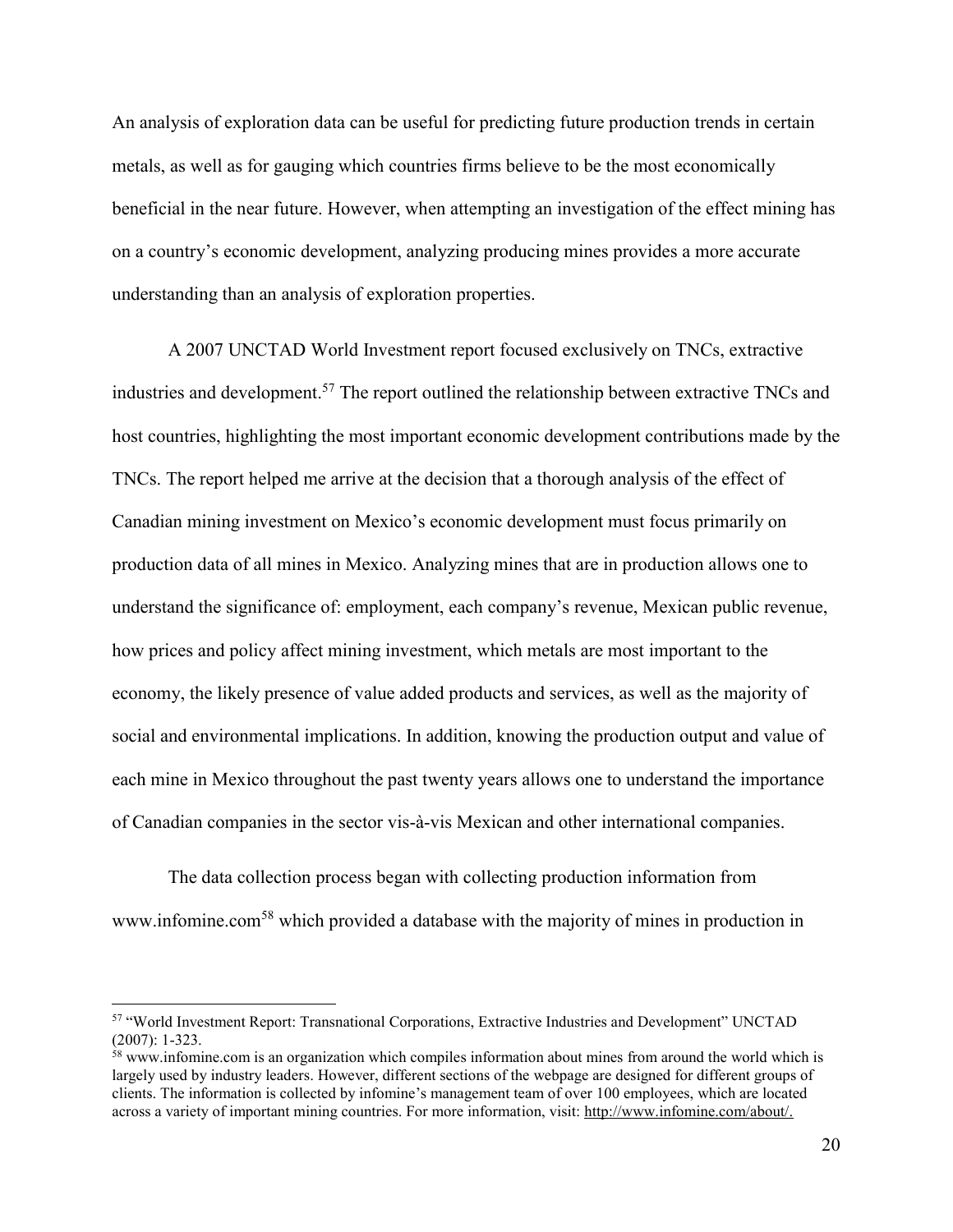Mexico in 2014. The following information was recorded from the website in an Excel spreadsheet: mine name, company name, the home country of the company, relevant subsidiary companies, when the mine was bought/began production, the type of mine (open-pit or underground), the state the mine is located in, the metals that are produced, and how much of each metal was produced (recorded either in pounds or tonnes). This information was logged in a different worksheet of the same Excel document for every year from 1996 (the year the Mexican Foreign Investment Law was signed) until 2014. For each year, two worksheets were created one displaying all the information of Canadian companies, and the other all the information of Mexican and all other non-Canadian companies. In some cases, the information was amalgamated in order to produce certain graphs and charts for analytical purposes. The Excel spreadsheet containing all empirical production data for this thesis project can be found in Appendix 1, "Base de Datos de Empresas Mineras en México"<sup>59</sup>.

 In order to fact-check the information found on infomine, the same production data was located on other databases with Mexican mining information including: the CAMIMEX website, INEGI database, USGS reports, and the Secretary of the Economy website. Additional figures found on these databases were recorded in the Excel document. While checking these databases it became apparent that the production information from the infomine website was not always accurate; some mines were missing in their entirety, and information was not usually provided pre-2007.

 In order to find pre-2007 data, and more accurate contemporary production information, annual and Merger & Acquisition (M&A) reports were located on company websites for exact

<sup>59</sup> See "Appendix 1: Mining Production in Mexico, 1996-2014" for the complete dataset that was created during this process.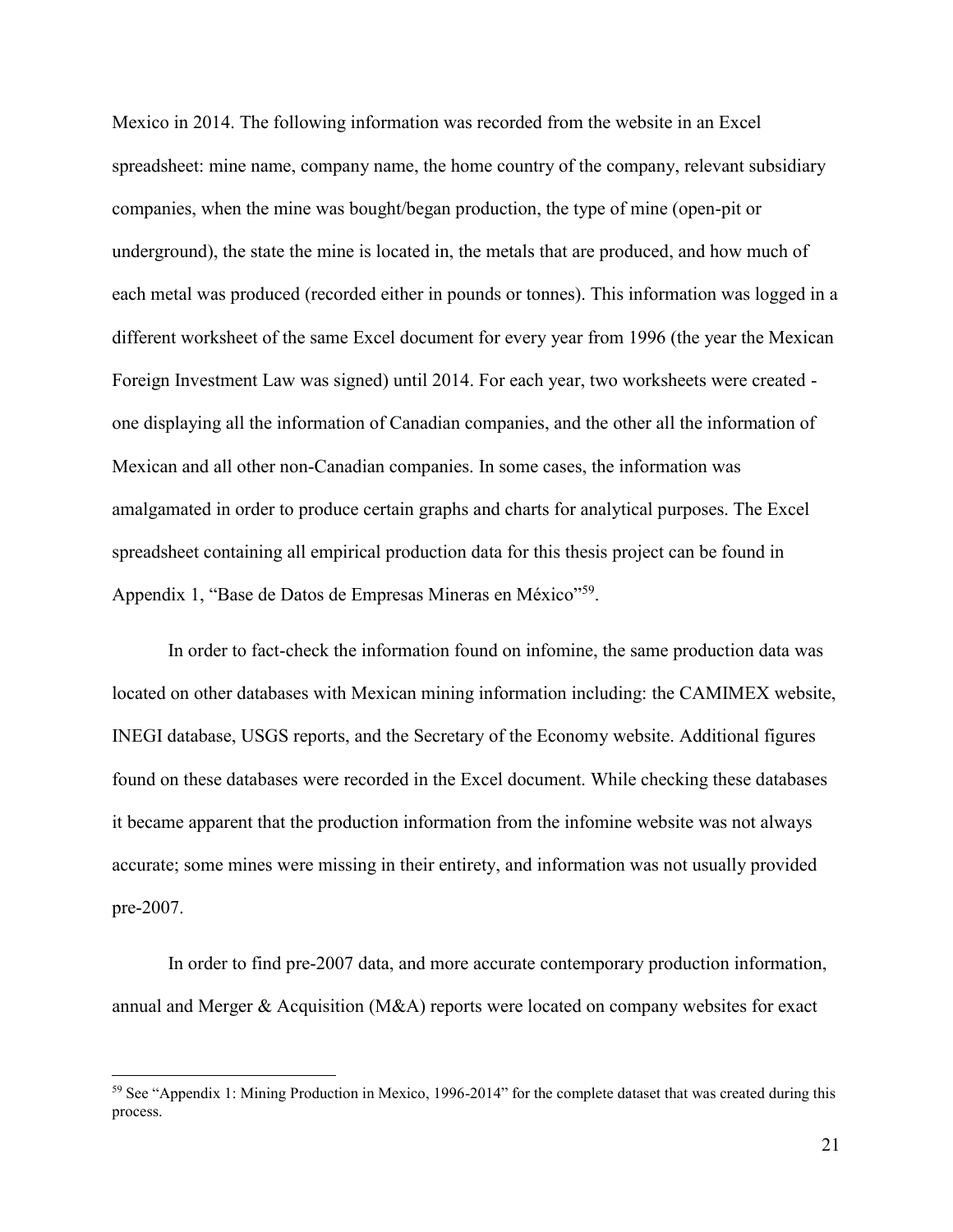production figures. At this point I discovered that many company websites only provided reports dating back 5-7 years on average. In the case of Canadian companies, annual reports could be found on the SEDAR website, dating back to  $1996$ .<sup>60</sup> SEDAR is a filing system, which maintains an electronic record of economic reports of companies listed on the TSX and TSXV. In the case of non-Canadian companies, some of the pre-2007 data remains largely incomplete, as discussed in the limitations section. However, general information and total amounts of production (by year and by metal) could be located using other previously mentioned sources such as CAMIMEX and INEGI. This general information helped to fill in the gaps that were left by a lack of annual reports. I understand that the historical data used in this thesis could be more accurate. Nevertheless, the production data used in this project is the most extensive and up-todate of any academic analysis of the Mexican mining sector thus far to the best of my knowledge.

 Using Bloomberg Institute terminals at the Carleton University library, metals prices were collected from the London Metal Exchange in Canadian dollars<sup>61</sup> for each corresponding year. This data was entered into the Excel spreadsheet in order to calculate production values. Using excel formulas, totals were calculated for each mine, each company, each metal, and each home country both in terms of production outputs, as well as production values. This information provided me with a thorough understanding of how much Canadian companies earn compared to Mexican companies, where Canadian mines have been located, and what are the primary metals

<sup>&</sup>lt;sup>60</sup> "www.sedar.com is the official site that provides access to most public securities documents and information filed by issuers with the thirteen provincial and territorial securities regulatory authorities ("Canadian Securities Administrators" or "CSA") in the SEDAR filing system. The statutory objective in making public this filed information is to enhance investor awareness of the business and affairs of issuers and to promote confidence in the transparent operation of capital markets in Canada. Achieving this objective relies heavily on the provision of accurate information on market participants." Source: [http://www.sedar.com/homepage\\_en.htm.](http://www.sedar.com/homepage_en.htm)  $61$  All dollar figures in this thesis refer to Canadian dollars unless otherwise stated. The Bloomberg terminals allowed me to record metals prices in Canadian dollars with conversions agreeable to the dates of the prices.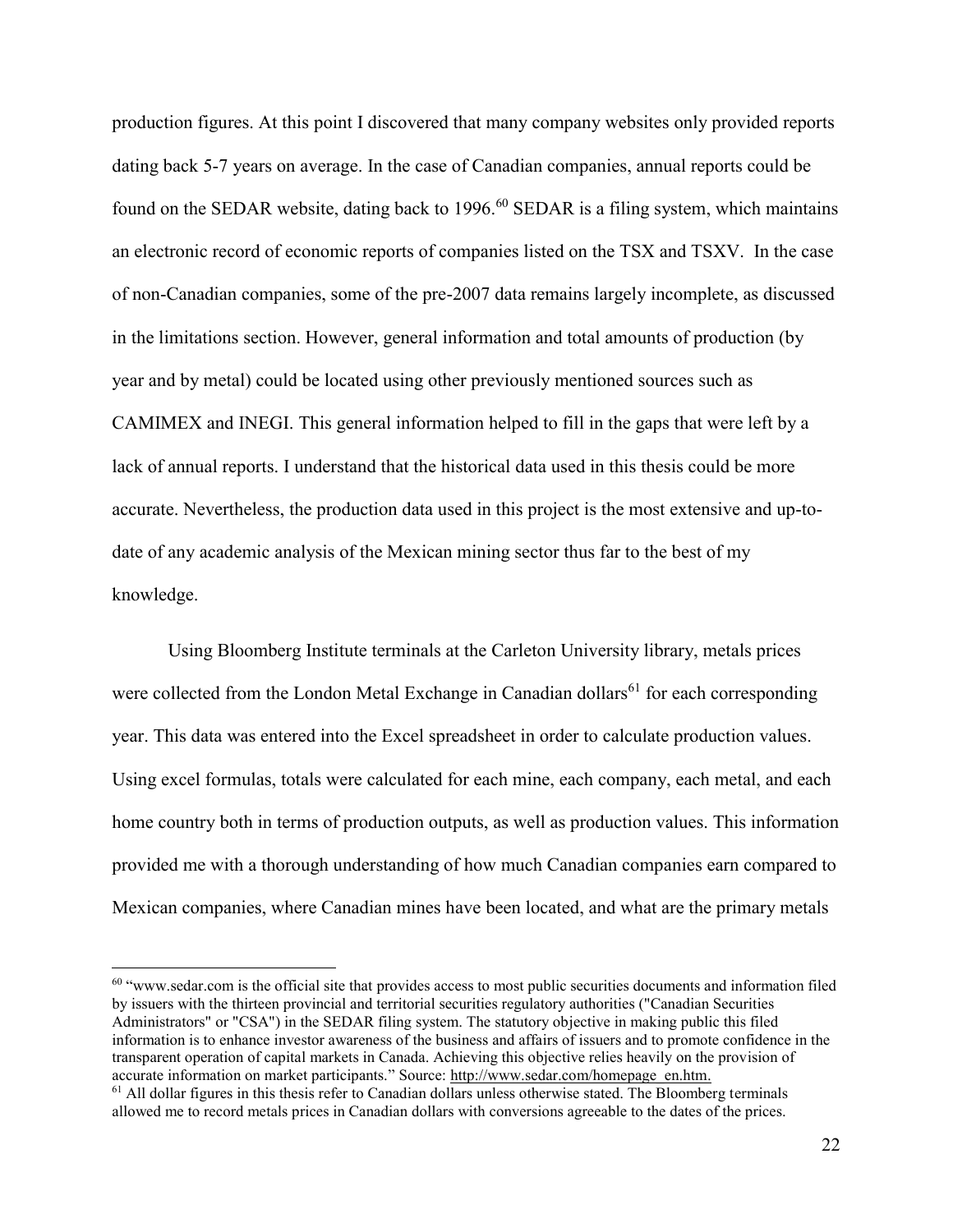that Canadian companies extract. Charts and graphs were made using this information, which formed part of a "Preliminary Findings" document that also included corresponding industrial analyses and predictions.<sup>62</sup> This document was sent in e-mails along with interview invitations in order to demonstrate to industrial leaders in the private and public sector that the research project is producing new information, and that the researcher understands the sector. Some of these graphs and charts have also been used in the empirical findings section of this thesis.

Company websites, annual reports and annual information sheets were used to collect data regarding the number of employees that each Canadian company had in Mexico in 2014. I decided against collecting the same information for non-Canadian mining companies in Mexico, because this project is not necessarily concerned with how those companies contribute to the country's economic development. Data was not collected for previous years, as I suspected that increases which I had already found in Canadian production since 1996 would naturally coincide with increases in employment. Furthermore, the benefits of collecting employment information of Canadian firms since 1996 would have been negligible compared to the time it would have taken to do so. I was able to uncover the number of employees at 39 of the 46 Canadian mines in production in 2014, which made up 95% of Canadian production value that year. The total number of employees which I reference in the analysis section was calculated by adding 5% onto the total number of known employees. Therefore, the number of Mexican employees that Canadian mining firms hired in 2014 is not known with exact precision, but the figure is considered to be quite accurate.

 $62$  See "Appendix 1: Mining Production in Mexico, 1996-2014" to view the document which was sent to industry leaders.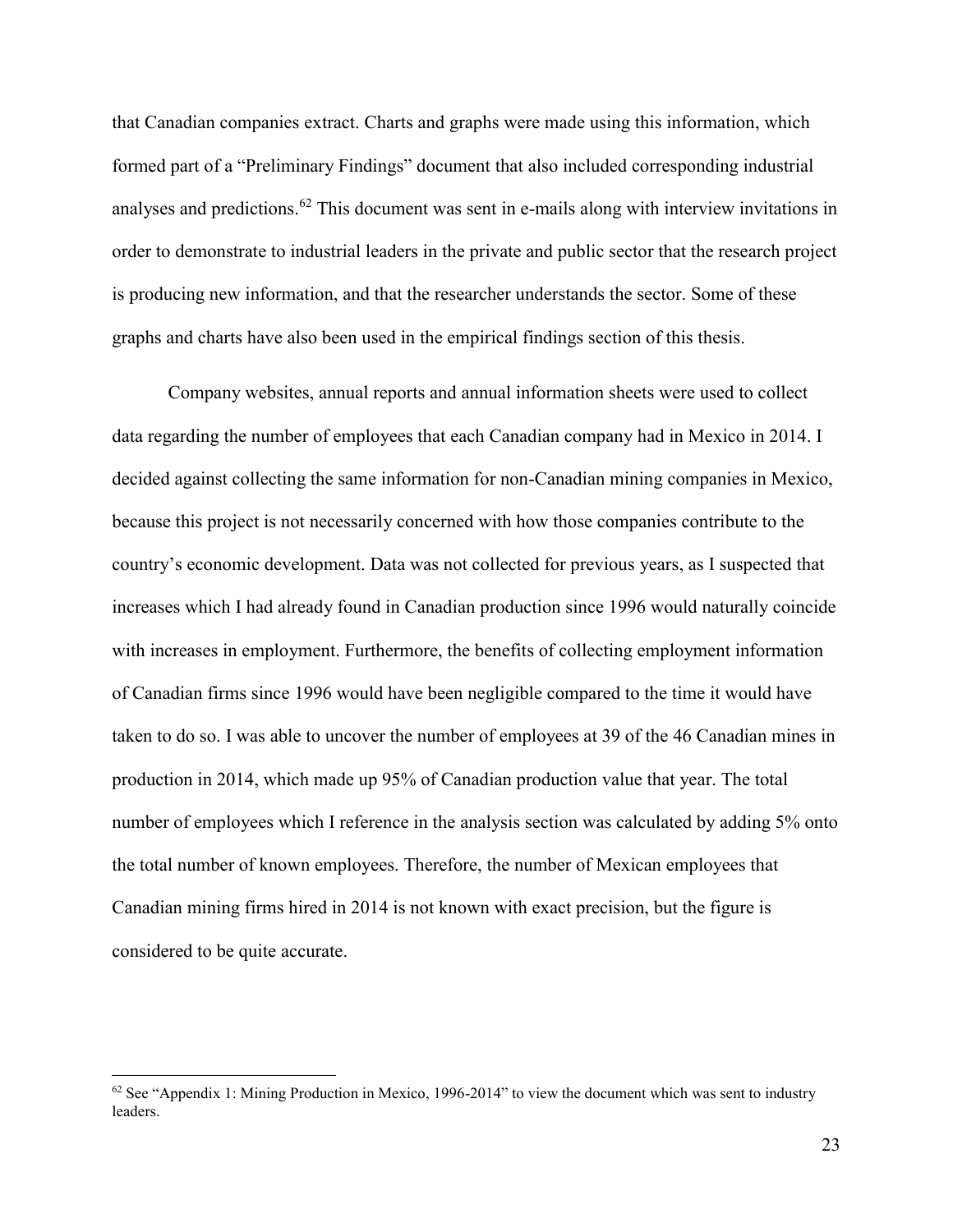The main weakness in the data collection process was the unavailability and uncertainty of production data before 2008. For Canadian companies operating in Mexico pre-2008, it was possible to search their name on the SEDAR website (the solitary source of Canadian company's detailed historical information). However, since companies can only be searched by name on the SEDAR website, and not by sector, it is difficult to be certain that all relevant Canadian companies are in my database. The reason for this is that if there was a Canadian company producing metals in Mexico in the late 1990s or early 2000s, which terminated their operations before 2008, there is no known way to locate said company. However, data from the other sources I mentioned earlier confirm that the majority of Canadian production began post-2007, a few years after the commodity boom began. This means that although my data is incomplete for the first decade after the foreign investment law was signed in 1996, it is unlikely that unknown data would significantly affect the quality of my analysis.

Furthermore, a 'SEDAR website' equivalent does not exist in Mexico and therefore it was not possible to access historical production data of each Mexican mining company. Generally speaking, Mexican companies provide better online access to annual reports than Canadian companies, but the majority only date back to 2009.<sup>63</sup> Collected information was verified using government and non-government sources (e.g. Chamber of Mining in Mexico - CAMIMEX), Secretary of the Economy, and the Canadian Mining Task Force  $(CMTF)^{64}$  which provided total production numbers for each metal by year. This information allowed me to fact check my database as I was able to compare the totals of each company's production information to figures from other sources, and in nearly all cases the figures were very similar. Nevertheless,

<sup>&</sup>lt;sup>63</sup> However, there are two small companies (one from the UK, the other Mexican) which I could not find any information on whatsoever.

<sup>&</sup>lt;sup>64</sup> The CMTF is a branch of the Canadian Chamber of Commerce in Mexico that promotes Canadian mining interests in Mexico.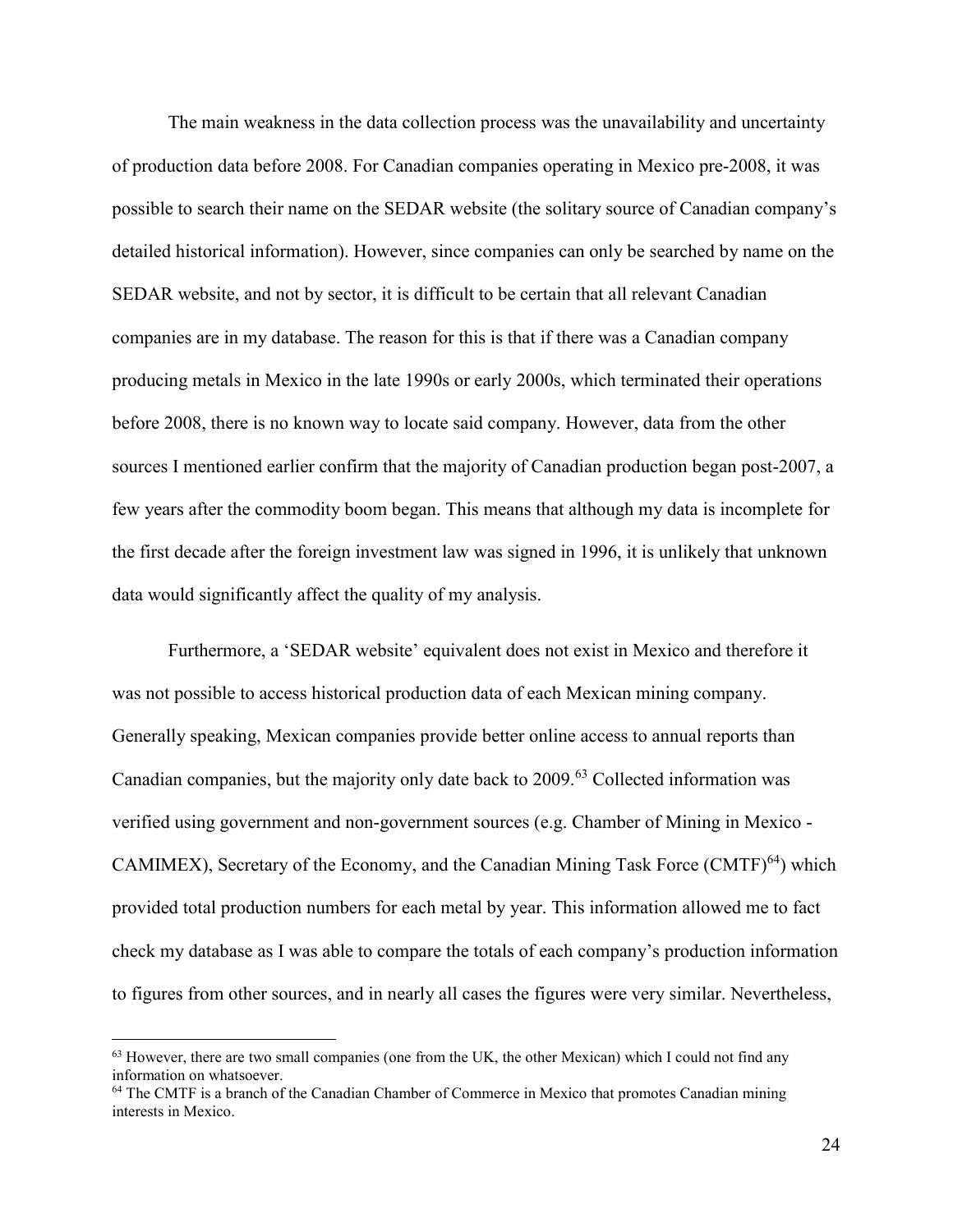it is important to reiterate that my data collection process suggested that the information provided by many of these well-respected institutions was often times inaccurate. The UNCTAD document which analysed TNC involvement in the extractive industries of developing countries provides an accurate description of the difficulties of collecting and interpreting FDI data and production figures.<sup>65</sup> I believe that my data collection process exhausted all possible and reasonable avenues to ensure accurate production data were collected.

#### Qualitative Analysis: Interviews<sup>66</sup>

 $\overline{a}$ 

Interviews were utilized in this research project in order to enrich my understanding of the climate of the mining sector in Mexico.<sup>67</sup> Interviews were also conducted in order to understand the opinion of industry leaders<sup>68</sup> on various issues regarding how Canadian FDI affects Mexico's economic development. The information gathered from interviews with individuals working in the industry provided me with new ideas about Canada's role in Mexican mining, and how mining is perceived in different spheres of the trade. For example, an official from the Secretary of the Economy in the state of Zacatecas had a very different opinion than a Canadian mining firm representative about changes in mining taxation policy. These differences in opinion can translate into different sorts of efforts to support or block the installation of Mexico's new mining tax – actions that I found to have great significance. Obtaining different perspectives on the subject has provided the research with a diverse perspective and has helped in avoiding preordained biases. Business and government decisions that are recorded in official

<sup>65</sup> "World Investment Report: Transnational Corporations, Extractive Industries and Development", UNCTAD: 101. <sup>66</sup> See Appendix 3 for examples of some of the main interview questions that were used.

 $67$  I travelled to Mexico City and various mining regions from September-December 2015 in order to conduct interviews. All interviews with were conducted in Spanish, with the exception of two individuals: one Mexican who preferred to speak English, and a Canadian.

<sup>&</sup>lt;sup>68</sup> I spoke with: financial directors and corporate relations directors of various Canadian mining firms, directors of municipal, state and federal level Mexican offices that are concerned with mining, the Auditor General's office, as well as Mexican and Canadian academics.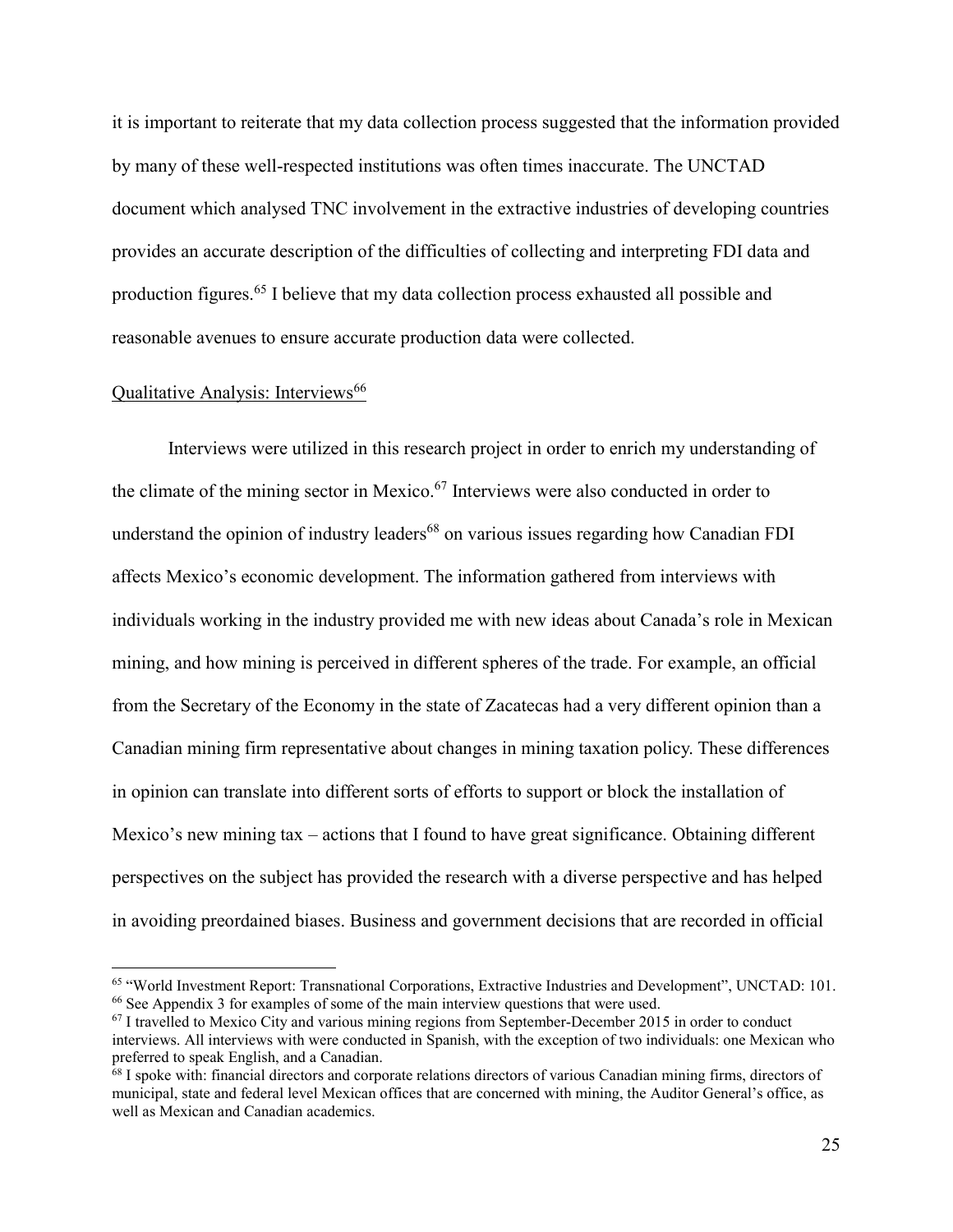documents are regarded as conventional forms of decision making. However, interviews showed that informal influences are also often salient, as demonstrated in the analysis section. Interviews were therefore also useful in bridging the formal-informal knowledge gap that was created by data collection and document analysis.

In the analysis section, which highlights the key findings gathered from interviews, information is also presented which was discovered at the XXXI International Mining Convention<sup>69</sup> in October 2015. I decided that information from speeches, forums and debates from the conference should also be included in the findings, considering the relevance of the material and the importance of the individuals speaking there. The information that was captured at the conference is considered open, non-anonymous information because the individuals were speaking to a public audience.

Contact with interviewees was made through e-mail using my Carleton University e-mail account. E-mail addresses were collected from websites and documents of the respective organizations of the interviewees. The organizations with which successful contact was made and interviews were conducted include the following: a Mexican university, offices of various Canadian mining firms in Mexico, municipal offices where Canadian mining production occurs, one state and two federal level offices at the Secretary of the Economy, a former SHCP director, and the Auditor General's office. I believe that interviews conducted with the individuals from these institutions posed very little risk to their careers because the individuals had the option to remain anonymous, and much of the information they provided was common knowledge among industry insiders. Contact was also unsuccessfully attempted through e-mail with the following organizations: offices of Mexican mining firms, the CMTF, CAMIMEX, other academics, and

<sup>69</sup> In Spanish, 'XXXI Convención Internacional de Minería' which took place from October 7 – October 10, 2015 in Acapulco, Mexico.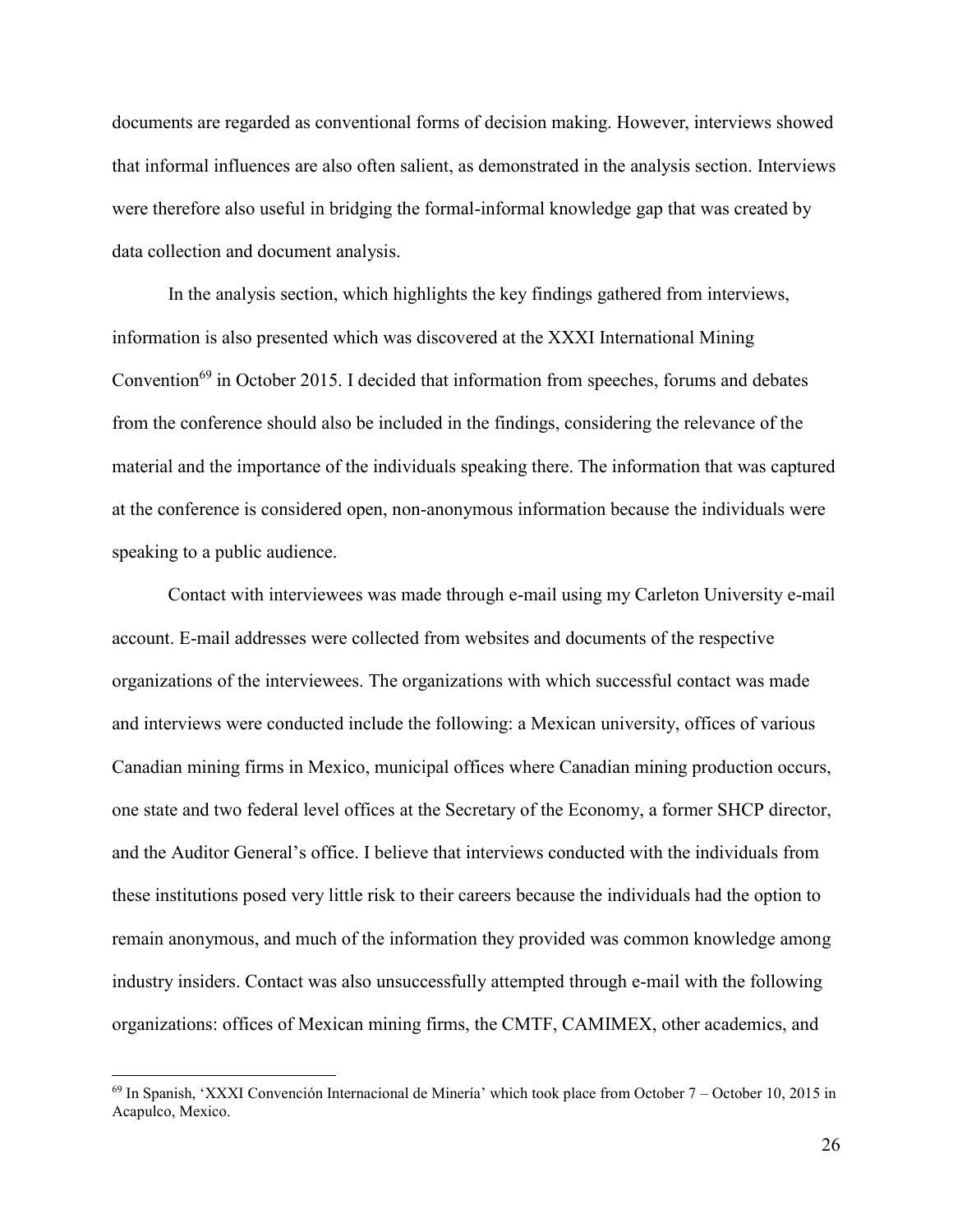other Canadian mining firms. Clearance from Carleton's ethics committee was established before leaving Canada and arriving in Mexico to conduct interviews.

In the e-mails that were sent, the following information was included: my professional information, what the research project is attempting to discover, ethics procedures, a description of what the interview would consist of, and the Preliminary Findings document which was created using data analysis. In most cases, e-mails were unsuccessful in making meaningful contact with interview subjects. In these circumstances, phone calls were made to the office of the prospective interviewee, which was met with much greater success. Nevertheless, the e-mail process was a useful first step as the majority of the offices which were contacted by telephone remembered my e-mail, which provided somewhat of a legitimizing aspect to the phone call. Most interviewees were very satisfied with the data analysis document which was sent in the original e-mail. I believe that sending this document in the original interview request e-mail increased my legitimacy and aided the interview process substantially. It is likely that I would have been unsuccessful in speaking with Canadian mining firm representatives if they were not aware that I had already completed extensive research about the industry. In fact, many interviewees informed me that they had not seen the production information I presented to them at any point before. Other interviews were the result of contacts formerly created by colleagues. Face to face interviews were scheduled in Mexico City, Zacatecas and Guanajuato through email and telephone.

All interviews were conducted one-on-one between myself and the individual being interviewed, with two exceptions<sup>70</sup>. Most interviews occurred in the office of the individual

 $70$  The interview at the Municipality of Morelos was executed with the original interview subject, the Director of Economic Development, as well as the Municipal Secretary. The interview with the DGDM occurred with two individuals, one with a geological background who was my original contact, and the other an economist.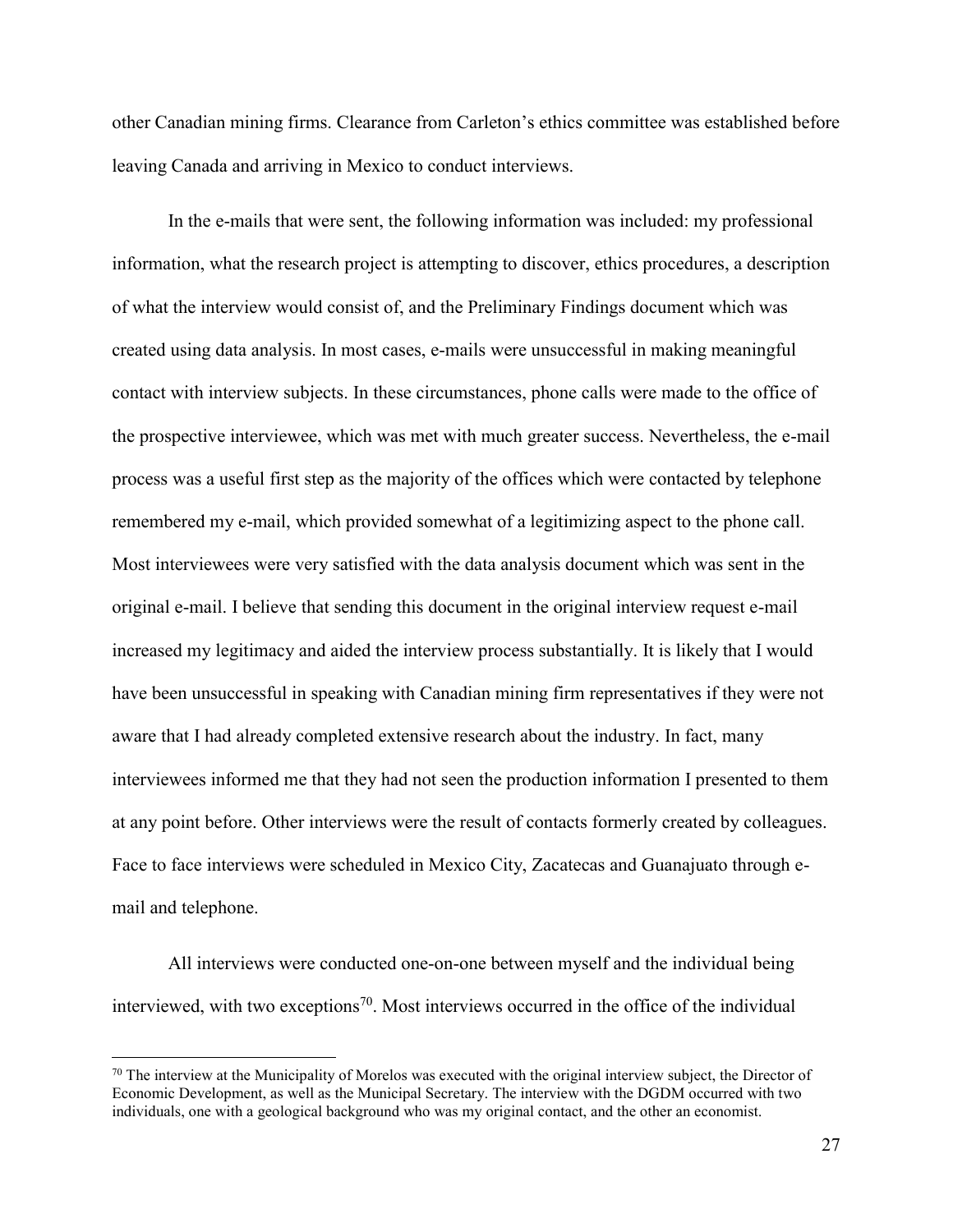being interviewed, except for two interviews which occurred at a café near the office of the interview subject. At the beginning of the interviews, oral consent was provided by the interviewee at which time the individual also stated if they wished the interview to be conducted in anonymity or openly. Following this, I described what the research project attempted to discover, and how the individual was contributing to the research process. At this point, I began with the interview questions.

Generally speaking, I began with simple questions about the mining industry in general, before moving on to more difficult and specific questions about the individual's organization. Basic research was conducted about the individual being interviewed, as well as the individual's organization, before arriving at the interview in order to best understand what types of questions to ask. Interview questions were prepared specifically for each interview subject beforehand, and an attempt was made to ask all questions that were prepared. An attempt was also made not to ask questions which would make the subject feel as if they were being attacked. This was important because if the interviewee felt like he or she was being criticized, it would likely be difficult to continue a productive interview. Finding a balance between asking provocative and useful questions, while not putting the interviewee on the defence, was an important strategy in the interview process.

Interviews were conducted in a semi-structured and open-ended format, meaning that if the interview subject began to speak about something that was not asked, the information could still be considered new and useful. In the majority of instances that the interviewee began to veer away from a specific question, the individual addressed a question that had been planned for later in the interview. Using a flexible interview methodology allowed interviews to take place with a more natural feel, which in turn likely produced better results as the interviewee felt comfortable

28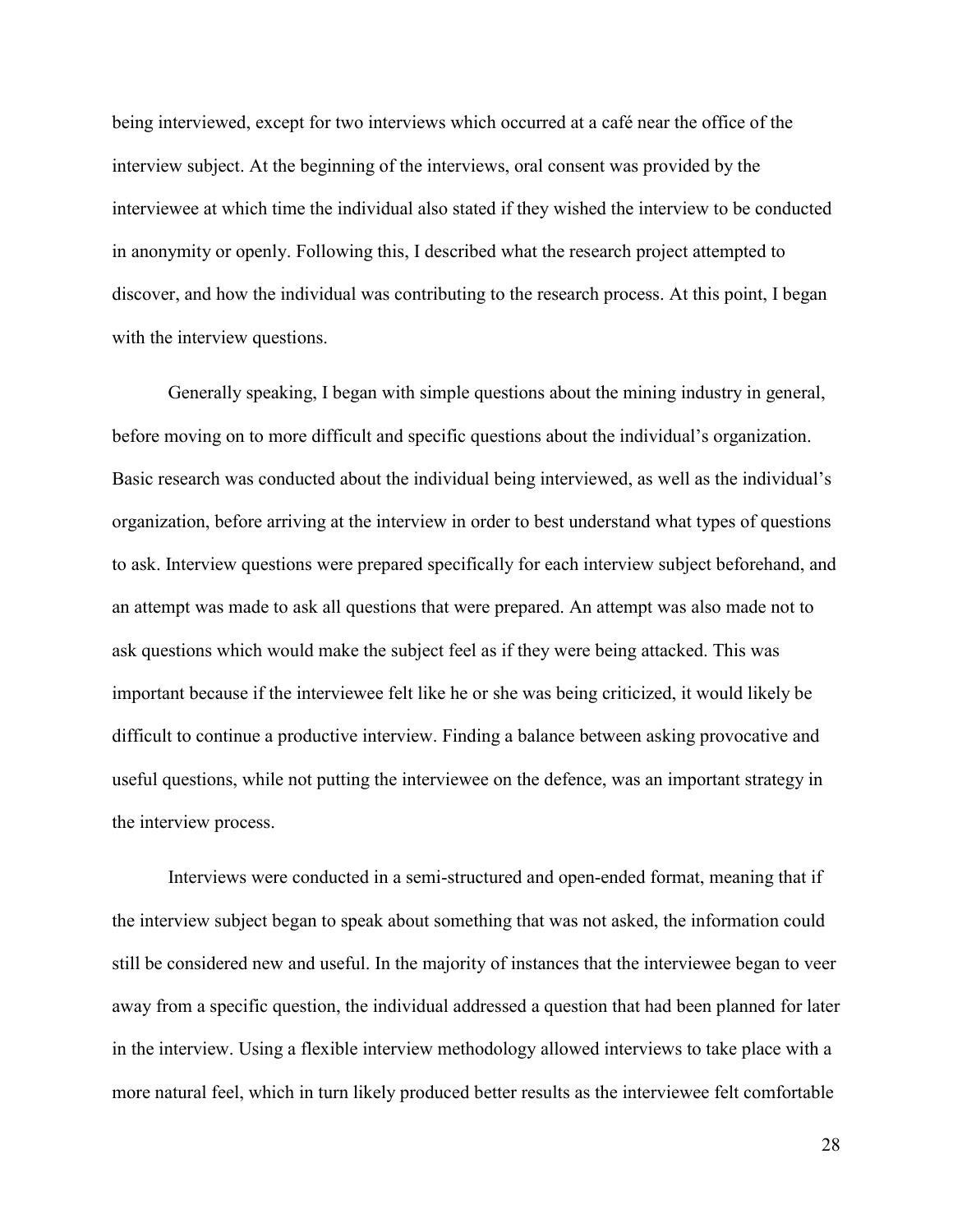speaking in a less formal, and more open manner. At no point did an interview subject request to skip a question. Almost every interview that was conducted lasted longer than the originally planned 30 minute timeline, and many lasted for more than an hour. This was considered a good sign as the interviewee did not feel threatened, and wished to provide as much information as possible to the research project.

 An electronic recorder was not used in the interviews as it was believed that using such a device would limit the information provided by the interview subjects as a result of additional, unnecessary pressure. Since many of the interviews were conducted in anonymity, it was also not necessary to get quotes from interview subjects with a recording device. Instead, notes were hand written in Spanish during the interviews. Upon leaving the interview, I would go to a nearby location (e.g. a library or café) and write additional notes while the information was still fresh. I believe that all relevant information provided by interview subjects was captured in the note taking process. Therefore, the absence of an electronic recording device was seen as beneficial as it improved the 'natural conversation' setting of the interviews, and all relevant information was recorded manually.

One weakness of my interview methodology is that I focused exclusively on 'elite' individuals (e.g. policy makers, mining company representatives, embassy personnel). The interviews did not include individuals that work in the mines, live nearby mining territories, union leaders, NGOs, or other individuals that are affected by mining activity. My 'elitist' selection criteria for interviews occurred as a result of the project's interest in how government and private sector decisions affect Mexico's economic development, rather than the effect mining has on local populations. Interviews with a wider range of individuals would have been ideal, but did not occur as a result of time constraints. In a more general sense, my analysis is

29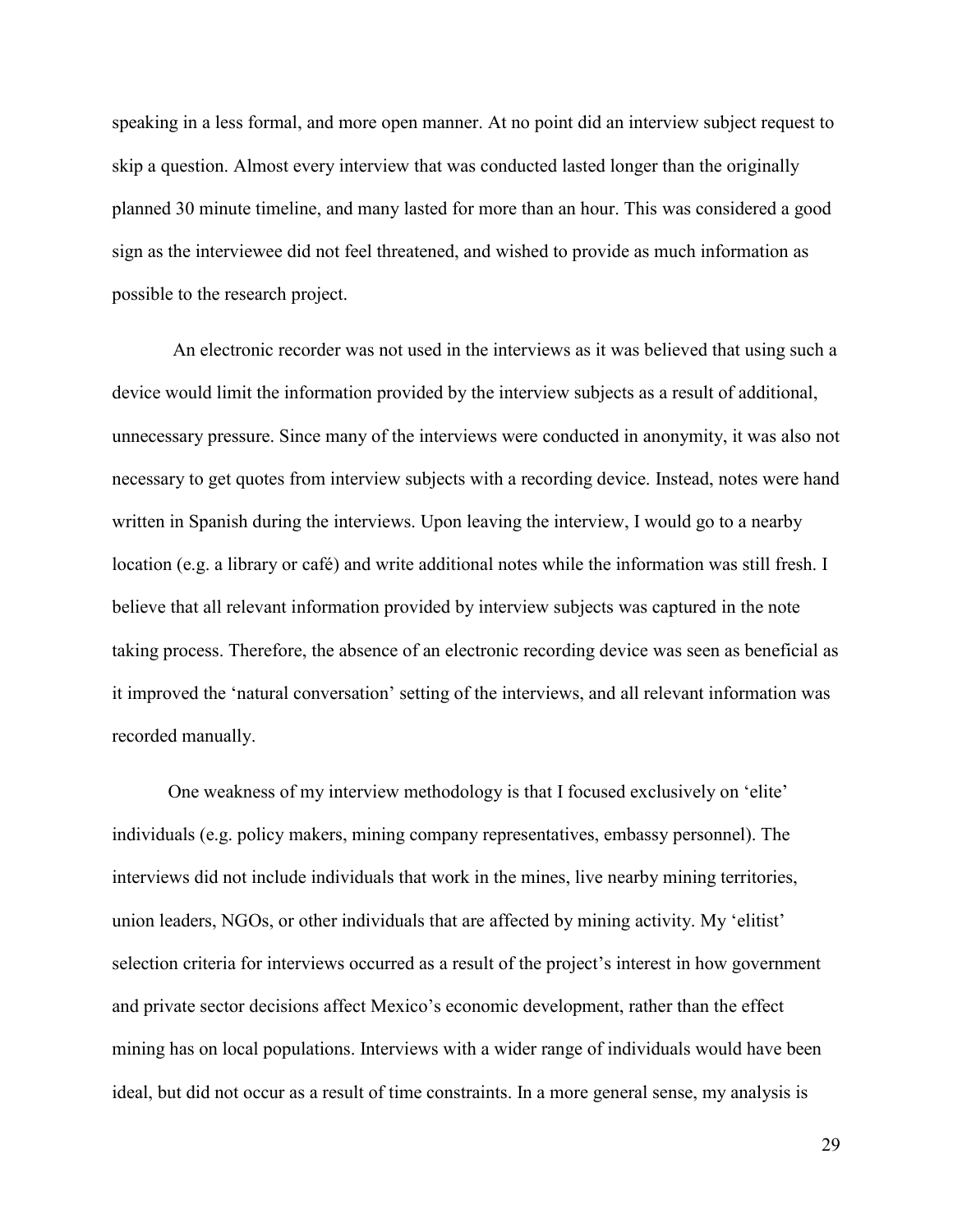more concerned with the macro-level effect of Canadian mining on Mexico's economic development, rather than examining specific cases. Another weakness that is inherent to the interview process is that one can never be certain whether the information being relayed is truthful. However, giving interviewees the option to remain anonymous, and keeping questions focused on economic issues (rather than social and environmental issues), helped to remedy this concern.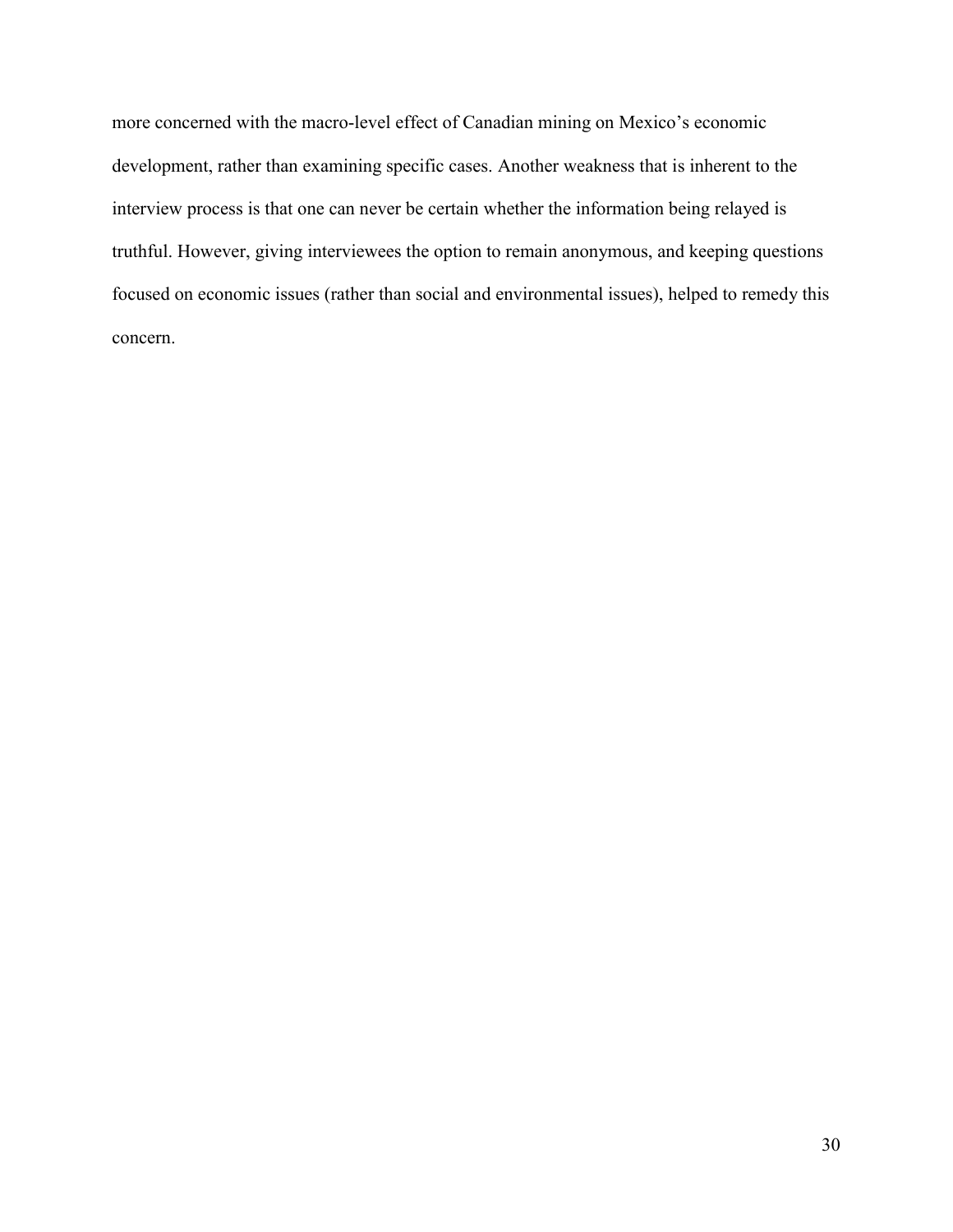## **Chapter 2**

## **Theory and Canadian Mining:**

# **High Time for a New Approach**

Throughout the past decade authors have used numerous theoretical approaches in order to examine operations and production in Canadian metal mining<sup>71</sup> in Mexico. Their approaches have largely concentrated on social and environmental conflicts that are linked to Canadian mining operations in order to substantiate theoretical positions. The approaches that are commonly used in the contemporary setting may hold some weight when addressing Canadian mining in smaller and politically weaker states, such as Guatemala or Honduras. However, the "northern dominance" model is troublesome in the context of Mexican mining. Rather than revert to arguments surrounding academically saturated (yet important) environmental and social conflicts, I aim to shed some light on the impact Canadian mining may have on Mexico's economic development. The project's data analysis demonstrate that Canadian companies do not dominate mining in Mexico, suggesting that power is shared with other actors. The empirical section to follow demonstrates that these actors are comprised mainly of Mexican firms, but also include a few mining companies from other developing and developed countries. Interviews demonstrated that the most significant factor which hinders mining's contribution to economic development in Mexico is the weakness of various institutions in the country. This paper attempts to give agency and responsibility to Mexican institutions, while simultaneously maintaining an understanding of the importance of foreign influences.

<sup>&</sup>lt;sup>71</sup> Metal mining is defined as the extraction of metals (e.g. gold, silver, copper, zinc, lead, iron ore, molybdenum) from the earth.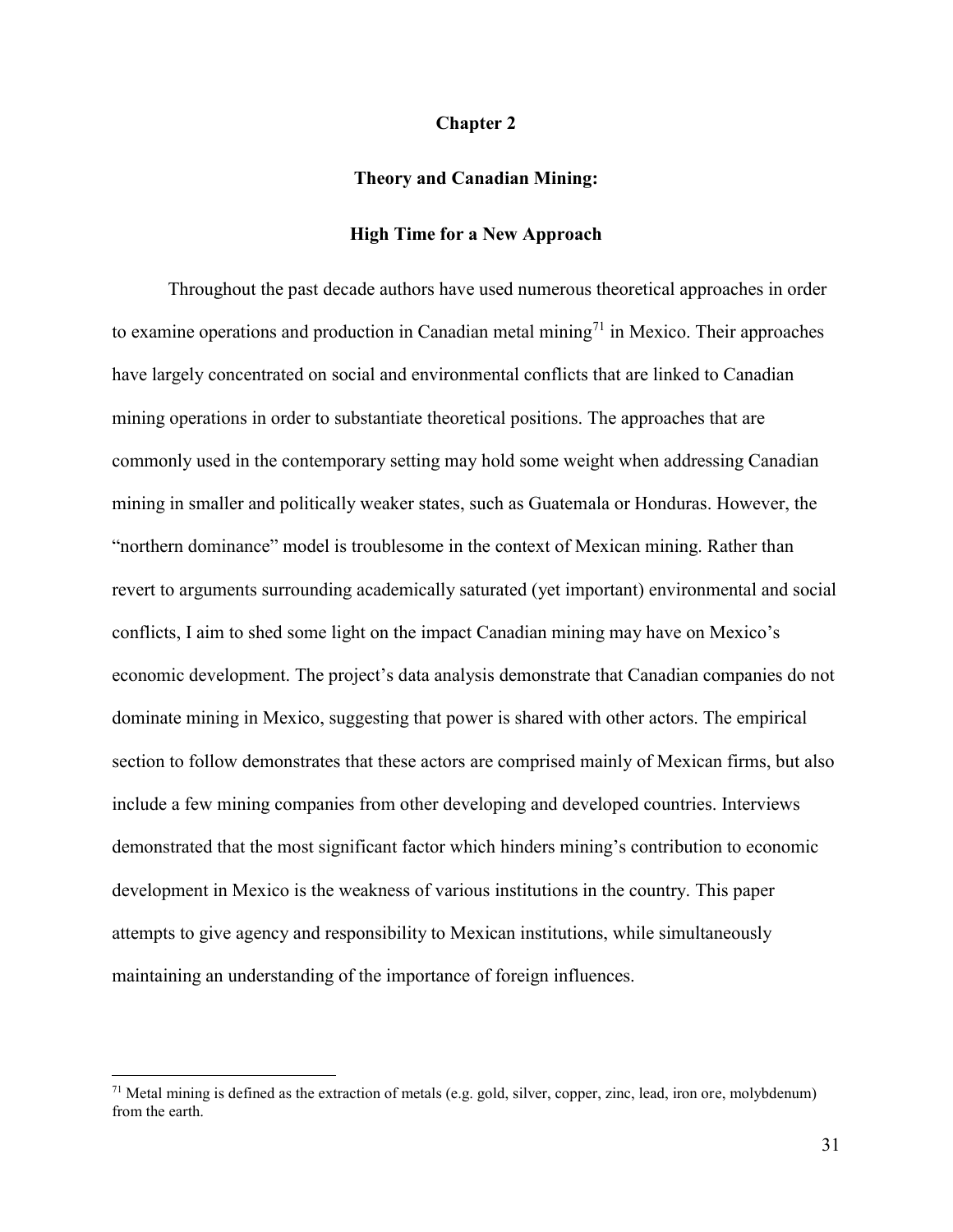The first part of this section will outline the principal theoretical approaches that have been used to understand Canada's relationship with mining in Mexico. It will also explore the dominant theoretical approaches used to describe the impact of mining in Latin America, in order to demonstrate contemporary understandings of extractivism used in the region. The second part will introduce the concepts of new institutional economics, and will describe how this theory can be used to enrich our understanding of how the mining industry, and Canada's relationship with it, can impact Mexico's economic development.

# **Canadian Mining: The Prevailing Theories**

 $\overline{a}$ 

 The past decade has witnessed an upsurge in theoretical debates regarding the effect of mining on social, political, and to a lesser extent, economic outcomes, in Latin America. The dominant theories emerged as a consequence of the commodity boom in the 2000s. The everincreasing price of metals during this period<sup>72</sup> caused a major expansion of mining FDI in Latin American countries, as well as changes in the policy objectives of many Latin American states, including Mexico. This section will outline the dominant contemporary theories used to understand mining in Mexico and Latin America which include: neoliberalism, extractivist imperialism, reprimarization theory, neo-extractivism, and post-neoliberalism. I believe that all contemporary and relevant literature which theorizes about Mexican mining is included in this section. However, academic writing on mining in Mexico has been surprising limited, especially considering Mexico's economic significance in the industry. For this reason, theories which have been used to describe mining in Latin America, although not specifically applied to the Mexican case, will also be analysed. All theories will be analysed with a critical nature, and an attempt

<sup>72</sup> See 'Figure 2: Canadian Metal Mining Production in Mexico by Company' for a timeline of how metals increased during the commodity boom.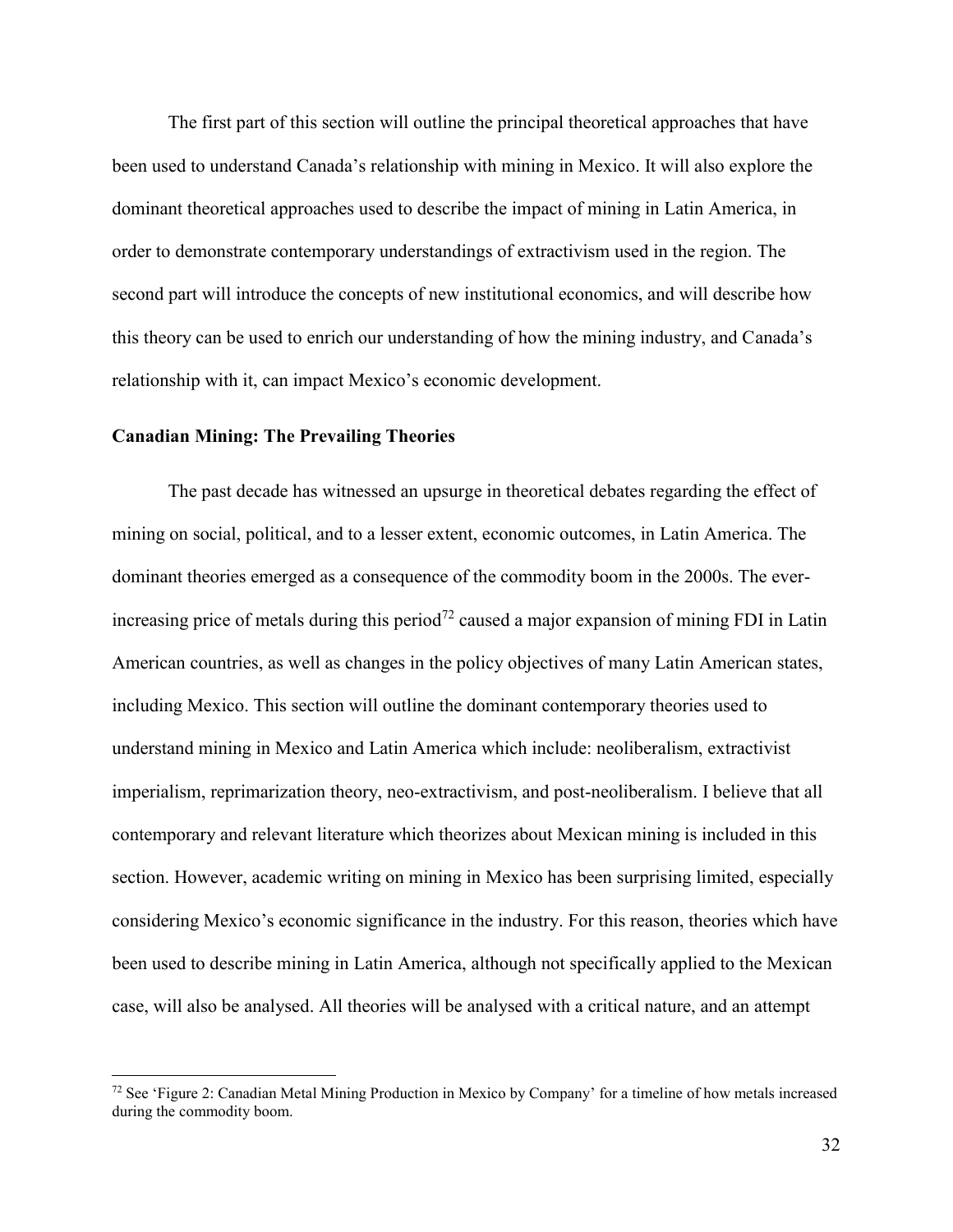will be made to explain why the theories do not fit the contemporary context of mining in Mexico.

**Neoliberal** theory is defined very differently depending on the author using the term.<sup>73</sup> For the purpose of this paper, neoliberalism is defined as a political economic system aimed at opening up markets to free trade by reducing trade barriers and liberalizing economies. Two 1990s World Bank (WB) reports which discuss the implementation and reforms to Mexico's mining law provide a clear indication of neoliberal influence. In an attempt to "support the [Mexican] government's program to deregulate the mining sector  $1/74$  the WB reports list six principal objectives: open the sector to foreigners, make public mining reserves private, establish concession fees, reduce royalties and taxation, institutionalize the state as a regulator, and support small and medium sized mining companies.<sup>75</sup> The goal of these objectives was to induce private investment and reduce the state's role in the mining sector, under the assumption that this would help the economy grow. The mining sector reforms laid out by the WB in these reports, and adopted by Mexico's Congress, are directly in line with the basic tenants of neoliberalism. The mining law, which adopted these changes in 1994, was separate from the foreign investment law and the signing of NAFTA, but all three initiatives could be considered separate parts of President Salinas' (1988-1994) neoliberal reforms. However, considering that nearly all state mining properties were sold prior to the implementation of NAFTA (1994) and the foreign

<sup>&</sup>lt;sup>73</sup> Taylor Boas and Jordan Gans-morse, "Neoliberalism: From New Liberal Philosophy to Anti-Liberal Slogan", *Studies in Comparative International Development* 44.2 (2009): 140.

<sup>74</sup> "Memorandum and Recommendation for a proposed \$200 million loan to the United Mexican States for Mining Sector Reconstruction", World Bank, Report Number: P-5512-ME, May 1991: 2. http://wwwwds.worldbank.org/external/default/WDSContentServer/WDSP/IB/1991/05/30/000009265\_3961001074548/Render ed/PDF/multi\_page.pdf.

<sup>75</sup> Implementation Completion Report, World Bank, Report Number: 18856, December 1996: 6. http://wwwwds.worldbank.org/external/default/WDSContentServer/WDSP/IB/1999/08/15/000094946\_99032505561818/Rend ered/PDF/multi\_page.pdf.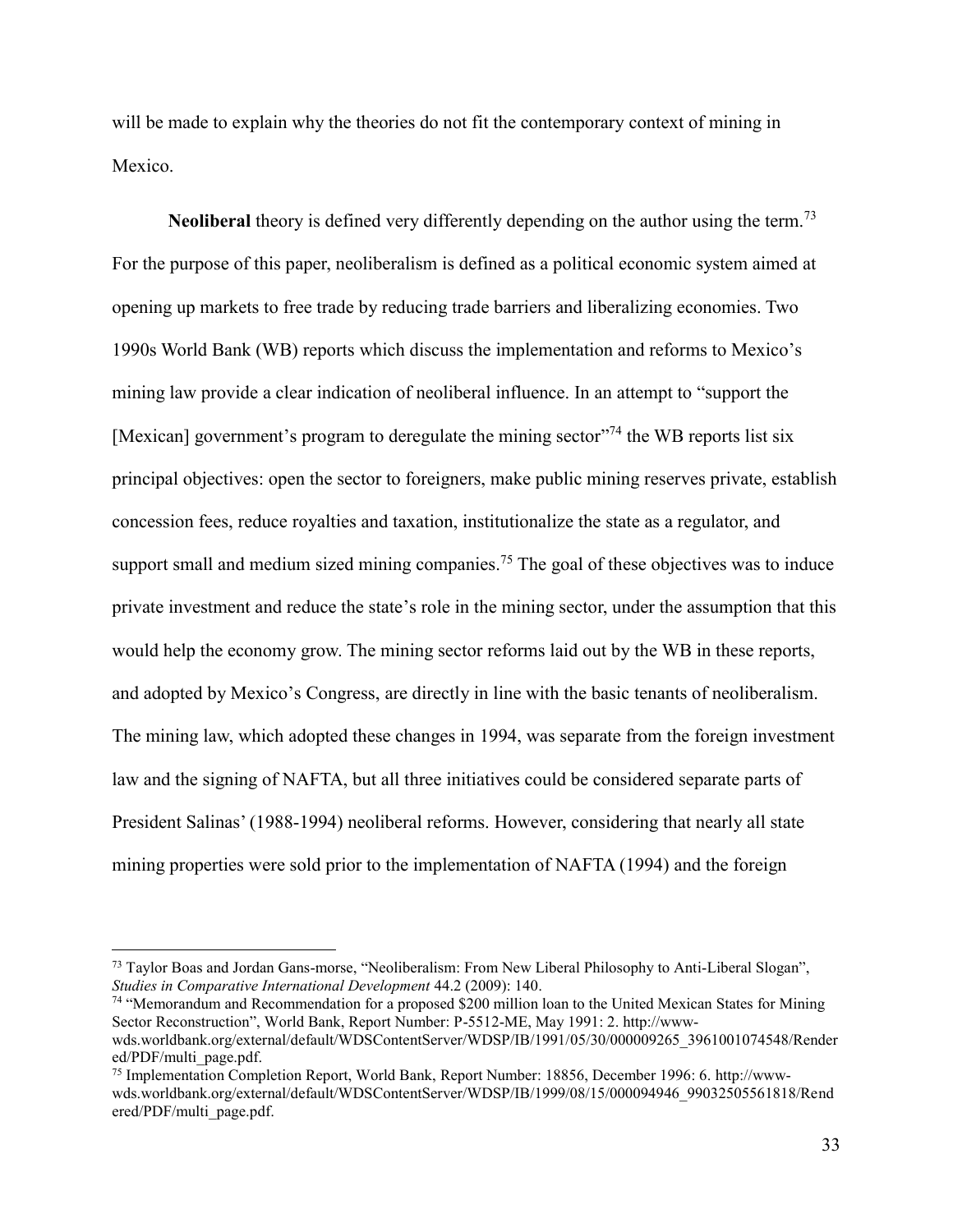investment law (1996), private investment in the mining industry was limited to a very small Mexican elite with political and economic reach, as explained in the literature review.<sup>76</sup>

Neoliberalism helps to explain many aspects of Mexico's economic policies outlined in the previous paragraph during the presidential tenures of De la Madrid (1982-1988) and Salinas (1988-1994). However, neoliberal theory calls for the opening of domestic markets to *laissez faire* international investment, which is not what happened in the case of metal mining in Mexico. Under these presidents, Mexico's state owned mining properties were sold at prices far below market value to an exclusive group of purely Mexican investors.<sup>77</sup> One of the fundamental issues with neoliberal (and neoclassical) economics is the assumption of perfect knowledge and rational actors – two suppositions that new institutional economics (NIE) rejects, as explained in the following section. Neoliberal political objectives were unable to predict problems of nepotism, cronyism, and monopolies in Mexico's mining industry because of an unwillingness to consider political and institutional phenomena. As a result of these presidents' approaches, Mexico's principle metal producers became (and continue to be) legacies of cronyism and closed-market neoliberal reforms.

As a response to previous state-led economic systems, neoliberalism was posited to induce economic growth and positive development outcomes through a market-led economy. Mexico's mining sector reforms of the 1990s provide a great example of how neoliberal policy was used to 'reconstruct' the country's economy. Contrary to what was anticipated, from 1983- 2005 Mexico's annual GDP growth rate averaged just 1.2%, well below expected growth rates for middle income economies.<sup>78</sup> Neoliberal theory can be used to help us understand the

 $76$  Ibid: 115.

<sup>77</sup> Wise and Mendoza, "Minería, Estado y gran Capital en México": 112.

<sup>78</sup> Alicia Puyana and José Romero, "La Economia Mexicana después de Dos Decenias de Reformas", *Comercio Exterior* 57.16 (2007): 780.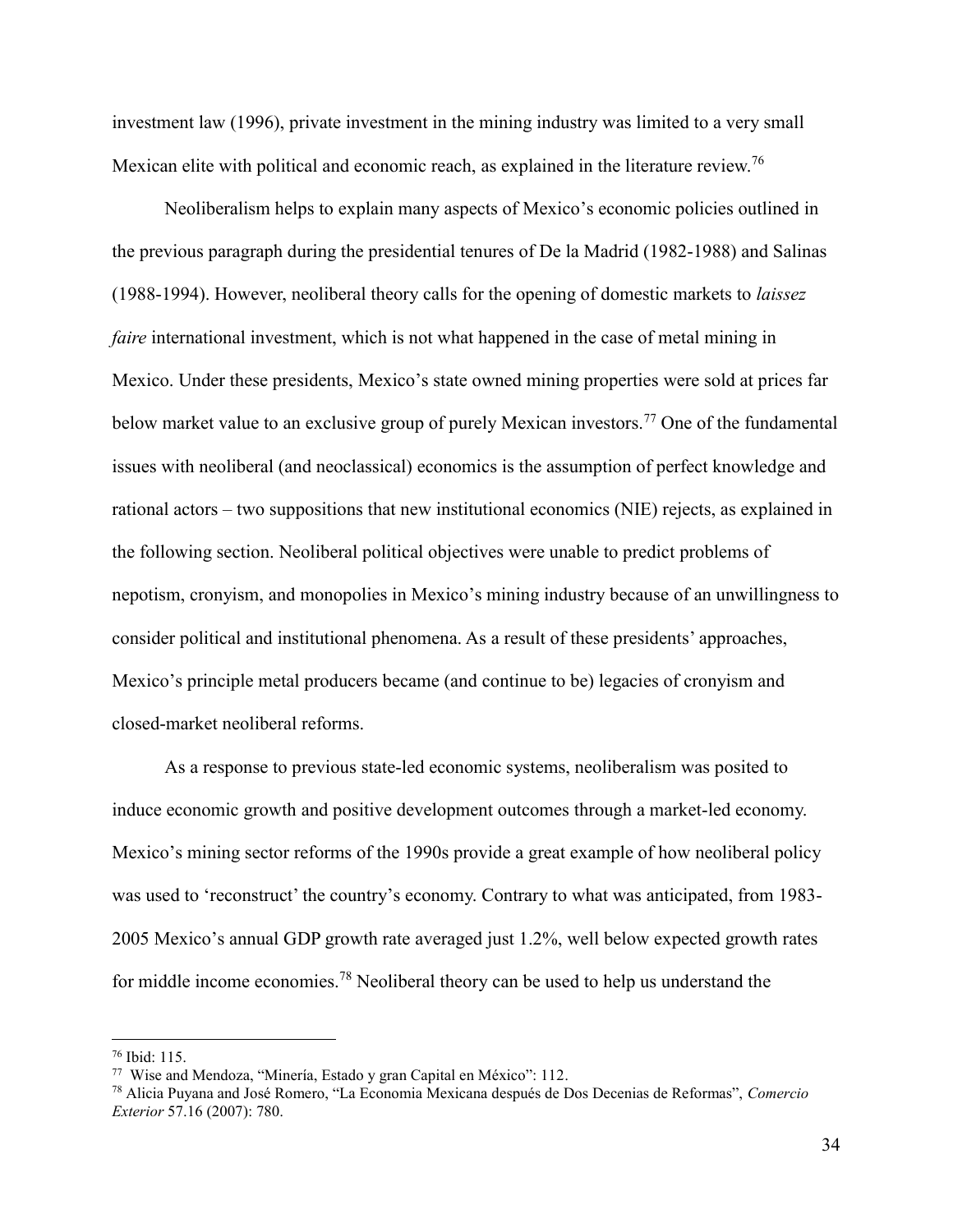historical aspects, and some contemporary consequences, of Mexico's mining sector and the policy changes afoot in that period. However, in order to understand 'where neoliberalism went wrong' and what this means for today's world, I intend to use NIE theory. This theory provides a space to value certain aspects of neoliberalism (such as the importance of market transactions) yet at the same time allows one to appreciate the effect of seemingly non-economic influences (such as cultural norms) on the mining industry.

**Extractivist Imperialism** has become another dominant theory used to describe mining FDI from TNCs based in developed countries, such as Canada, as a result of the recent commodity boom.<sup>79</sup> Gordon and Webber describe this type of imperialism as, "rooted in the logic of a socioeconomic system that is driven by the competitive pursuit of profit based on the exploitation of labour, and which is subsequently prone to over-accumulation."<sup>80</sup>

Two works by Tetreault focus on the 'imperialistic power' of Canadian mining companies in Mexico, and describe the resulting effects on labour, society, and the environment.<sup>81</sup> In Tetreault's articles, it is argued that "free-market mining in Mexico has led to Mexican oligopoly control, Canadian imperialism and narco-mining".<sup>82</sup> Drawing on Harvey's analysis of accumulation by dispossession $83$ , Tetreault focuses on the labour, social and environmental consequences of Canadian mining in Mexico.<sup>84</sup> Using Marx, Luxemburg and Harvey, the author

<sup>81</sup> Darcy Tetreault, "Resistance and Reform in Mexico's Mining Sector" chapter in *Extractive Imperialism in the Americas: Capitalism's New Frontier* (Boston: Brill, 2014): 194-233.

<sup>79</sup> Henry Veltmeyer, "The Natural Resource Dynamics of Post-Neoliberalism in Latin America: New Developmentalism or Canadian Extractivist Imperialism?" Draft prepared for presentation and discussion at *Global Capital and Global Rights workshop SFU-UBC* (2012): 1-63, Petras and Veltmeyer (2007), Tetreault (2014), Yates and Baker (2014), Azamar and Ponce (2014), Gordon and Webber (2008), Deneault, A., & Sacher (2012). <sup>80</sup> Todd Gordon and Jeffrey Webber, "Imperialism and Resistance: Canadian Mining Companies in Latin America",

*Third World Quarterly* 29.1 (2008): 66.

Darcy Tetreault, "Free Market Mining in Mexico", *Critical Sociology* (2014): 1-14. <sup>82</sup> Ibid, Tetreault: 2.

<sup>&</sup>lt;sup>83</sup> Accumulation by dispossession is defined by Harvey in "The 'new' Imperialism: Accumulation by Dispossession", *Socialist Register* 40 (2004) as: neoliberal capitalist policies which result in a centralization of wealth and power in the hands of a few by dispossessing the public of their wealth or land.

<sup>84</sup> David Harvey, "The 'new' Imperialism: Accumulation by Dispossession", *Socialist Register* 40 (2004): 63-87.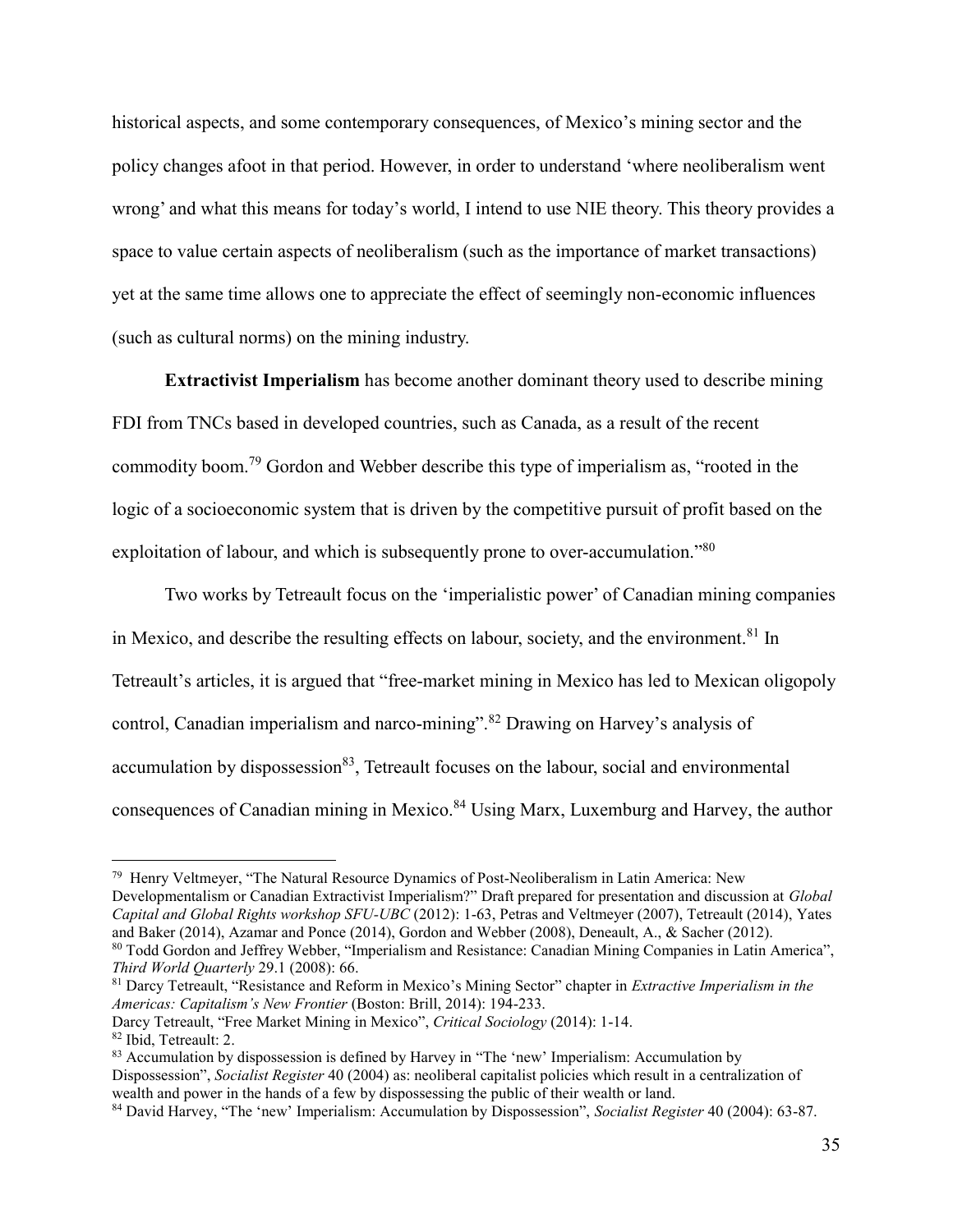claims that Mexican labour is exploited under false conditions of "peace, property and equality" with open utilization of "force, fraud, oppression and looting".<sup>85</sup> As mentioned in the literature review, Bocking (2013) also focused on labour relations of Canadian mining using the case study of a mine in Guerrero. Tetreault's analysis accurately describes that very little employment results from mine production in Mexico.<sup>86</sup> However, this phenomenon is common in the mining industry across the globe, including in Canada. The author fails to examine other important aspects related to the economic development impact of mining such as public revenue, and different forms of value added products and services.<sup>87</sup> New technologies and open-pit mining styles will continue to reduce employment in metal mining as the industry expands, a point which I expand upon in the analysis section. For this reason, it is crucial that studies focusing on the development implications of mining provide a holistic economic understanding of the industry. Furthermore Tetreault, like Bocking, focuses his analysis primarily on the power of Canadian companies, which gives little to no agency to the Mexican institutions which permit such a relationship.

Tetreault's empirical analysis of Canadian mining in Mexico focuses extensively on data regarding Canadian companies with exploration concessions, rather than producing Canadian companies. For example, the article states that mining concessions (the majority Canadian) cover 28.6% of Mexico's territory.<sup>88</sup> This data falsely implies that Canadian capital is 'taking over' Mexican territory, an issue which I will contest in the empirical section. It is important to outline the problems with the author's empirical approaches as it helps to explain how the author concluded the existence of Canadian imperialism. The majority of the authors cited in the

<sup>85</sup> Tetreault, "Free Market Mining in Mexico": 8.

<sup>86</sup> Tetreault, "Resistance and Reform in Mexico's Mining Sector": 213.

<sup>87 &</sup>quot;Transnational Corporations, Extractive Industries and Development" UNCTAD 130-135.

<sup>88</sup> Tetreault, "Resistance and Reform in Mexico's Mining Sector": 201.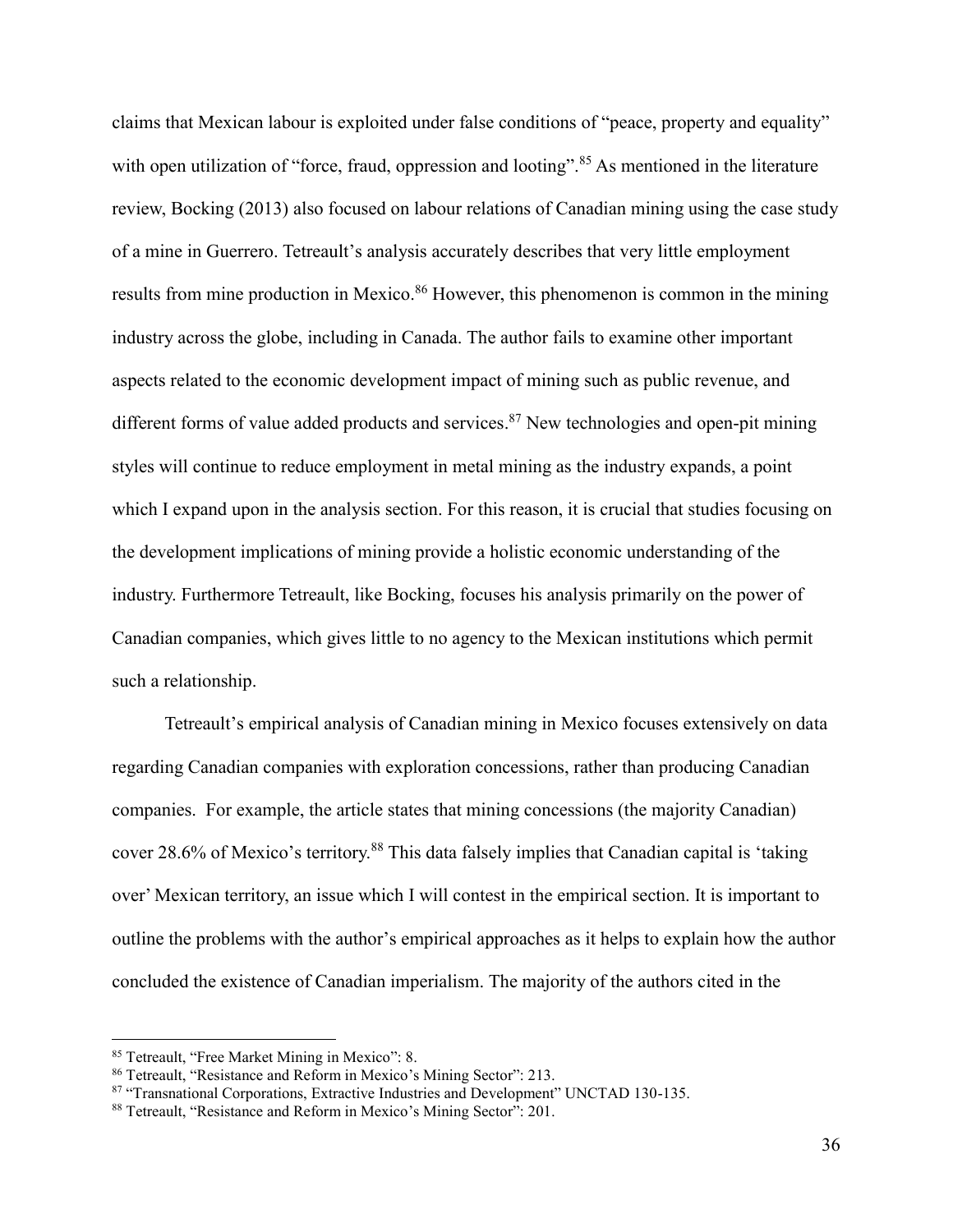preceding and following paragraphs frequently make these types of empirical errors when purporting a Canadian imperialistic presence in Mexico and other Latin American countries. My empirical findings sections first aims to demonstrate that Canadian imperialism in Mexico's mining sector does not exist in the ways in which these authors describe. Nullifying the Canadian imperialism argument is a crucial first step in moving forward with an analysis of economic development as it allows the researcher to focus on domestic, Mexican influences.

Harvey's accumulation by dispossession framework is also used by Azamar and Ponce (2014) and Garibay et. al (2001) to explain Canadian mining in Mexico.<sup>89</sup> While these authors do not explicitly make an accusation of a Canadian imperialism, their approach is similar to Tetreault's in that they attempt to blame community conflicts, environmental problems, and labour issues exclusively on Canadian stakeholders. The authors' empirical investigations also focus exclusively on concession rights, and provide no references to mining production or the dominant Mexican companies. The accumulation by dispossession framework allows the authors (Azamar and Ponce) to focus all attention on the foreign company, rather than adopting a domestic focus: "... natural resources are foreign property which causes the state to lose its capacity to make decisions regarding investment, prices, production levels and future growth in the country…because *these companies make the decisions*".<sup>90</sup> Although Harvey's accumulation by dispossession does not directly address imperialism, it is necessary to include the arguments of Azamar and Ponce and Garibay et. al in order to provide an understanding of the overwhelming academic consensus on Canada-Mexico relations in the mining industry.

<sup>89</sup> Claudio Garibay et. al, "Unequal Partners, Unequal Exchange: Goldcorp, the Mexican State, and Campesino Dispossession at the Peñasquito Goldmine", *Journal of Latin American Geography* 10 (2011): 153-176. Aleida Azamar and José Ignacio Ponce, "Extractivismo y Desarrollo: los Recursos Minerales en México" *Revista Problemas del Desarrollo*, 179.45 (2014): 137-158.

<sup>&</sup>lt;sup>90</sup> Ibid, Azamar and Ponce: 143 [translated by author] [emphasis added by author].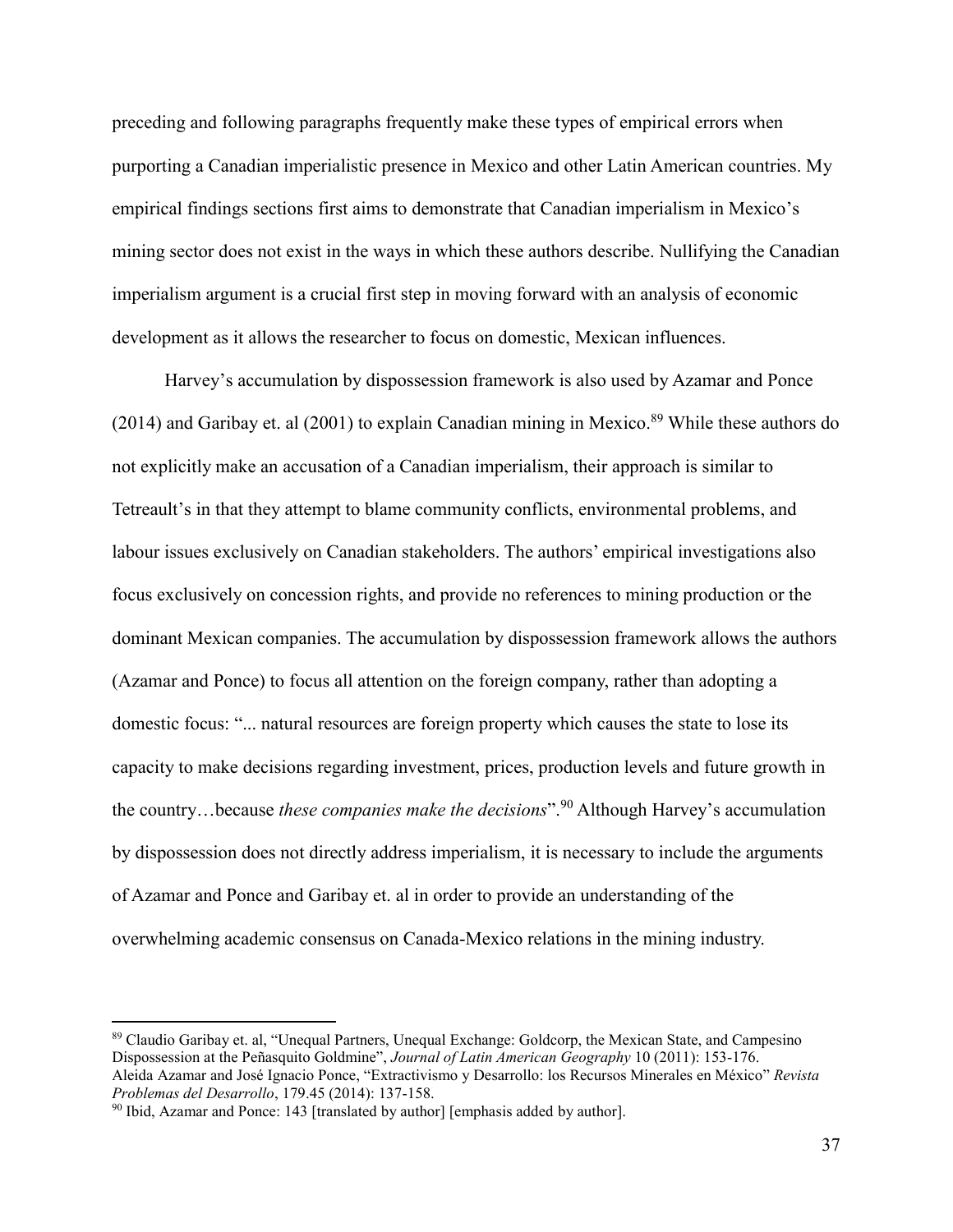It is possible that a Canadian mining imperialism theory could be useful for Latin American countries where Canadian mining FDI is indispensable to their development plan. However, this research project suggests that imperialism is not a solid framework for understanding Canadian mining FDI in Mexico. The mining industry has represented less than 5% of Mexican GDP and public revenue for more than two decades.<sup>91</sup> Canadian political influence in Mexico City is also limited by Canada's small contribution to Mexican GDP, in all industries. Furthermore, a minority (only 40%) of public revenue from the mining industry is derived from Canadian companies, significantly limiting Canadian authority.<sup>92</sup> Finally, the recent implementation of large mining royalties in December 2014 also verified a lack of Canadian influence in Mexico City, as will be demonstrated in the empirical section. These circumstances imply a significant degree of national autonomy on the part of the Mexican state in the mining sector – not northern-driven imperialism.

Extractivist imperialism and 'accumulation by dispossession' are the only theoretical concepts that have been used to approach Canadian mining in Mexico that I am aware of. Other authors have written about Mexican mining in general, as pointed out in the literature review section, but these articles largely presented empirical findings, with minimal theoretical framework. Considering the great financial importance of the Canada-Mexico mining relationship<sup>93</sup>, it is troubling that no attempts have been made to use a theoretical approach to explain the economic outcomes of this relationship. While extractivist imperialism and 'accumulation by dispossession' make useful contributions to certain aspects of the economic development implications of mining (ie. employment and socio-environmental degradation), the

<sup>91</sup> Appendix 1: Mining Production in Mexico, 1996-2014.

 $92$  Ibid.

<sup>&</sup>lt;sup>93</sup> As explained in the Introduction, Mexico received more FDI than almost all other Latin American country in mining investment throughout the commodity boom, with the majority of this investment coming from Canada.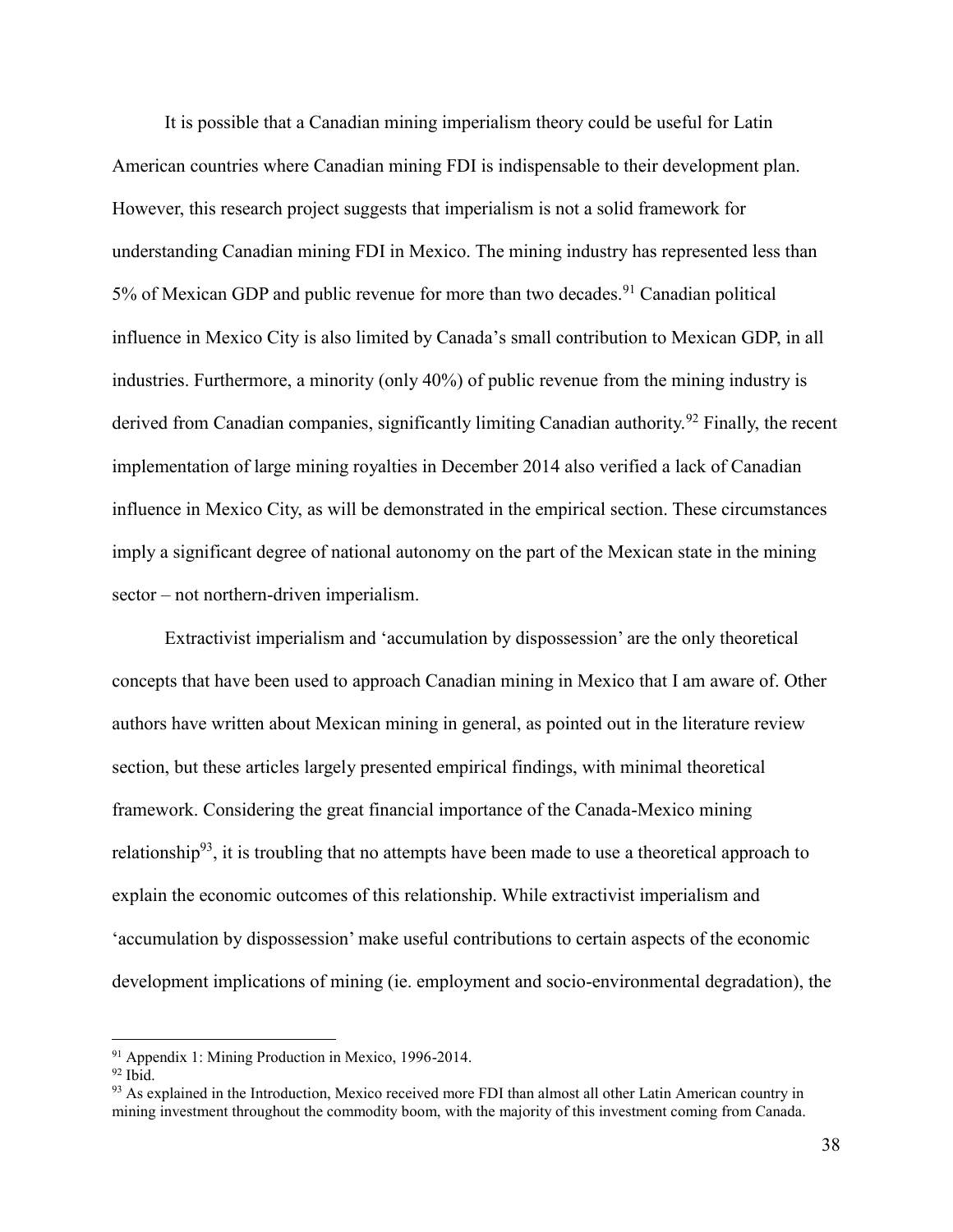theories are unable to approach other important economic issues. Furthermore, as discussed later in this thesis, authors who employ these theories frequently use misleading empirical data which distorts the reality of Canadian FDI in the mining industry.

As a result of the absence of alternative theoretical applications to the Mexican case, it is important to explore some of the perspectives that have been adopted to explore the development implications of the mining sector in other parts of Latin America. **Reprimarization,** N**ew Extractivist** and **Post-neoliberalism** theories are similar in that they analyse the modern, leftleaning governments of Latin America, which have become known as the 'pink tide'.<sup>94</sup> These theories focus on leftist governments' attempts to promote the export of natural resources (most notably oil, gas, and metals) in order to increase government revenues for social and economic development purposes. Policy orientated towards these goals contrasts both with neoliberal policies (see above) and Import Substitution Industrialization (ISI) - the previous leftist approach to economic development in Latin America. ISI was an attempt to break out of the world division of labour in which Latin American countries specialized in raw materials, while importing manufactured goods from Europe and the United States. The policy attempted to establish domestic production facilities to manufacture goods which were formerly imported.<sup>95</sup> Contrastingly, the modern theories of Reprimarization, New Extractivist and Post-neoliberalism focus on primary sector growth, and are often friendly to foreign investment.

Reprimerization theory examines the return of left-leaning governments to focus policy on primary sector growth, rather than manufacturing. New extractivist theory analyzes the phenomenon of governments which focus on natural resource extraction, but demand that public

<sup>&</sup>lt;sup>94</sup> A term used to describe the recent election of left-leaning governments across the Latin American region.

<sup>95</sup> Werner Baer "Import Substitution and Industrialization in Latin America: Experiences and Interpretations". *Latin American Research Review* 7.1 (1972): 96.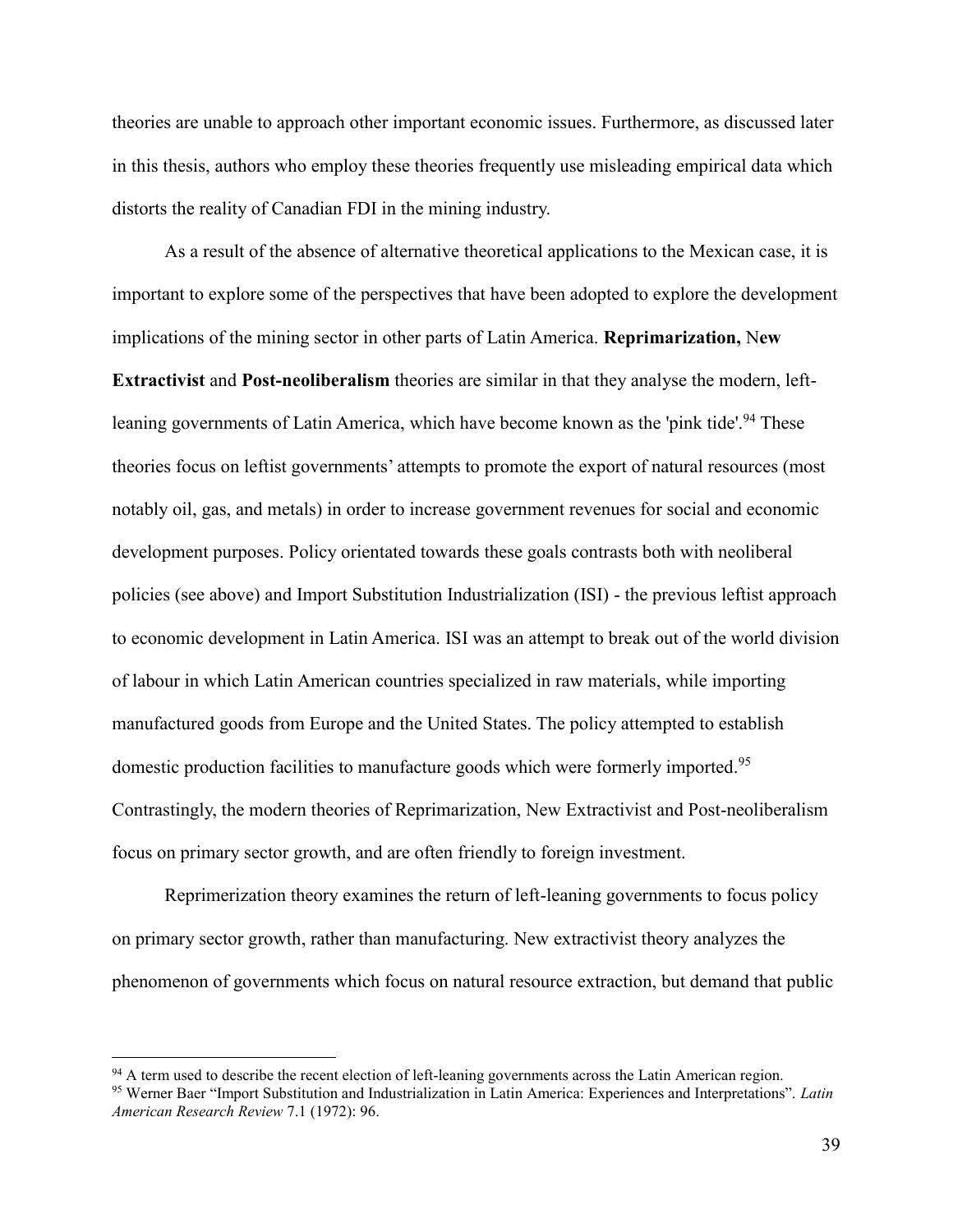revenues from mining rents be devoted to social and economic development. Similarly, postneoliberalism theory seeks to explain how 'pink tide' governments focus their economic policy on the same sectors as neoliberalism did, but aim to nationalize these industries and/or use the revenues for social and economic development. The three theories outlined here differ very little as they seek to explain the same phenomenon – how and why 'pink tide' governments began to focus on natural resource extraction. Many authors that write about reprimerization, new extractivism and post-neoliberalism critique the manner in which the theories have been applied by various Latin American countries. Common critiques include: lack of respect for indigenous territories, poor environmental regulations/enforcement, minimal nationalization and lower than anticipated government revenues. It should be noted that the focus on natural resource extraction by left-wing governments which gave birth to these theories is directly associated with high prices for primary goods, created by the commodity boom of the 2000s.

These three related theories are frequently used to explain economic development as it relates to mining in contemporary Latin America.<sup>96</sup> The theories may be useful in helping to identify some of the problems associated with an excessive reliance on extractivism to fund social policy. However, they fail to help explain the case of Canadian participation in metal mining in Mexico for a number of reasons. First, Mexico has consistently used rents from its oil industry for social development since the 1930s, long before the evolution of the Pink Tide and its associated theories.<sup>97</sup> Second, Mexico did not adopt a 'new extractivist' policy involving high

<sup>96</sup> Hans-Jurgen Burchardt and Kristina Dietz, "Neo-Extractivism – A New Challenge for Development Theory from Latin America", *Third World Quarterly* 35.3 (2014): 468-486, Macdonald and Ruckert (2009), Gudynas, forthcoming (Pablo's book), Chomsky and Striffler (2014), Veltmeyer (2012), Renique (2013), Bebbington (2009), and others.

<sup>97</sup> Alicia Puyana Mutis, "La Economía Petrolera en un Mercado Politizado y Global – Mexico y Colombia" (México: FLACSO México, 2015): 165.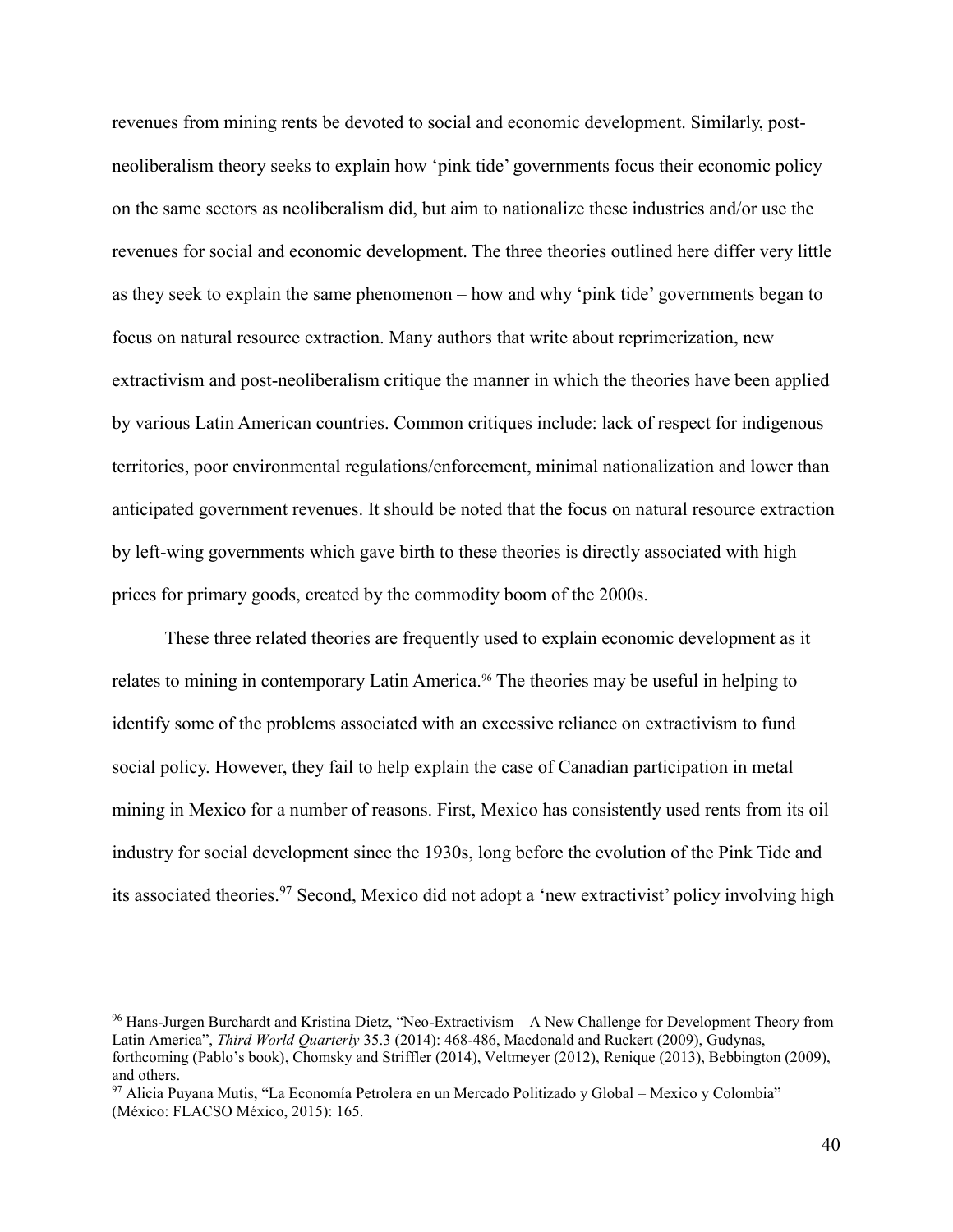taxation until two years after the commodity boom ended, in January  $2014<sup>98</sup>$  In fact, Mexico's mining laws and the taxation system associated with the industry remained constant from 1996- 2014, throughout the emergence of the Pink Tide and the development of its related theories.<sup>99</sup> Third, the Mexican state has made no indication of re-entering the metal mining market since the denationalization period following the debt crisis in the 1980s. Finally, throughout the evolution of the Pink Tide in Latin America, Mexico has consistently had a centre or right-of-centre government, rather than one that is clearly associated with the left wing. The variety of factors outlined here demonstrate that the mining industry in Mexico cannot be accurately examined with the reprimerization, neo-extractivism and post-neoliberalism theories.

Extractivist imperialism and accumulation through dispossession can be useful tools for examining social and environmental problems associated with the Canada-Mexico mining relationship from an exogenous perspective. However, it is necessary to question whether the dominant theoretical approaches are the most useful avenues for helping to solve and prevent socio-environmental conflicts. Furthermore, one must also query about other economic development consequences of mining (ex. government revenue, backward and forward linkages) which are not properly understood by these approaches. Authors that employ these theories to help understand mining in Mexico (eg. Tetreault, Bocking, Azamar and Ponce, and Garibay et al) tend to over score the influence of foreign, namely Canadian, mining firms. They occasionally draw attention to the weaknesses of Mexican institutions when describing the privatization process of the 1980s. However, their focus on the role of Mexican institutions

<sup>98</sup> In January 2014 a reform was made to taxation policies which significantly increased the amount mining companies would have to pay. These new rents are destined to a "Development Fund for Municipalities and States with Mining Activities".

<sup>99</sup>Servicio Geológico Mexico, Statistical Yearbook of the Mexico Mining 2012, 2013 edition, "Chapter 1: Summary of Basic Mining Indicators": 8.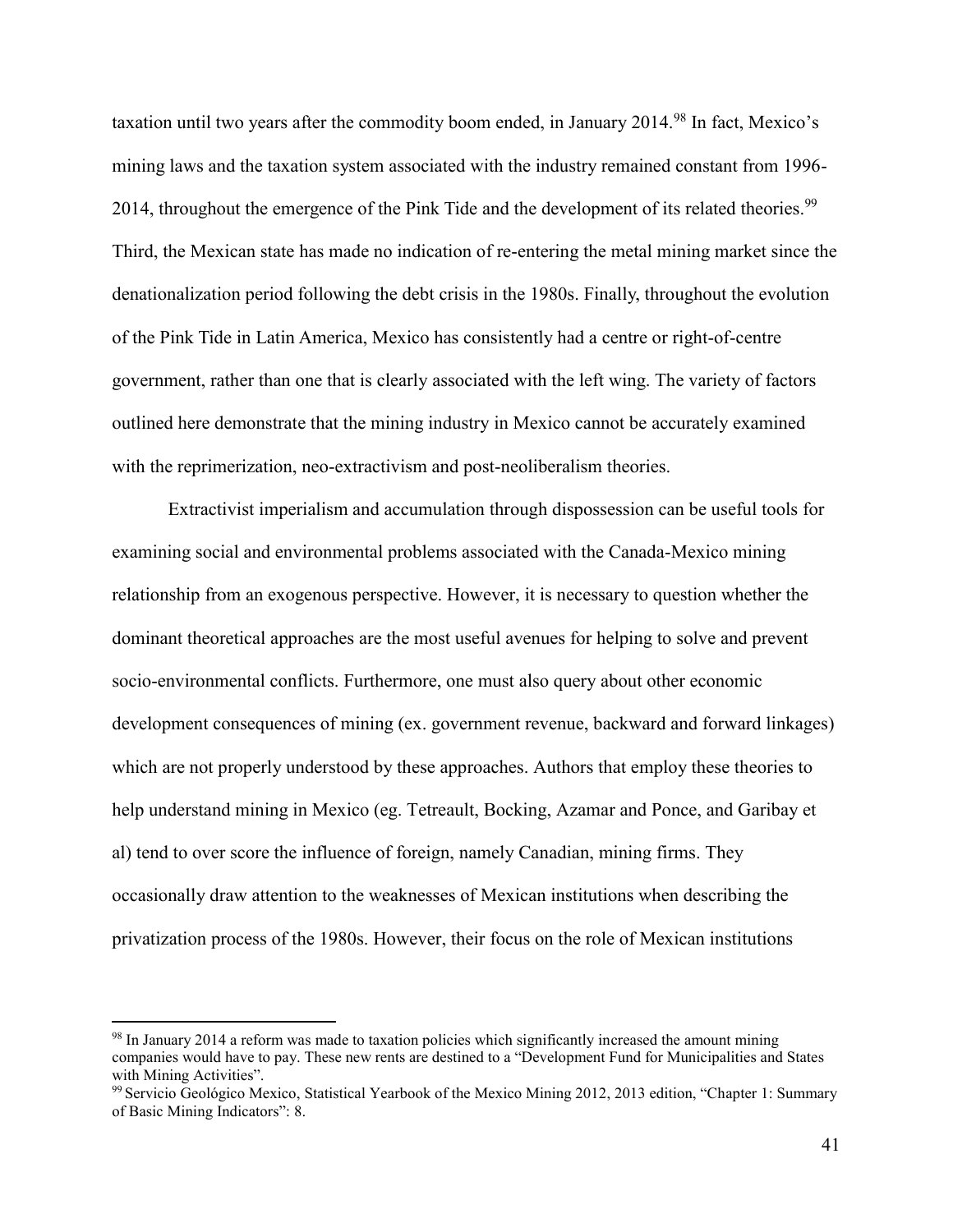comes to a halt once Mexico's borders are opened to free trade in the 1990s. The theories have overwhelmingly focused on the power of Canadian firms in Mexico's mining sector ever since. Extractivist imperialism seems to imply that once Mexico liberalized its economy, all Mexican institutions became virtually void of power, influence and responsibility. This thesis recognizes that social, environmental and economic outcomes in the mining industry related to Canadian investment result from the actions of both Canadian and Mexican organizations. However, a nearly exclusive focus on Canadian companies has omitted the significance of Mexican institutions on Canadian investment in the mining industry.

# **Giving Agency to Mexican Institutions: A New Theoretical Approach**

The central issue of… economic development is to account for the evolution of political and economic institutions that create an economic environment that induces increasing productivity.<sup>100</sup> (Peter Klein)

This thesis will attempt to steer the conversation in a different direction. I will draw upon the insights of the new institutional economics, in order to understand the implications of an understudied aspect of the Mexican mining industry – the economic development consequences of Canadian FDI. I have decided to use NIE to approach Canadian mining production in Mexico because it provides space for a discussion on how Mexican institutions have impacted, and continue to impact, the country's economic development. Employing NIE will help to provide a new understanding of the power possessed by Mexico's cultural norms and formal rules alike. In doing so, it is hoped that a near-exclusive focus on the actions of Canadian mining firms and the Canadian government in discussions regarding Mexico's mining sector will be considered less relevant than it has been in the past. This section will outline the history and relevant theoretical

<sup>100</sup> Peter Klein, "New Institutional Economics" University of Georgia, (1999): 462.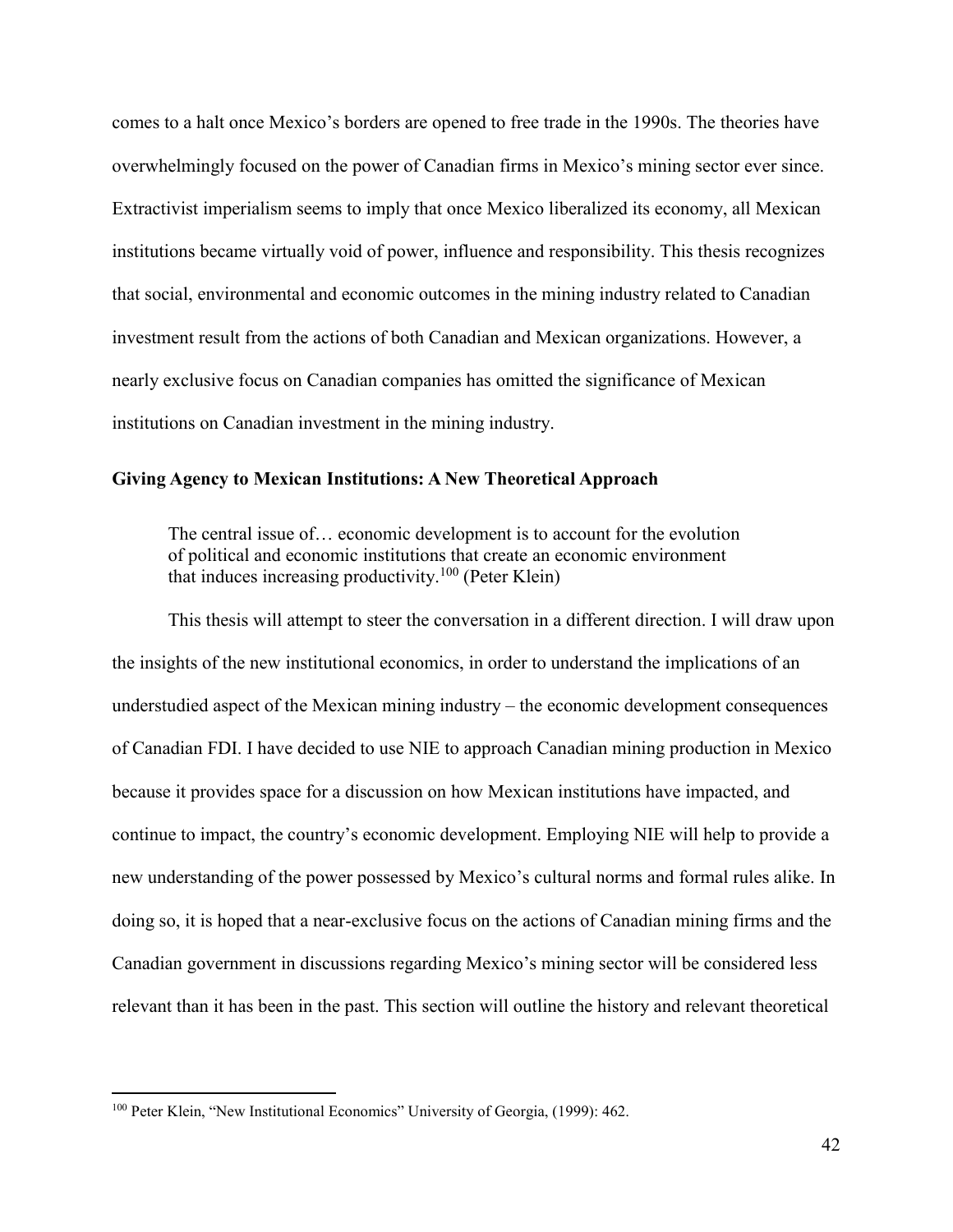concepts of NIE. It will also discuss the contributions that NIE can make in recognising the economic development implications of foreign investment in mining in Mexico.

 The term new institutional economics was first introduced by Williamson in 1975 on the first page of his book, "Markets and Hierarchies: Analysis and Antitrust Implications". However, the roots of the theory are considered to date back to the discoveries of other economists such as Coase (1937, 1960), North (1973), and others.<sup>101</sup> NIE is considered to be a multidisciplinary approach combining law, organization theory, political science, sociology, and anthropology – but the theory's primary language remains economics.<sup>102</sup> It has been used to provide recommendations to improve firms' efficiency, to explain the evolution of cultural norms, to create public policy, and to help understand economic development. NIE theorists concede that economic theory has always recognized that institutions matter. However, they believe that as neoclassical economic theory progressed throughout the twentieth century, microeconomics became increasingly abstract, and institutional phenomena received less attention.<sup>103</sup> NIE differs from neo-classical economics because it does not make unrealistic assumptions regarding the various real factors that influence the market. For example, unlike neoclassical economics, NIE considers the effects of: a public institutional framework, *im*perfect knowledge, *i*rrational choice, or the *cost* of transactions.<sup>104</sup> As explained by Douglass North (1995):

The new institutional economics is an attempt to incorporate a theory of institutions into economics. However, in contrast to the many earlier attempts to overturn or replace neo-classical theory, the new institutional economics builds on, modifies and extends neo-classical theory to permit it to come to grips and deal with an entire range of issues heretofore beyond its ken. What it retains and builds on is the fundamental assumption of

<sup>101</sup> Rudolf Richter, "The New Institutional Economics: Its Start, its Meaning and its Prospects" *European Business Organization Law Review* 6 (2005): 163

<sup>102</sup> Klein, "New Institutional Economics": 456.

<sup>103</sup> Richter, "The New Institutional Economics: Its Start, its Meaning and its Prospects": 164.

<sup>104</sup> Ibid: 164-175.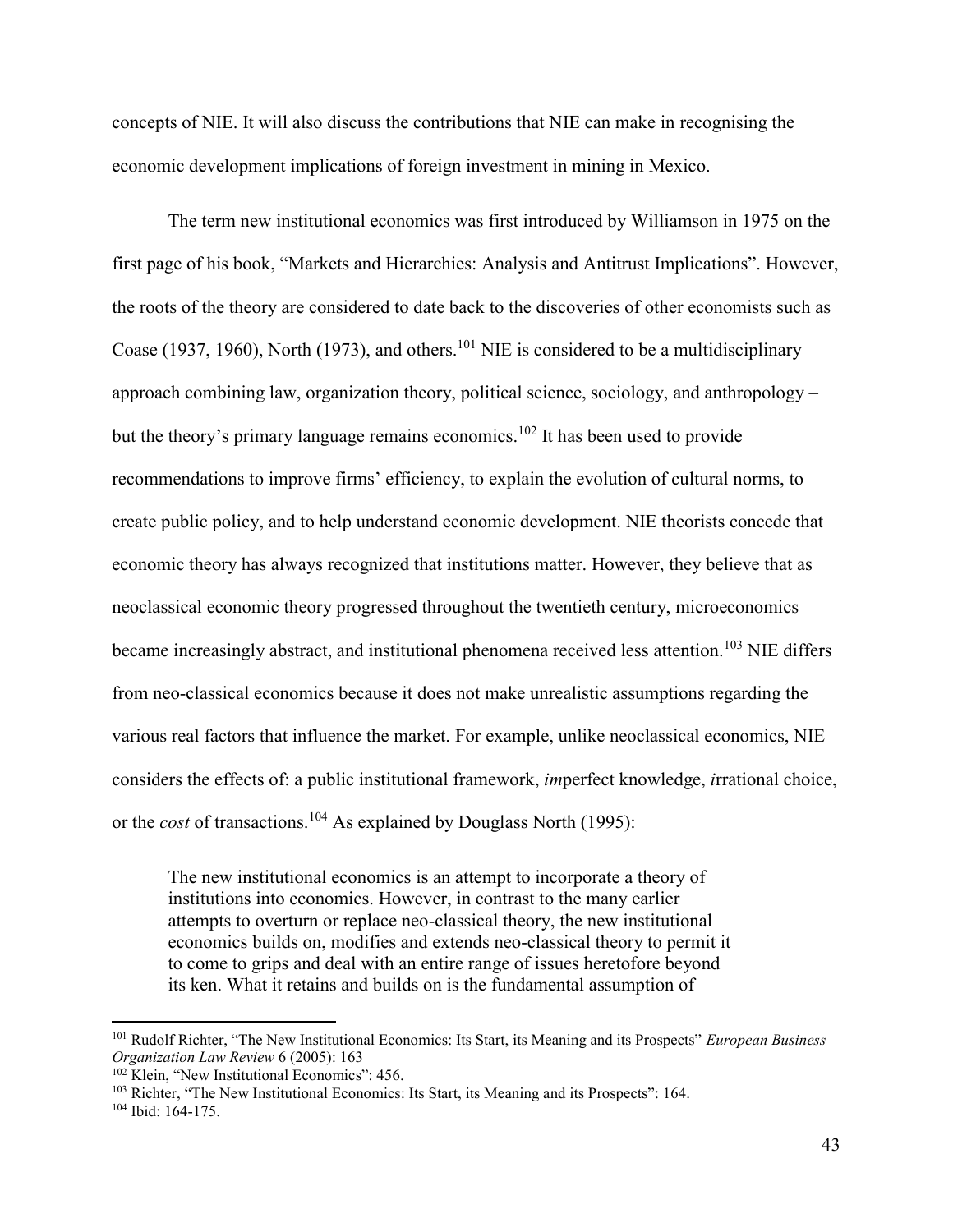scarcity and hence competition—the basis of the choice theoretic approach that underlies microeconomics. *What it abandons is instrumental rationality*—the assumption of neo-classical economics that has made it an institution-free theory. <sup>105</sup>

 Reflecting on his earlier work, Coase reminds us that NIE is a response to how little microeconomics corresponds to the real world. Coase notes that traditional economics fails to consider that institutions also determine prices, independent of supply and demand.<sup>106</sup> Based on this initial premise, Coase and Williamson maintain that institutions are designed for the sole purpose of reducing transaction costs, and that institutions which fail to do so will fail in a competitive market. Transaction cost analysis is probably considered to be the most important triumph for NIE, as it seeks to explain why seemingly inefficient institutions are necessary in capitalist society, as explained in the following paragraph. For Coase and Williamson, institutions are useful economic tools as they reduce the uncertainty of human interaction in an unpredictable world, thus making economic interactions more efficient for society at large. As globalization and technological advancements become further entrenched, fewer people are needed in the production stream, and more workers are needed with a focus on minimizing transaction costs. North also appreciates the growing relevance of transaction costs. He estimated that from 1900-1970 the number of production workers in the U.S. increased from 10 to 29 million, while the number of white collar workers (mostly transaction cost reducers) increased from 5-38 million.<sup>107</sup> Indeed, in 2014 78% of Canadian jobs were in service provision, rather than primary or secondary goods production.<sup>108</sup> Therefore, the implications of institutional

<sup>105</sup> Douglass North, "New Institutional Economics and Third World Development": 17. [Emphasis added by author.]

<sup>106</sup> Ronald Coase, "The New Institutional Economics" *American Economic Review* 88.2 (1998): 72.

<sup>107</sup> Ibid.

<sup>108</sup> Statistics Canada, "Employment by Industry", accessed at [http://www.statcan.gc.ca/tables-tableaux/sum](http://www.statcan.gc.ca/tables-tableaux/sum-som/l01/cst01/econ40-eng.htm)[som/l01/cst01/econ40-eng.htm.](http://www.statcan.gc.ca/tables-tableaux/sum-som/l01/cst01/econ40-eng.htm)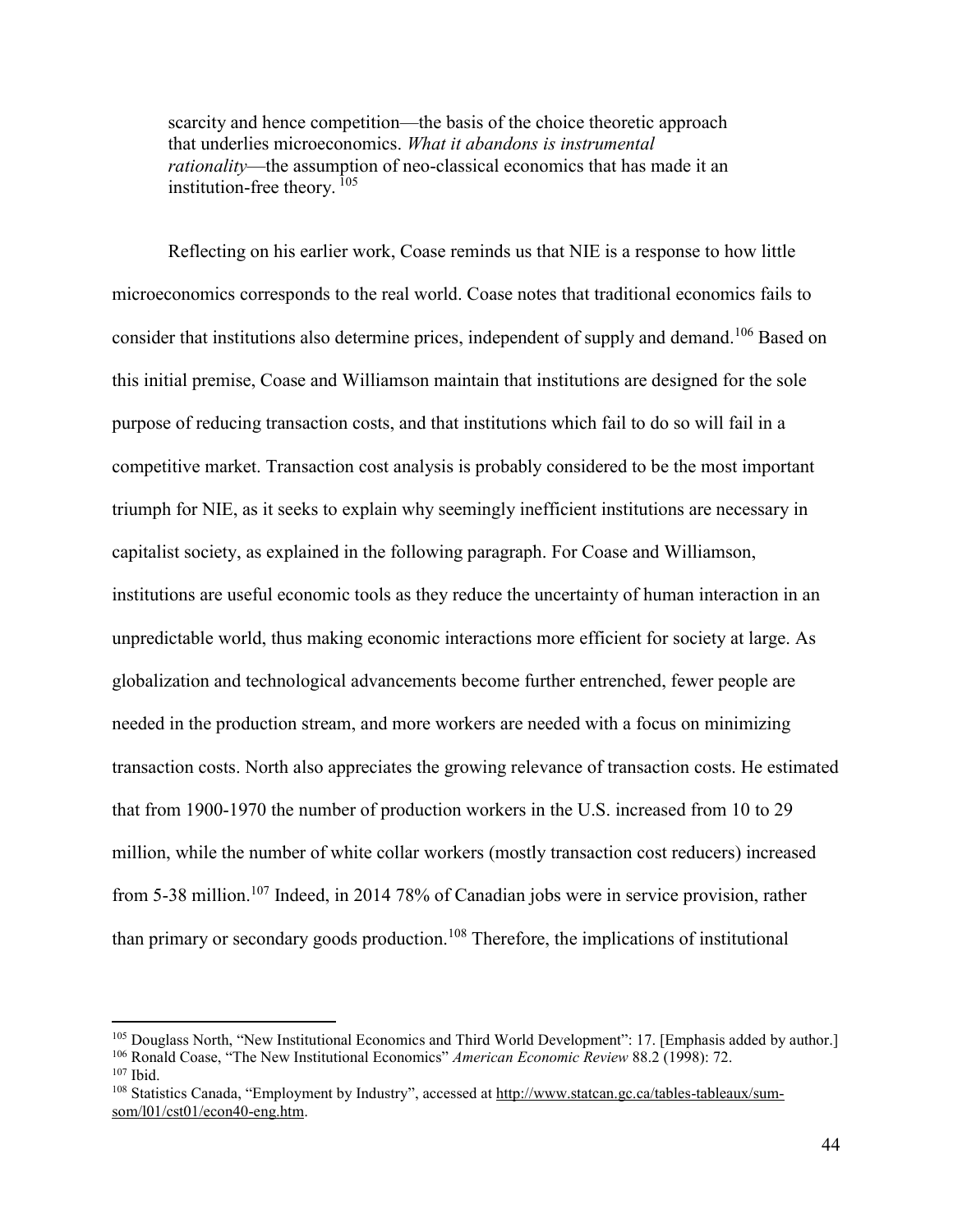analysis will be of increasing importance, assuming the world continues down a similar path of globalization and technological advancements. Some examples of basic transaction costs include: discovering prices, negotiating and enforcing contracts, discovering incentives, monitoring employees and the market, as well as performance evaluation.<sup>109</sup>

Coase uses the example of how a motorist (a private actor) interacts with traffic laws (a public institution) to explain how institutions reduce transaction costs for the whole of society. In his example, the motorist comes to a stop at a red traffic light, regardless of the complete absence of any other vehicle on the road. Even though it would be more efficient for the motorist to run the red light and reach his or her destination in a shorter amount of time, the motorist waits for the light to turn green in order to avoid a fine which was implemented to avoid accidents.<sup>110</sup> The example shows that in some circumstances, the private product is worth less than the social product. Institutions, such as traffic laws, which seem to reduce economic efficiency for the individual cannot be explained by traditional economic theory and therefore must be incorporated into economics through transaction cost analysis. I contend that the implementation and enforcement of public policies to induce economic development in Mexico's metal mining sector could present a similar case. In Mexico recently implemented policies, such as royalties on mining production, reduce economic efficiency for the private actor but significantly improve public goods.

North also focuses extensively on transaction cost analysis, but contends that institutions have been created for something beyond improving economic efficiency.<sup>111</sup> For example, institutions such as democracy and the family are necessary even within a theoretically perfectly

<sup>109</sup> Klein, "New Institutional Economics": 464.

<sup>110</sup> Ronald Coase, "The Problem of Social Cost" *The Journal of Land and Economics* 3 (1960): 28.

<sup>&</sup>lt;sup>111</sup> Richter, "The New Institutional Economics: Its Start, its Meaning and its Prospects": 173.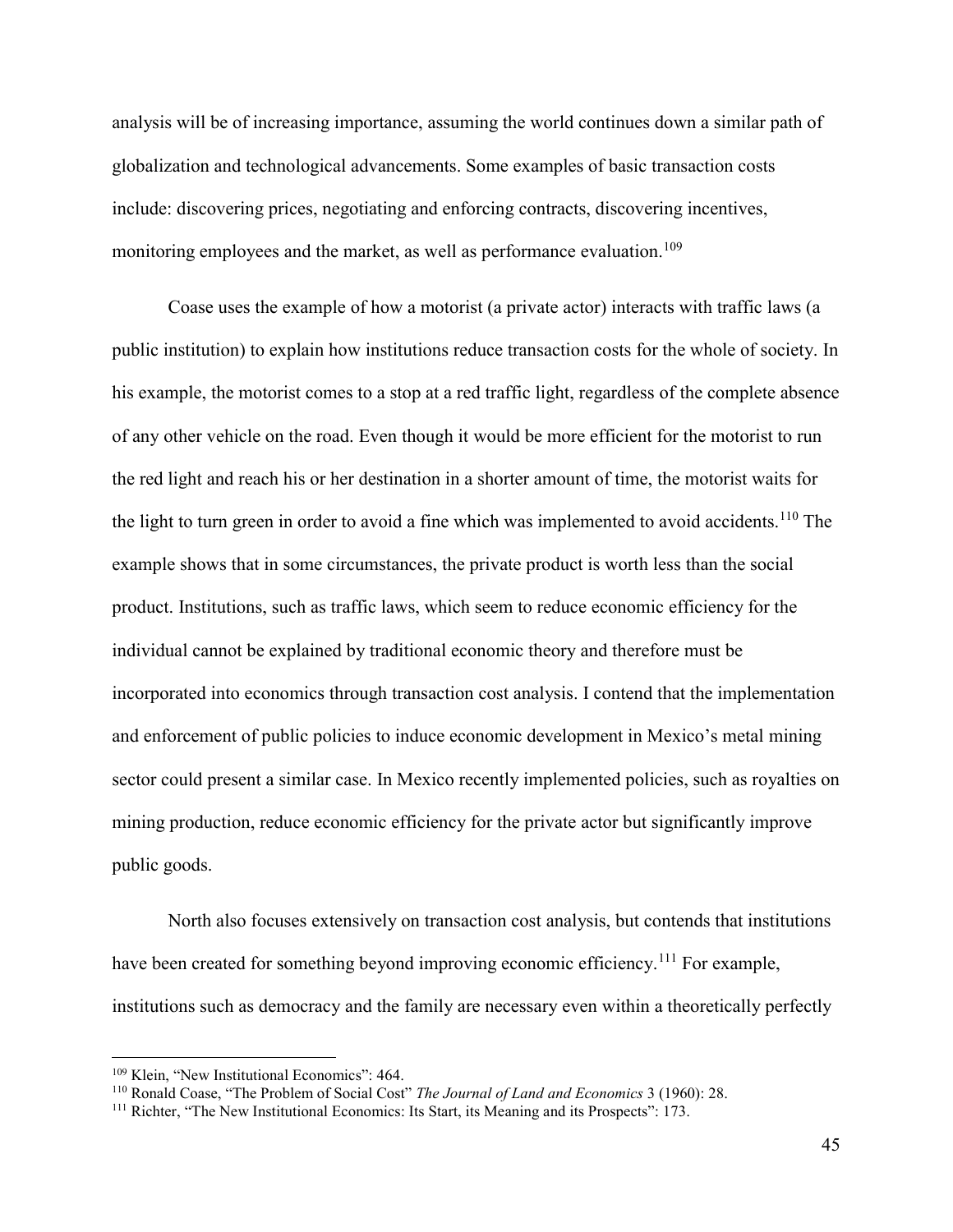competitive market with zero transaction costs. This is because NIE recognises that neo-classical economics does not provide a solution to all economic and political situations, and instead it suggests that institutions are also relevant to these understandings. North also differs from Williamson and Coase as he pays more attention to the effect of NIE on economic development. North does so in order to understand why poor countries remain poor, and what has been wrong with the world's approaches at modernizing different economies in the recent past. For this reason, although a variety of NIE writers are referred to in this thesis, North's understanding of NIE is used as a base understanding of the theory, and is referenced most often.

For North, institutions are "humanly devised constraints that structure human interaction" which include: laws, regulations, conventions, norms of behaviour, and the enforcement of these entities.<sup>112</sup> Within this understanding, organizations are groups of actors that form and affect institutions, which include: political parties, regulatory agencies, firms, unions, co-ops, churches, clubs, schools, etc.<sup>113</sup> The interaction between (formal and informal) institutions and organizations are fundamental in transforming ailing economies into efficient ones. Politics are important in economic interactions as they determine the rules of the game and define economic interaction.<sup>114</sup> However, one of North's most important policy suggestions is that one must take into account norms and belief systems (informal institutions) when creating new rules (formal institutions), as it is these phenomena that ultimately determine the effect of new policy.<sup>115</sup> As collective learning happens distinctly within different cultures, the implementation of the same formal rule can have different effects in different societies. It is for this reason, North explains,

<sup>112</sup> Douglass North, "New Institutional Economics and Third World Development": 23.

 $113$  Ibid.

 $114$  Id: 26.

<sup>115</sup> Douglass North, "The Adam Smith Address: Economic Theory in a Dynamic Economic World", *Business Economics* 30.1 (1995): 10.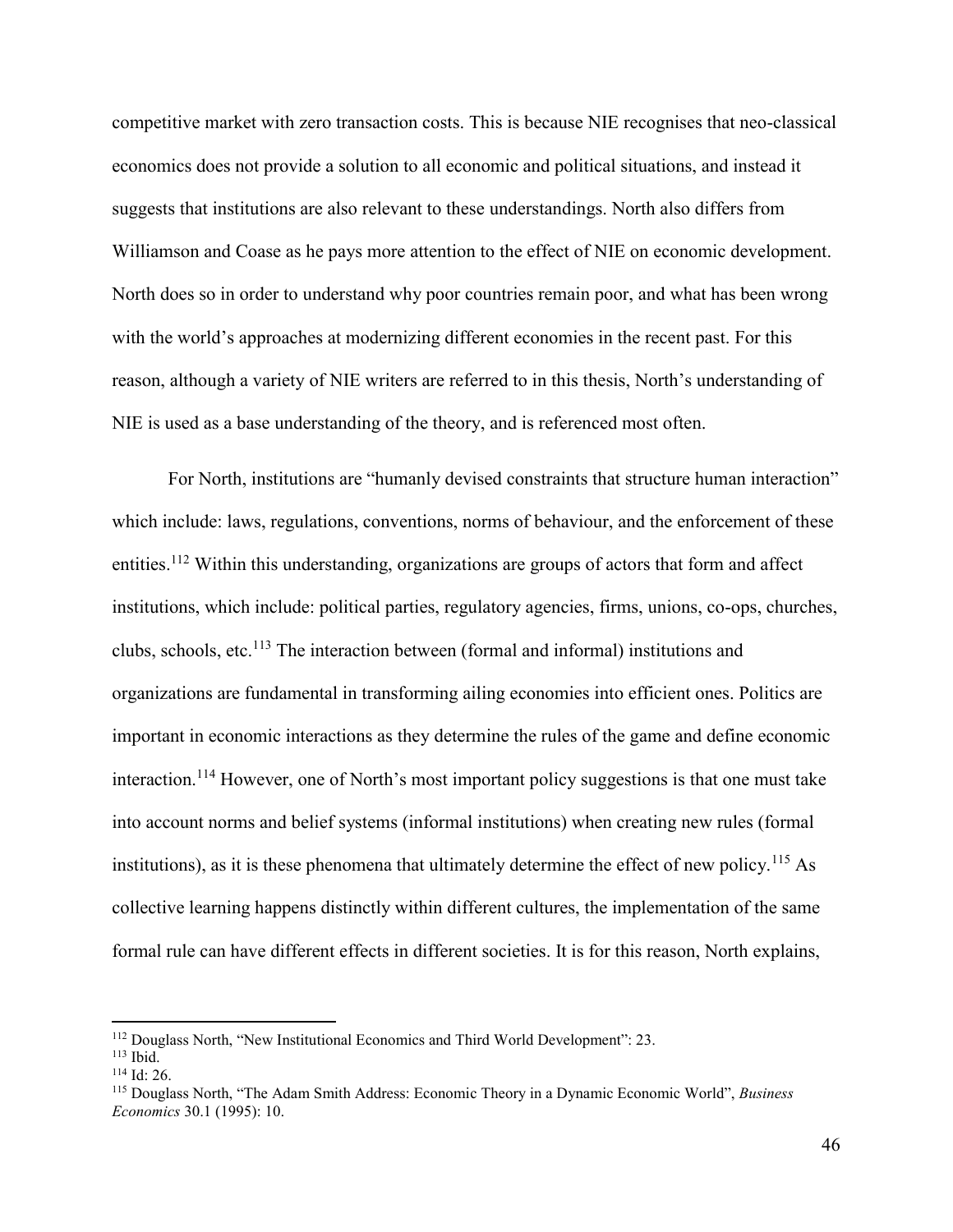that privatization does not solve poor economic performance.<sup>116</sup> Policy-making must appreciate that today's decision making will affect the outcome of tomorrow's economic performance, but all policy changes are constrained by the evolution of belief systems and norms of yesterday's society.

 Appreciating the importance of informal institutions in policy-making is crucial, especially considering the knowledge gaps and cultural differences that exist in economic interactions between organizations in countries with distinct levels of development. For this reason, formal political institutions have their limits. Formal rules (such as the implementation of a mining royalty) can change overnight, yet changing informal institutions (such as nepotism, corruption, collusion, and corporatism) takes time.<sup>117</sup> Importantly, North notes that it is in fact the informal rules and norms that dictate political change and allow that political change to be accepted.<sup>118</sup> Applying this framework to Mexico's mining industry means that even if formal institutions regarding employment, value added products and services or public revenue are changed, their effects will be limited because of informal institutions (such as societal norms), which change over time. However, I contend that moulding formal institutions, such as rules and laws, in such a way as to improve inefficient or unproductive informal institutions will allow entities such as societal norms to change more quickly.

 The importance of institutions in development economics has been written about extensively since the birth of NIE in 1975. More recently, a historical approach to development economics by Acemoglu, Johnson and Robinson has attempted to use NIE to explain why some countries have institutions better suited for economic growth than others. The authors explain

<sup>116</sup> Ibid: 11.

<sup>117</sup> Ibid: 26.

<sup>118</sup> Douglass North, "New Institutional Economics and Third World Development": 25.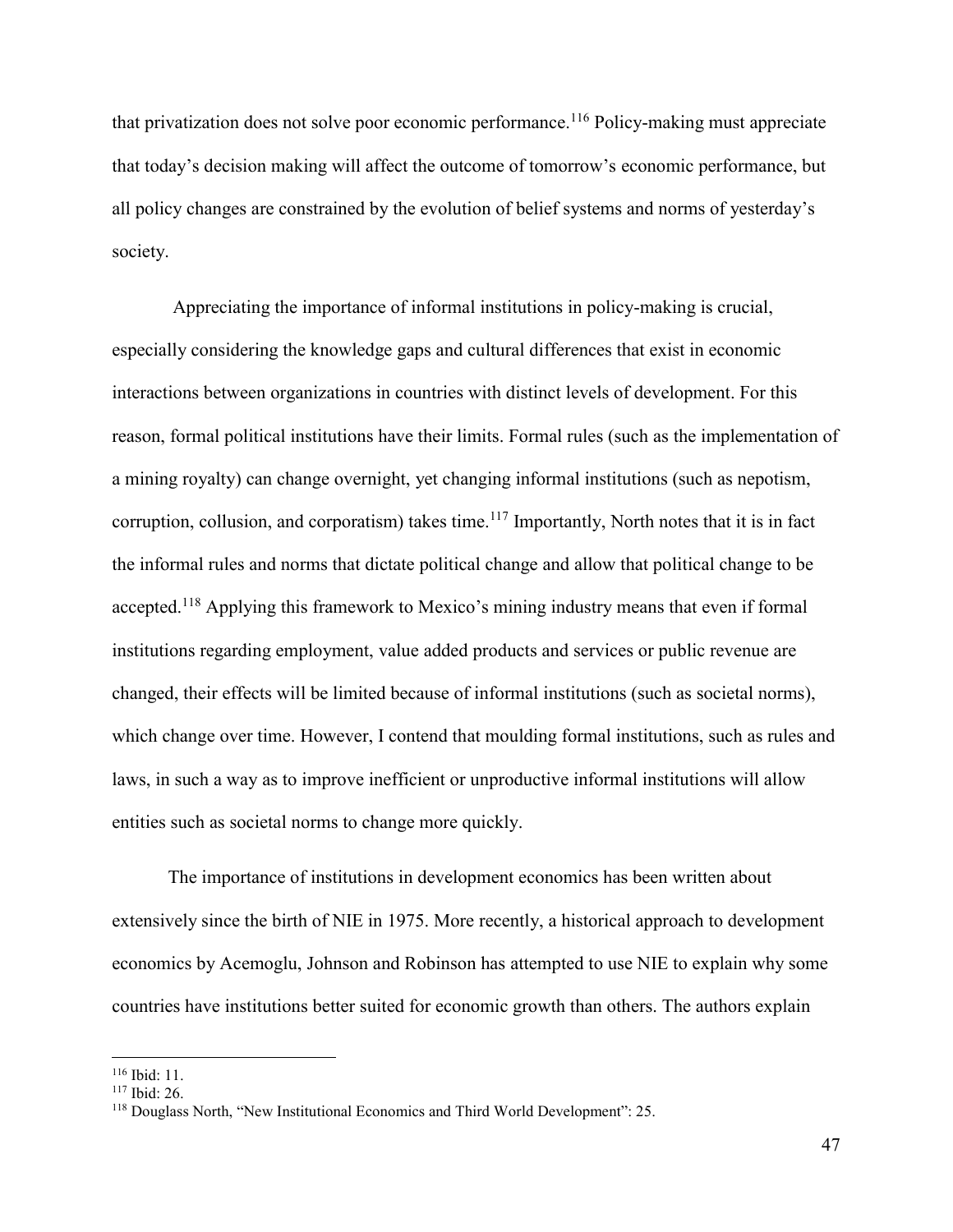that low settler mortality is strongly correlated with the implementation of laws, institutions and the encouragement of investment during colonial times.<sup>119</sup> Logarithmic analysis of these historical institutions was associated with a likely presence of effective institutions today, and higher GDP per capita. The author's argument is that higher European settler mortality in the  $17<sup>th</sup>$  and  $18<sup>th</sup>$  centuries is directly related to contemporary poverty in former colonies.<sup>120</sup> The authors illustrate that NIE is by definition a historical economics theory, as previously noted by North.<sup>121</sup> The work of these authors provides a noteworthy example of the importance of institutions in determining economic development, and the evolutionary application of theory in contemporary analysis.

Coase, North, Williamson and other NIE scholars contend that property rights are the most fundamental institution, upon which all other institutions are built.<sup>122</sup> North believes that the ability for a society to develop "effective, low-cost enforcement of [property rights] contracts is the most important source" of economic development.<sup>123</sup> North, Acemaglu and other authors give importance to property rights as they protect property expropriation by the government and other elites, and also help in avoiding nepotism on the part of the government. Further research should be undertaken in order to connect NIE's focus on property rights institutions, with NIE's understanding of the absence of perfect knowledge in economic transactions. This duality is important to Canadian mining in Mexico, as most social conflicts in the industry are rooted in

<sup>119</sup> Daron Acemoglu, Simon Johnson, and James Robinson, "The Colonial Origins of Development: An Empirical Investigation" *The American Economic Review* 91.5 (2001): 1391.

<sup>120</sup> Ibid: 1369.

<sup>121</sup> Douglass North, "Structure and Performance: The Task of Economic History" *Journal of Economic Literature*  16.3 (1978): 965.

<sup>&</sup>lt;sup>122</sup> Richter, "The New Institutional Economics: Its Start, its Meaning and its Prospects": 172.

<sup>123</sup> Douglass North, "Institutions, Institutional Change and Economic Performance." (Cambridge: Cambridge University Press: 1990): 54. [Emphasis added by author.]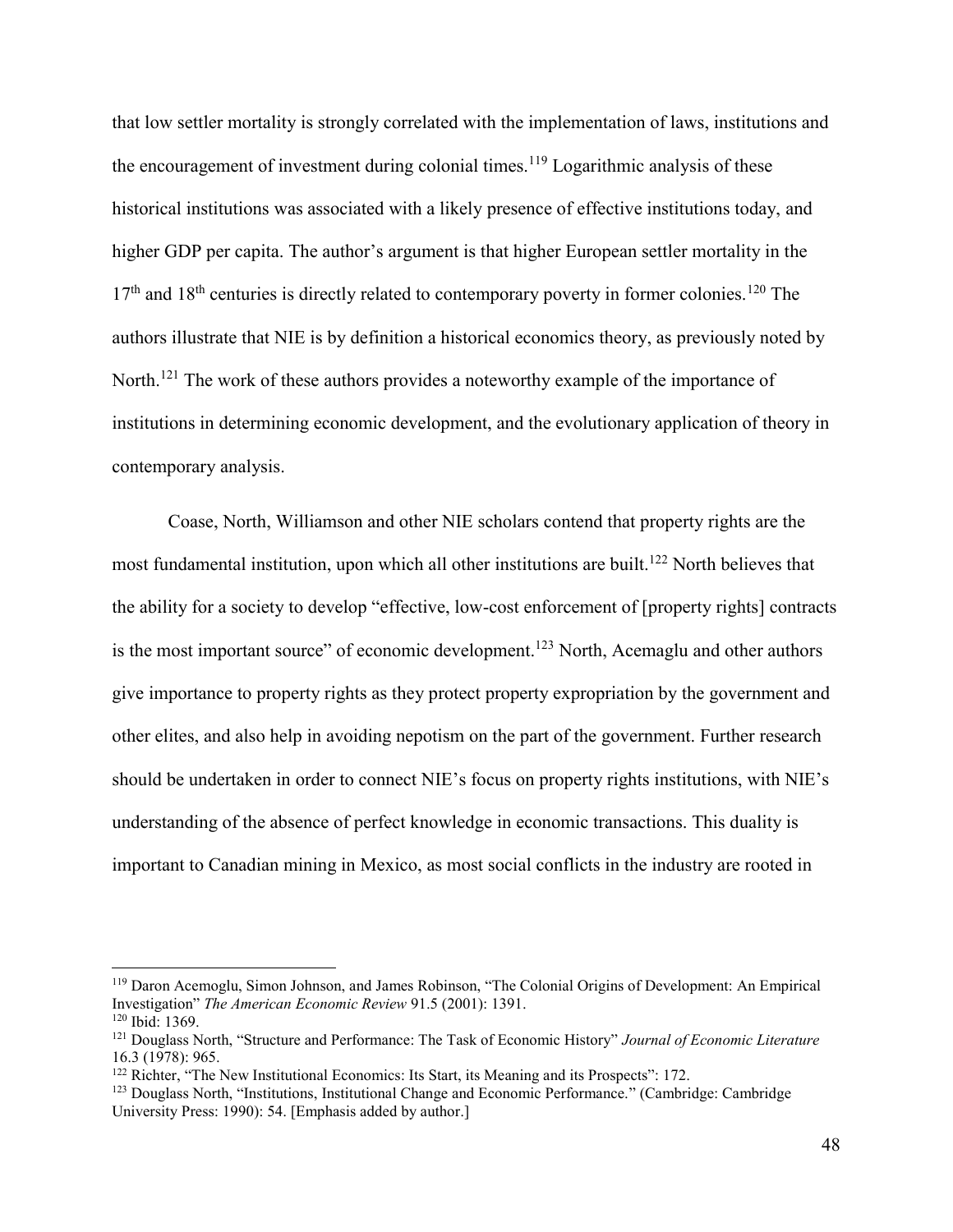low payments for communal lands where mines are developed.<sup>124</sup> Reconsidering how property rights are managed in Mexico's mining regions could potentially have a very positive impact on the reduction of social conflicts between communities and mining companies.

 In the analysis section a thorough understanding of how mining impacts employment and public revenue, as well as the potential effects of value added products and services, will be provided. NIE will be used to outline how formal and informal Mexican institutions have the power to take advantage of these economic development determinants. I plan to focus on the theory's understanding of why transaction costs exist (limited knowledge, imperfect predictions of future events, cultural gaps in global business, etc.) and what this teaches us about Mexico's mining relationship with Canada. The analysis will aim to explain why the character of Mexican institutions are more significant in explaining the limited contribution of mining to economic development than the role of foreign actors. Canadian companies certainly benefit from the weakness of some of Mexico's institutions, but neither they nor the Canadian government have the ability to 'change the rules of the game'. While action from the Canadian government and civil society is welcome in addressing the worst cases of Canadian corporate abuse, long-term change in Mexico's mining industry will be more effectively implemented by Mexican citizens and politicians. In short, NIE will be used to recognise the failure of Mexican institutions to serve its citizens in an attempt to supplement the problems outlined by other authors concerned with Canadian corporate behaviour. This redirection will focus primarily on economic development implications, rather than old discussions of social and environmental issues.

<sup>124</sup> Garibay et. al (2013), Garibay and Camacho (2011).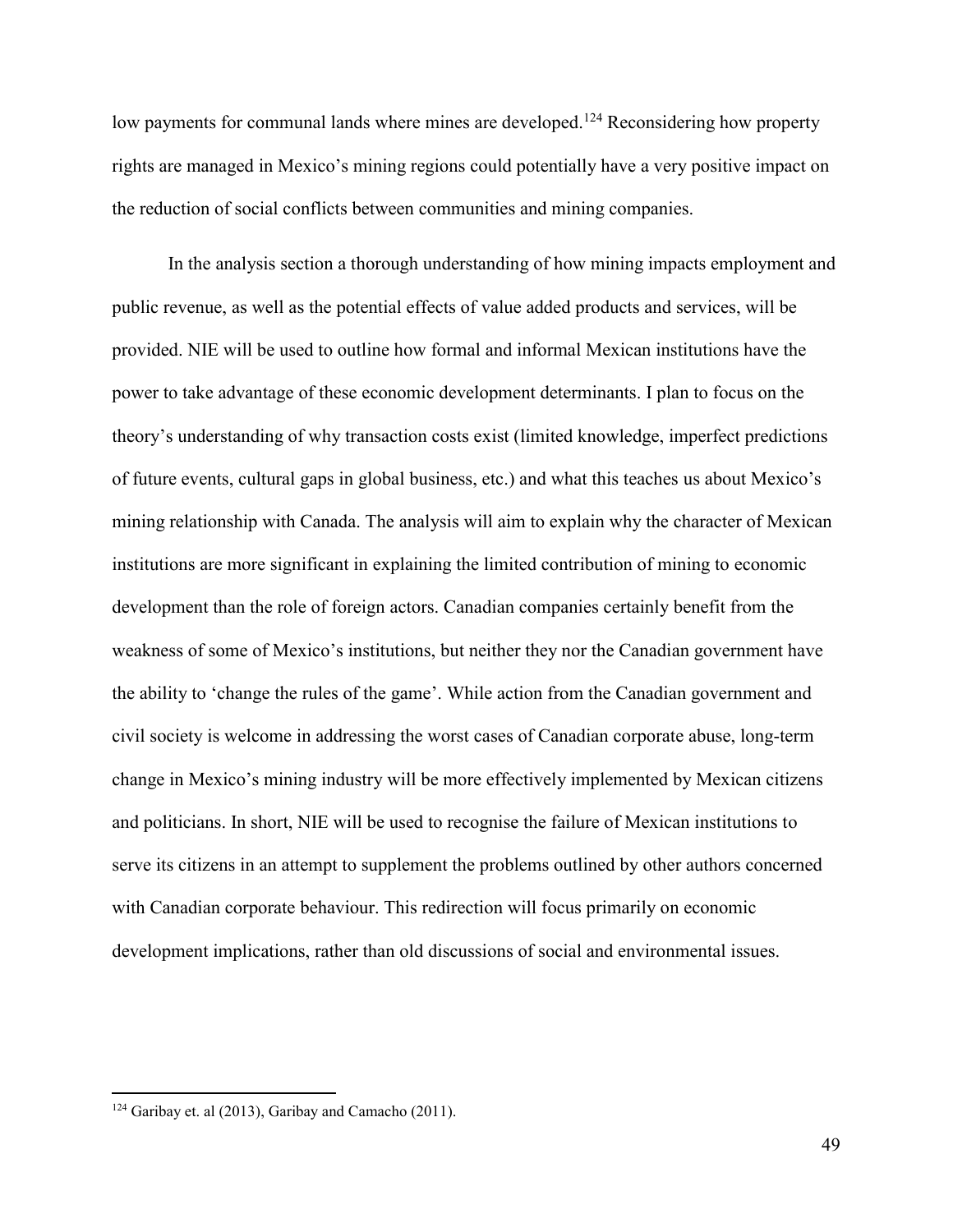# **Chapter 3**

**Canadian Mining Firms -**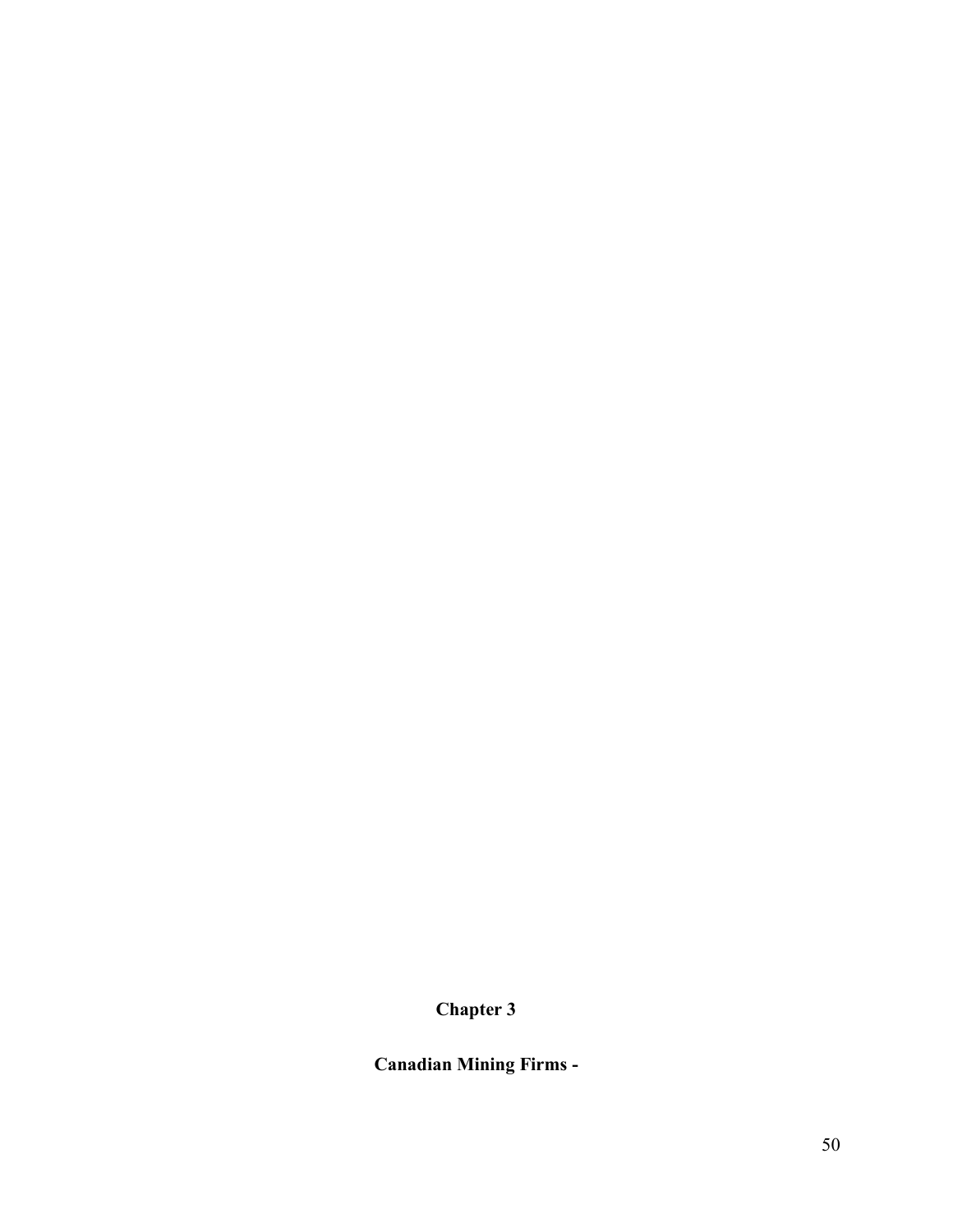## **Important yet Minority Producers: Empirical Data Findings**

 This section will present information that was gathered during the empirical data analysis process of Canadian mining production in Mexico. It will outline how the data has demonstrated the expansion of Canadian mining firms in Mexico, and what caused this growth. Understanding how and why Canadian investment grew rapidly in Mexico is a crucial first step to uncovering how Canadian capital could potentially affect Mexican economic development.

Data collection of production outputs of all participating firms in the Mexican mining industry has indicated that Canada indeed has a significant presence in metals production in Mexico, particularly since 2008. In Mexico, seven metals are regularly extracted which represent the majority of Mexico's mining production value. Data collection and analysis has therefore focused on these seven metals, which in 2014 represented the following amounts of total metal mining production value:

- *1.* Gold (30%)
- 2. Silver (23.5%)
- 3. Copper (23.5%)
- 4. Iron Ore (9%)
- 5. Zinc (9%)
- 6. Lead (3%)

 $\overline{a}$ 

7. Molybdenum  $(2\%)^{125}$ 

# **Canadian Entrance to the Market**

<sup>125</sup> Appendix 1: Mining Production in Mexico, 1996-2014.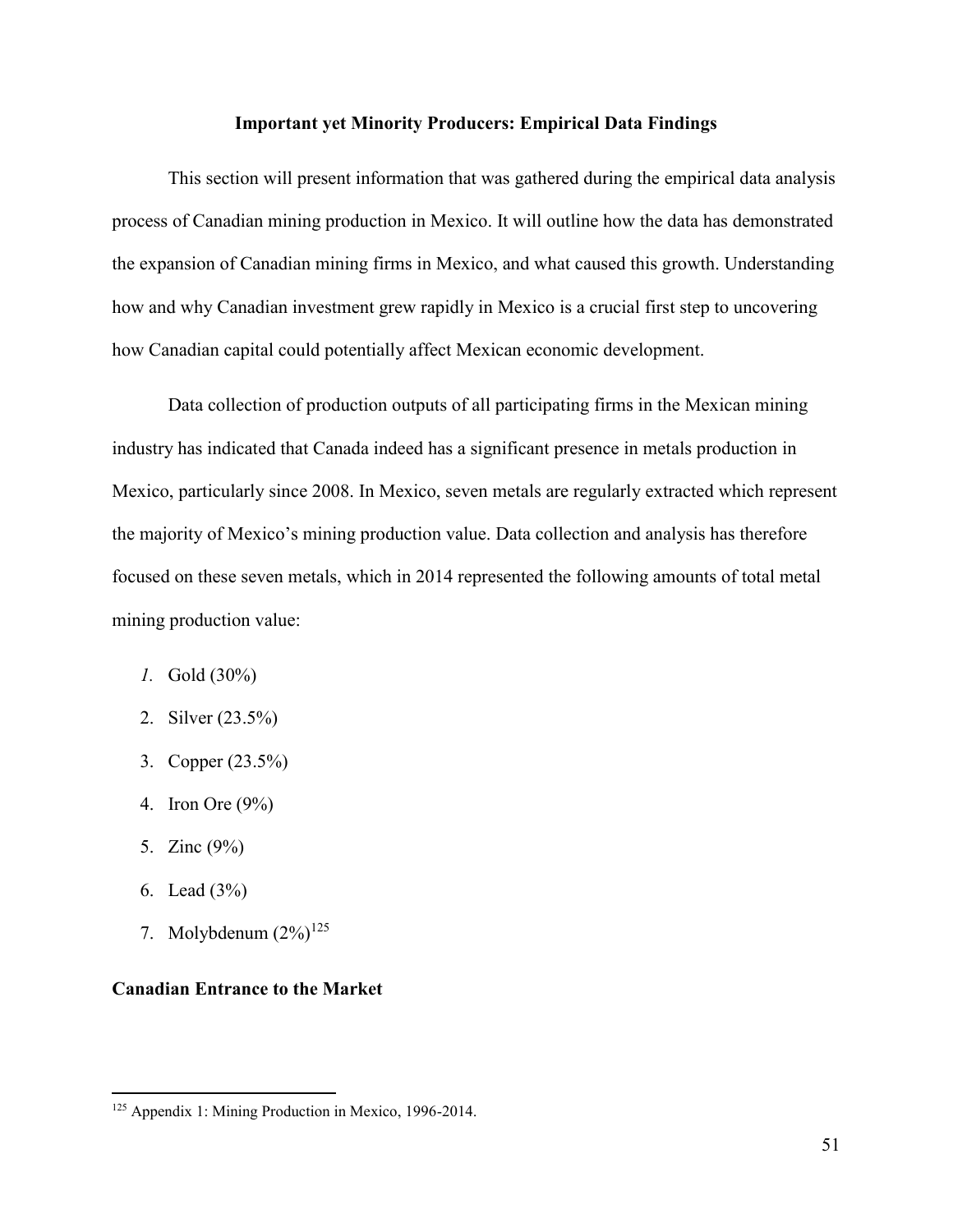Since the privatisation period of Mexican mining properties in the late 1980s, three Mexican mining companies (Industria Peñoles, Grupo México, and Minera Frisco) dominated metals production in Mexico.<sup>126</sup> While their percentage of Mexico's total production value has diminished since Canadian firms entered the market, these three Mexican companies still consumed  $43.4\%$  of the market in 2014.<sup>127</sup> Production data demonstrates that Canadian mining companies began to have a presence in Mexico as early as 1996, the year the Foreign Investment Law was signed. However, the data also indicate that mining companies based in Canada remained insignificant metal producers for another decade, until 2006. In the years leading up to 2006, it is estimated that between one and four fully owned Canadian mines existed in Mexico.<sup>128</sup> Figure 1 demonstrates how the number of mines owned by Canadian companies grew very rapidly post-2006. It should be mentioned that a complete absence of mining royalties in the Mexican mining industry encouraged Canadian investors to favour Mexico over all other Latin American countries throughout the period displayed in Figure 1.

Figure 1

<sup>126</sup> Wise and Mendoza, "Minería, Estado y gran Capital en México": 118.

<sup>127</sup> Appendix 1: Mining Production in Mexico, 1996-2014.

 $128$  Ibid.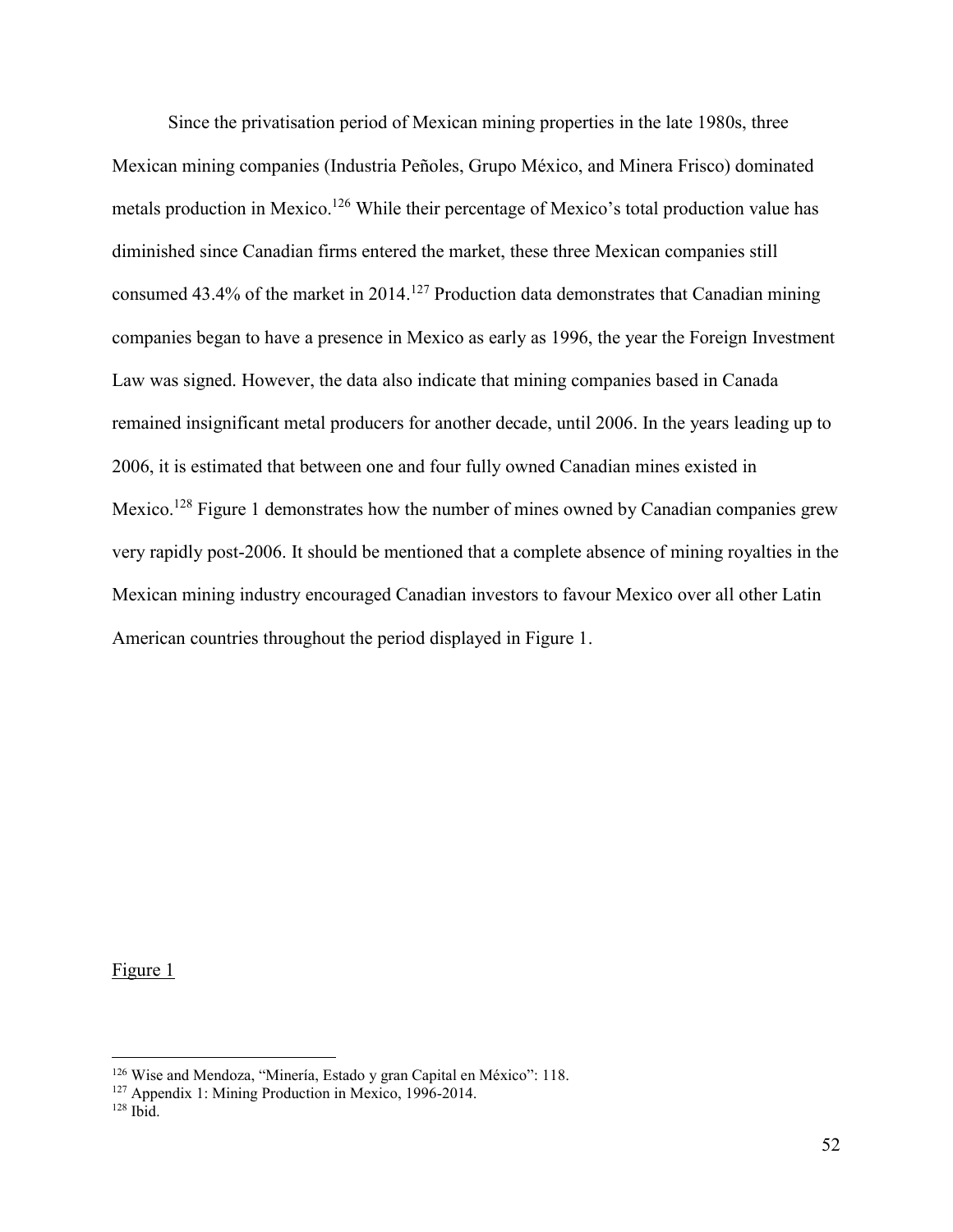

\*The left axis represents the number of mines, while the right axis represents gold and silver prices expressed in Canadian Dollars (CAD) based on average annual prices from the London Metal Exchange (LME) \* Silver prices visualized at 40 times their actual value in order to provide consistency in the graph

The above graph serves to indicate not only the growth of Canadian owned mines, but also that the progression was strongly associated with gold and silver prices. It illustrates that as gold and silver prices began to reach unprecedented levels in 2010-2012, Canadian mines became more common in the Mexican mining industry. It is necessary to mention that it is very common for a gold or silver mine to also extract other metals (in Mexico's case: copper, zinc, lead, or iron ore) as a result of the earth's geological composition. Nevertheless, a mine's principal metal can be determined with the calculation of production value of each associated mineral. The data indicated that of the forty-six producing Canadian mines in 2014, twenty-one were gold mines, twenty-one were silver mines, and four were copper mines, as demonstrated below in Figure 2. The production values of each metal in all Canadian mines in 2014 (displayed in Figure 2), as well as the historical information provided in Figure 1, demonstrate that Canadian mining operations in Mexico have chiefly been concerned with precious metals. Although this finding has been suggested in other academic and industrial publications, accurate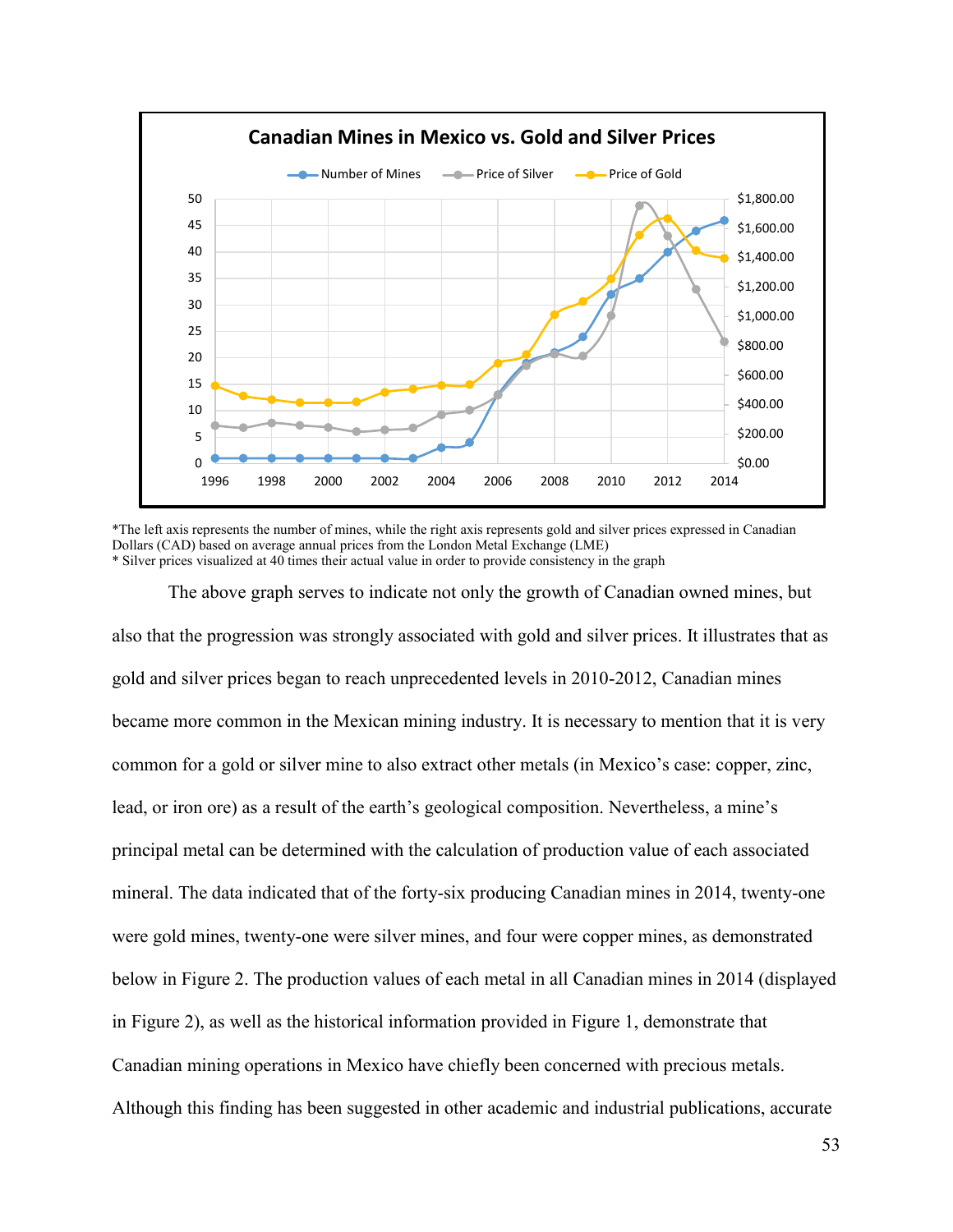data collection showing the extent of the importance of silver and gold to Canadian companies has not yet been provided in the Mexican context. This discovery is very important because the extraction of precious metals can have a very different effect on various economic development indicators (e.g. value added processes, knowledge transfers, and in-country production) than industrial metals; a point which I will expand upon in the analysis section.

| Country | Company                        | <b>Mines</b>                                                                  | <b>State</b>                                              | Commodity                              | <b>Total Production</b><br>Value |
|---------|--------------------------------|-------------------------------------------------------------------------------|-----------------------------------------------------------|----------------------------------------|----------------------------------|
| Canada  | Goldcorp                       | El Sauzal, Los Filos Bermejal,<br>Peñasquito                                  | Chihuahua,<br>Guerrero,<br>Zacatecas                      | Gold, Silver,<br>Lead, Zinc            | \$2,338,807,487                  |
|         | Pan<br>American<br>Silver      | Dolores, La Colorada, Alamo<br>Dorado                                         | Chihuahua,<br>Durango,<br>Sonora                          | Gold, Silver,<br>Copper,<br>Lead, Zinc | \$475,931,620                    |
|         | Agnico<br>Eagle<br>Mines       | Pinos Altos, La India / Tarachi                                               | Chihuahua,<br>Sonora                                      | Silver, Gold                           | \$378,426,522                    |
|         | First<br>Majestic              | La Encantada, La Parrilla, San<br>Martin de Bolanos, La Guitarra,<br>Del Toro | Coahuila,<br>Durango,<br>Jalisco,<br>México,<br>Zacatecas | Silver, Gold,<br>Lead, Zinc            | \$351,219,597                    |
|         | Primero<br>Mining              | San Dimas                                                                     | Durango                                                   | Gold, Silver                           | \$321,947,500                    |
|         | Endeavour<br>Silver            | Guanacevi, Bolanitos, El Cubo                                                 | Durango,<br>Guanajuato,<br>Guanajuato                     | Gold, Silver                           | \$258,834,414                    |
|         | Frontera<br>Copper<br>$(81\%)$ | Piedras Verdes                                                                | Sonora                                                    | Copper                                 | \$207,644,219                    |
|         | Capstone<br>Mining             | Cozamin                                                                       | Zacatecas                                                 | Silver,<br>Lead,<br>Copper, Zinc       | \$205,950,099                    |
|         | Alamos<br>Gold                 | <b>Mulatos</b>                                                                | Sonora                                                    | Gold                                   | \$196,376,667                    |
|         | Argonaut<br>Gold               | El Castillo, La Colorada                                                      | Durango,<br>Sonora                                        | Gold, Silver                           | \$190,972,692                    |

Figure  $2$  – Canadian Metal Mining Production in Mexico by Company<sup>129</sup>

<sup>&</sup>lt;sup>129</sup> For more detailed information, including: year operations began, number of employees in each mine, relevant subsidiary companies, production (in ounces or tonnes) of each metal by each company, production (in CDN dollars) of each metal by each company, and the style of mine (open-pit of underground) please see Appendix 1 (email: cornelissensean@gmail.com). Also, all of the same information regarding Mexican and other non-Canadian mining companies is also included in Appendix 1. Finally, Appendix 1 contains all of the information explained here, dating back until 1996, with the exceptions and limitations outlined in the methodology section.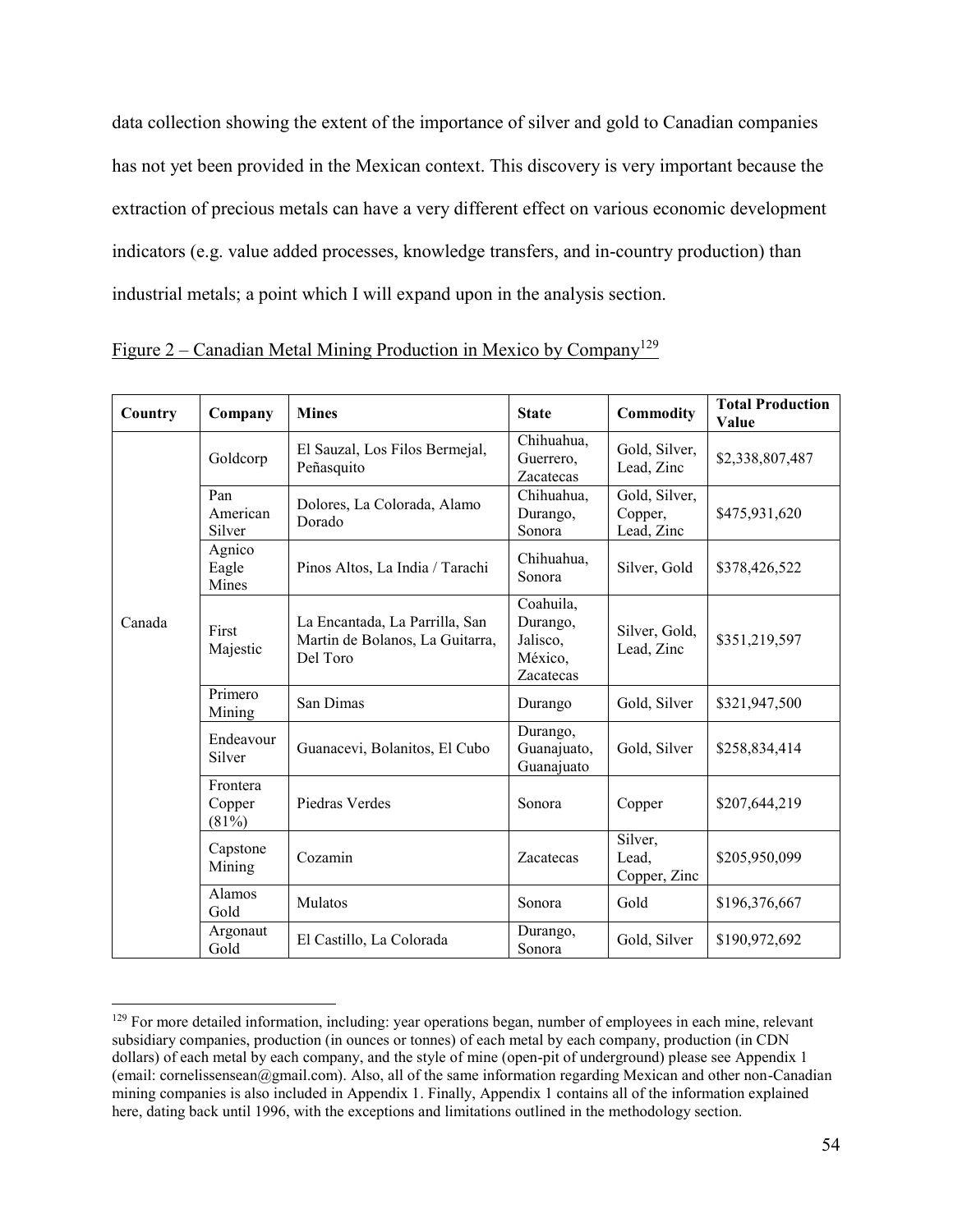| Canada | Timmins<br>Gold                      | San Francisco/La Chicharra              | Sonora                  | Gold, Silver                           | \$169,482,261 |
|--------|--------------------------------------|-----------------------------------------|-------------------------|----------------------------------------|---------------|
|        | Yamana<br>Gold                       | Mercedes                                | Sonora                  | Gold, Silver                           | \$156,490,523 |
|        | Fortuna<br>Silver                    | San Jose                                | Oaxaca                  | Gold, Silver                           | \$151,020,528 |
|        | New Gold<br>Inc.                     | Cerro San Pedro                         | San Luis<br>Potosi      | Gold, Silver                           | \$123,296,828 |
|        | AuRico<br>Gold                       | El Chanate                              | Sonora                  | Gold                                   | \$94,037,169  |
|        | Sierra<br>Minerals                   | Cusi, Bolivar/Val                       | Chihuahua,<br>Chihuahua | Copper,<br>Silver, Zinc,<br>Lead, Gold | \$82,939,810  |
|        | Aurcana                              | La Negra                                | Queretaro               | Silver,<br>Copper,<br>Lead, Zinc       | \$80,612,209  |
|        | Great<br>Panther<br>Silver           | Topía, Guanajuato Production<br>Complex | Durango,<br>Guanajuato  | Silver, Gold,<br>Lead, Zinc            | \$70,694,457  |
|        | Silvercrest<br>Mines Inc.            | Santa Elena                             | Sonora                  | Gold, Silver                           | \$66,008,043  |
|        | Aura<br>Minerals                     | Aranzazu                                | Zacatecas               | Gold,<br>Copper,<br>Silver             | \$60,198,373  |
|        | Avino<br>Silver and<br>Gold<br>Mines | Avino                                   | Durango                 | Gold, Silver                           | \$57,897,075  |
|        | McEwen<br>Mining                     | El Gallo                                | Sinaloa                 | Gold, Silver                           | \$54,022,977  |
|        | Scorpio<br>Mining                    | Nuestra Senora                          | Sinaloa                 | Lead,<br>Copper,<br>Zinc, Silver       | \$52,358,748  |
|        | Excellon<br>Resources                | Platosa                                 | Durango                 | Lead, Silver,<br>Zinc                  | \$46,436,979  |
|        | Starcore<br>Internation<br>al Mines  | San Martin                              | Queretaro               | Gold, Silver                           | \$33,747,421  |
|        | <b>NWM</b><br>Mining                 | Lluvia de Oro                           | Sonora                  | Gold                                   | \$25,793,132  |
|        | ImpactSilv<br>er                     | <b>Guadalupe Production Centre</b>      | Mexico                  | Silver, Gold,<br>Lead,<br>Copper, Zinc | \$18,582,196  |
|        | Marlin<br>Gold<br>Mining             | La Nueva Trinidad                       | Sinaloa                 | Gold                                   | \$12,774,966  |
| Canada | Rochester<br>Resources               | Mina Real                               | Nayarit                 | Gold, Silver                           | \$8,631,598   |
|        | Goldgroup                            | Cerro Prieto                            | Sonora                  | Gold, Silver                           | \$6,834,747   |
|        | GoGold<br>Resources                  | Parral Tailings Project                 | Chihuahua               | Gold, Silver                           | \$2,803,653   |
|        | Red Tiger<br>Mining                  | San Antonio                             | Sonora                  | Copper                                 | \$19,597      |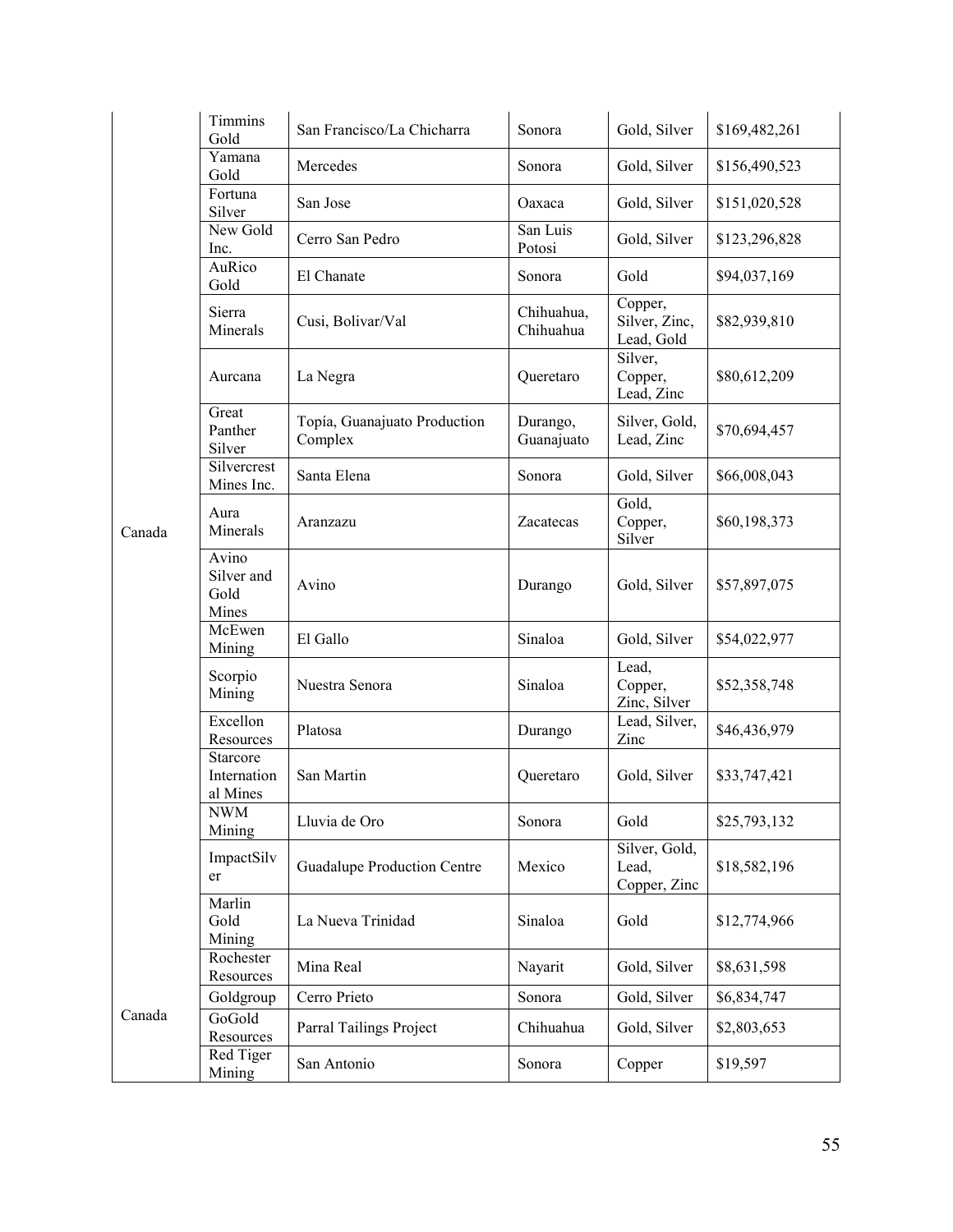| Mexico                                                 | Grupo<br>México              | Buenavista, Charcas, IMMSA,<br>La Caridad, Santa Barbara,<br>Santa Eulalia                                                                                | Sonora, San<br>Luis Potosí,<br>Chihuahua                                                   | Gold, Silver,<br>Copper,<br>Zinc, Lead,<br>Molybdenu<br>m | \$3,559,723,563 |
|--------------------------------------------------------|------------------------------|-----------------------------------------------------------------------------------------------------------------------------------------------------------|--------------------------------------------------------------------------------------------|-----------------------------------------------------------|-----------------|
|                                                        | Industria<br>Peñoles         | Bismark, Cienega, Francisco I.<br>Madero, Fresnillo, Heradura,<br>Milpillas, Naica, Noche Buena,<br>Sabinas, Saucito, Tizapa (51%),<br>Soledad, Velardeña | Chihuahua,<br>Durango,<br>Sonora,<br><b>Zacatecas</b>                                      | Gold, Silver,<br>Copper,<br>Lead, Zinc                    | \$3,149,963,283 |
|                                                        | Minera<br>Frisco             | El Concheno, Minera María,<br>Ocampo, Porvenir, El Colonel,<br>Asientos, San Felipe, San<br>Francisco del Oro, Tayahua                                    | Aguascalient<br>es, Baja<br>California,<br>Chihuahua,<br>Coahuila,<br>Sonora,<br>Zacatecas | Gold, Silver,<br>Copper,<br>Zinc, Lead,<br>Molybdenu<br>m | \$1,180,151,657 |
|                                                        | Altos<br>Hornos de<br>México | Cerro De Mercado, Hercules,<br>Manzanillo                                                                                                                 | Durango,<br>Coahuila,<br>Manzanillo                                                        | Iron Ore                                                  | \$450,864,800   |
| India                                                  | ArcelorMit<br>tal            | El Volcán, Las Truchas, Pena<br>Colorada (50%)                                                                                                            | Michoacán,<br>Sonora                                                                       | Iron Ore                                                  | \$699,802,000   |
| <b>USA</b>                                             | Gold<br>Resource             | El Aguíla                                                                                                                                                 | Oaxaca                                                                                     | Gold, Silver,<br>Copper,<br>Zinc, Lead                    | \$177,119,261   |
|                                                        | Coeur<br>Mining              | Palmarejo                                                                                                                                                 | Chihuahua                                                                                  | Gold, Silver                                              | \$276,574,522   |
| Argentina                                              | Ternium                      | Alquila - Encinas, Pena<br>Colorada (50%)                                                                                                                 | Michoacán                                                                                  | Iron Ore                                                  | \$385,585,560   |
| Japan                                                  | Sumitomo                     | Tizapa $(10\%)$                                                                                                                                           | Chihuahua                                                                                  | Copper,<br>Gold, Lead,<br>Silver, Zinc                    | \$16,519,340    |
|                                                        | Dowa<br>Mining               | Tizapa (39%)                                                                                                                                              | Chihuahua                                                                                  | Copper,<br>Gold, Lead,<br>Silver, Zinc                    | \$64,425,427    |
| <b>Total Production Value:</b>                         | \$15,902,392,862             |                                                                                                                                                           |                                                                                            |                                                           |                 |
| <b>Total Canadian Owned Production Value:</b>          | \$6,300,794,109              |                                                                                                                                                           |                                                                                            |                                                           |                 |
| <b>Total Mexican Owned Production Value:</b>           | \$7,981,572,643              |                                                                                                                                                           |                                                                                            |                                                           |                 |
| <b>Total Other Foreign Companies Production Value:</b> | \$1,620,026,110              |                                                                                                                                                           |                                                                                            |                                                           |                 |
| <b>Canadian Market Share:</b>                          | 39.6%                        |                                                                                                                                                           |                                                                                            |                                                           |                 |
| <b>Mexican Market Share:</b>                           | 50.2%                        |                                                                                                                                                           |                                                                                            |                                                           |                 |
| <b>Other Foreign Companies Market Share:</b>           | 10.2%                        |                                                                                                                                                           |                                                                                            |                                                           |                 |

Figure 1 demonstrates that although silver and gold prices began to rise post-2001 at the beginning of the commodity boom, the presence of Canadian mines did not significantly rise for another five years. The reason for this phenomenon is that developing an exploration property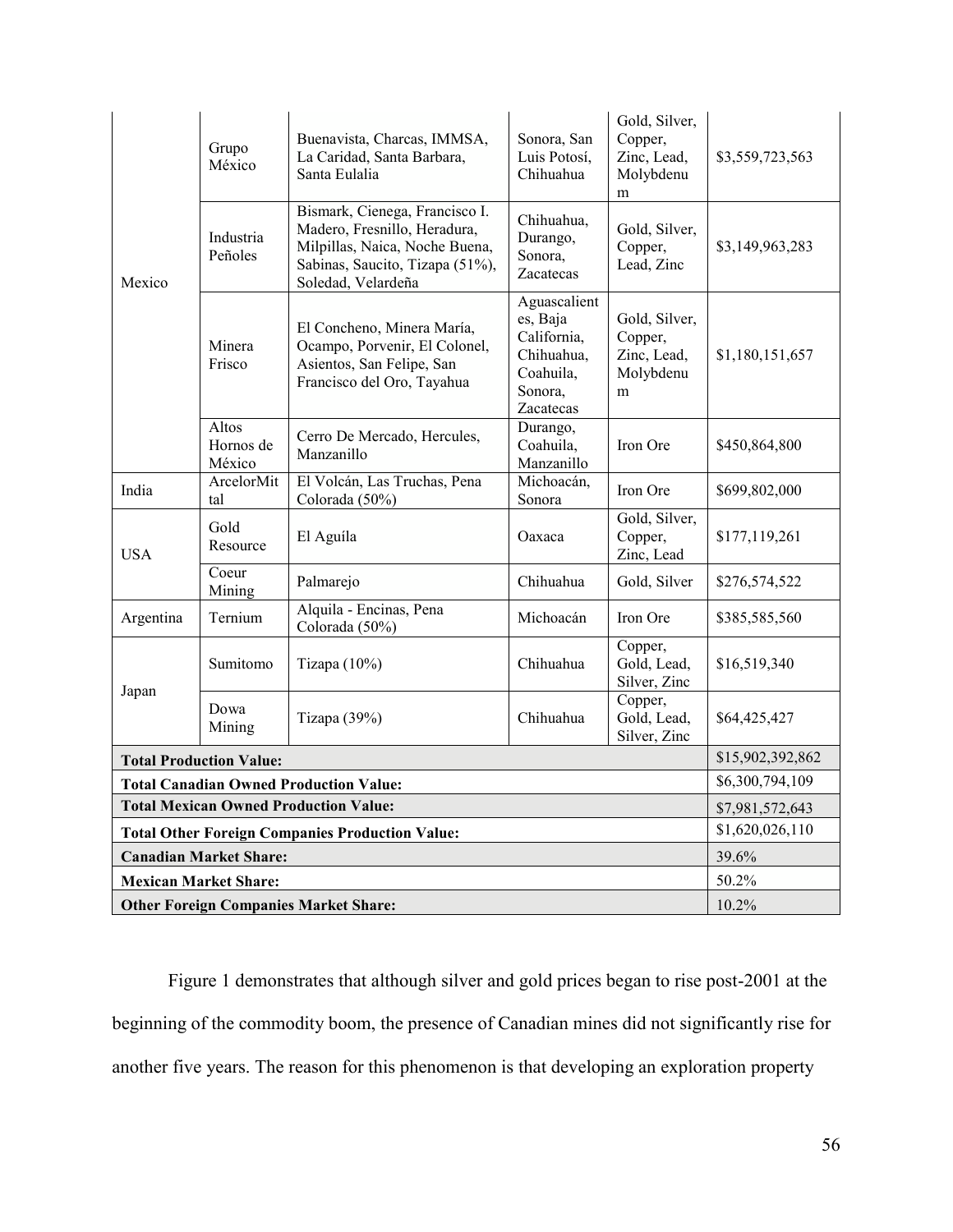into a producing mine is a lengthy process, requiring large sums of capital investment, legal proceedings and industrial administration.<sup>130</sup> As a result of the bull market enjoyed by precious metals for nearly a decade, Canadian investors aggressively explored and developed mining properties across Mexico in order to take advantage of the high prices. As the value of gold and silver began to decline, many properties with high amounts of capital investment were already in advanced stages of development when prices began to fall post-2012. This helps to explain why the number of mines continued to grow from 2012 to 2014, despite falling prices. The capital and time invested to develop a mine could also provide insight into the timing of significant tax increases by the Mexican government in 2014, after major investments were already installed. The reasons for the new taxation will be discussed in greater detail in the analysis section.

# **The Real Economic Significance of Canadian Mining FDI**

The encouragement that Canadian investors received from rising metal prices and the absence of mining royalties in Mexico caused the market share of Canadian companies to grow during the commodity boom. In 2006, companies based in Canada were responsible for just 7.7% of the value of production of metal mining in Mexico. As demonstrated in Figure 3, market share owned by Canadian companies gradually began to rise to a peak of 40.2% in 2012. Attaining over one third of the value of Mexico's mining production in less than a decade indicates that Canadian mining interests were indeed very interested in the Mexican market. The most recent data collected for this research project indicates that Canadian companies earned roughly \$6.3 billion CDN in revenue in 2014, which represented 38.3% of the Mexican metal mining market. This figure starkly contrasts with Canada's 68% majority share of mining

<sup>130</sup> UNCTAD, "World Investment Report 2007": 94.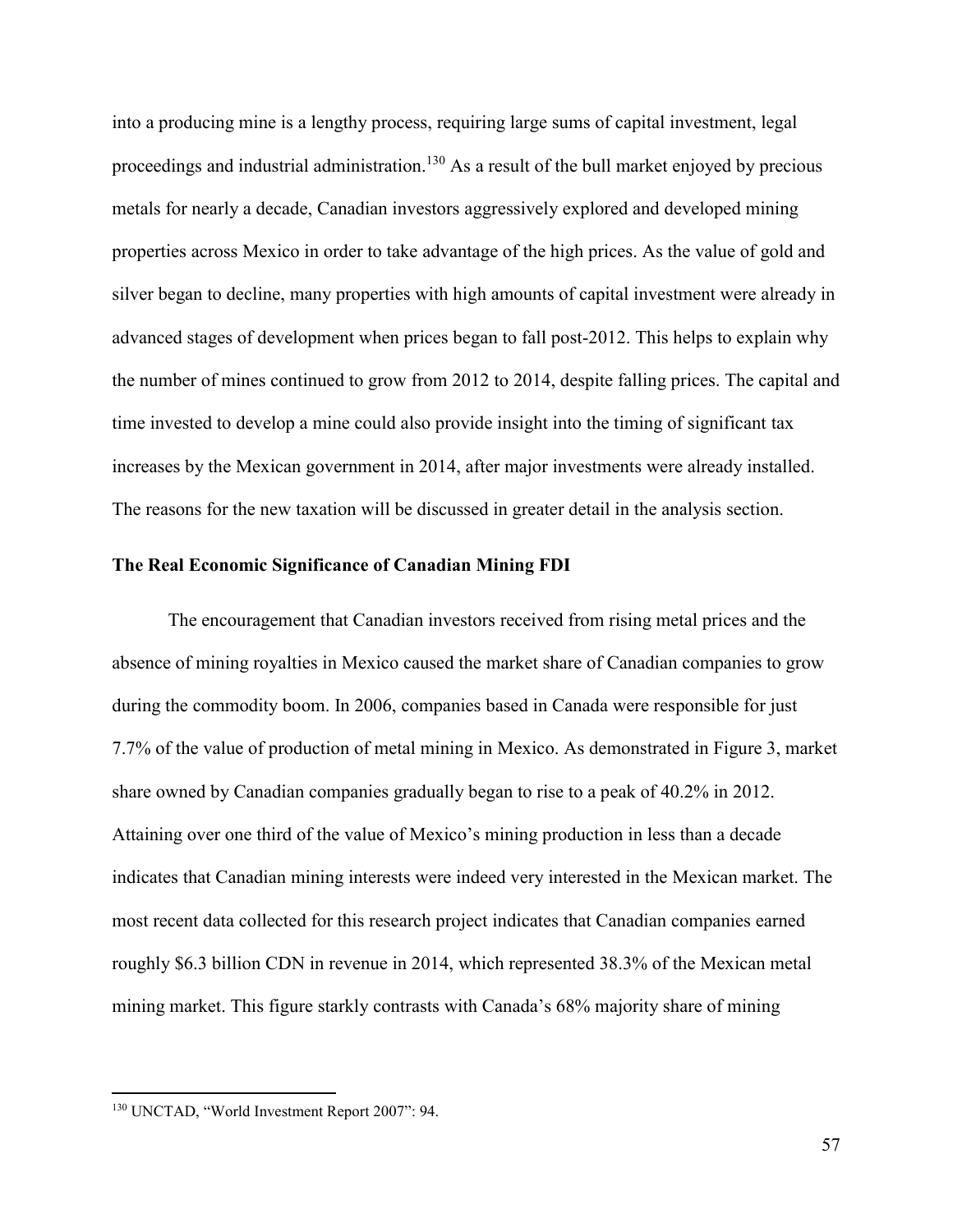investment in 2014, which is why it was important to research production figures.<sup>131</sup> The reason for the disparity between the Canadian share of investment and production is that Mexican companies were already established in the majority of large and profitable mines before the commodity boom began. As a result, Canadian companies invest much more than Mexican companies, yet continue to produce less metals. In 2014, Mexican companies produced slightly more than \$8.3 billion worth of metals, representing 50.6% of the market. The remaining 11.1% of the market was made up by a combination of companies from India, Argentina, United States, United Kingdom and Japan, as demonstrated in Figure 2.



Figure 3

 $\overline{a}$ 

As will be further explored in the analysis section, these data illustrate that Mexican companies no longer enjoy a monopoly in the mining sector. They also undermine claims of the existence of a Canadian mining imperialism in Mexico. Both of these findings are very important

<sup>131</sup> "Empresas con Capital Extranjera en México" in *Prontuario: Industria Minero Metalúrgica*, Dirección General de Desarrollo Minero, September 2015.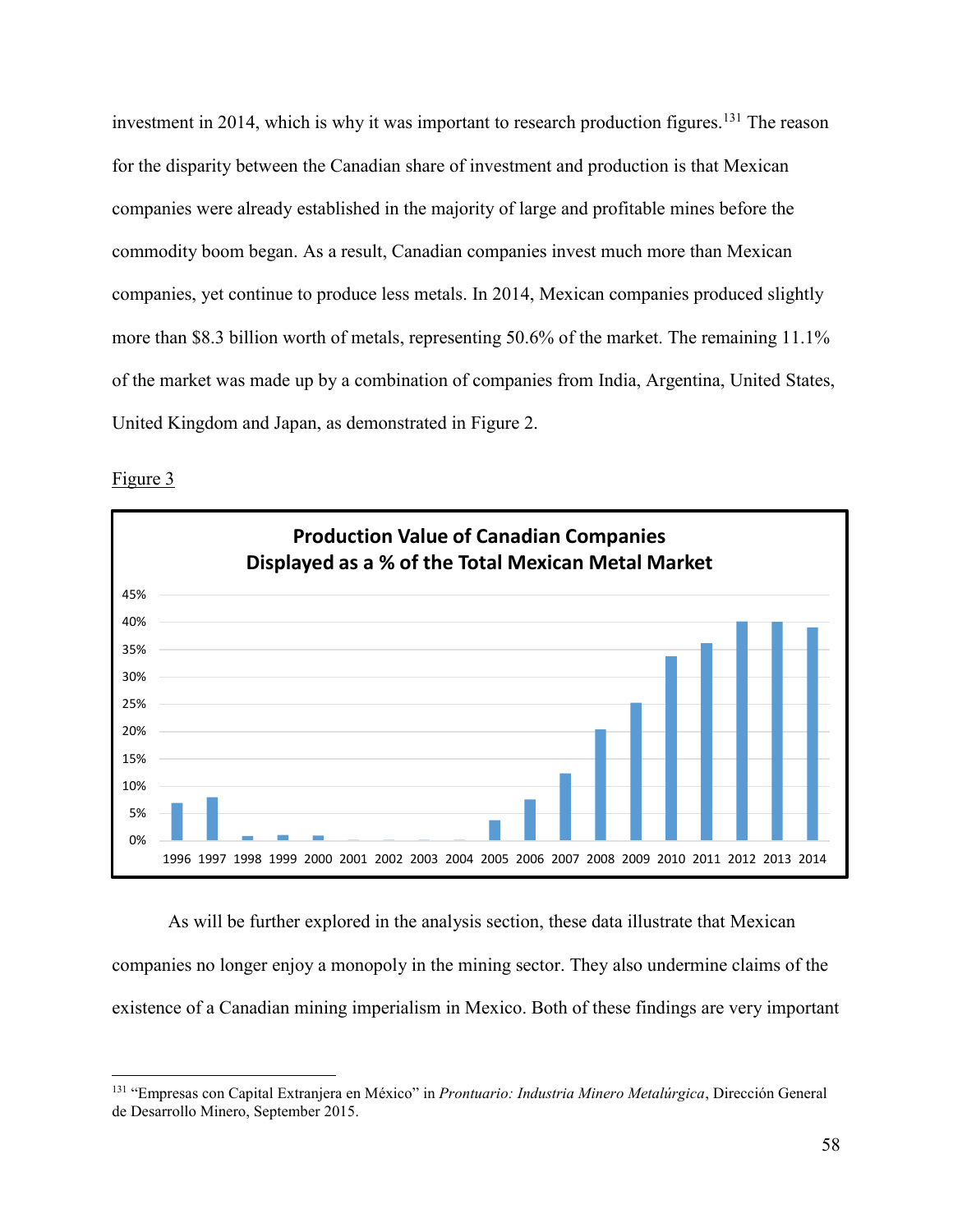because they demonstrate a more accurate assessment of Canadian investment in Mexico. Understanding how important Canadian mining companies are in the Mexican mining industry is a necessary first step in understanding their potential to contribute to Mexico's economic development.

Figure 3 demonstrates that of the 85 mines in production in Mexico in 2014, 46 mines were owned and operated by companies based in Canada. It also shows that of the 43 mining companies with production output in Mexico, 31 of these firms were based in Canada. Therefore, the data collected for this research indicate that Canadian companies far outnumber the number of companies from Mexico and other participating countries (72%), and they also own the majority of producing mines in Mexico (54%). At face value, these numbers seem to support the argument that Canadian companies dominate mining in Mexico. Nevertheless, the large amount of producing mining properties owned by a variety of Canadian companies generated less than 40% of total mining revenues in 2014, as demonstrated in Figure 2. This means that even though Canadian companies own the majority of mines, they are less economically important than Mexican companies.

This finding is very important not only because it demonstrates where some of the myths of Canadian mining domination originate from, but also because it sheds some light on the nature of producing Canadian firms in Mexico. Further research into each of the Canadian companies in Figure 3 showed that the majority of these firms are very small and often operate exclusively in Mexico, with one solitary mine. Indeed, only 8 of the 31 Canadian companies are in possession of more than one producing mine in Mexico. The majority of the remaining 23 firms do not have operations outside of Mexico. As will be further explained in the analysis section, small and junior mining companies typically have less experience in the international mining industry and

59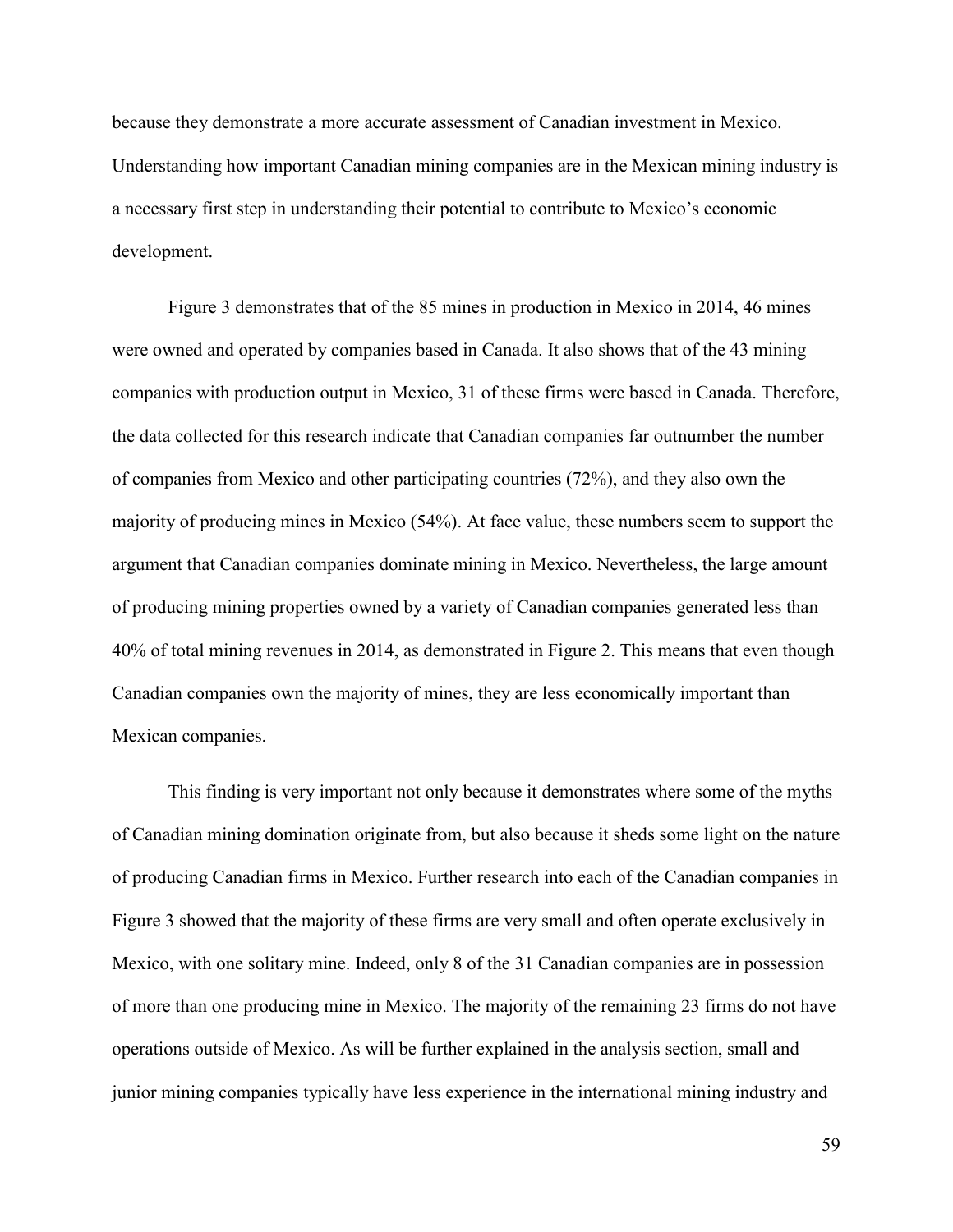as a result often appear to be more reckless and less culturally aware of local norms. The size and maturity of Canadian firms participating in mining in Mexico is a very important factor to consider when analysing the effect of Canadian firms on Mexico's economic development. The information provided by my quantitative analysis suggests that many Canadian firms are very concerned about their investments in Mexico, however their influence is restricted by their limited production outputs, relative to Mexican companies. This phenomena will be discussed further in the next chapter.

## **Geographical Implications of Canadian Mining**

 In order to understand the economic impact of Canadian mining operations, it is important to clarify the importance of geographical factors in mining development. Mexico is a very large country, and is very geologically rich in metallic minerals. The dispersion of mineralrich mining regions throughout Mexico is a very important factor to consider when assessing mining's impact on economic development. This dispersion has led junior Canadian companies to venture to regions previously untouched by industrial mining. The fact that the majority of Canadian mines are located in northern states is also significant because of the area's desert landscape, and the role played by violent criminal gangs in this region, as explained below.

Analysing the location of Canadian mines across Mexico is a useful exercise as geography has important implications for mining's impact on economic development. Potential direct and indirect economic impacts related to geography which will be explored in greater detail in the analysis section include the following: infrastructure development, social and environmental degradation, employment and local government revenues. Since the largest developed mining properties were sold to Mexican companies before NAFTA and the Foreign Investment Law were signed, Canadian companies have explored in new regions, often with

60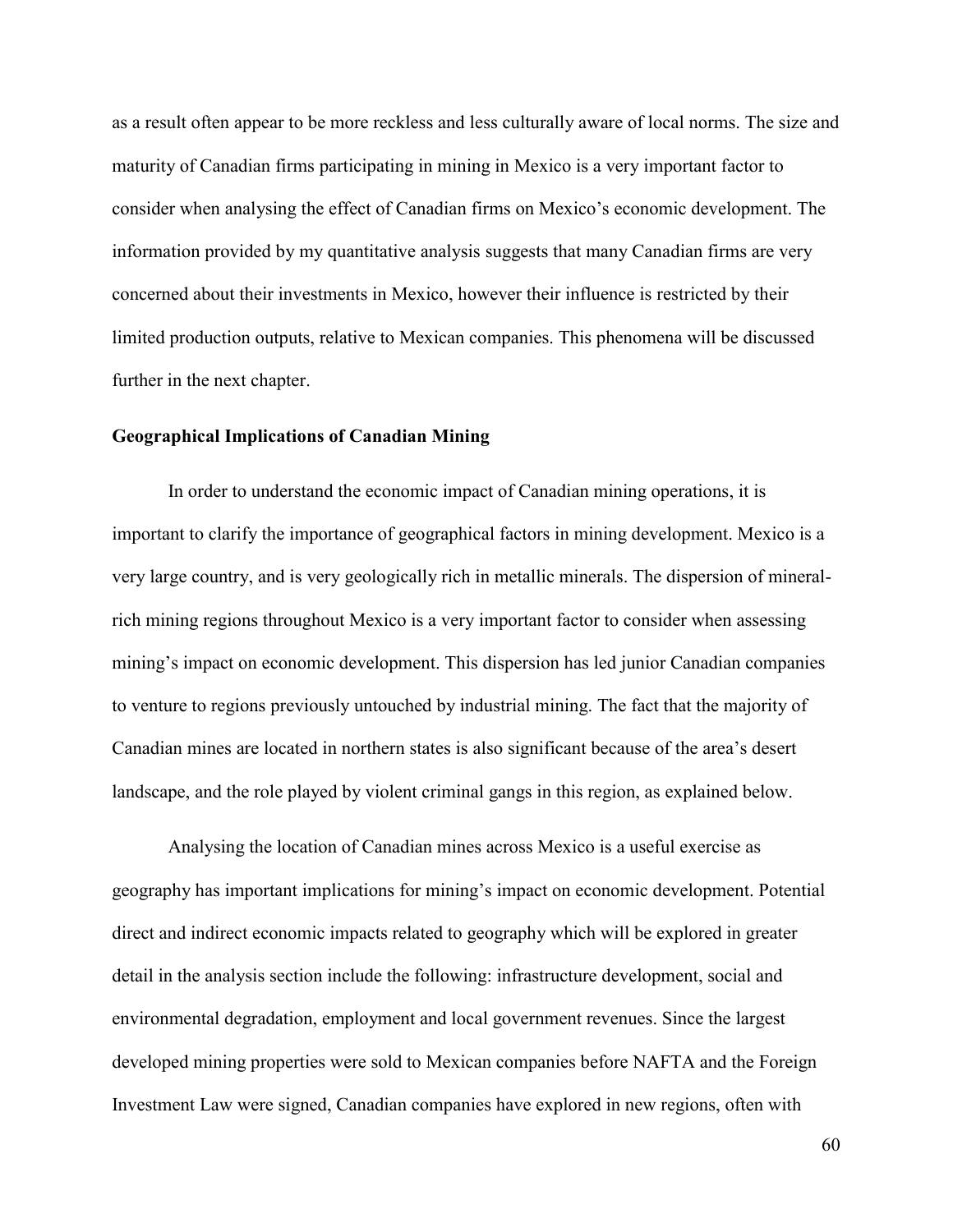little historical connection to mining. The producing mines owned by Canadian companies were not developed, or often times even explored, by the Mexican state or the big three Mexican companies as a result of their lower reserves and extraction profitability. Higher prices resulting from the commodity boom of the 2000s made new properties profitable ventures for junior Canadian companies.

Indeed, in 2014 the average Mexican owned mine had a production value of \$285 million while the average Canadian mine had a production value of \$137 million; less than half of their Mexican colleagues. The most significant factor resulting from the location of Canadian mines is that they are often new mines, located in areas without a cultural history related to mining, or foreign influence. Many Canadian mines are located in states with a mining history such as San Luis Potosí or Sonora. However, local *ejido* populations in certain parts of 'mining states' (where Canadian mines have been developed) often do not have a historical, or cultural, connection to mining. Mines owned by Mexican companies, on the other hand, are largely located in areas with a social history related to mining. Most of these mines have been operating since before the 1990s, when mines were state owned and formed an important part of the PRI's corporatist system of governance.<sup>132</sup> This finding is very significant as it helps to explain why Canadian firms are perceived to be socially and environmentally intrusive in Mexico, even though they produce less metals than Mexican companies. The fact that Canadian companies operating in new locations are usually small and inexperienced firms contributes to this phenomenon as the firms are often unaware of, or unwilling to understand, local cultural norms. Formal Mexican institutions should predict and attempt to prevent clashes between local populations and

<sup>&</sup>lt;sup>132</sup> Judith Teichman, "Economic Restructuring, State-Labor Relations, and the Transformation of Mexican Corporatism" chapter in *Neoliberalism Revisited: Economic Restructuring and Mexico's Political Failure* edited by Gerardo Otero, (Westview Press, 1996: Colorado): 149-167.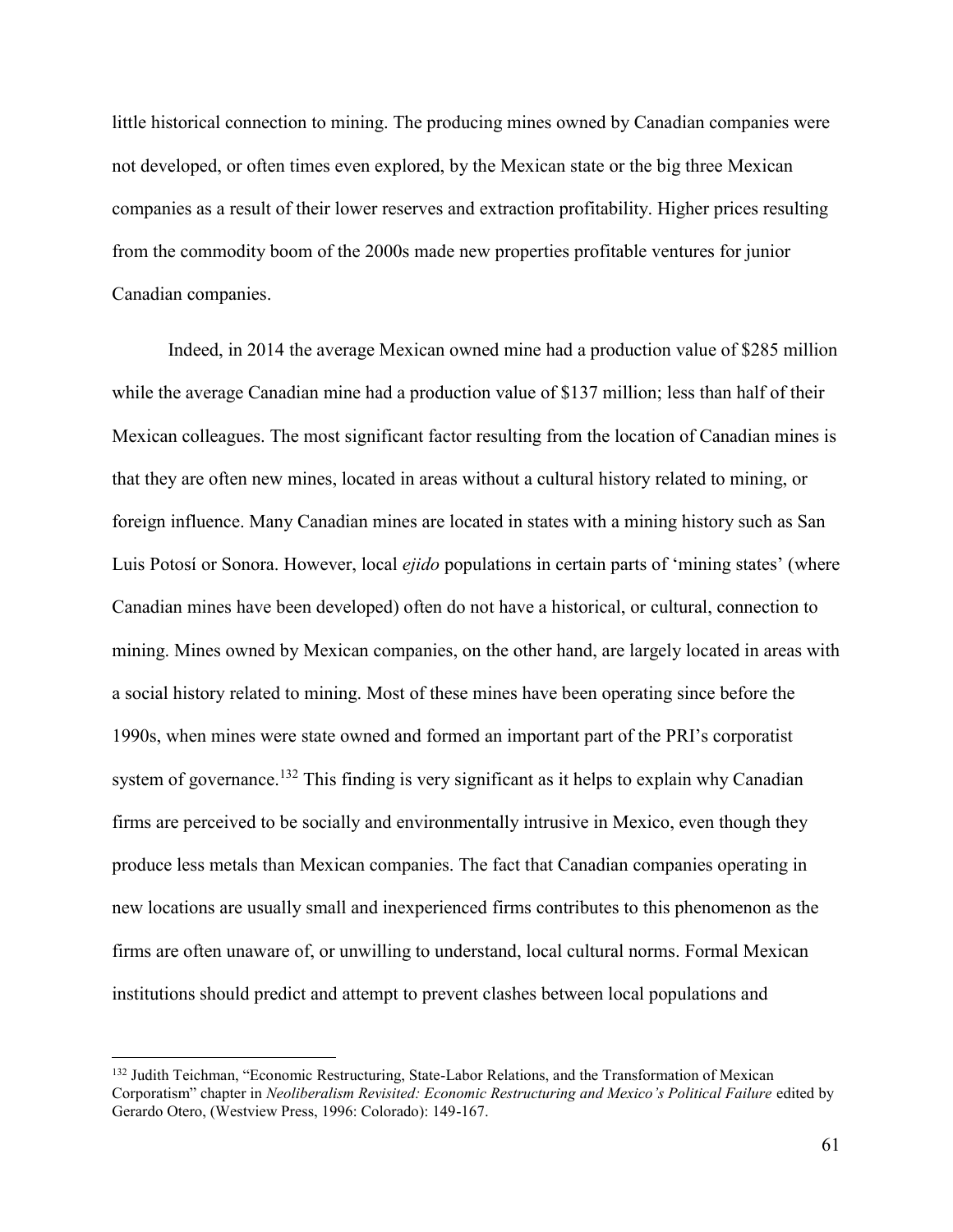Canadian mining firms, especially considering the recent history outlining consistent issues in these areas. I will expand upon the implications that inexperienced Canadian junior mining companies have in Mexico in the analysis section.

Of the 46 mines owned and operated by Canadian companies, 37 are located in northern states, which is significant for a number of reasons. First, many of these states such as Sinaloa, Sonora, and Chihuahua are strongly impacted by the presence of narco-traffickers, which has economic implications affecting the mining industry and regional development. For example, in April 2015 over \$8 million in gold was stolen from the El Gallo mine in Sinaloa, owned by McEwan Resources (a Canadian company).<sup>133</sup> Shortly after the incident the company's owner, Mr. McEwan, told the Wall Street Journal that he now had to "ask for permission" from local gangs to continue operating.<sup>134</sup> To underline the seriousness of this situation, in June 2015 Óscar Fitch Tovarand, the owner of Grupo Minero Panuco (a Mexican company) and his two sons were assassinated by local gang members.<sup>135</sup> The violent situation in which many of Mexico's most economically significant mining states find themselves has likely affected the activities and security of Canadian firms and their employees. The situation speaks directly to the institutional weaknesses present in Mexico, and has resulted in at least one Canadian company having to "ask for permission" from violent criminal groups to operate in the area. The geographic location of many Canadian mines in northern states strongly associated with organized crime directly impacts these firms' ability to contribute to local economic development.<sup>136</sup>

<sup>&</sup>lt;sup>133</sup> "McEwen Mining says armed robbers stole 7,000 ounces of gold from their Mexican mine", CBC News online, by Pete Evans, April 8, 2015, http://www.cbc.ca/news/business/mcewen-mining-says-armed-robbers-stole-7-000 ounces-of-gold-from-their-mexican-mine-1.3024579, accessed February 15, 2016.  $134$  Ibid.

<sup>135</sup> "Asesinan a familia minera en Pánuco", Noreste News online, June 26, 2015,

http://www.noroeste.com.mx/publicaciones.php?id=1038693, accessed February 15, 2015.

<sup>&</sup>lt;sup>136</sup> Tetreault (2013) makes reference to narco-mining and its relationship with Canadian firms. However no literature can be found regarding the specific relationship between narco-traffickers, mining, and development.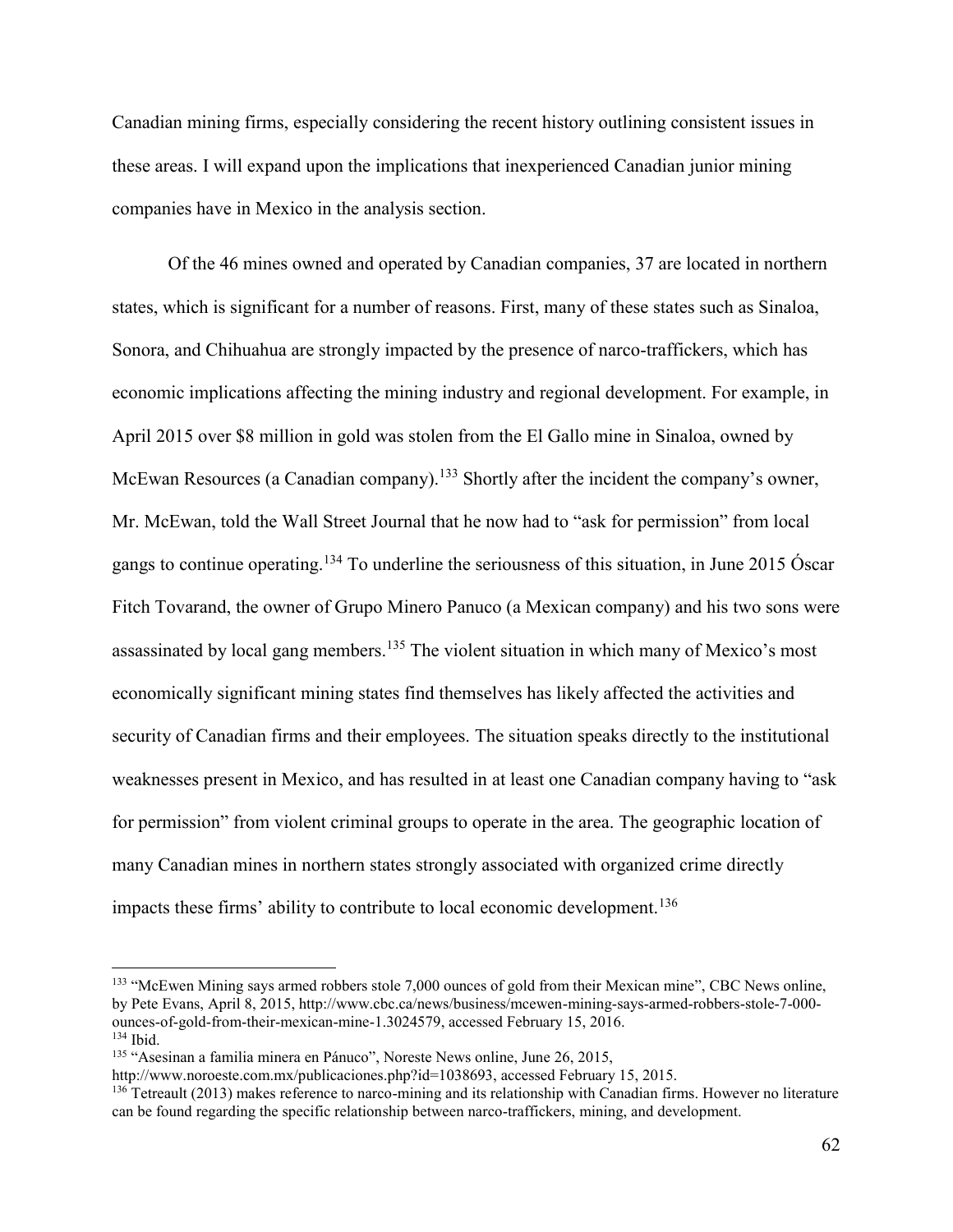Secondly, northern Mexican states are also characterized by a desert landscape which makes environmental impacts somewhat easier to control than mining operations in an ecologically diverse region such as the Amazon. However, mining operations in remote and arid areas also have implications for local populations in regards to competition for resources such as electricity and water.<sup>137</sup> Indeed, one of the issues surrounding the 2009 demonstrations at Goldcorp's Peñasquito mine in Zacatecas was the drying up of local water wells.<sup>138</sup>

Finally, the geological location of mineral riches in Mexico has attracted Canadian investment to remote areas with little other industry. This investment could potentially provide employment in areas where locals have few other options, as will be discussed further in the analysis. Infrastructure developments (eg. roads, power plants, sewage systems) in isolated areas also allow for mining to have a positive impact in the area for the growth of other industries. However, because Canadian mines in Mexico are *so* isolated, infrastructure improvements would only benefit a small amount of community dwellers nearby, if anyone at all. The relevance of all of the geographical implications cited in this section (Canadian mines being developed in 'new' areas, the violence associated with northern states, and the desert landscape) will be further explored in the analysis section.

<sup>137</sup> UNCTAD, "World Investment Report 2007": 150.

<sup>138</sup> Garibay et al., "Unequal Partners, Unequal Exchange": 162.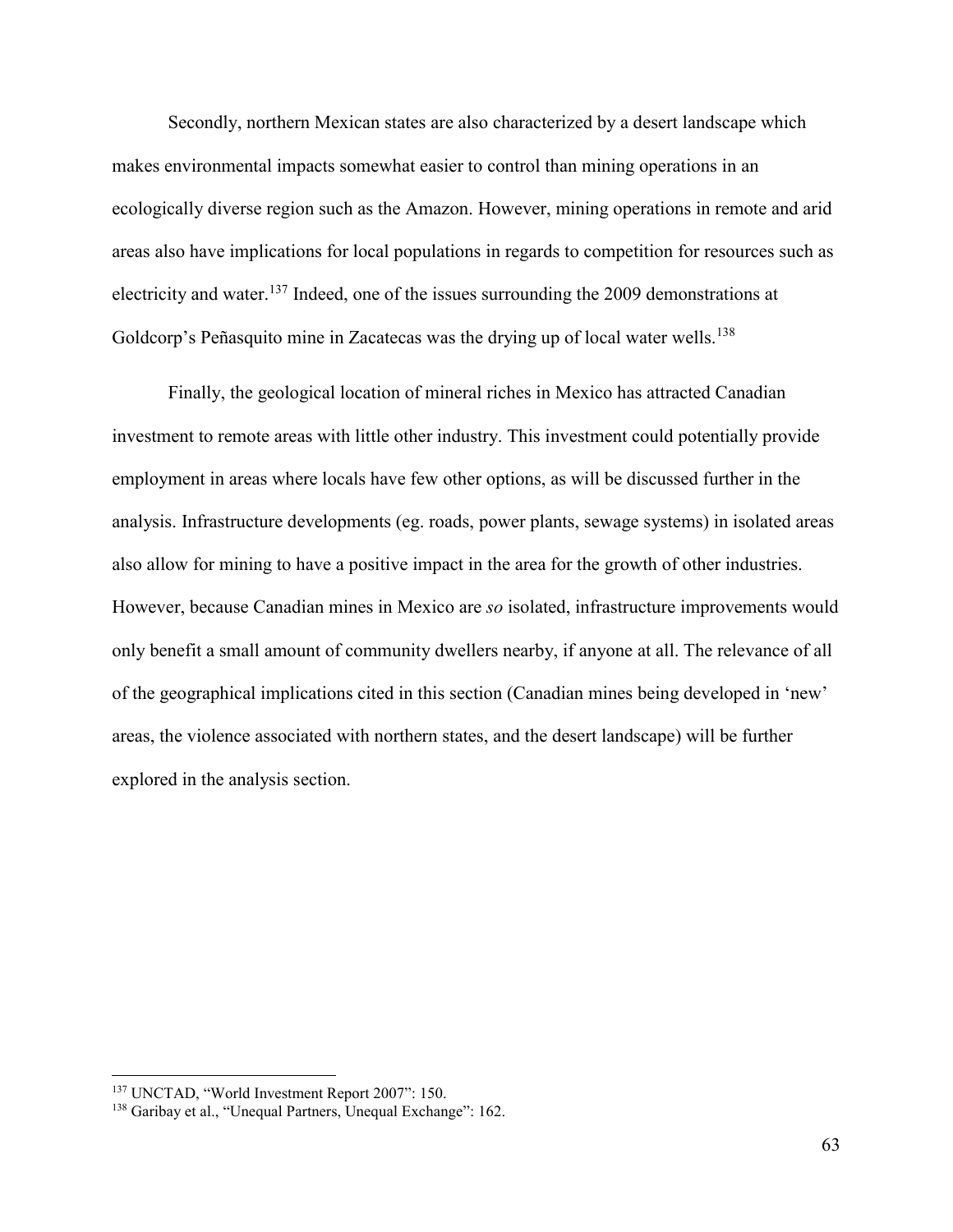#### **Chapter 4**

#### **Analysis:**

#### **The Marginal Effect of Canadian Mining Firm's on Mexico's Economic Development**

In the previous chapter I presented quantitative findings which indicate that Canadian firms owned 38.3% of the 2014 metal mining production value, while Mexican firms controlled 50.6%. These data demonstrate that as a result of Canadian investment during the commodity boom of the 2000s, Mexican mining companies (the majority of which are very large) no longer have a monopoly in the industry. The significance of this phenomenon is that Canadian capital is now a major player in Mexico's natural resource industry, which raises important questions about Canada's role in the country's economic development. This chapter aims to identify how the mining industry affects Mexico's economic development and what Canada's role is in that process. First, it attempts to identify if Canadian mining investment has significantly affected Mexico's economic development. Second, in cases where it becomes evident that Canadian mining firms have not significantly supported economic development, the chapter attempts to identify why that has not been the case. Drawing on information gathered from my database analysis, interviews, the 2015 international Acapulco mining conference, and previously mentioned literature, I analyze the weaknesses of Mexican institutions in their ability to mobilize Mexico's mining industry for economic development.

The section will begin by defining economic development and will provide a description of useful indicators that will be used to examine Canadian investment in Mexican mining. Following this, the theoretical framework of new institutional economics (NIE) will be used as a lens to analyse my quantitative and qualitative findings as they relate to Mexico's economic development. As explained in the theoretical review section, I will focus on how Mexican

64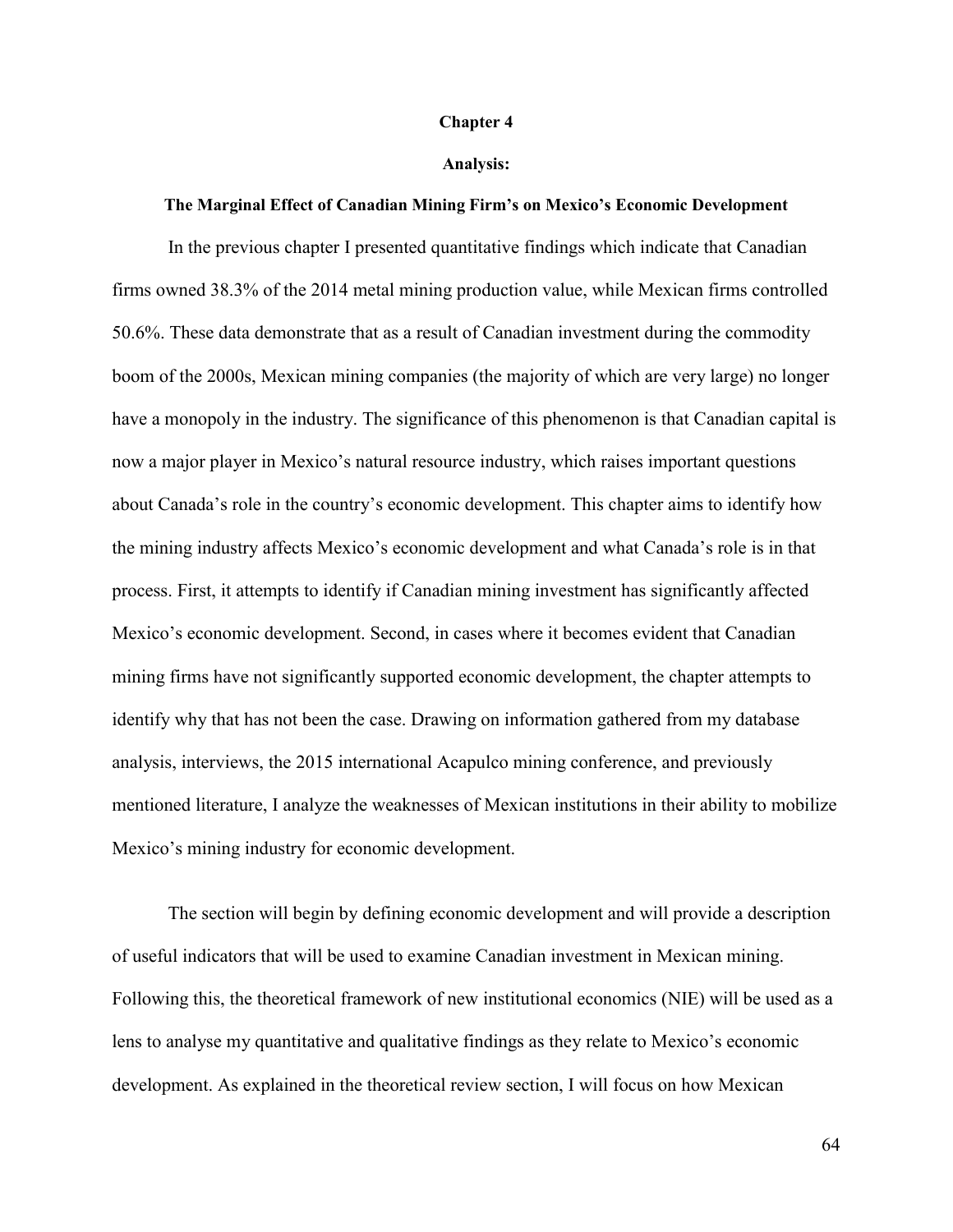institutions effect economic development surrounding the mining industry in order to redirect emphasis away from Canadian influence and give agency to Mexican actors. NIE is an ideal theory to use in order to undergo an institutional analysis of economic development as it gives agency to both formal (e.g. laws, amendments) and informal (e.g. social norms, conventions) institutions that affect the mining industry. In order to provide context to the common discussion of the social impacts of mining, NIE will be used in order to unpack why some social issues arise, and how they could potentially be prevented.

# **Economic Development in Mining: Three Areas of Focus**

 $\overline{a}$ 

 Defining economic development is a contentious issue as there is much debate as to what it means, how it can be measured and which indicators are the most important. Some question whether mining for the purpose of economic development should be pursued at all, especially considering the cultural, environmental and social costs of capitalist expansion.<sup>139</sup> Development theories such as neoliberalism, modernization, feminism, and theories of the developmental state foster distinct beliefs in regards to what economic development means and how to achieve it. For the purpose of this thesis, economic development is considered to be derived from a combination of economic growth and structural change.<sup>140</sup> As such, positive economic development would involve positive GDP growth rates, combined with the evolution of new and efficient formal government institutions to guide the growing economy and its population. Despite criticisms that an overwhelming focus on GDP growth is not conducive to measuring development progress on its own, it remains a proxy for development. Institutional change is considered to be at the heart

<sup>139</sup> Eduardo Gudynas, "Ante esa obscura obsesión por el oro, es necesaria una moratoria minera" *America Latina en Movimiento,* http://www.alainet.org/es/active/73652.

<sup>140</sup> Nabli and Nugent "The New Institutional Economics and its Applicability to Development" *World Development*  17.9 (1989): 1342.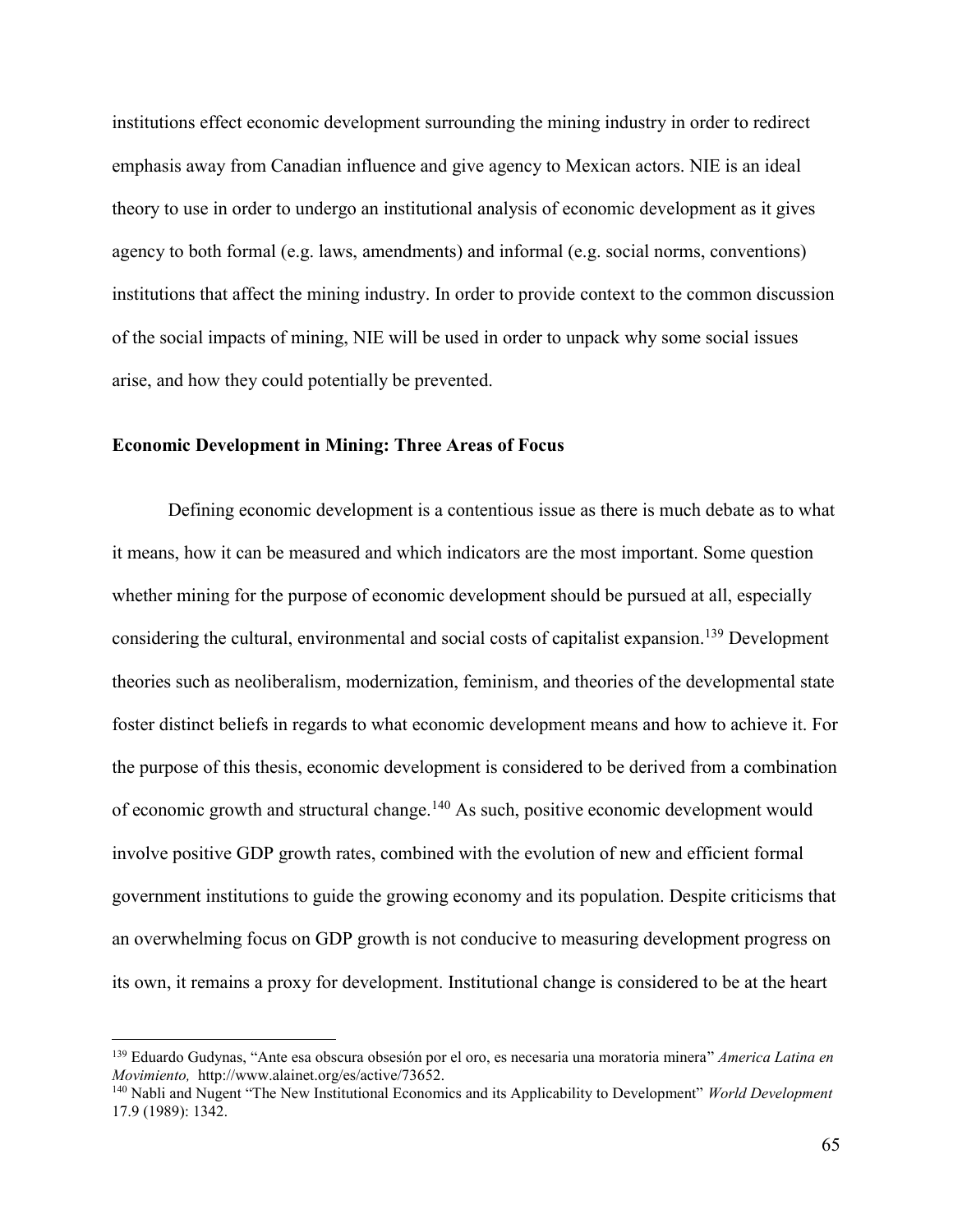of the economic development process, providing the link between growth and development.<sup>141</sup> This is because without proper institutions the long-term effects of certain economic activities, such as mining, are not considered by investors who are oriented towards short-term gains. However, deciding which institutions should be created, and how to maintain them are also contentious issues. To reiterate, economic development is defined as an effort to improve economic well-being and quality of life by creating and/or retaining jobs, increasing incomes and augmenting the tax base for equitable distribution purposes. As explained in the literature review section, mining has received a lot of criticism regarding its effect on the environment. For this reason, having a positive impact on citizens' well-being is crucial for the justification of maintaining existing mining properties and developing new ones. NIE is a specifically useful tool to analyse whether economic development is occurring because it recognises the faults of neoliberal arguments in that markets are not perfect, and therefore must be guided by constructive institutions.

In order to analyse the extent to which Canadian mining companies have contributed to Mexico's economic development, I have used three indicators in order to gauge the potentials for mining to have a positive economic development impact: employment, value added products and services, and public revenue. These indicators were selected as a result of extensive research on development impact assessments regarding mining FDI in developing countries.<sup>142</sup> Similar to other major industries, the mining sector has direct and indirect effects on countless areas of Mexican public and private life. For example, the development of a mine in a certain region

<sup>141</sup> Ibid, 1340.

<sup>142</sup> UNCTAD World Investment Report (2007), CEPAL La Inversión Extranjera en América Latina y el Caribe (2007), Ciaran O'Faircheallaigh, *Mining and Development*, (New York: St. Martin's Press: 1984), James Otto et. al *Mining Royalties: A Global Study of Their Impact on Investors, Government and Civil Society* (Washington DC: The World Bank, 2006).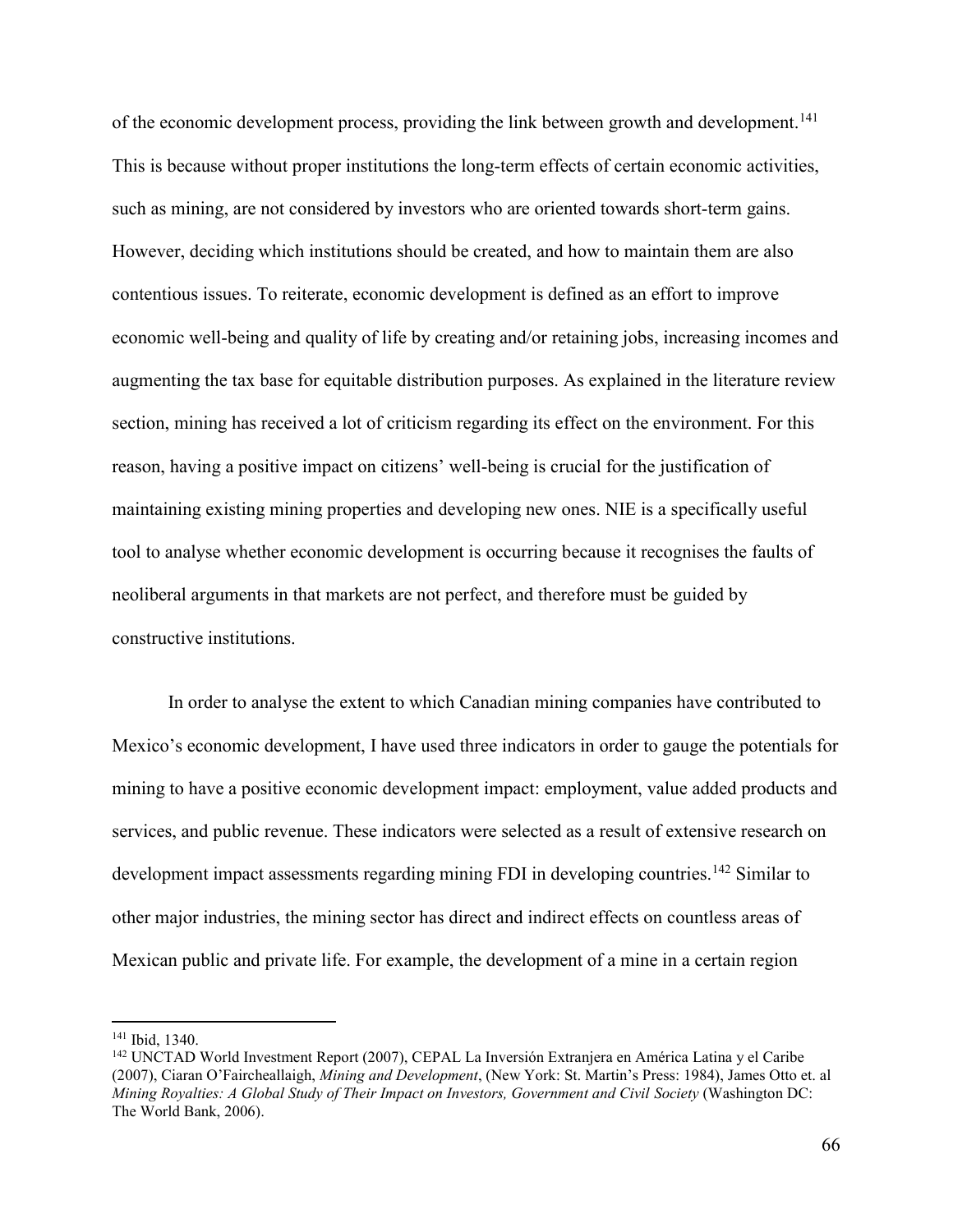could decrease the need for remittances and discourage emigration. However, the same mine could also create tensions in a community if some individuals get jobs while others do not, or if competition for water supplies are amplified. In order to make this thesis manageable I decided that a focus on employment, value added, and public revenue would provide the most accurate and encompassing view of how Canadian mining affects Mexico's economic development.

Other important factors to consider when determining how mining FDI affects Mexico's economic development include: the effect of mining on other regional industries (such as agriculture), how mining exports affect Mexico's balance of payments, infrastructure development, knowledge transfers, environmental degradation and problems related to social cohesion. Each of these areas is an important economic determinant of mining, but I decided that they are less telling of the overall impact of the industry than the three previously mentioned indicators. Since mining makes up less than 3% of Mexico's GDP, a variation in metal exports would be unlikely to affect Mexico's balance of payments, as it could in a country that is more resource dependant. Infrastructure development can be a very important outcome of mining; providing roads, electricity, sewage and other services in poor, rural areas that may not have received such services before. While these developments may help local communities in some cases, there is little opportunity to use the mine's infrastructure for other industries since most mining developments are in arid, northern states with little prospects for other economic activities such as tourism or manufacturing. Knowledge transfers, social cohesion and environmental degradation are also very important factors to consider in Mexico's mining industry, however they are outside the scope of this thesis.<sup>143</sup> This section will provide some

<sup>&</sup>lt;sup>143</sup> Some other studies that have documented the effect of these other indicators include: UNCTAD World Investment Report (2007), CEPAL La Inversión Extranjera en América Latina y el Caribe (2007), Ciaran O'Faircheallaigh, *Mining and Development*, (New York: St. Martins Press: 1984), Tamos Bos et. al, "Innovation,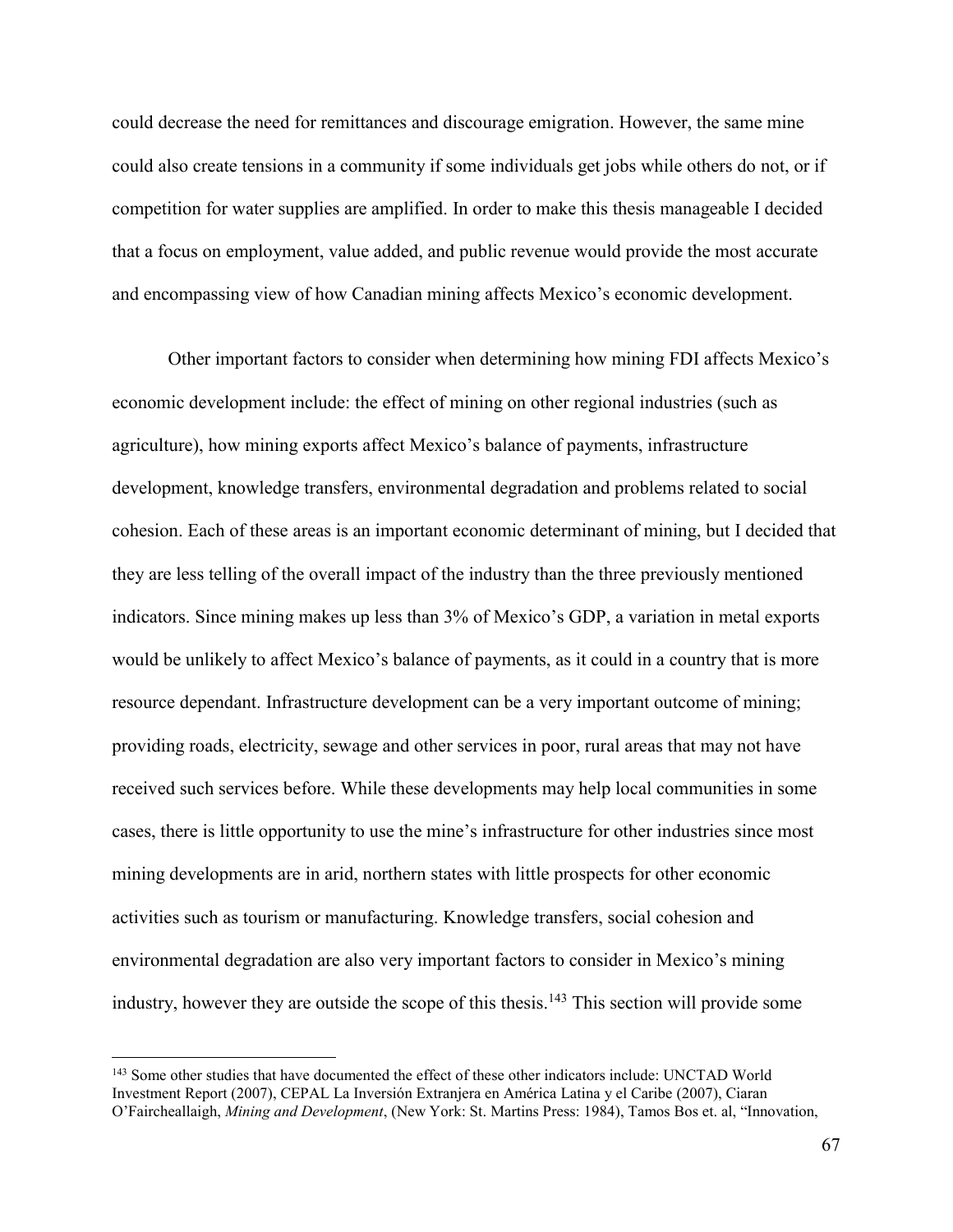analysis of knowledge transfers, social cohesion and environmental degradation. However, I do not claim to provide an exhaustive understanding of these phenomena as they are very difficult to measure conclusively. The section emphasizes the interaction between Mexican institutions and Canadian firms, rather focusing exclusively on Canadian interests, in order to provide an understanding of how Canadian mining projects affect Mexico's economic development.

## **Employment**

 Literature surrounding the economics of extractive industries suggests that metal mining creates very little employment, especially considering the substantial revenues made by firms.<sup>144</sup> Canadian companies have a particularly privileged access to new technologies as a result of the clustering of the world's largest multinational mining firms within Canada.<sup>145</sup> New technologies are constantly making mining more economically efficient and less labour intensive. Over the past twenty years Canadian firms have preferred to develop open-pit (rather than underground) mines, which are less prone to industrial accidents, but require a significantly smaller workforce. For example, 27 of the 46 Canadian owned mines in Mexico were open-pit in 2014.<sup>146</sup> The new technologies and open-pit style mines utilized by Canadian firms have created very profitable advantages. For this reason, it is unreasonable to expect Mexican policymakers to create labour policies conducive to increased employment, since these technologies can no longer be ignored.

Entrepreneurship and Clusters in Latin America: Natural Resources – Implications and Future Challenges", *Journal of Technology Management and Innovation* 3.4 (2008): 52-63, Martin Arias et. al, "Large Mining Enterprises and Regional Development in Chile: Between the Enclave and the Cluster", *Journal of Economic Geography* 14 (2013): 73-95.

 $144$  Ibid.

<sup>&</sup>lt;sup>145</sup> A cluster is defined as a geographic concentration of interconnected businesses, suppliers, and associated institutions in a particular field. Canada is a major global mining hub, giving Canadian mining firms access to networking opportunities by organizations such as the Prospectors and Developers Association of Canada (PDAC), which allows for an increased access to new technologies.

<sup>146</sup> 27 of the 46 Canadian owned mines in Mexico were open-pit in 2014.

Source: Appendix 1: Mining Production in Mexico, 1996-2014.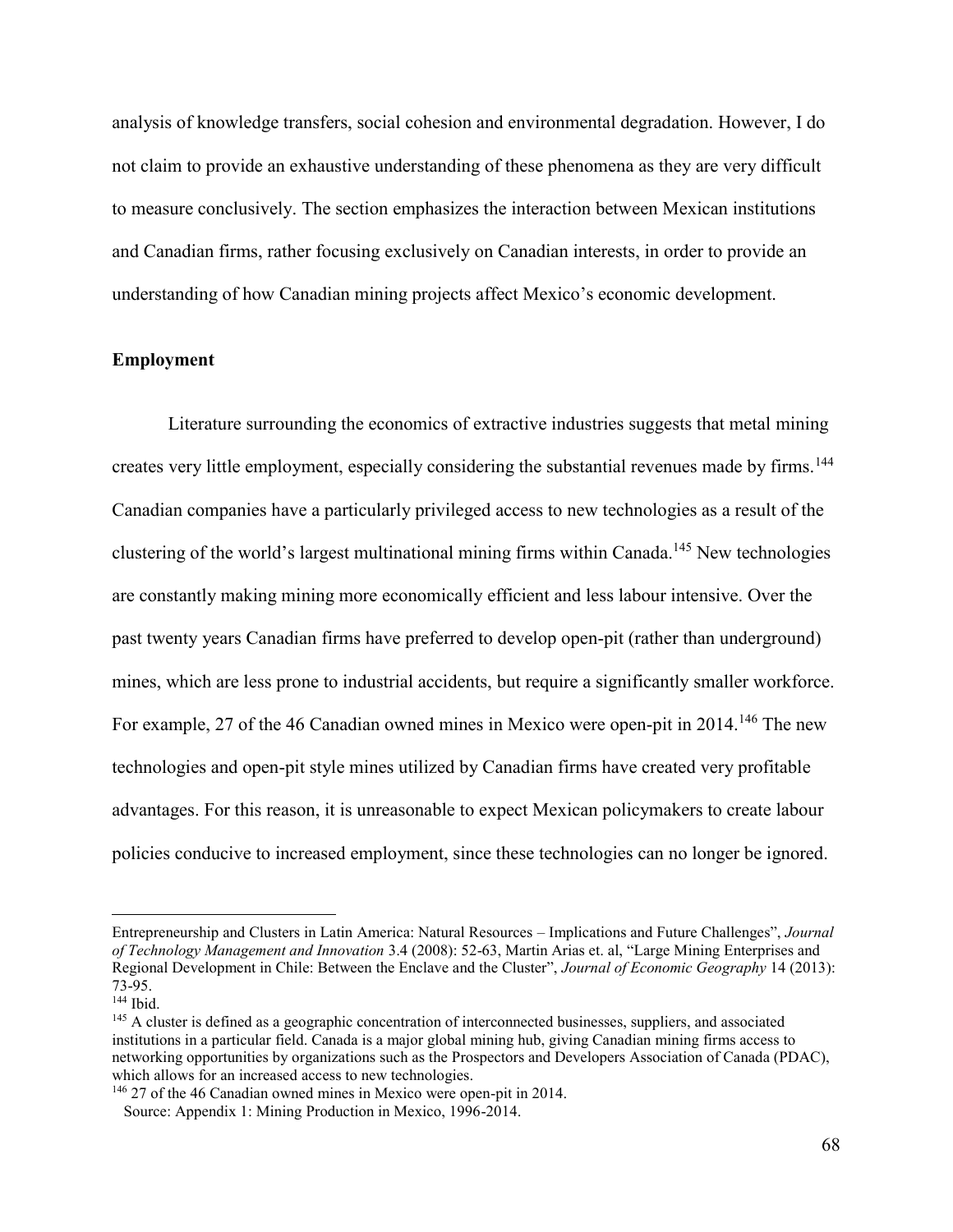Therefore, a stronger focus on the potential positive impacts of Mexican institutions will be employed below when discussing the other two indicators - value-added services and products and public revenue. It is important to note that the number of employees a mining firm hires is the most important factor regarding the employment indicator, but there are other aspects to consider. Other employment factors to recognise include: the rate of pay, what type of labour is hired locally (low-skilled, high-skilled, management, research and development (R&D), consultants, gender, etc.), health and safety conditions, the geography of employment, and the possibility of knowledge transfers. This subsection will attempt to aggregate all of this information and provide a conclusion regarding the extent to which Canadian mining investment aids Mexico's economic development through employment.

Using data from the Secretary of the Economy, the CAMIMEX website states that in 2014 there were 340,817 jobs in the mining industry in Mexico.<sup>147</sup> That number is likely accurate when considering all jobs in the broader mining industry, including non-metallic extraction (such as salt, graphite, cement, coal, fluorite, etc.), welding, and post-production (such as making pipes or sheet metal). However, the data used by CAMIMEX and other industry leaders was found to be unrepresentative of the real mining labour force when compared against other, more specific, Secretary of the Economy data. A document I received while visiting the Mining department of the Secretary of the Economy in Mexico City indicated that 2014 employment in extraction was 111,038, while jobs in the metal mining sector amounted to only 68,377.<sup>148</sup> These data indicate that in 2014 non-metallic mining made up less than 15% of total revenue in the mining sector,

<sup>147</sup> "Boletín Informativo, Agosto 2015", CAMIMEX website,

[https://www.camimex.org.mx/index.php/boletines/?boletin=03%20de%20Agosto%20de%202015,](https://www.camimex.org.mx/index.php/boletines/?boletin=03%20de%20Agosto%20de%202015) accessed February 4, 2015.

<sup>148</sup> Document from the General Mining Coordination Office of the Secretary of the Economy: *PRONTUARIO: Industria Minero Metalúrgica,* Coordinación General de Minería, Secretaría de la Economía, Septiembre 2015, 32.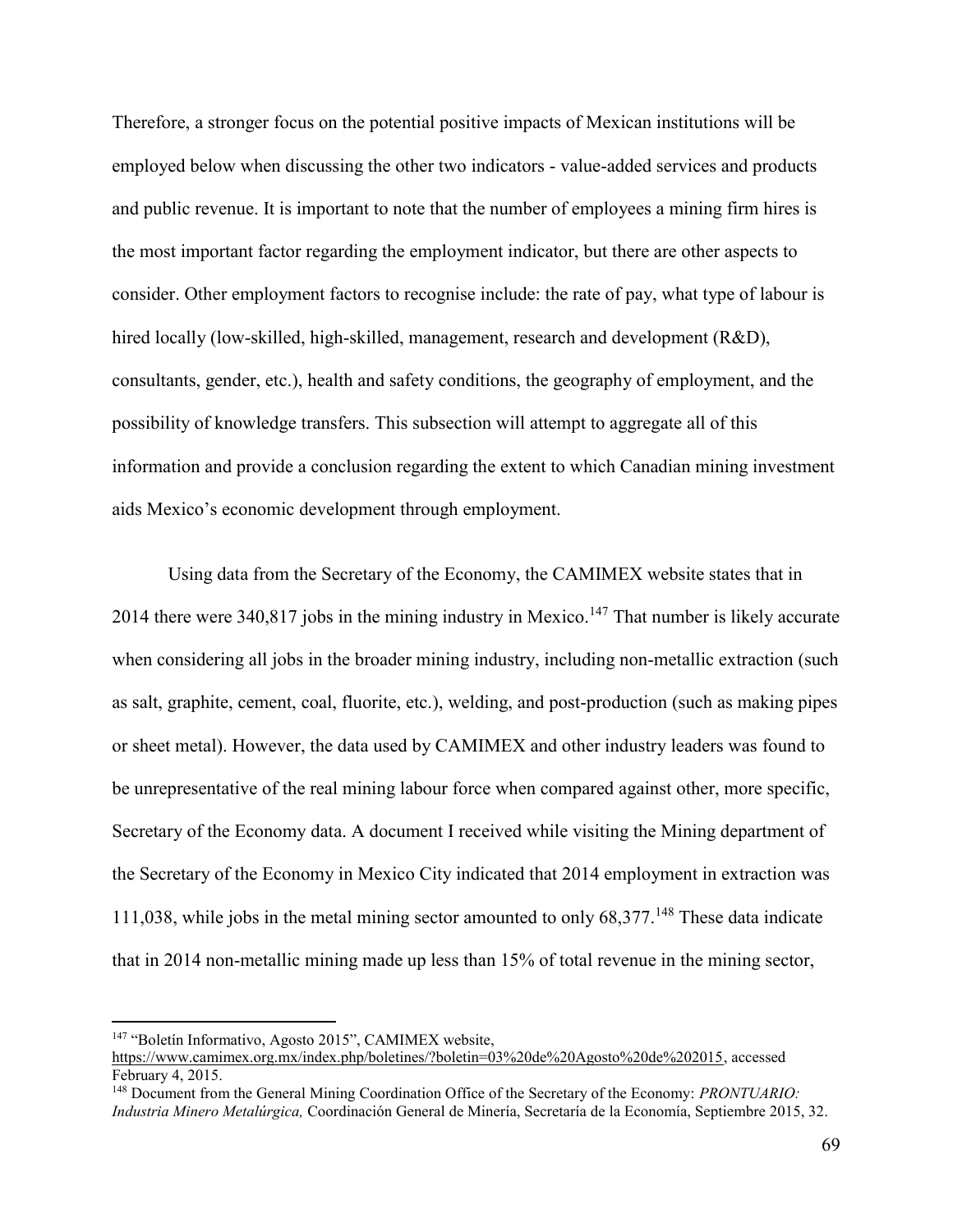but provided 38.5% of jobs.<sup>149</sup> Therefore one can conclude that metallic mining, the industry that Canadian firms are exclusively concerned with, is much less labour intensive than non-metallic mining. Amalgamating employment data from non-metallic mining, metallic mining, and postproduction has allowed industry leaders to provide ambiguous information regarding the economic development effects of mining investment.

Data collected from annual company reports indicate that Canadian mining companies employed about 25,434 people in Mexico in 2014, or roughly 7.2% of mining industry employees, according to the amalgamated figure (340,817 jobs) provided by the Secretary of the Economy.<sup>150</sup> In 2014 Canadian firms made a combined total of \$6.3 billion in revenue, which translates to about one job for every \$250,000 in revenue.<sup>151</sup> Put differently, Canadian mining production made up 0.45% of Mexico's GDP in 2014, yet provided employment to only 0.04% of the entire Mexican workforce.<sup>152</sup> These data indicate that employment in the mining industry, and especially employment from Canadian mining firms, is minimal in comparison with the revenues earned by the companies, and the industry's overall share of Mexican GDP.

One can examine employment in the mining industry in Mexico's most important mining state, Zacatecas, in order to provide a more specific example of this phenomenon. The Director of Mines at the Secretary of the Economy of Zacatecas stated in an interview that there was

<sup>149</sup> *Situación de la Minería en México en 2014,* Informe Anual, Cámara Minera de México (CAMIMEX), 2015.

<sup>150</sup> Appendix 1: Mining Production in Mexico, 1996-2014.

<sup>&</sup>lt;sup>151</sup> Appendix 1: Mining Production in Mexico, 1996-2014.

<sup>&</sup>lt;sup>152</sup> Canadian mining production and employment derived from Appendix 1: Mining Production in Mexico, 1996-2014.

The total Mexican GDP was derived from the Global Affairs Canada website: [http://international.gc.ca/global](http://international.gc.ca/global-markets-marches-mondiaux/markets-marches/mexico-mexique.aspx?lang=eng)[markets-marches-mondiaux/markets-marches/mexico-mexique.aspx?lang=eng,](http://international.gc.ca/global-markets-marches-mondiaux/markets-marches/mexico-mexique.aspx?lang=eng) accessed on January 13, 2016.

Employment by Canadian companies figure extracted from data research. The total Mexican labour force (55,561,477) was extracted from the World Bank website: [http://data.worldbank.org/indicator/SL.TLF.TOTL.IN,](http://data.worldbank.org/indicator/SL.TLF.TOTL.IN) accessed on January 13, 2016.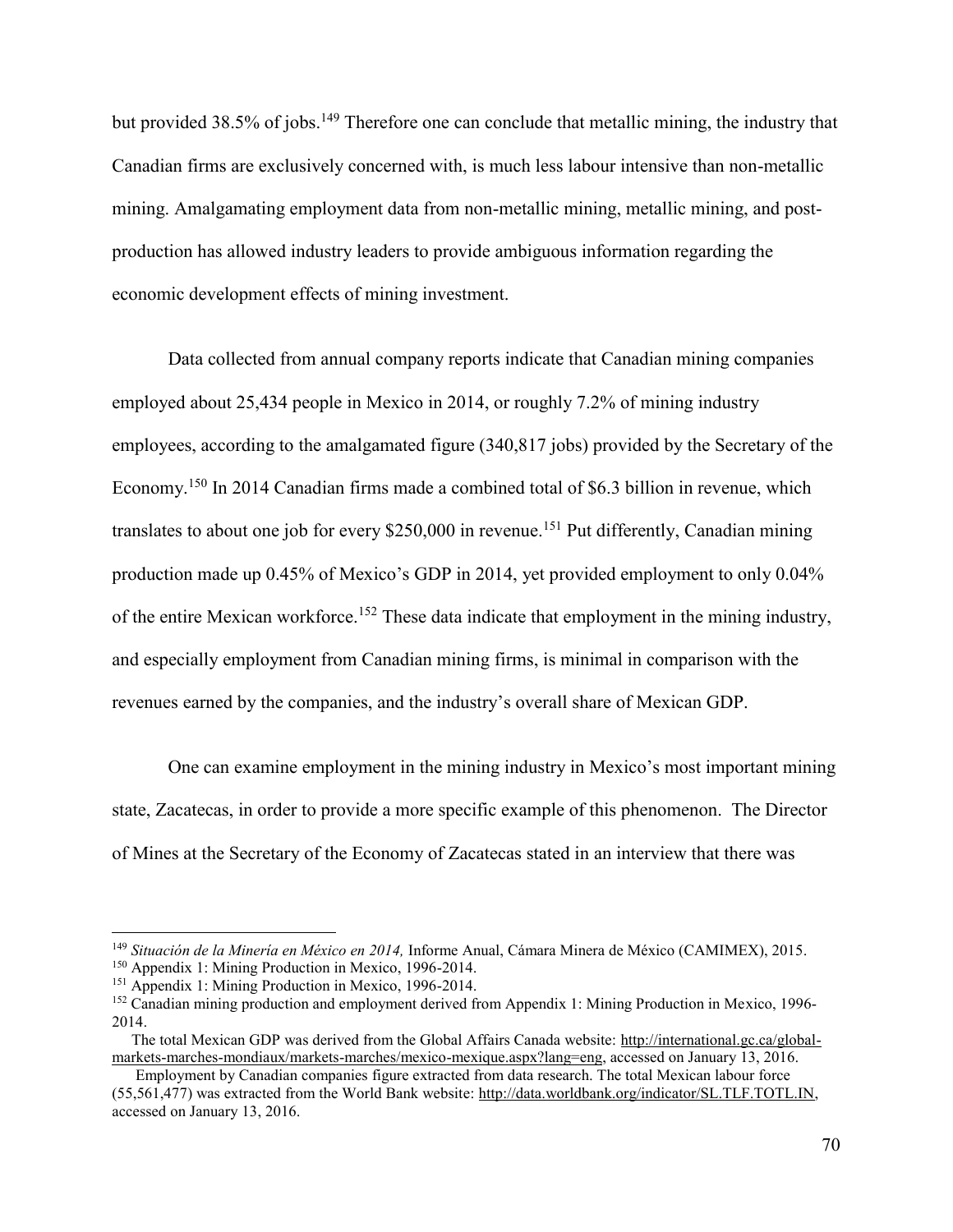"much direct employment" from mining in the state  $-11,700$  jobs in 2014.<sup>153</sup> However, with 605,658 economically active adults in Zacatecas, the mining sector directly employed less than 2% of the formal labour force in 2010.<sup>154</sup> Interviews with financial directors of some Canadian firms also demonstrated a belief that Canadian participation in the mining industry created significant employment. These interviews created an interesting perspective because they demonstrated how mining is perceived to be a job creator, even by industry experts, when in reality it generates very little employment compared to the revenues being earned.

To provide another example, the largest mine owned by a Canadian company in Mexico, Goldcorp's Peñasquito mine, employed 3,200 people (including contractors) in 2014.<sup>155</sup> Considering that the mine earned over \$1.9 billion in revenue in the same year, about one job was available for every \$595,000 in revenue.<sup>156</sup> A director at Goldcorp's Mexico office stated in an interview that the company is required to maintain job quotas for community members in the region as a result of a land lease agreement and requirements set by the mine's union. The director informed me that in practice this means some employees are paid to do unnecessary tasks in order for the company to be able to maintain employment levels.<sup>157</sup> This finding demonstrates that the workforce at Goldcorp's Peñasquito mine is already bloated, even though the number of Mexican employees working at the mine are relatively few. This example also

[http://www.goldcorp.com/English/Unrivalled-Assets/Mines-and-Projects/Latin-](http://www.goldcorp.com/English/Unrivalled-Assets/Mines-and-Projects/Latin-America/Operations/Penasquito/Overview-and-Operating-Highlights/default.aspx)[America/Operations/Penasquito/Overview-and-Operating-Highlights/default.aspx,](http://www.goldcorp.com/English/Unrivalled-Assets/Mines-and-Projects/Latin-America/Operations/Penasquito/Overview-and-Operating-Highlights/default.aspx) accessed February 4, 2016.

<sup>153</sup> Magdallenes, Juan de Dios. Interview by Sean Cornelissen. Unrecorded. Zacatecas, October 14, 2015. Confirmed by data in Prontuario document (2015). It is likely that this figure includes non-metallic mining, as well as employment in post-production industries.

<sup>&</sup>lt;sup>154</sup> Figure calculated dividing total number of Zacatecas citizens over age 14 by the economically active percentage of that population (47.8%). It should be considered that the majority of the remaining 52.2% of non-economically active citizens likely work in informal sectors of the economy, which would make the overall percentage of employment in mining in Zacatecas even less. Source: "Panorama Sociodemográfico de Zacatecas" INEGI, (2011). <sup>155</sup> "Peñasquito - Overview & Operating Highlights", Goldcorp Website,

<sup>156</sup> Appendix 1: Mining Production in Mexico, 1996-2014.

<sup>&</sup>lt;sup>157</sup> Harvey, Michael. Interview by Sean Cornelissen. Mexico City, November 24, 2015.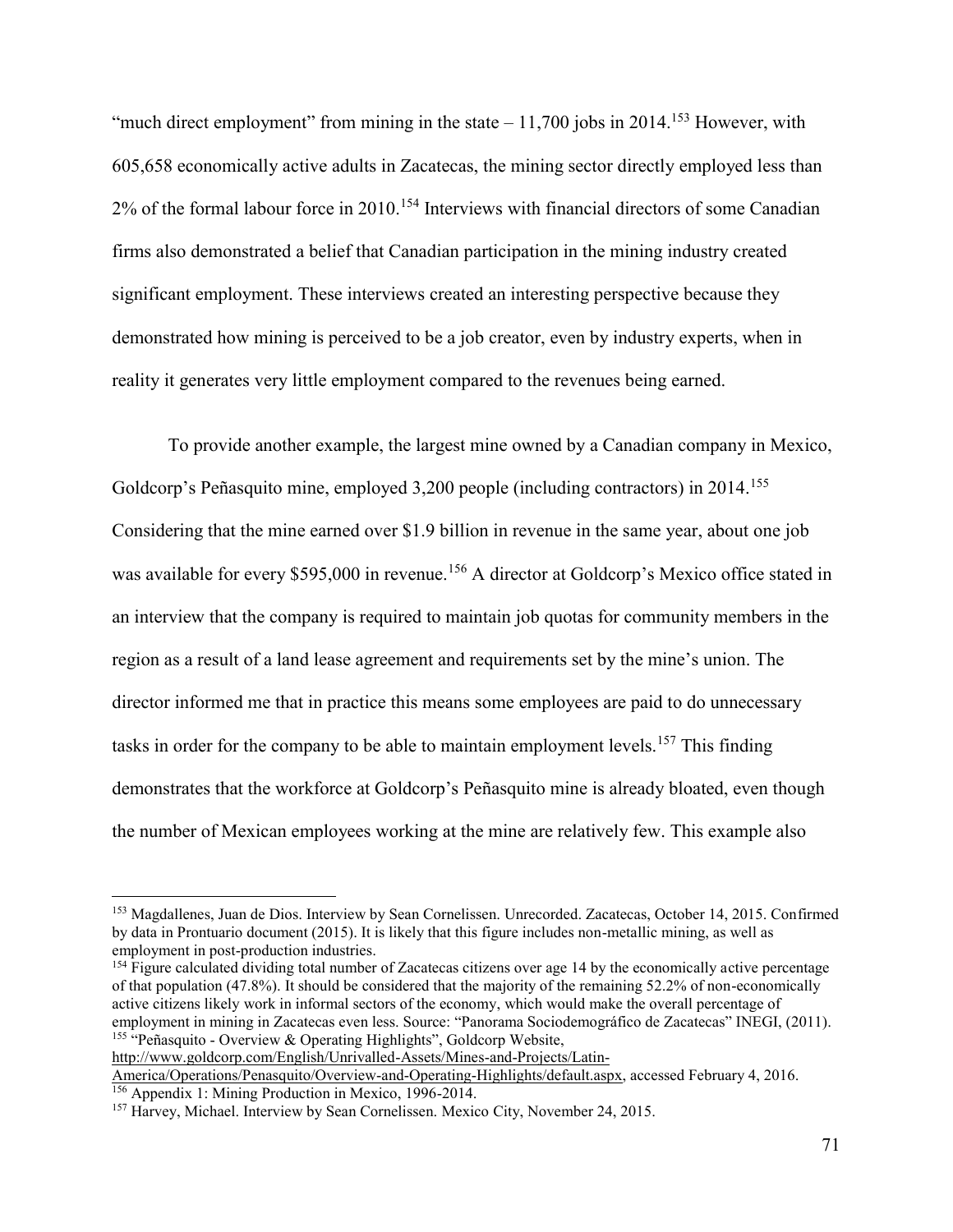indicates how industry leaders stress the importance of job creation in the mining industry, even though jobs are few when compared to revenues earned by companies, and are sometimes created to maintain job creation promises, rather than out of necessity.

Interviews suggested that it is common practice for Canadian mining companies to hire exclusively Mexican employees. There was a consensus among all of the financial and corporate directors interviewed (some being Mexican themselves) that all of their firms' in-country employees (both labourers and office workers) are Mexican nationals, which is part of their commitment to contribute to Mexico's development. The interviewees also suggested that Canadian firms prefer to hire individuals from nearby communities, whenever possible. All private and public sector officials that were interviewed maintained that local employment provides the mining sector with legitimacy and allows local populations to take ownership in the operations. To be clear, all of the individuals representing Canadian mining firms that I interviewed were Mexican citizens, with the exception of one individual.

The financial director of a Canadian copper mine in Zacatecas stated that over 90% of all the mine's employees are from the state of Zacatecas, and that the remaining 10% of workers are Mexicans from other states.<sup>158</sup> In the case of this property, the land which hosts the mine was purchased (rather than rented, which is the norm) from the local *ejido* population, freeing the company of contractual obligations to local employment. However the company has learned to employ locals from the nearby *ejido*, even though they are not contractually required to do so, in order to avoid local conflicts which lead to a loss in profits. Interviews suggested that hiring a purely local work force is a 'win-win' for Canadian companies operating in Mexico. It can be

<sup>158</sup> Zapata, Jesus Espino. Interview by Sean Cornelissen. Zacatecas, October 13, 2015.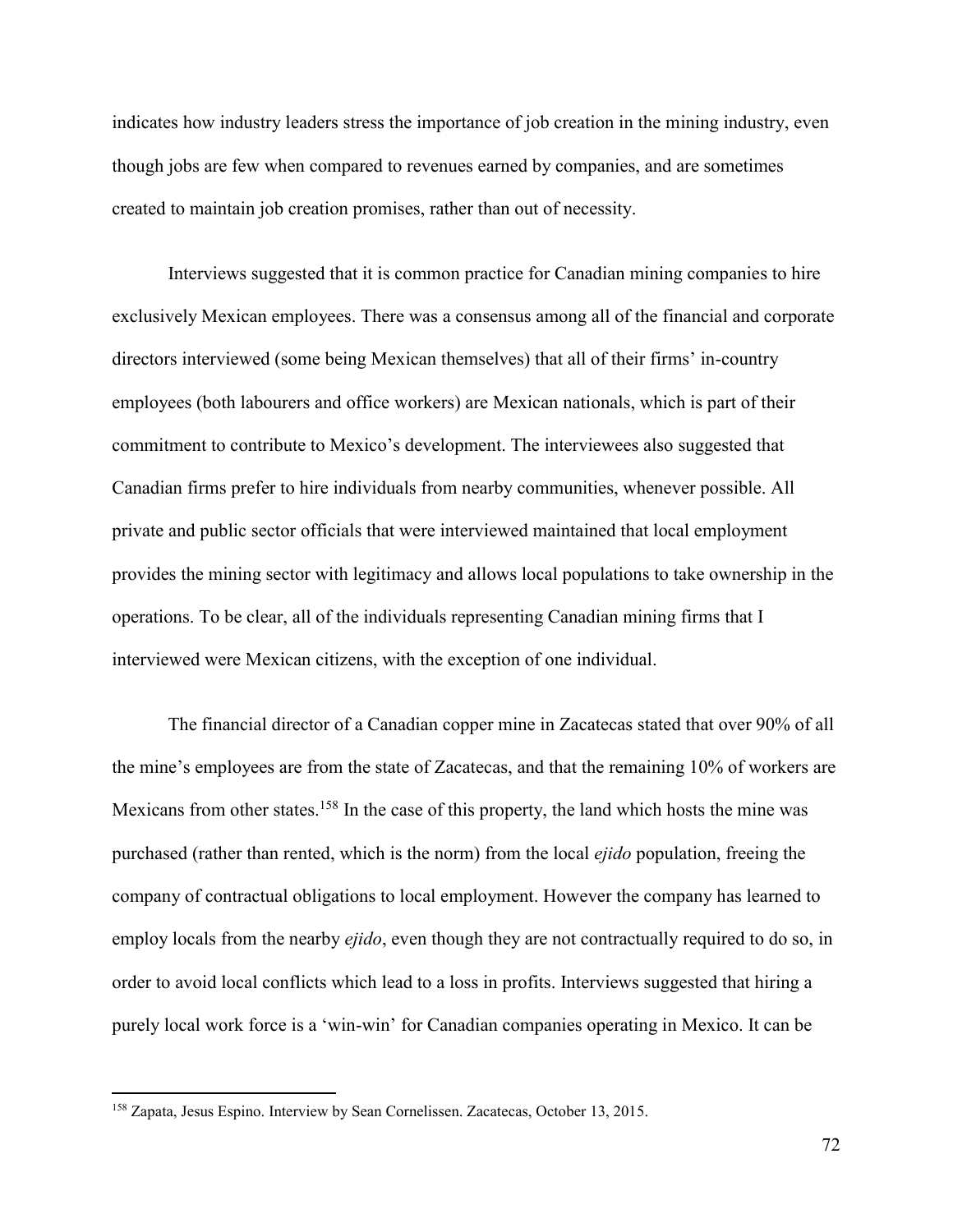recognised that employment not only creates legitimacy and reduces the possibility of local conflict, but it also provides the company with cheaper labour than the wages foreign workers would expect to earn. As a result, the majority of jobs created in Mexico by Canadian mining companies are filled by a local, Mexican work force.

Private and public sector representatives stated in interviews that Canadian managers were often unable to predict or respond well to notorious cases of social conflict and demonstrations throughout the 2000s.<sup>159</sup> The Director of International Investment for mining at the Secretary of the Economy stated in an interview that Canadian junior companies were notorious for arriving at a new mining concession and beginning exploration operations without first introducing themselves to local populations.<sup>160</sup> According to the Director, a lack of cultural understanding created preventable tensions between Canadian companies and community members in a number of cases. Interviews suggested that, as a result, most Canadian companies have moved to hire locals for management positions in Mexico, rather than Canadians. Indeed, all financial directors of Canadian mines interviewed for this research project were Mexican. Based on my observations, Canadian mining companies' have significantly altered their employment strategy to include local management positions throughout the past decade in order to keep local populations content, gain legitimacy, and maintain production.

Interviewees demonstrated a unanimous belief among Canadian government officials, Canadian firms, and all three levels of Mexican government that mining's most important

<sup>&</sup>lt;sup>159</sup> In two interviews with officials from the Secretary of the Economy, the negligent actions of Blackfire Exploration were brought up. As explained below, Blackfire Exploration has become infamous for its alleged complicity in the murder of activist Mariano Abarca.

<sup>160</sup> Lizardi, Jorge Fernández and Mejía, Noé Reyes. Interview by Sean Cornelissen. Unrecorded. Mexico City, November 14, 2015.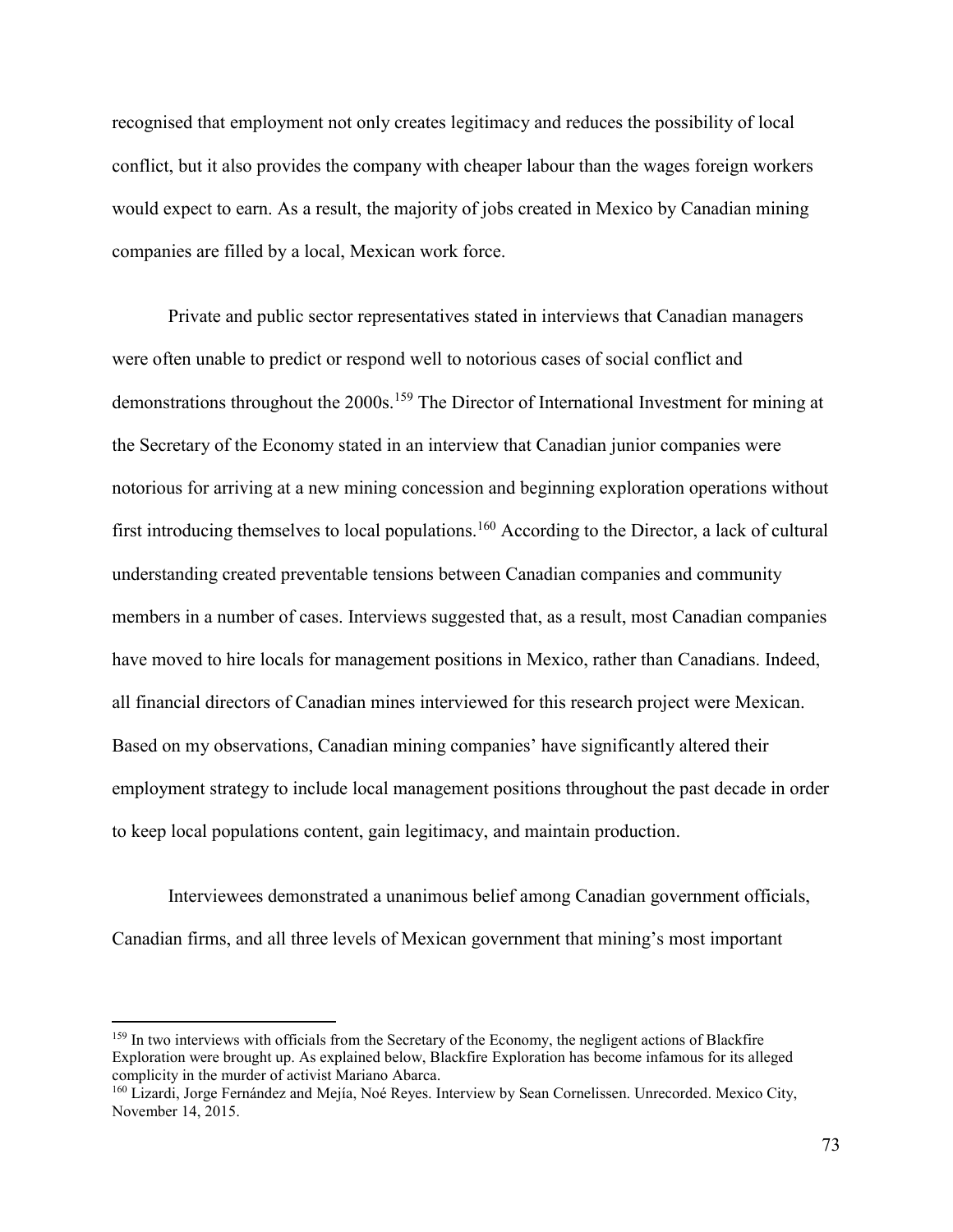contribution to economic development is employment.<sup>161</sup> Interviewees stated that mining jobs paid better than remunerated activities requiring a similar skill set; and that the jobs were located in rural areas with little access to formal employment. Both of these suppositions are largely correct. In Mexico, the minimum wage<sup>162</sup> in 2014 was \$65.58 MX pesos per day<sup>163</sup>, yet the average employee in the metal mining industry made \$494.40 MX pesos per day.<sup>164</sup> If one were to inquire about average salaries in the rural areas of Mexico's poorest northern states (where most Canadian mines are located) the contrast of the remuneration earned by miners would likely be even more dramatic. Conference speeches, available data and interviews indicated that Canadian mining companies are especially concerned with the health and safety of their workers because any injury has the potential to suspend operations and negatively affect the company's stock prices.<sup>165</sup> Interviews suggested that in poor rural areas with a mining history new mine developments are often welcomed by local governments and some local populations because of the high pay, decent working conditions and a lack of other employment options.

For example, the Director of Economic Development of the tiny Municipality of Morelos, Zacatecas clarified that before the arrival of a Canadian copper mine, the only local industry was small-scale agriculture, which was usually subsistence based.<sup>166</sup> The company

<sup>163</sup> "Ocupación y Empleo: Remuneraciones", INEGI website, accessed January 19, 2016, <http://www3.inegi.org.mx/sistemas/sisept/default.aspx?t=eemp20&s=est&c=25700>

<sup>161</sup> One of the questions which I utilized in nearly every interview was, "How does the mining industry affect Mexico's economic development?" to which respondents always contested, "creating jobs".

<sup>&</sup>lt;sup>162</sup> It is important to remember that this minimum wage refers to formal employment, while jobs in the informal sector can be much lower. A document produced by the International Labour Organization, for example, estimated that as many as 60% of Mexicans are in the informal sector: http://www.ilo.org/wcmsp5/groups/public/---americas/- --ro-lima/documents/publication/wcms\_245889.pdf

<sup>164</sup> "Salario Promedio de Cotización por Sector y Rama de Actividad 2010-2015", document provided by the General Mining Coordination Office of the Secretary of the Economy: *PRONTUARIO: Industria Minero Metalúrgica,* Coordinación General de Minería, Secretaría de la Economía, Septiembre 2015, 35. <sup>165</sup> Anonymous interview.

<sup>166</sup> Reyes, Gilberto and Fajardo, Isaac. Interview by Sean Cornelissen. Unrecorded. Morelos, Zacatecas November 14, 2015.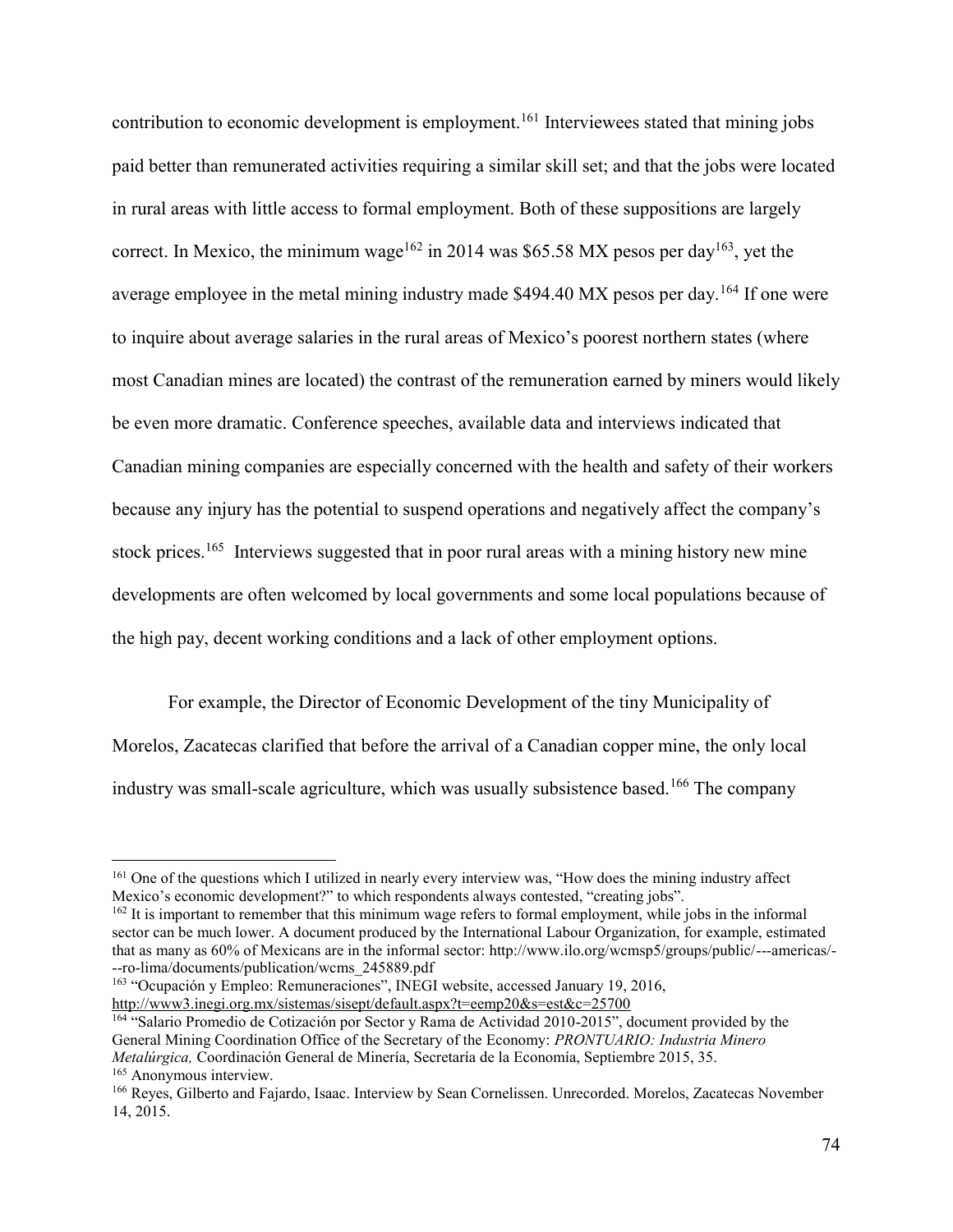signed an agreement with the municipality to create employment for the citizens of Morelos, which solidified mining as a welcomed industry in the municipality.<sup>167</sup> An interview with municipal directors of Morelos demonstrated that mining is very important for the local economy of Morelos, which has few other sources of formal employment. This information suggests that although employment provided by Canadian mining companies is trivial in Mexico on a national scale, the local jobs that are created can be very important to certain municipalities.

Another important factor to consider is that the majority of jobs that are created through mining are non-transferable in the job market as a result of the specialized type of labour used in mining.<sup>168</sup> While other industries such as manufacturing, research and development (R&D), and technology-intensive productions have the potential to teach labourers transferable skills, the mining industry creates few knowledge spill-overs. The reason for this phenomenon is that the majority of jobs that are created for the local Mexican labour force are low-skilled labour positions, which require little training applicable to other industries. This is important to consider when prices drop and mines lay off workers, or when a mine has depleted its resources and shuts down indefinitely. In such a situation, the lack of education and skilled human resources in the mining sector in general can limit the potential positive effects of the applicability of knowledge transfers to other sectors of the economy.<sup>169</sup>

Despite efforts by Canadian mining firms to hire Mexican employees for all in-country positions, from 'broom pushers' to managing directors, employment via Canadian mining on a national scale has been trivial. Although few jobs are generated, a focus on maintaining

 $167$  Ibid.

<sup>168</sup> Ciaran O'Faircheallaigh, *Mining and Development*, (New York: St. Martins Press: 1984): 277, UNCTAD World Investment Report (2007), CEPAL La Inversión Extranjera en América Latina y el Caribe (2007), 169 UNCTAD World Investment Report (2007): xxiv.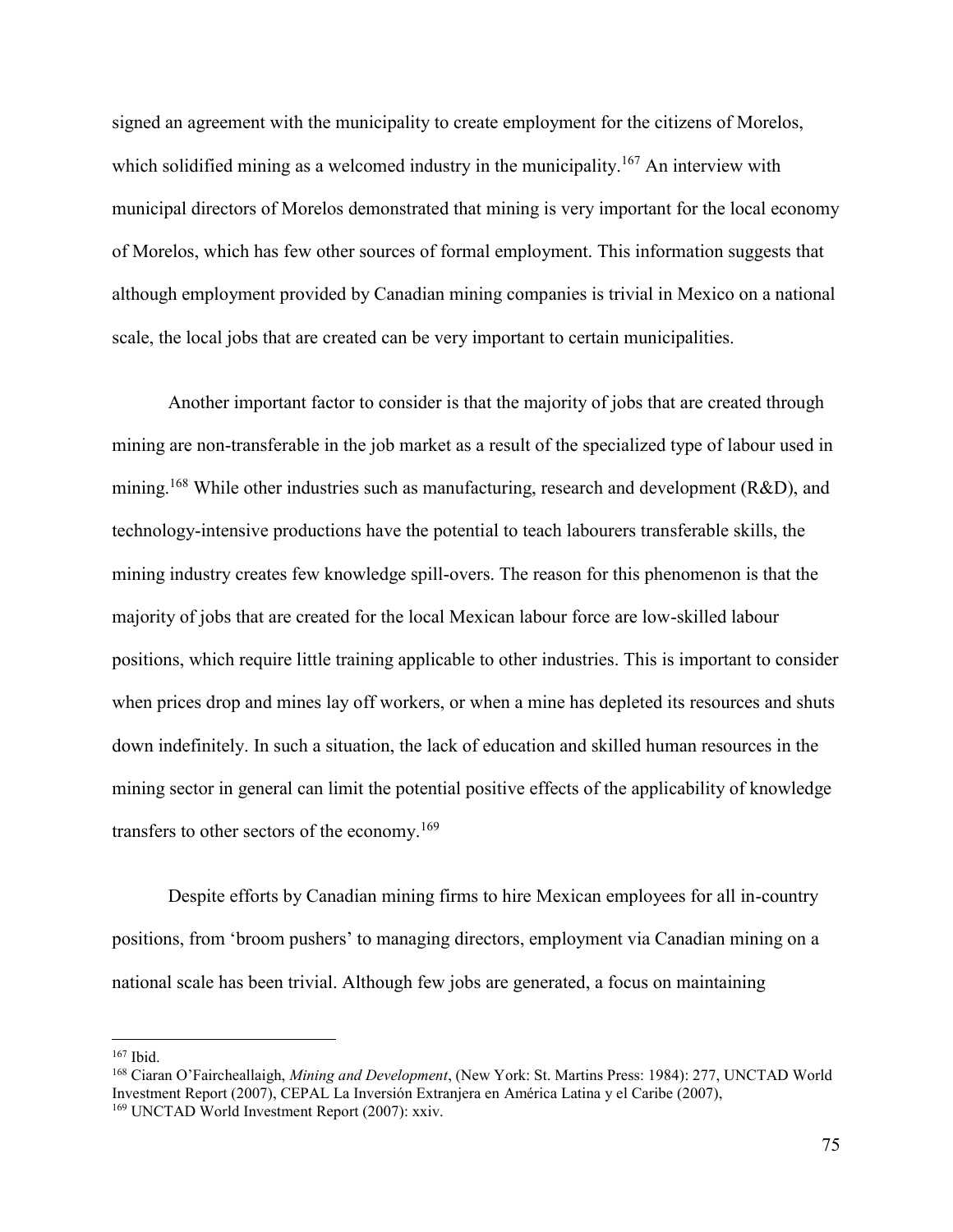production has kept companies responsible in terms of worker safety, fair payment for labour, and hiring local populations. The findings of my research suggest that although jobs in the mining industry are high paying, the industry's overall effect on national employment is negligible. Therefore, the amount of economic development that occurs as a result of Canadian investment in a new or existing property is also limited when considering Mexico's development holistically. The effect of employment in mining on Mexico's economic development is also hindered by an inability to transfer the skills and knowledge gained in the industry to new enterprises. This phenomenon makes economic growth and innovation less likely to grow from the mining industry, an issue which will be discussed further below. It is clear that mining companies have made significant efforts to provide job opportunities to professional and working class Mexicans. However, the effects that new mining technology and open-pit style mines have on labour restricts the ability of Canadian mining firms to have a significant impact on Mexico's economic development. There is little that can be done by institutions to remedy the issues surrounding low employment at an aggregate level because new technologies and open-pit mining are external factors which cannot realistically be controlled by the Mexican government. Mining activity may be deemed worthwhile for certain municipalities that lack other industries, but this thesis is primarily concerned with examining mining at a national level. Therefore, an institutional analysis of how Canadian mining affects economic development in Mexico is more salient when examining the two indicators outlined below: value-added products and public revenue.

## **Value Added Products and Services**

The significance of value-added products and services in the context of economic development refers to the facility of creating business and employment in other sectors that are

76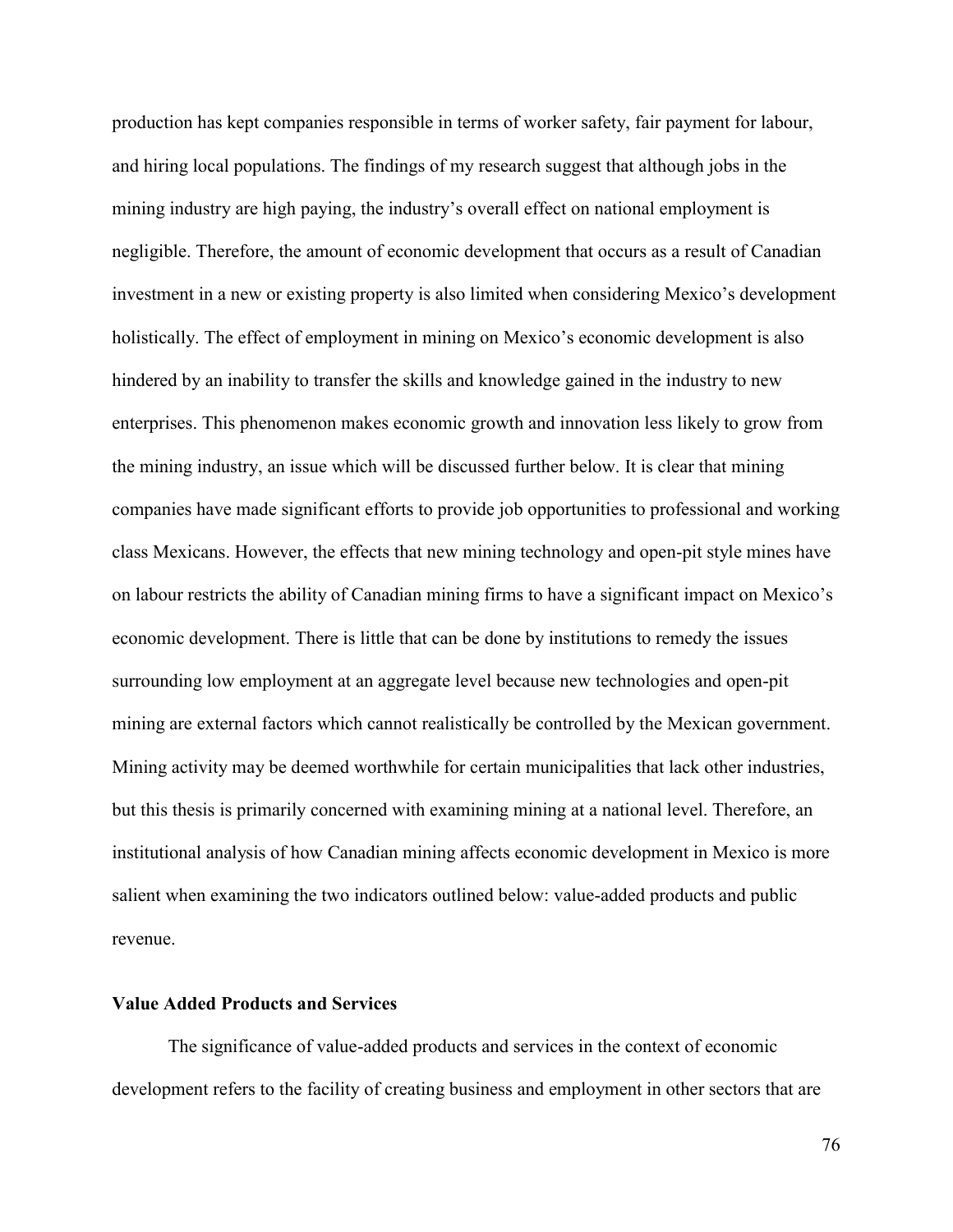indirectly related to the mining industry. In order to more accurately approach the subject, I have broken up value added possibilities into two categories - backward linkages and forward linkages.<sup>170</sup> A hypothetical example of a backward linkage is the creation of a heavy equipment factory in Mexico from which mining companies could purchase machines. The factory would provide employment and public revenue in its daily operations, it would require a variety of inputs which could create more growth and business opportunities, and it would provide domestically built machines which could eventually be exported or used in other domestic industries. A theoretical example of a forward linkage in the mining industry is the introduction of copper wire production to the Mexican economy. Manufacturing copper wire, rather than exporting copper by the tonne, would create employment, generate government revenue and open avenues for Mexican companies to begin producing electronics and other products. The potentials that value added products and services have for economic development are great, however they must be sought after by Mexican entrepreneurs, and supported by the government.

 The financial director of a Canadian silver company stated in an interview that indirect employment created through [backward] linkages in the local economy must be factored into the company's impact on economic development.<sup>171</sup> The individual clarified that the development of a mine creates employment in other parts of the economy, like cleaning and food preparation. These services could be seen as backward linkages to the Mexican economy, as the mining companies are purchasing products (cleaning services and prepared food) in-country, rather than importing them. However, these types of positions are low-skilled, not well paid, and most importantly, businesses providing these services are unlikely to continue making linkages with

<sup>&</sup>lt;sup>170</sup> Backward linkages refer to the flow of money, knowledge and other goods between a business and its suppliers. Forward linkages refer to the distribution chain between a business and the consumer.

<sup>&</sup>lt;sup>171</sup> Anonymous interview.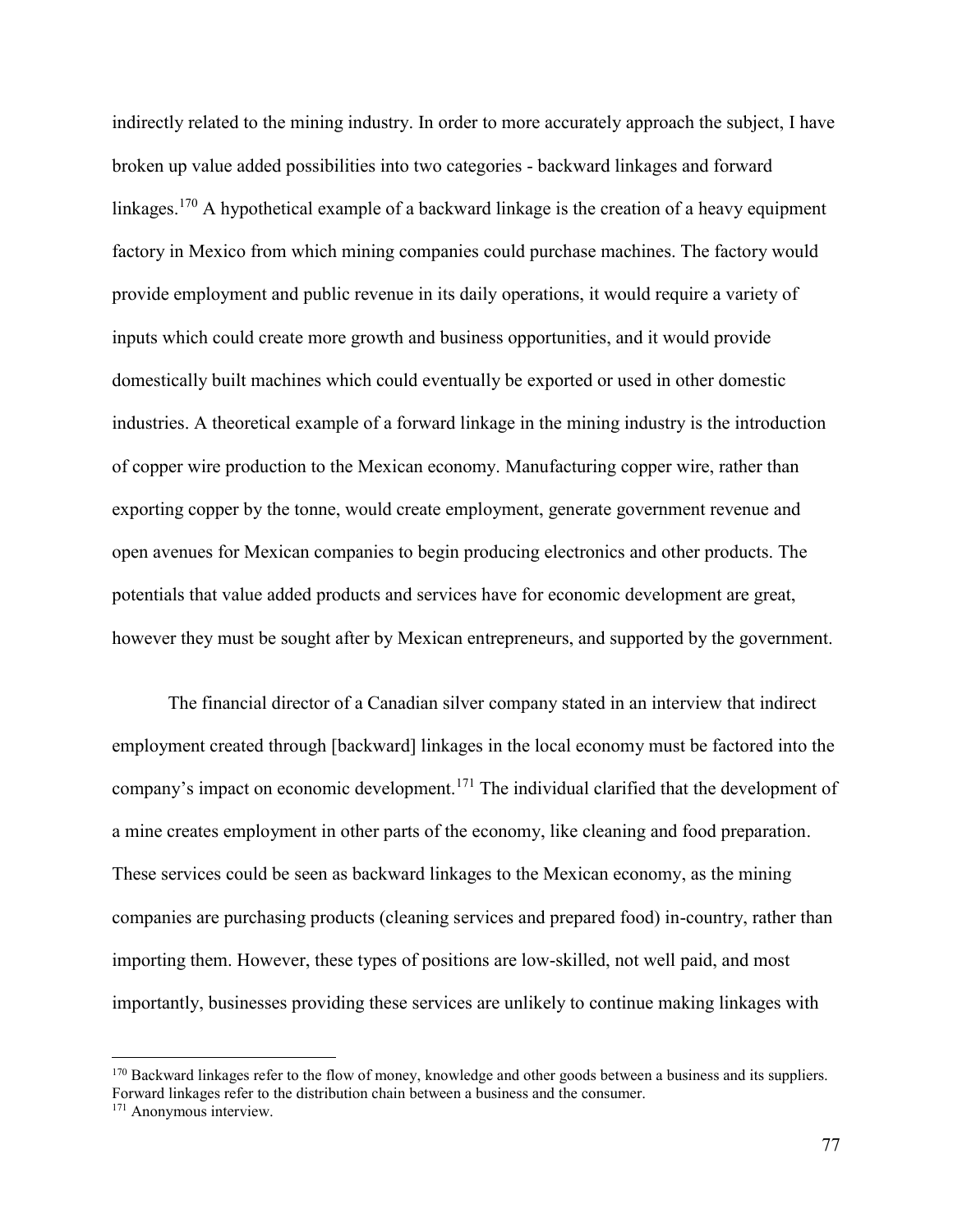other industries. If low-skilled businesses that serve the mining industry do not expand then the jobs that were created in association with the mine will no longer exist when the mine is closed. To have a business in a value chain serve industries outside of the original industry it was created for is crucial to enabling economic growth and creating competition among employers. Cleaning, food preparation services, transportation, and other low-skilled tasks neither require nor spark the innovation necessary for an industry to expand into new areas and become an effective backward linkage to other parts of the economy. In Mexico, it seems that low-skilled services are the main type of 'backward linkages' associated with mining.

 Analysing company reports clarified that the majority of metals produced in Mexico by Canadian companies are exported directly, meaning that forward linkages in the sector largely do not exist. Most Canadian companies (42 of 46) are primarily involved in the extraction of silver and gold.<sup>172</sup> Typically, precious metals like gold and silver are exported directly because of their high value in crude form and their limited industrial uses. The remaining four Canadian mines in Mexico primarily produce copper.<sup>173</sup> The financial director of one Canadian copper mine said in an interview that the firm's production centre exports copper directly to China, and does not sell the metal domestically, or make any in-country products with it.<sup>174</sup> Although copper has many more possibilities for creating value-added products than gold or silver, Canada's largest copper producer in Mexico has not sought these opportunities. Considering that the other three Canadian owned mines producing copper are smaller in scale, it is unlikely that any Canadian copper mine makes value-added products. The chief accountant of a Canadian silver mining company explained that currently the high-valued US dollar makes it convenient for companies to export

<sup>172</sup> Appendix 1: Mining Production in Mexico, 1996-2014.

<sup>173</sup> Appendix 1: Mining Production in Mexico, 1996-2014.

<sup>&</sup>lt;sup>174</sup> Zapata, Jesus Espino. Interview by Sean Cornelissen. Unrecorded. Zacatecas, October 13, 2015.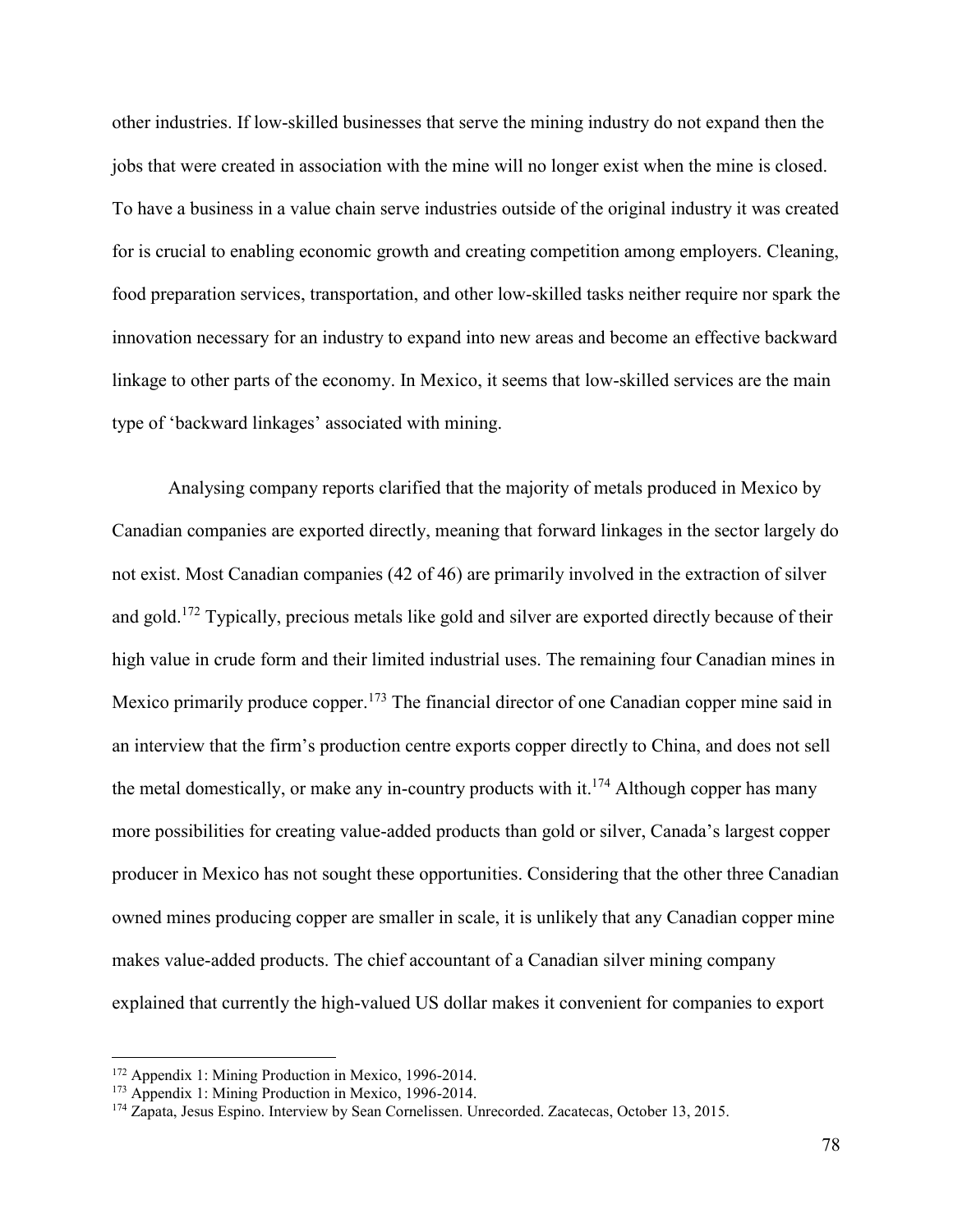metals 'as such' for US dollars. Indeed, data from the Secretary of the Economy indicate that the majority of mining production is exported to the US, regardless of the mining company's country of origin.<sup>175</sup> The few possibilities that precious metals provide for value-added potentials and the convenience of the high US dollar are major contributing factors to why Canadian companies create few, if any, forward linkages in the Mexican economy.

 Furthermore, Canadian firms have failed to make effective backward linkages with the Mexican economy when purchasing inputs for their mines. Forward linkages created by Canadian firms are also unlikely to develop, largely because of the limited possibilities that precious metal extraction provides for creating value-added products. A study which compared FDI in metal mining in four different countries found that backward linkages were unlikely to occur, except in cases where industries were established to serve the mining sector before the industry was developed.<sup>176</sup> In other words, mining was not found to create new industry through backward linkages. Similarly, forward linkages were also found to be improbable as foreign investors were reluctant to undertake post-production activities in host countries.<sup>177</sup> The study revealed similar findings to my research in that mining and mine infrastructure did not facilitate the emergence of new industries in host countries. Interestingly, the researcher also found that "a failure to optimise benefits was almost entirely due to… institutional factors which militated against effective policy making, and which were generally unrelated to the host country-foreign investor relationship."<sup>178</sup>

<sup>175</sup> "Exportaciones Minero Metalúrgicas por País 2010-2015", document provided by the General Mining Coordination Office of the Secretary of the Economy: *PRONTUARIO: Industria Minero Metalúrgica,* Coordinación General de Minería, Secretaría de la Economía, Septiembre 2015, 39.

<sup>176</sup> O'Faircheallaigh, *Mining and Development*: 275.

<sup>177</sup> Ibid: 278.

<sup>178</sup> Ibid: 289.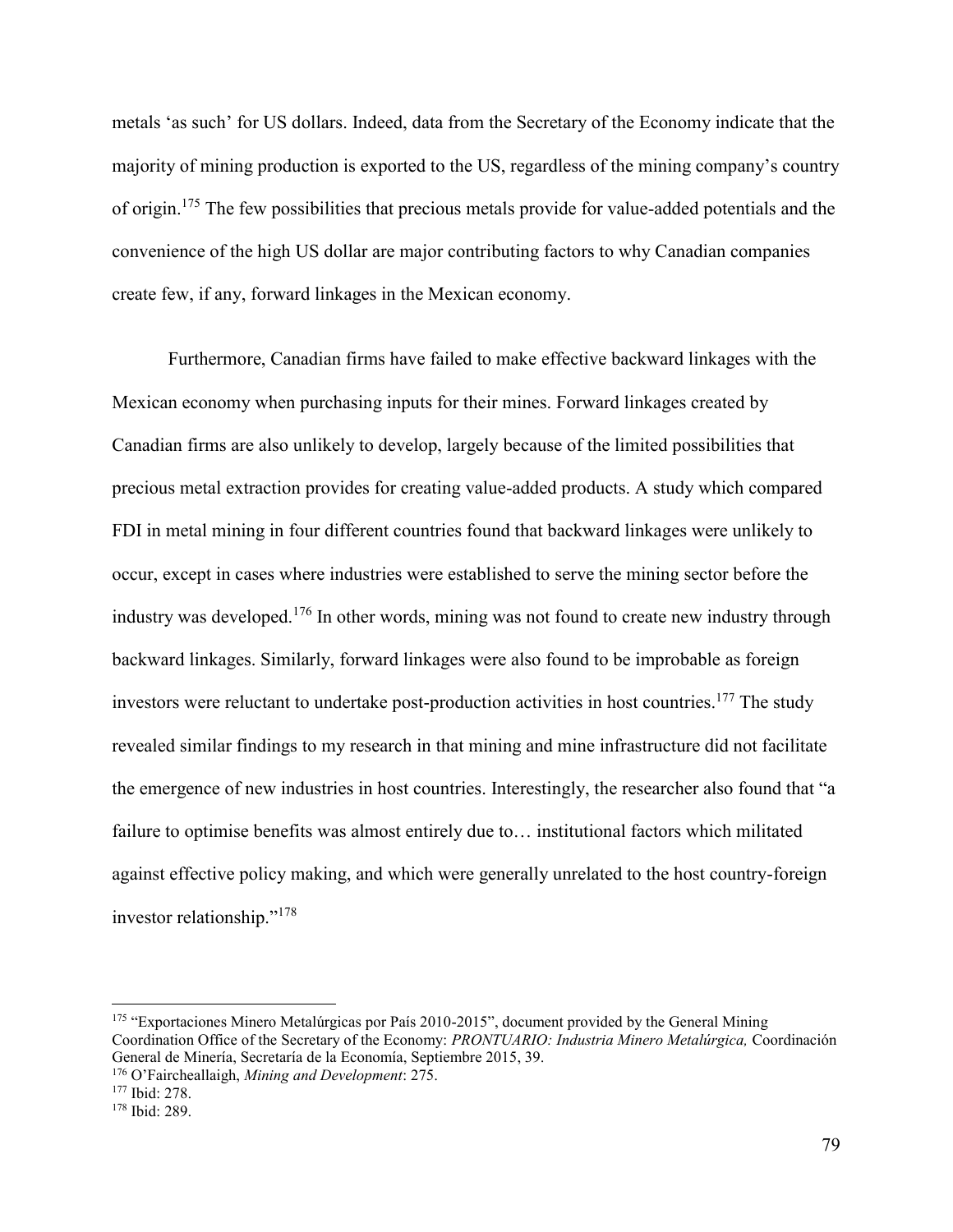Since the mining industry does not naturally generate forward and backward linkages, it may seem logical to use formal institutions to encourage the creation of value added products in Mexico's mining economy. If looking for an exemplar and recent model, the Chilean government undertook a significant effort to create a mining cluster in the Antofagasta region.<sup>179</sup> Although copper is Chile's primary export and made up over 14% of its GDP during the commodity boom (2003-2012), very few value-added industries have been generated from Chile's mining industry.<sup>180</sup> The Chilean government has been attempting to create a mining cluster in the Antofagasta region since 2005 in order to reverse this trend, encourage innovation in the industry, and create links to other parts of the economy.<sup>181</sup> A study has shown that despite years of government intervention and many programs supporting the initiative, a cluster has not been created in the Antofagasta region.<sup>182</sup> The regional economy continues to export almost all metals directly and 89% of suppliers are either foreign, or based in Santiago.<sup>183</sup> Based on the Chilean government's attempt to create a mining cluster, it seems that a successful institutionalized effort to encourage the creation of value added products would require unprecedented levels of government intervention.

The chief lesson to be learned from this case is that there exist few incentives for foreign investors to engage with, and transfer knowledge to, local suppliers. Policymakers must first recognise that by and large, the existence of knowledge transfers between MNCs and local

<sup>&</sup>lt;sup>179</sup> Tamos Bos et. al, "Innovation, Entrepreneurship and Clusters in Latin America: Natural Resources – Implications and Future Challenges", *Journal of Technology Management and Innovation* 3.4 (2008): 54 52-63.

<sup>180</sup> Martin Arias et. al, "Large Mining Enterprises and Regional Development in Chile: Between the Enclave and the Cluster", *Journal of Economic Geography* 14 (2013): 92. 73-95

<sup>181</sup> "Mining Cluster in Chile", InvestChile Corfo, Chilean Economic Development Agency (2007).

<sup>182</sup> Martin Arias et. al: 74.

<sup>183</sup> Martin Arias et. al: 87.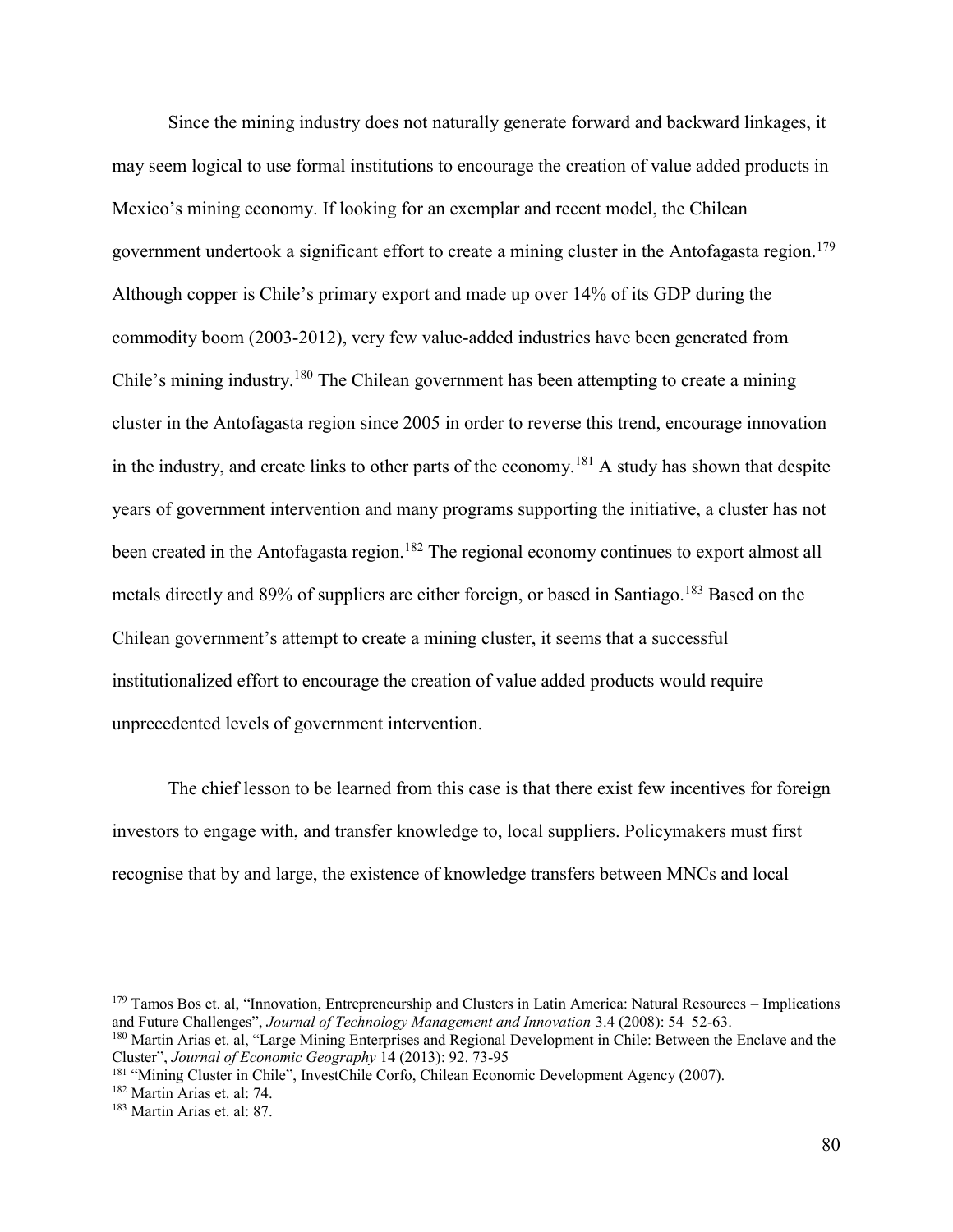workers in the mining sector is a myth.<sup>184</sup> Doing so could put the Mexican government in a position to take advantage of the stationary nature of its natural resources, and implement policies that encourage knowledge and skill transfers in the production chains related to mining. Arias et. al. cite the example of the Bothnian mining site on the border between Finland and Sweden as an ideal mining cluster that has fostered innovation, created meaningful links to the local economy, and exports a very small portion of production in a raw form.<sup>185</sup> If Mexican policymakers wished MNCs to have a similar effect, they could learn from the failures and successes experienced by both the Bothnian and Antofagasta mining regions.

 In an interview with the Director of International Investment in mining at the Secretary of the Economy, I was informed that the Peña Nieto administration had developed a mining action plan with a specific focus on value-added products.<sup>186</sup> The director and his associate informed me that the document outlining the initiative dictated how the new government intended to create clusters in mining regions.<sup>187</sup> Two of the main goals outlined in the document include improving value chains and institutional efficiency - two efforts that this research has led me to believe are crucial in creating a well-designed mining industry. However, specific aspects of how the Peña Nieto administration intends to measure success in the creation of a mining cluster are troubling. For example, 'value chain creation' is measured by how much capital is lent to foreign and domestic firms by the Trust Fund for Promotion of Mining in Mexico (FIFOMI)<sup>188</sup>, rather than

<sup>&</sup>lt;sup>184</sup> Martin Arias et. al, "Large Mining Enterprises and Regional Development in Chile: Between the Enclave and the Cluster": 92.

<sup>185</sup> Ibid: 75.

<sup>186</sup> The Mining Development Program Agreement 2013-2018, in Spanish, *Acuerdo Programa de Desarrollo Minero 2013-2018*, Diario Oficial, [http://www.dof.gob.mx/nota\\_detalle.php?codigo=5344070&fecha=09/05/2014,](http://www.dof.gob.mx/nota_detalle.php?codigo=5344070&fecha=09/05/2014) accessed January 12, 2016.

<sup>&</sup>lt;sup>187</sup> Lizardi, Jorge Fernández and Mejía, Noé Reyes. Interview by Sean Cornelissen. Unrecorded. Mexico City, November 14, 2015.

<sup>&</sup>lt;sup>188</sup> FIFOMI is under the umbrella of the mining department of the Secretary of the Economy and primarily exists to provide loans to "small and medium" mining companies to explore and develop mining sites, as well as make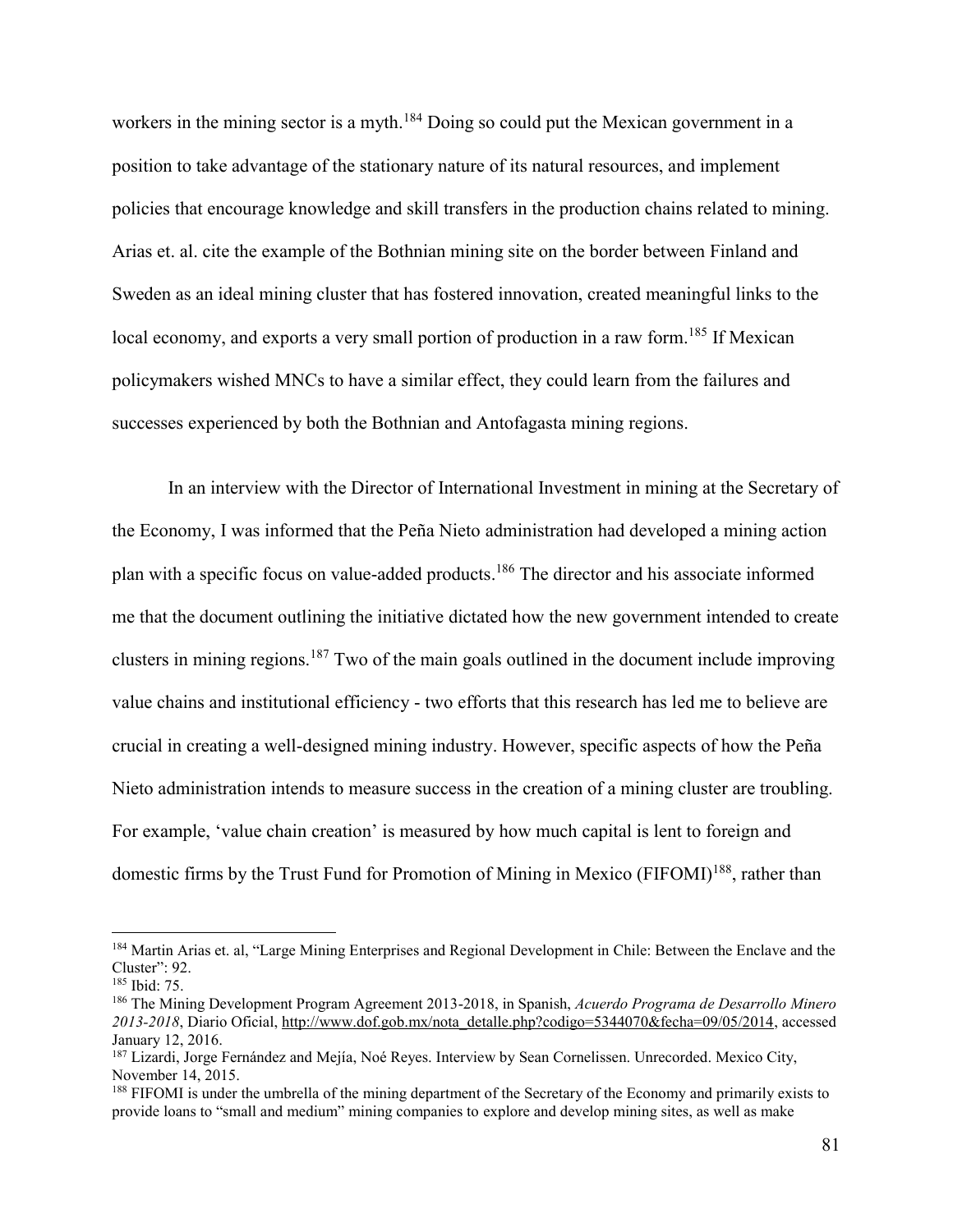the number of new businesses or jobs that are created, and are sustainable in the long term. Similarly, 'institutional efficiency' is measured by how much wait times are decreased on concession entitlements for firms, rather than a reduction in land disputes or environmental problems.<sup>189</sup>

Despite the current government's recognition of the need to improve value chains and institutional efficiency, the way in which the project is monitored demonstrates a serious lack of commitment. Peña Nieto's mining development plan, and the unfamiliarity of forward and backward linkage potentials demonstrated in interviews by Mexico's top mining officials, manifests major weaknesses in Mexico's federal institutions. In other words, these findings indicate either an unawareness of the importance of using formal institutions to foment economic development, or an unwillingness to do so. Although Canadian mining firms would have less of an effect on product value chains than Mexican firms (because of their focus on precious metals rather than industrial metals), a mining development plan that recognises the importance of creating value added products and services linked to the mining industry could encourage Canadian firms to support backward linkages in the economy. Natural resources such as subterranean metals are immobile, which gives a host country like Mexico considerable leeway to make favourable policies with minimal possibilities of capital flight. This means that once a foreign firm has invested in the development of a mine, profits are reliant upon the company maintaining high production levels. The Mexican government should take advantage of this phenomena and use policy to create an economic environment which encourages innovation and

linkages with local economies. An interview with a Director from the Ministry of Finance and Public Credit revealed that in practice, FIFOMI serves to provide mostly large and existing companies with cheap capital to finance new projects. Nowhere in the Mining Development Program Agreement is any incentive or encouragement given to FIFOMI to actively pursue forward linkages in the mining industry.

<sup>189</sup> *Acuerdo Programa de Desarrollo Minero 2013-2018*, Diario Oficial.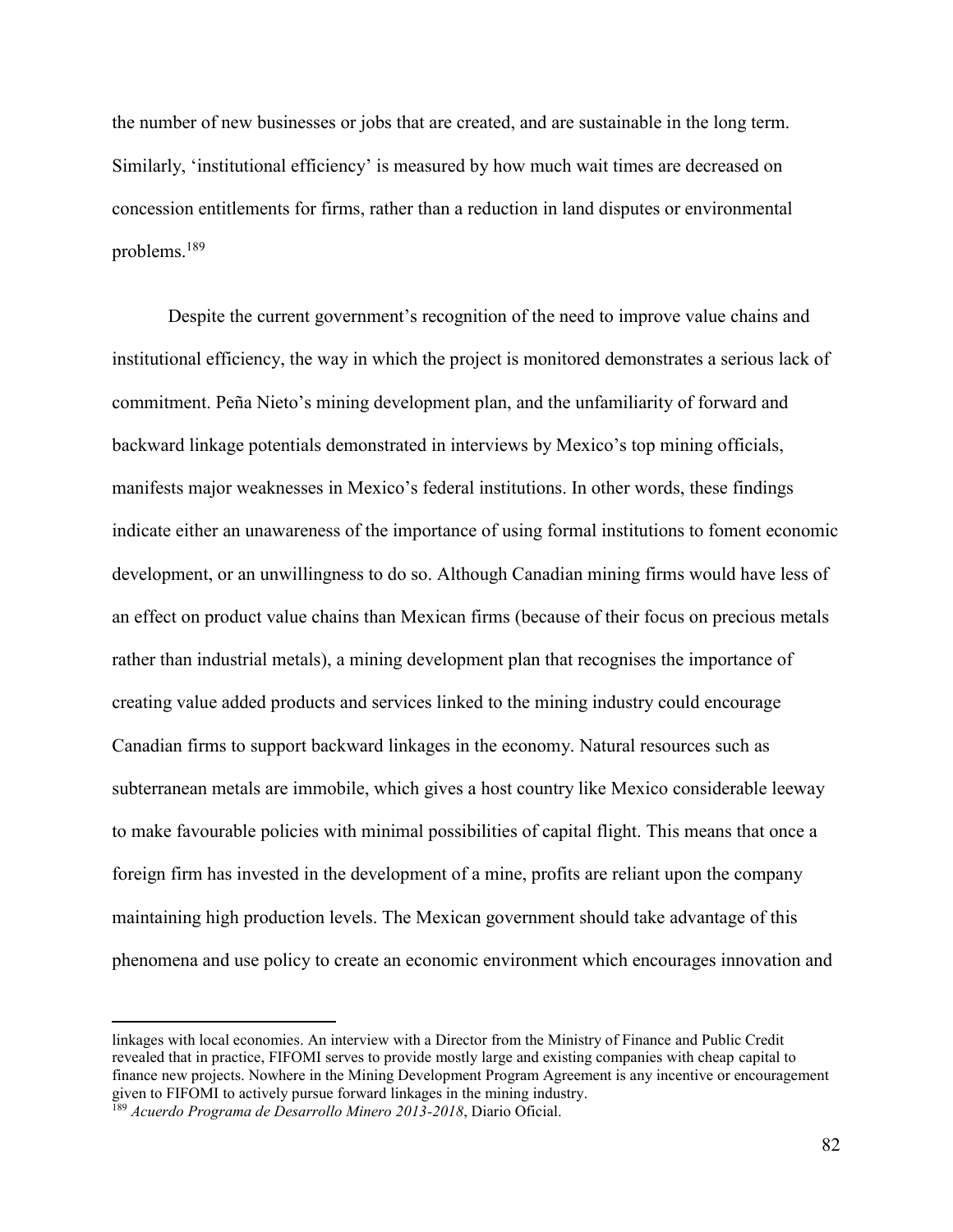entrepreneurship in the mining sector, given their acknowledged importance as economic development contributors.

Economies of scale suggest that the large size of Mexico's economy should be beneficial to creating value-added products related to mining. Mexico is chiefly a manufacturing economy with relatively cheap labour and access to a variety of imports, making it an ideal candidate for supplying companies with machinery, as well as making post-production goods. Nevertheless, almost all new machinery is imported and nearly all metals produced are exported directly, which was clearly stated in three interviews with financial directors of Canadian companies. Finning International (a Canadian company) is a favoured supplier of Caterpillar machines, parts, and even mechanical training, as shown in most companies' annual expense reports. At the XXXI International Mining Convention in Acapulco, Mexican companies had a very small presence in the suppliers section, which was dominated by Canadian, US, and European companies. A key note speaker at the conference, economist Luis de la Calle (President of Hill and Knowlton Latin America Division), encouraged an audience of thousands of Mexican industry leaders to be innovative in their creation of new products using the metals they extract. Better incentives and more enthusiastic encouragement from the Mexican state could inspire companies to take advantage of Mexico's large economy and its strengths in manufacturing. Inspiring forward and backward linkages with the mining sector could help the Mexican economy diversify and grow, increase public revenue, and provide employment opportunities. Some policy suggestions of how to accomplish this goal will be provided in the conclusion.

A Canadian firm's financial director, and a representative of the Canadian government, stated in interviews that mining is seen by the public as an old industry which does not represent

83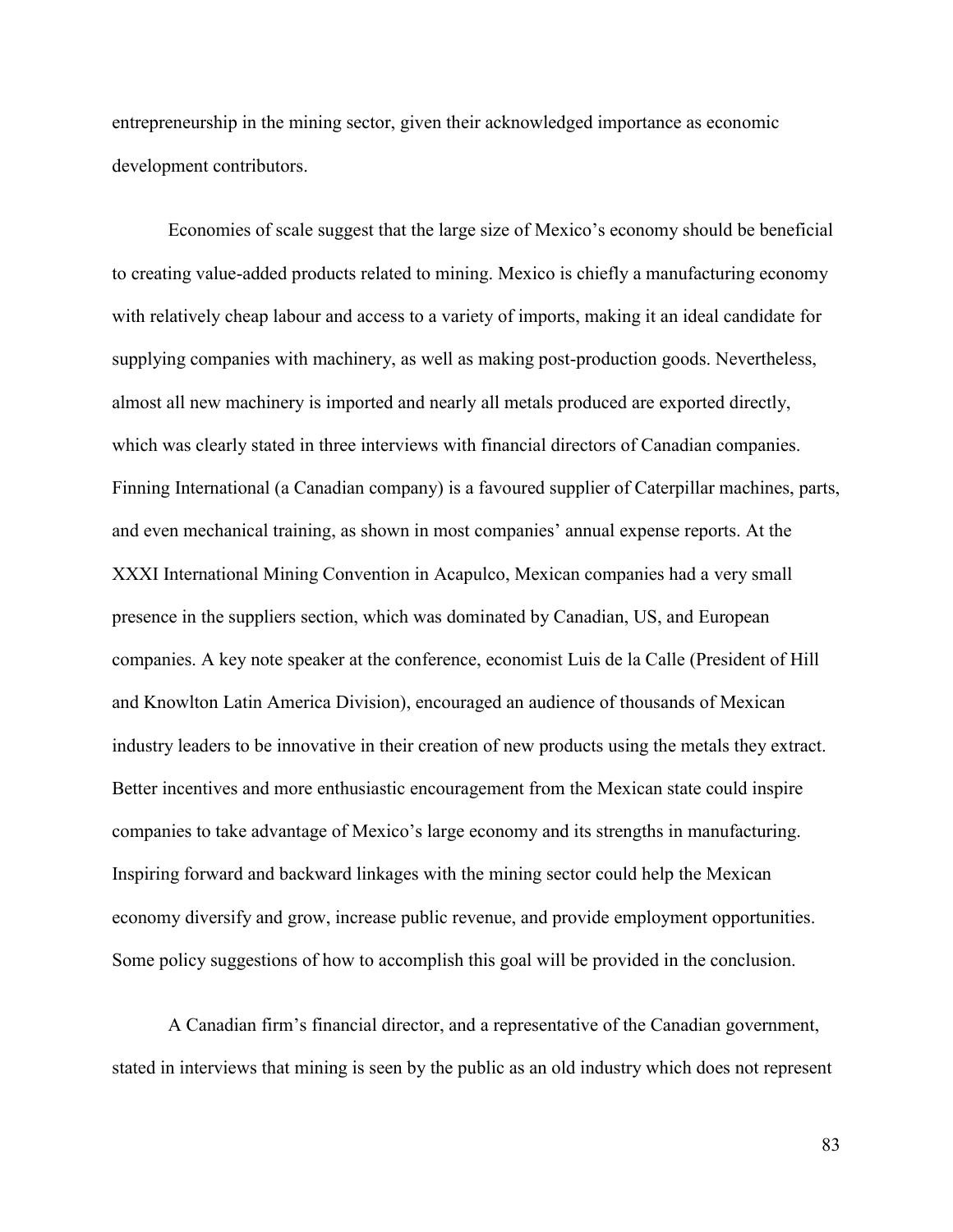development or import cutting-edge technologies. They both argued that the sector's association with antiquity is why it receives more negative attention than other industries. Indeed, mining technology innovation and the knowledge economy that is associated with mining happens primarily outside of Mexico. A significant hindrance to the development of Mexico's mining economy is that most mining companies develop R&D domestically, and only use foreign properties to test new technologies.<sup>190</sup> The same is true with the major consultancy and procurement agencies that serve mining interests in Mexico. These agencies (Price Waterhouse Coopers (PwC), Deloitte, KPMG, SNC-Lavalin, etc.)<sup>191</sup> are based in Canada and other developed countries and most of their representatives, even in Mexican offices, are foreigners.<sup>192</sup> Meanwhile, quotes from industry leaders in the 2015 *Mexican Mining Review* demonstrate that the Mexican education system is not producing enough engineers and technology professionals to fill the gap of human talent that is currently retiring.<sup>193</sup> Therefore it is not clear if high-skilled employment related to the mining industry is dominated by foreign employees because of preference, or out of necessity.

Canadian firms establish linkages with high-value industries such as R&D and consultancy outside of Mexico, while taking advantage of the country's mineral riches and lowskilled labour. Encouraging in-country linkages with innovative industries could provide highvalued employment domestically, and would create jobs with knowledge transfer possibilities. As discussed in the employment section, knowledge transfers are important in value-added

<sup>190</sup> Martin Arias et. al: 90.

<sup>191</sup> Capítulo IV: "La inversión extranjera directa de Canadá en América Latina y el Caribe", Comisión Económica para América Latina y el Caribe de la Naciones Unidas (UNCEPAL): 198.

 $192$  All individuals I met at the Acapulco mining conference and at other networking events from consulting firms were from Canada, Australia, and Scandinavian countries.

<sup>&</sup>lt;sup>193</sup> "Main Trends Facing the Mexican Mining Industry in 2015", Mexico Mining Review 2015.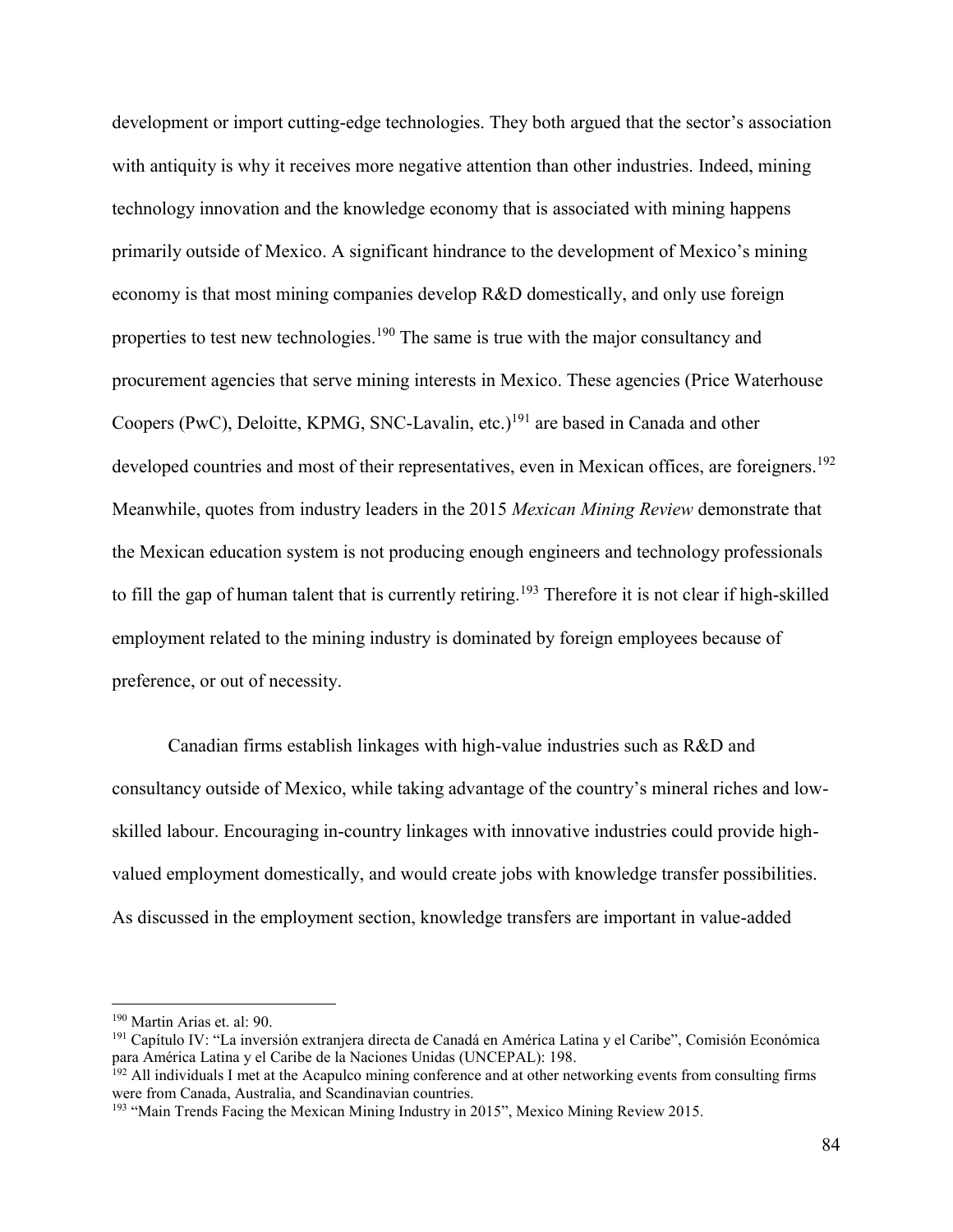processes as they allow actors in one organization to benefit from the experiences of another. Currently, this does not occur very often in the Mexican mining industry. Canadian mining firms would benefit from employing Mexicans in skilled positions as their principal operations may be considered less archaic by the public and may reduce societal opposition to the industry. It is crucial to explore all potential avenues of value added processes in Mexico's mining economy in order to accelerate economic development.<sup>194</sup>

A lack of innovation and the importation of technology are not issues that are experienced exclusively by Mexico's mining industry.<sup>195</sup> In fact, the case has been made that Mexicans are terrific entrepreneurs, but lack a culture of innovation.<sup>196</sup> New institutional economist Acemoglu points out that in Mexico a monopolized economy, forced labour, and a workforce dependent upon elites persisted long after independence, until the revolution in 1910.<sup>197</sup> This situation created informal institutions within Mexican society which do not encourage innovation, and instead encourage the working class to earn wages (rather than profits) from the elites.<sup>198</sup> While the author focuses his analysis on the necessity of property rights, I contend that a lack of formal state institutions to encourage innovation in Mexico's mining sector has also been a very significant factor. A study concerned with determining why innovation is lacking in contemporary Latin America highlighted the following institutional weaknesses: insufficient policies regarding innovation and technology, limited interaction between government, universities and industry, high emigration of most valued researchers,

<sup>194</sup> UNCTAD, 141.

<sup>195</sup> Tamos Bos et. al, "Innovation, Entrepreneurship and Clusters in Latin America: Natural Resources – Implications and Future Challenges", *Journal of Technology Management and Innovation* 3.4 (2008): 53 52-63. <sup>196</sup> Ibid.

<sup>197</sup> Daron Acemoglu et. al, "The Colonial Origins of Development: An Empirical Investigation", *The American Economic Review* 91.5 (2001): 1376 1369-1401.

<sup>198</sup> Ibid, 1377.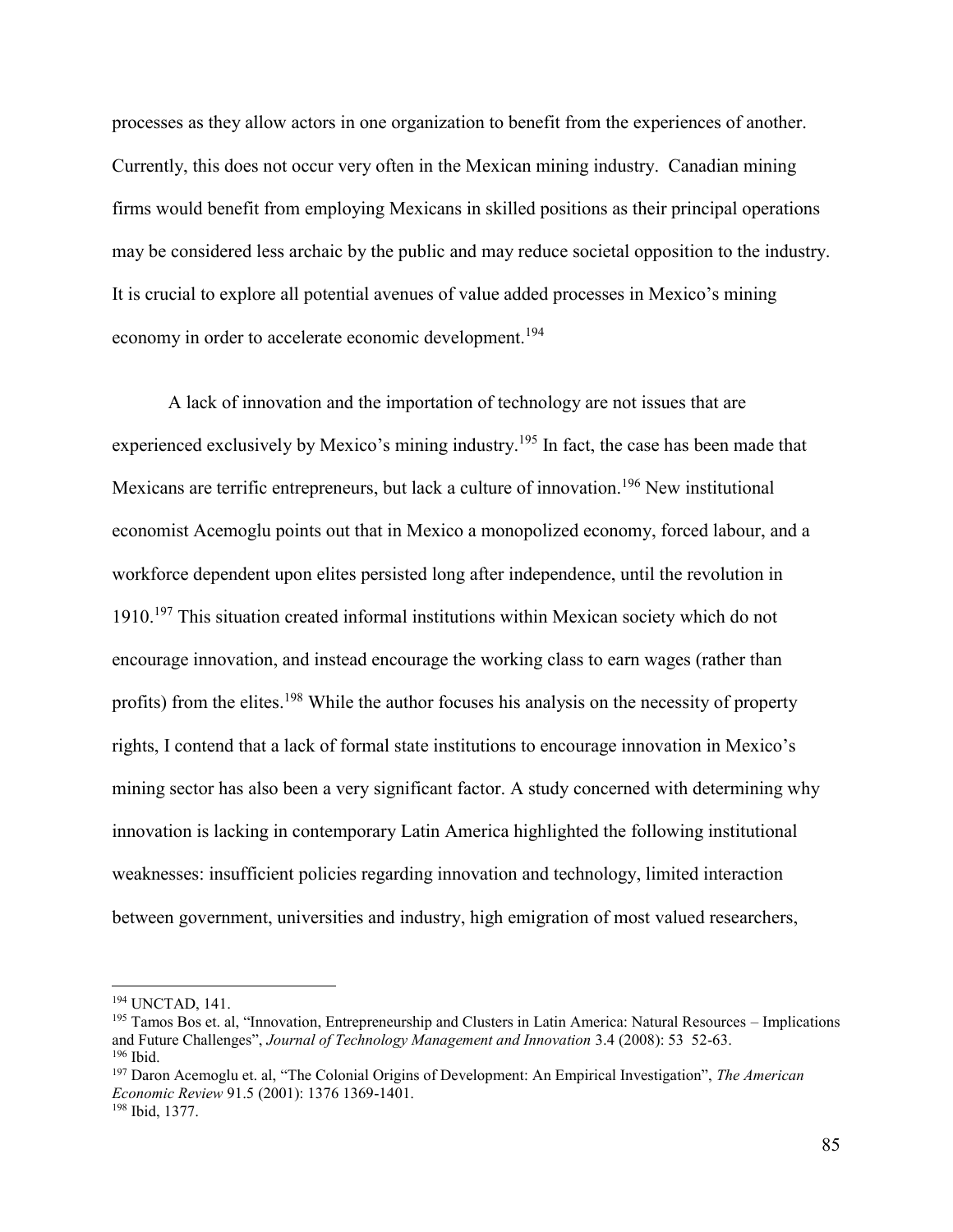weak patenting laws, and low R&D investment.<sup>199</sup> The weakness of formal institutions has perpetuated the societal norm of adapting technologies from the developed world. This strategy generates smaller profits, and does not encourage the creation of new knowledge. North contends that changing informal institutions (or, societal norms) is a process which often takes hundreds of years. This conclusion is supported by the lack of innovation surrounding the Mexican mining industry.

The fact that the majority of Canadian mining firms in Mexico with the potential to create linkages in the economy are junior companies provides little hope that the private sector will be able to take on such an initiative on its own. Typically, junior companies are publicly listed firms driven by shareholders' expectations of the discovery of large mineral deposits – not creating other business linkages in Mexico. Furthermore, since prices fell in 2012, markets are less willing to support exploratory junior companies.<sup>200</sup> If Canadian juniors were unlikely to invest in businesses that would add value to Mexican mining when metals prices were high, it is even less likely that they would take the initiative to do so in the current situation of low metals prices, and dramatically increased tax rates. Although Canadian participation in Mexico's mining sector has the potential to create value-added linkages within the Mexican economy, it is unrealistic to expect Canadian firms to take on such an initiative on their own. Rather than waiting for Mexico's societal norms of being employees rather than innovators to change, Mexico's government should bridge the gap and make policies with a focus on innovation and creating value chains. Based on the goals outlined in the current government's mining action plan, it is clear that the government is aware of the need to create institutions and encourage industrial

<sup>199</sup> Ibid: 54.

<sup>&</sup>lt;sup>200</sup> "World Exploration Trends 2015", SNL Metals and Mining, prepared for PDAC International Mining Convention, 2015.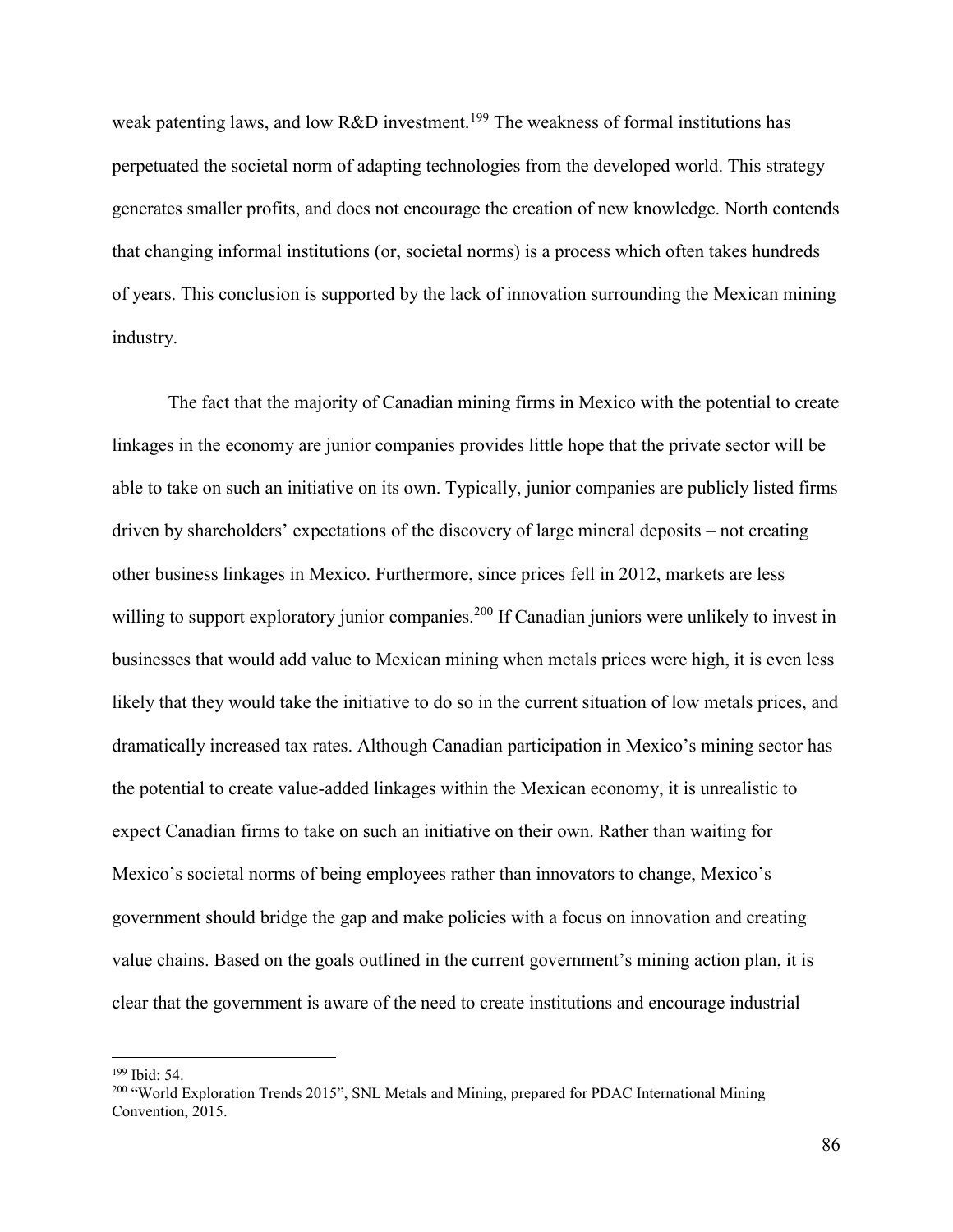linkages in the mining sector. However, formal institutions such as patenting laws<sup>201</sup>, innovation grants and public security must be improved in order to work towards creating backward and forward linkages. Such institutional initiatives could likely lead to a greater Canadian participation in Mexico's economic development in the mining sector.

## **Government Revenue**

 $\overline{a}$ 

 The third area that this thesis analyzes in order to determine the effects of Canadian mining on Mexican economic development is government revenue. Pubic income is potentially the most important factor affecting Mexico's economic growth and development that is derived from Canadian investment in the country's mining industry. As discussed above, the potential contribution of Canadian mining firms to employment in Mexico is limited as a result of the technology that has been adapted, and the open-pit mining style that is often used. Significant linkages to Mexico's economy are hindered by Canadian firms' focus on the extraction of precious metals, which provide less value added opportunities than industrial metals. The data analysed for this project, as well as existing literature,  $202$  suggest that precious metal mining is a capital-intensive industry (both in investment and revenues) with limited indirect economic benefits. As a result, collecting government revenue from the mining sector is likely the most

<sup>&</sup>lt;sup>201</sup> Tamos Bos et. al (2008) argue that weak patent laws in Mexico disincentivize entrepreneurs and innovators from staying in Mexico to develop new products, and these individuals instead often opt to move their business to the United States where patents are easier to solidify. Furthermore, the authors argue that it takes many more days, on average, to open a new business in Mexico than it does in other countries (both developed and developing) which also gives Mexican entrepreneurs to leave the country. Nevertheless, other studies have shown that increasing access to patents does not provide an overall more innovative economy.

<sup>&</sup>lt;sup>202</sup> The 2007 UNCTAD document "Transnational Corporation, Extractive Industries and Development" explicitly and repeatedly states that government revenue is the most important development implication of mining for all developing countries.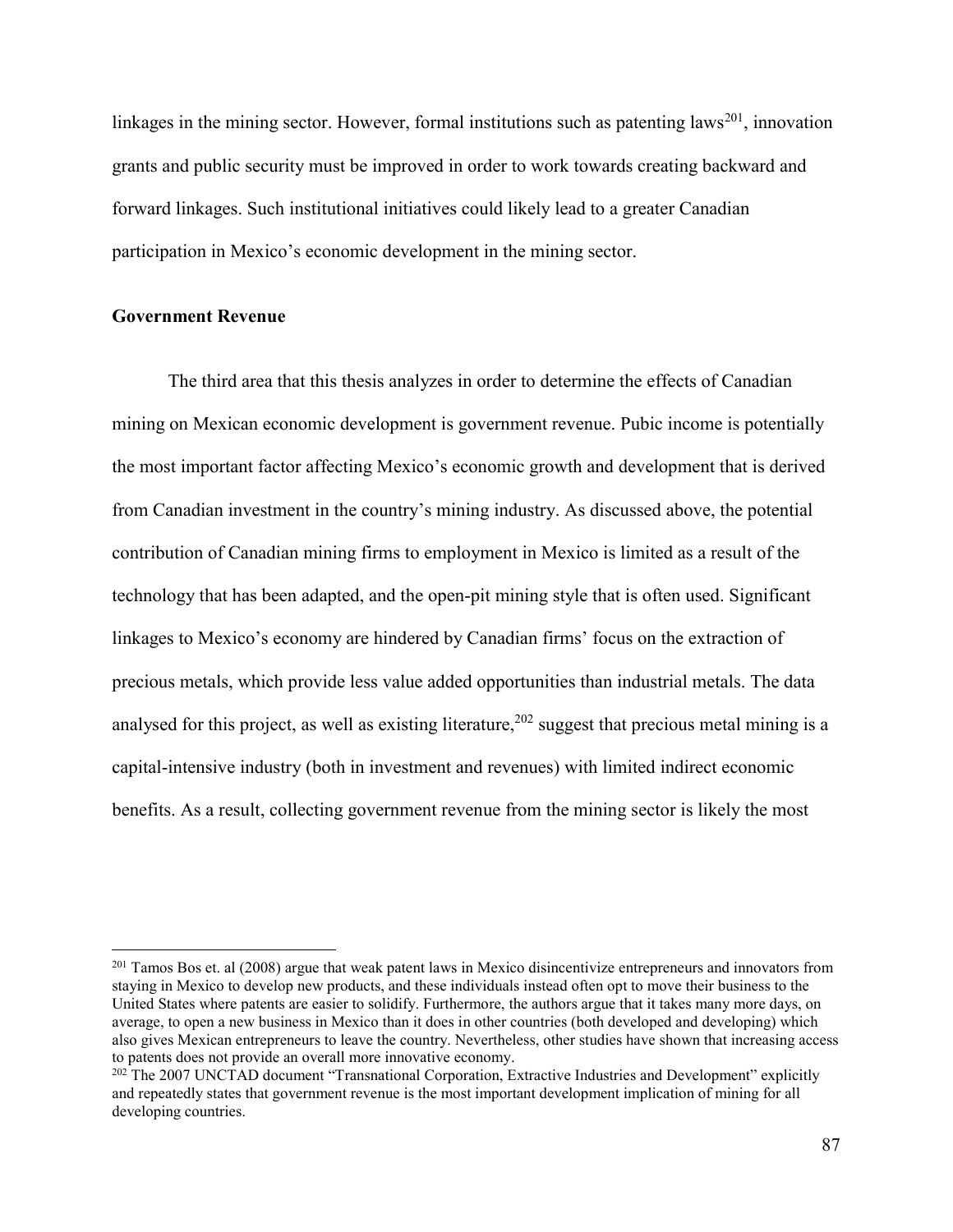significant way in which Canadian mining investments could aid Mexican economic development in the short to medium term.

As discussed in the Theoretical Review section, 'new left' governments in Latin America with significant natural resources began to implement 'neo-extractivist' policies in the 2000s in order to increase mining production rents. Prior to January 2014, Mexico was the only country in Latin America with a significant mining industry (by global standards) and the complete absence of a mining specific tax. Although the Mexican government has since imposed a 7.5% royalty (among other provisions) on all mining production, the country imposed the tax much too late, after metals prices and investment had already begun to fall.<sup>203</sup> If Mexico had followed the lead of its regional peers and imposed its 7.5% royalty in the mid-2000s, I estimate that it would have recovered over \$1 billion per year in additional public income in metal mining alone.<sup>204</sup> It is unlikely that implementing this policy earlier would have deterred much investment considering that countries with royalties in place, such as Peru and Chile, also received significant investment during the same period. Therefore, by not imposing the mining royalty earlier while metals prices were very high and companies had higher revenues, Mexico missed out on a great opportunity to increase its public revenues.

Elected officials in Mexico's congress were aware of how little public income was being earned in the mining sector since at least 2010. Reports submitted to Congress from the Auditor General's office  $(ASF)^{205}$  in 2010 and 2012 strongly recommended that royalties be implemented

<sup>203</sup> Puyana and Moreno (2016, forthcoming).

<sup>&</sup>lt;sup>204</sup> This figure represents 7.5% of an accurate estimation of total metal mining production value from 2005-2013. As much data could not be found pre-2009, as discussed in the methodology section, it is likely that rents collected during this period would have been much higher than \$7 billion.

<sup>205</sup> In Spanish, Auditoria Superior de la Federación (ASF)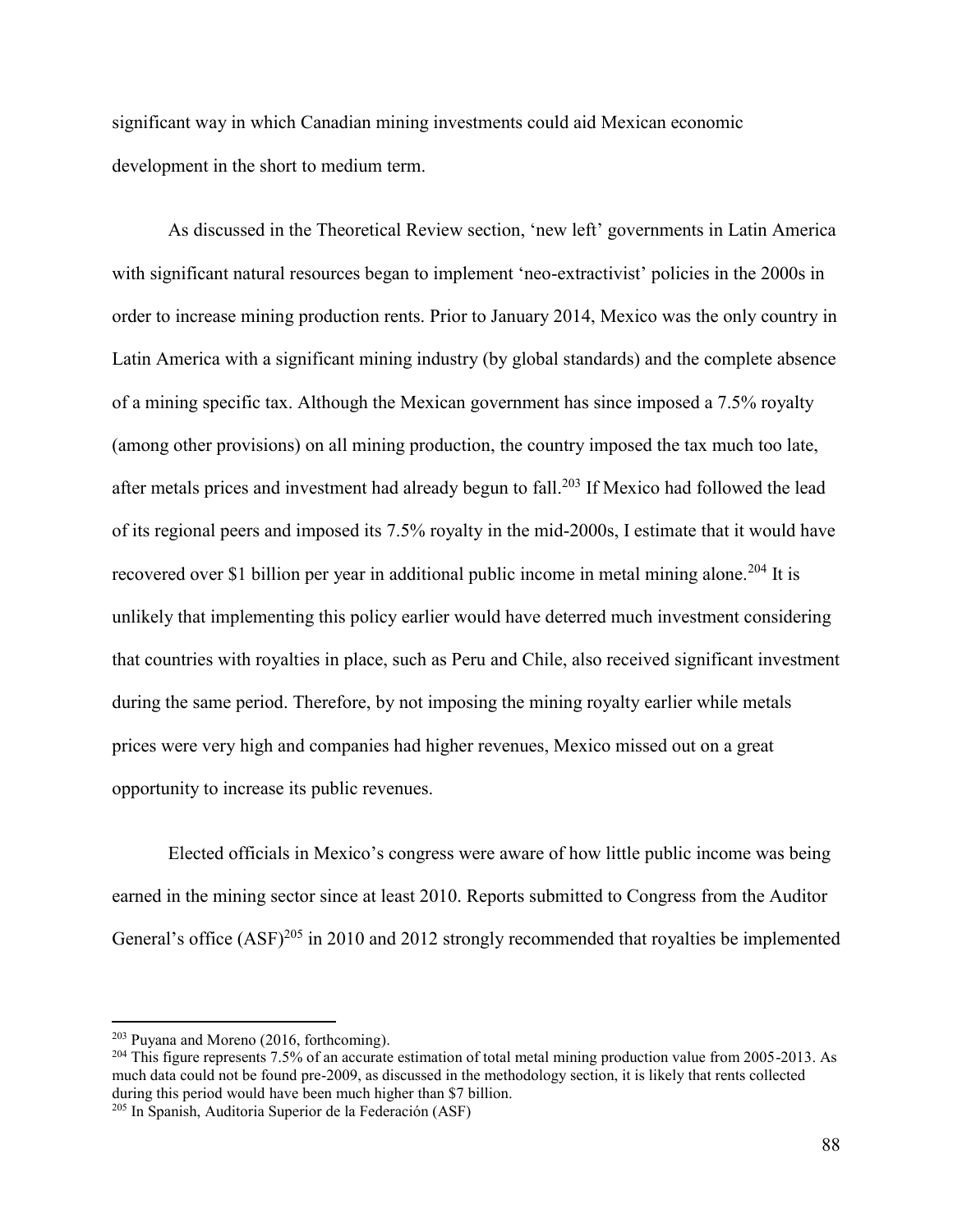in order to gain public income, and offset the public administration<sup>206</sup> costs of mining.<sup>207</sup> I received a written response from the ASF which stated, "the problem [mining concession payments being lower than government administration fees] was known by everyone for a long time, however, for various reasons, action was not taken".<sup>208</sup> It went on to explain that the low payment system was the result of a policy decision aimed at encouraging investment in the mining sector which lasted for more years than it should have. The ASF stated that it had made "diverse proposals for revisions" in order to change the administration of mining concessions.<sup>209</sup> The response I received from the ASF demonstrated that their office, the Chamber of Deputies, and the Secretary of the Economy were aware of the problem of low mining rents for many years before taking action. Such a situation thus raises the question of why it took the Mexican government so long to impose a mining tax.

My original hypothesis was that Mexico's previous neoliberal federal government (National Action Party, or  $PAN$ )<sup>210</sup> mandated low taxes in an attempt to attract investment throughout the commodity boom. I suspected that the implementation of royalties in 2014 were an attempt by Peña Nieto and the governing PRI to re-establish corporatist links in poor, rural Mexico and gain political capital in mining regions. However, two interviews provided considerable insight into other reasons explaining why mining royalties came so late in Mexico.

<sup>&</sup>lt;sup>206</sup> Public administration costs of mining include paying personal to grant and file concessions, maintain the different sectors within the Department of Mines, and maintain safety and environmental protocols.

<sup>207</sup> "Derechos sobre Minería", Informe del Resultado de la Fiscalización Superior de la Cuenta Pública 2010, Auditoría Financiera y de Cumplimiento.

<sup>&</sup>quot;Otorgamiento de Concesiones e Ingresos por Derechos en Materia Minera", Informe del Resultado de la Fiscalización Superior de la Cuenta Pública 2012, Auditoría Financiera y de Cumplimiento.

<sup>208</sup> Written response from ASF office, October 2015: 2.

<sup>209</sup> Written response from ASF office, October 2015: 4.

<sup>210</sup> In Spanish, Partido Acción Nacional (PAN)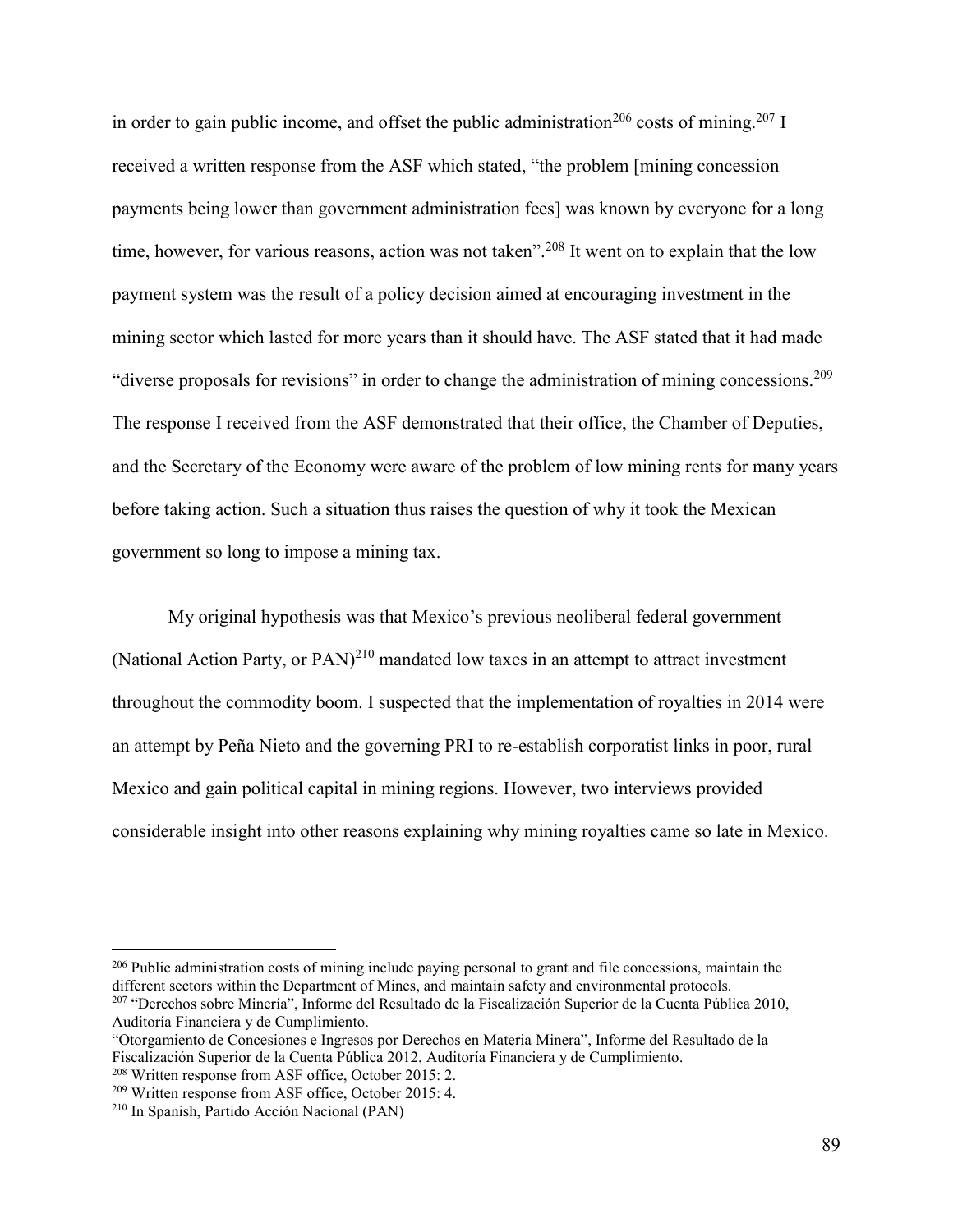In the first interview, two government officials<sup>211</sup> from the Mining Department of the Secretary of the Economy indicated that they had been involved in discussions regarding mining royalties since 2003, more than a decade before their implementation. These individuals recognised that the tax took a long time to implement, and indicated that the delicate nature of tax implementation was the primary reason why the taxes were not applied earlier.<sup>212</sup> Another interview was conducted with a former director at the Secretary of Finance and Public Credit  $(SHCP)$ <sup>213</sup>. The individual was specifically hired to spearhead the mining royalty implementation project in 2010 – two years before Peña Nieto won the election, when the PAN government was still in power. All three of the above mentioned individuals clearly indicated that past PAN administrations were responsible for kick-starting the mining tax, negating my original hypothesis.

 The SHCP director indicated that there was a feeling among public officials that the introduction of a mining tax would create limited government revenue, especially when compared to rents earned from Mexican oil.<sup>214</sup> The director also stated that the political capital of Mexico's three largest mining companies, owned by Mexico's three wealthiest businessmen, played a significant role in the SHCP decision making process. Upon being hired, the director was warned by his hiring committee to be firm with his coworkers at the SHCP, because the majority were graduates of the Mexican Autonomous Institute of Technology (ITAM).<sup>215</sup> This is significant because the ITAM is an exclusive, private university in Mexico that was founded in

<sup>211</sup> Lizardi, Jorge Fernández and Mejía, Noé Reyes. Interview by Sean Cornelissen. Unrecorded. Mexico City, November 14, 2015.

<sup>&</sup>lt;sup>212</sup> By "delicate nature of new tax implementation" I suspect that the officials meant that new taxes are never popular amongst private sector interests, especially when considering the power of the Mexican private actors in mining.

<sup>213</sup> In Spanish, Secretaría de Hacienda y Crédito Público (SHCP).

<sup>214</sup> Farfan, Gabriel. Interview by Sean Cornelissen. Unrecorded. Mexico City, November 16, 2015.

<sup>215</sup> In Spanish, Instituto Tecnológico Autónomo de México (ITAM).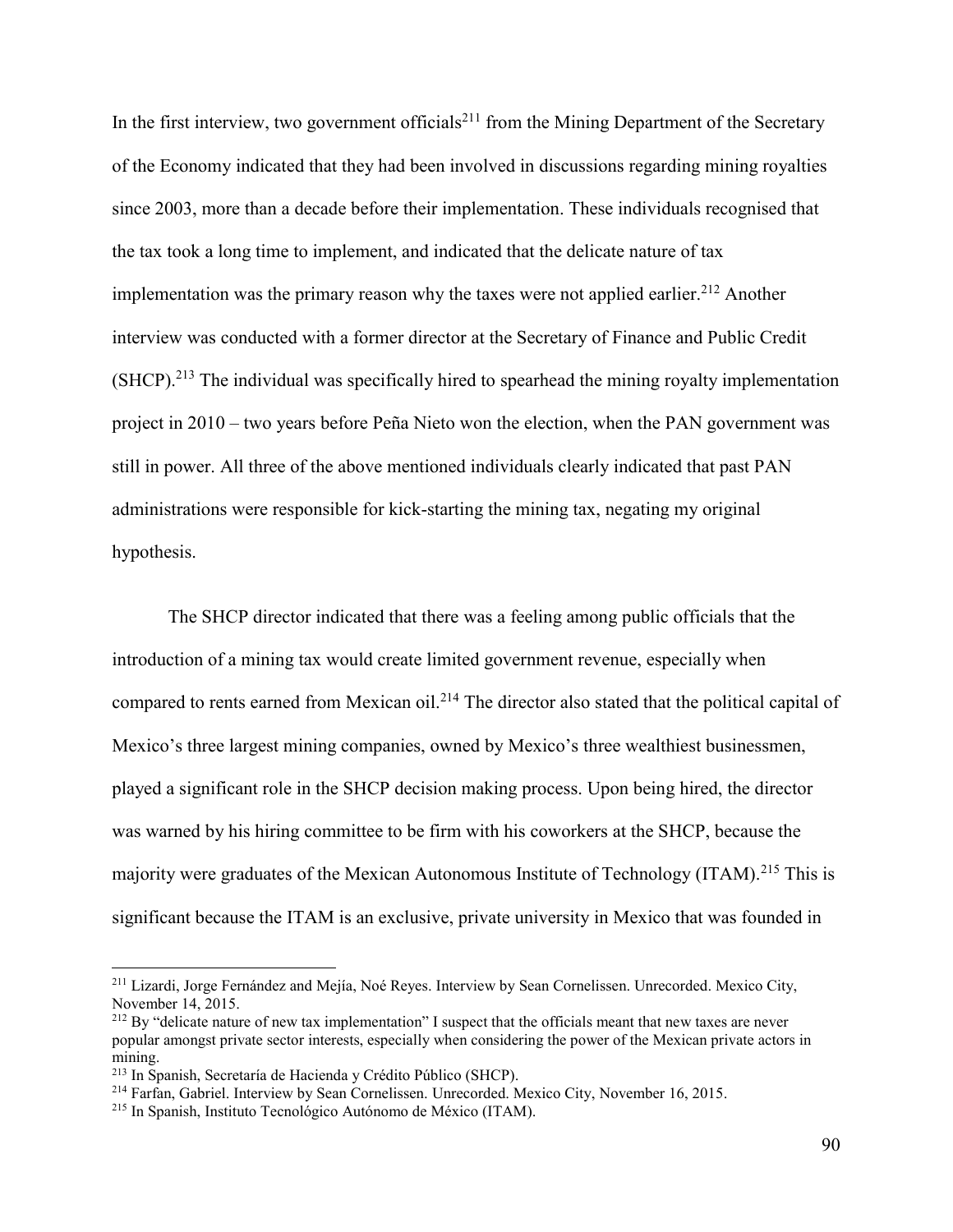1946 by the father of Alberto Bailleres - Mexico's third richest man and owner of Mexico's largest mining firm, Industrias Peñoles. The former SHCP director informed me that the Mexican Chamber of Mines (CAMIMEX), the Canadian Mining Task Force (CMTF), and many large foreign and domestic mining companies attempted to dissuade him while he was writing the new tax laws.<sup>216</sup> Since the majority of his coworkers at the SHCP were loyal to their linkages at the ITAM, the only support the individual received in drafting the legislation was from World Bank representatives.<sup>217</sup> It is important to mention that the director was hired specifically for the task of writing the new mining law, and left the department immediately after doing so. This suggests that long-term employees in the SHCP were incapable of completing the task because of pressures from Mexico's business elites. The expectation that public servants at the SHCP would attempt to limit the taxation of Mexico's wealthiest people exemplifies a substantial weakness in the crucial government organization. The awareness of the interviewee's hiring committee of the collusion that exists in the department highlights a major institutional weakness in the organization that has executive authority of taxation laws.

Although Mexico's neoliberal PAN government likely played an important role in avoiding a mining tax, it seems there is an additional reason why Mexican policymakers were reluctant to implement mining tax reforms. Interviews suggested that the relatively small amount of tax income that was to be gained through a mining tax (upwards of \$1 billion per annum) was determined to not be worth angering Mexico's wealthiest individuals. This is one of the most disturbing findings of this research project as it demonstrates how Mexican public institutions crumble under the power of few private interests. New institutional economics theory teaches us

<sup>216</sup> Farfan, Gabriel. Interview by Sean Cornelissen. Unrecorded. Mexico City, November 16, 2015.

<sup>&</sup>lt;sup>217</sup> The report made by World Bank officials outlining suggestions for Mexico's new mining tax has not yet been made public.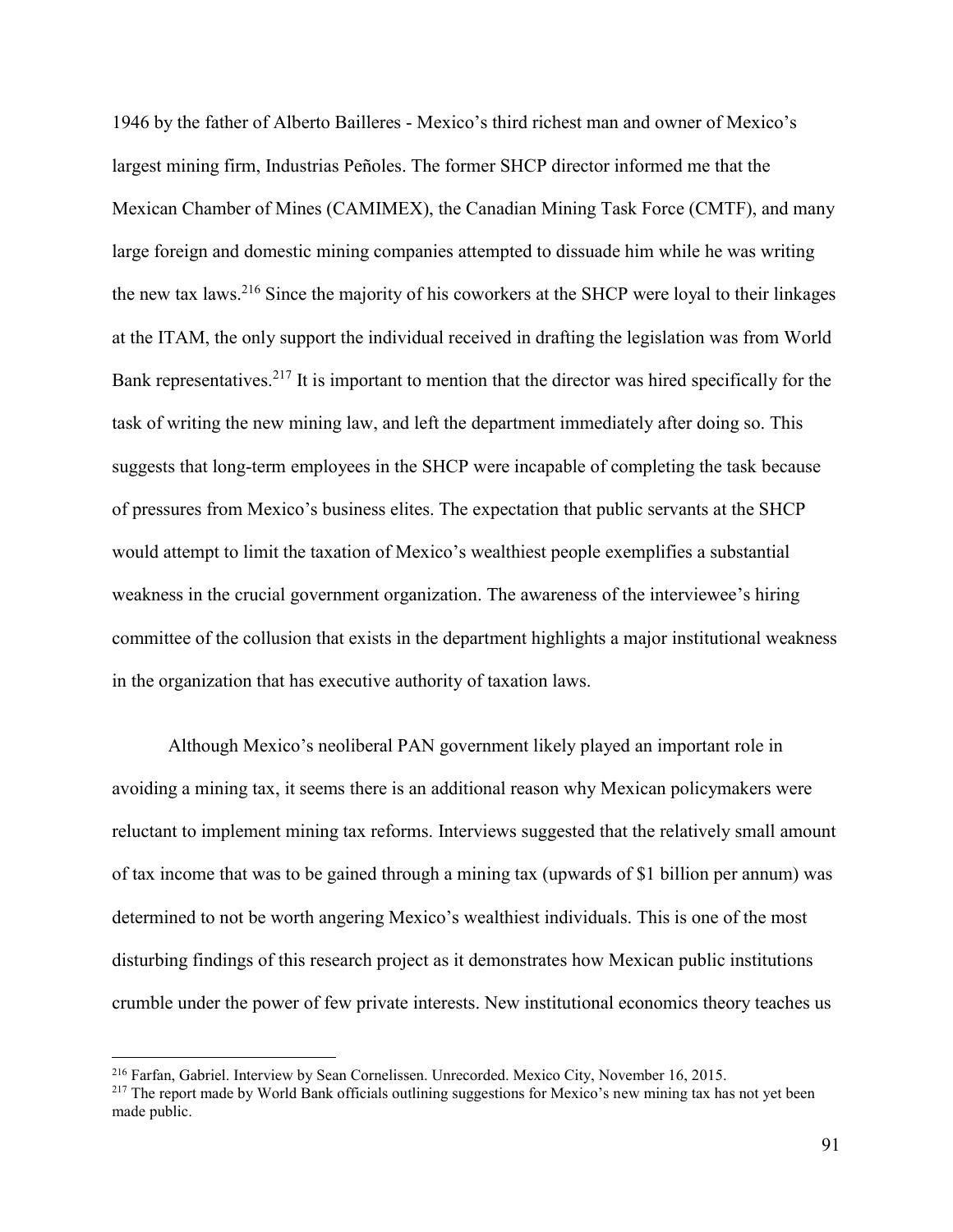that often times inefficient and unjust institutions, or cultural norms, can continue to exist for millennia, even with globalization and the presence of free markets.<sup>218</sup> Traditional theories such as neoclassical economics suggest that the presence of foreign investment and the enticement of the free market will eventually persuade developing countries to adopt efficient economic and political policies.

However, the case of mining taxes in Mexico teaches us that the collusion of local business elites and the national government can persist in the face of free trade and an open economy. In fact, the collusion of Mexican business elites with taxation authorities benefitted Canadian mining investors since they are subject to the same tax rate as their Mexican peers given the stipulations of NAFTA. In other words, although Canadian mining investors welcomed the absence of mining royalties throughout the commodity booms, it was their Mexican peers that allowed the favourable taxation regime to persist. It could be argued that Mexico's neoliberal PAN government was the primary reason that taxes were avoided throughout the commodity boom, rather than corruption and collusion. However, the neoliberal argument fails to explain how a single government can justify a completely 'free-market' metal mining industry, while supporting a state-owned monopoly on oil in the same breath. For this reason, it is necessary to take into consideration the effect of historical phenomena and institutions on policy decision-making, rather than to rely purely upon the tenants of the adopted approach (in this case, neoliberalism). The presence of a free market and neoliberal policy framework in Mexico has not and will not alter informal institutions of favouritism and collusion that have been in place for nearly a century, since the end of the Mexican revolution and the birth

<sup>218</sup> Toye, John, "The New Institutional Economics and its Implications for Development Theory" chapter in *The New Institutional Economics and Third World Development* edited by John Harriss, Janet Hunter and Colin Lewis (London: Routledge, 1995): 62. 49-71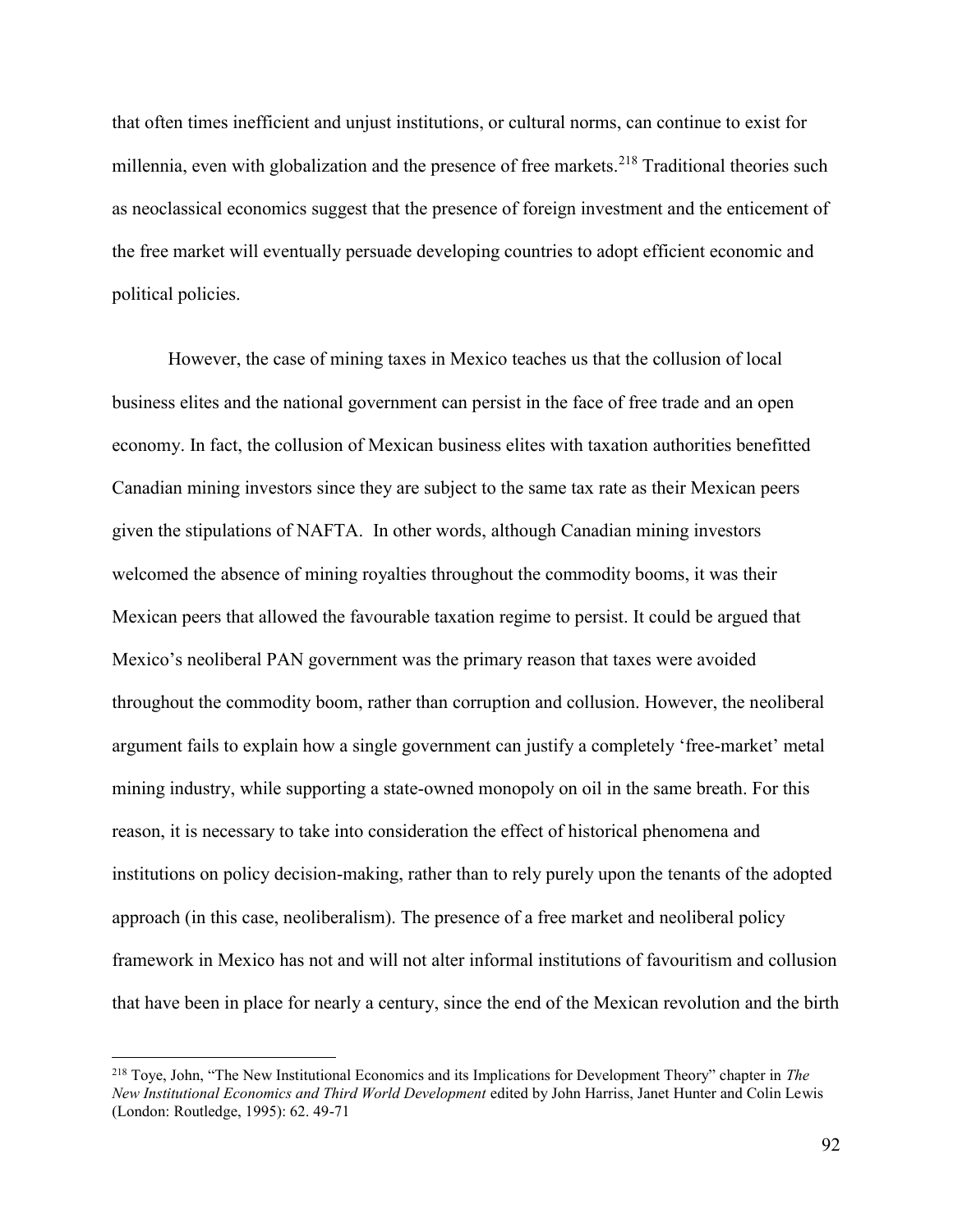of the PRI. For that reason, it is important to recognise the agency that NIE gives to formal and informal institutions in order to provide nuance to the neoliberal policy framework that the Mexico has been associated with. Furthermore, NIE teaches us that alternative government regulations and transparency mechanisms can be useful tools to offset historical and unjust informal rules of the game.

The argument presented here is also significant as it directly contests the overbearing assertion in academia that Canadian mining interests (both public and private) have significant influence in Mexico. Interviews with the financial directors of two Canadian mining companies indicated that efforts were made through the Canadian trade commission, CAMIMEX and independently to deter the new mining taxes from being implemented. Similarly, the President of the Canadian mining task force  $(CMTF)^{219}$  and the CEO of Goldcorp addressed the Mexican government in an irritated manner regarding the new mining taxes at the Acapulco mining conference. These individuals made it clear that they were unhappy with the recent policy changes, and that any further move in a similar direction would cause them to withdraw investment in the industry. A conversation with an official at the Canadian trade commission revealed that their office had no intent in meddling with Mexican internal politics, and furthermore that CMTF conversations with the Secretary of the Economy were largely futile. All of these indications demonstrate that the attempts of Canadian mining interests to keep a tax policy favourable to their interests in place were largely unsuccessful. They also demonstrate that institutional phenomena concerning the relationship between Mexican elites and Mexican policymakers were more important in policy decision making than foreign influences.

<sup>219</sup> The CMTF is a branch of the Canadian Chamber of Commerce in Mexico that promotes Canadian mining interests in Mexico.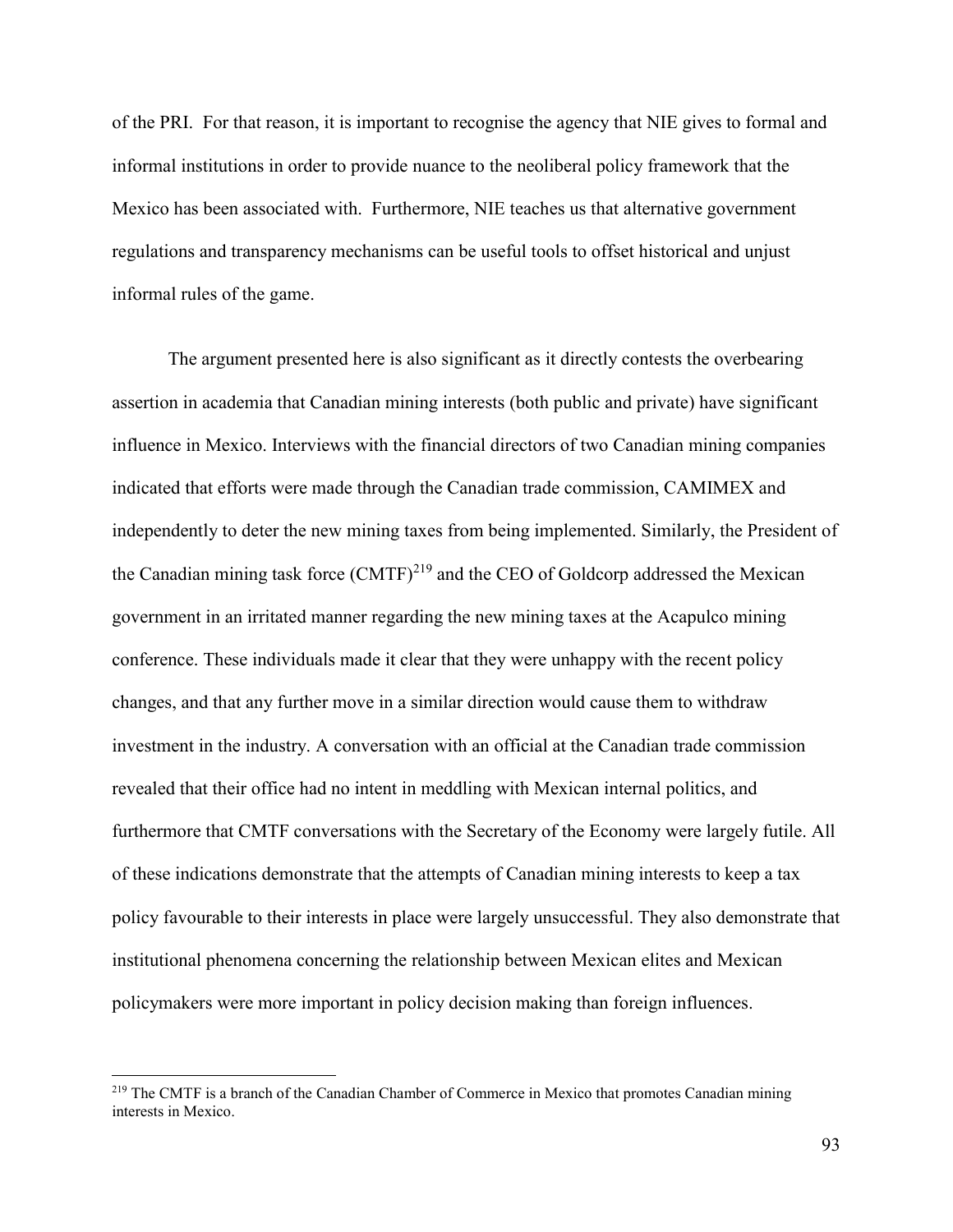Interviews demonstrated that it was Mexican business elites with influence in nearly every sector of the economy that successfully dissuaded SHCP officials from implementing a mining tax throughout the entire commodity boom – not Canadian companies. Empirical data analysis demonstrated that Canadian mining firms earn less than Mexican firms overall, which also suggests that their political leverage is relatively weaker. Finally, substantial literature has shown that the Mexican government has a long history of favouritism with the top earners in Mexico's mining industry.<sup>220</sup> It is important that authors who write about power relationships in Latin America recognise that Canadian mining interests are likely to have a very different experience in a middle-income  $OECD<sup>221</sup>$  country with a diverse economy, such as Mexico, than in a low-income natural resource dependent economy, such as Bolivia or Guatemala. Some of the articles cited in the literature review which support the Canadian mining imperialism argument do not express an awareness of this distinction. Furthermore, it is important to recognise that although government institutions in both types of Latin American economies may be malleable, one cannot assume that foreign influences are necessarily more powerful than domestic influences. Canadian mining firms, the Canadian trade commission and the Canadian Mining Task Force may have had some influence in avoiding the tax implementation, but their impact would have been negligible compared to that of Slim, Bailleres, or Larrea.

The quantitative and qualitative research that was developed for this thesis demonstrates that the hesitancy of Mexican legislators to impose a mining royalty was due to the political capital of Mexican business elites, rather than that of Canadian mining interests. This recent

<sup>220</sup> Wise and Mendoza, "Minería, Estado y Gran Capital en México" (2001), Ángel Tomás Wong Dan "Análsis de Crecimiento y Desarrollo de Grupo México en la Industría Minera", *Facultad de Ciencias Económicas y Empresariales*. 15.1 (2015): 104- 113, Strom Thacker, "Big Business, the State and Free Trade: Constructing Coalitions in Mexico" (Cambridge University Press, New York: 2000)

<sup>221</sup> Organization for Economic Co-operation and Development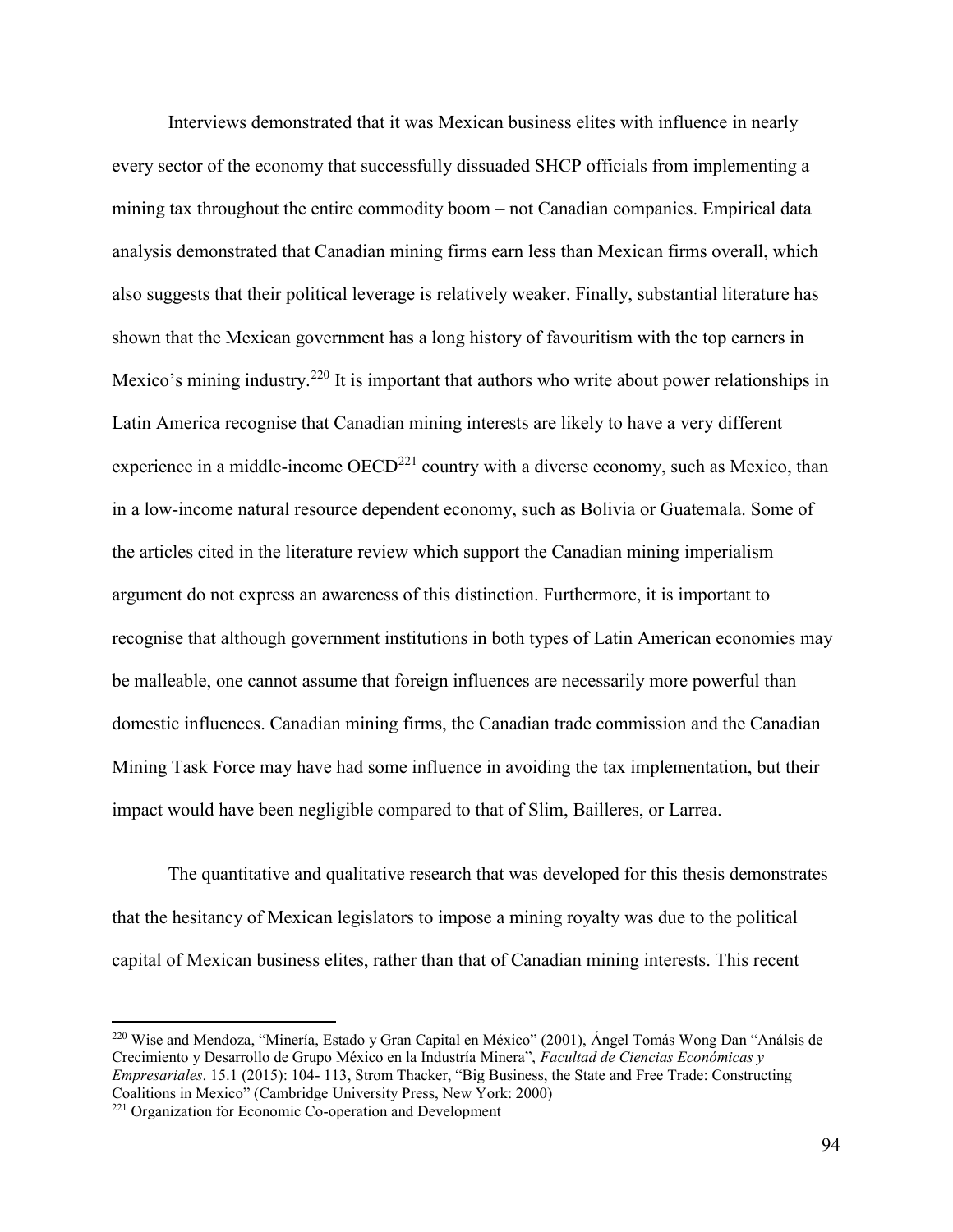history is important as it allows us to better understand who the major players are in the mining industry, the level of autonomy of Mexican policymakers, and how these influences affect economic development outcomes. Looking toward the future, however, the question becomes: what effect will the new mining royalties have on the economic development of Mexico as a nation, as well as specific mining regions? And further, how much does Canadian mining contribute to these public incomes?

## Introduction of the 2014 Mining Royalty: The Likely Impacts of Canadian Contributions

The introduction of mining royalties in January 2014 were part of Peña Nieto's broad fiscal reforms which aimed to restructure many public and private activities from pedagogical training for public school teachers to opening up the oil sector to private investment. The introduction of mining royalties, and other aspects of the reform package, initially received support from the all three of Mexico's major political parties which formed the coalition, *Pacto por México*. Before the reforms were implemented, the right-leaning PAN left the pact, and was soon followed by the left-leaning PRD. Nevertheless, the majority of Peña Nieto's reforms were installed even in the midst of the breaking up of the *Pacto por México.* The principal changes that were made to the tax administration of mining in January 2014 include:

• 7.5% royalty tax on revenues earned through the extraction of all metals<sup>222</sup>

 $\overline{a}$ 

 $\bullet$  0.5% additional royalty tax on revenues from gold, silver, and platinum mining<sup>223</sup>

 $222$  If a firm has net losses from a given fiscal year, they are not required to pay this royalty. For example, Great Panther Silver had more expenses than revenue in 2014 and as a result did not pay the 7.5% royalty.

<sup>&</sup>lt;sup>223</sup> I originally hypothesized that this tax was an attempt to get more taxes specifically from Canadian companies, which dominate gold and silver extraction, but interviews suggested that the additional 0.5% was imposed because precious metals prices rose faster than industrial metals – not because of the companies extracting precious metals.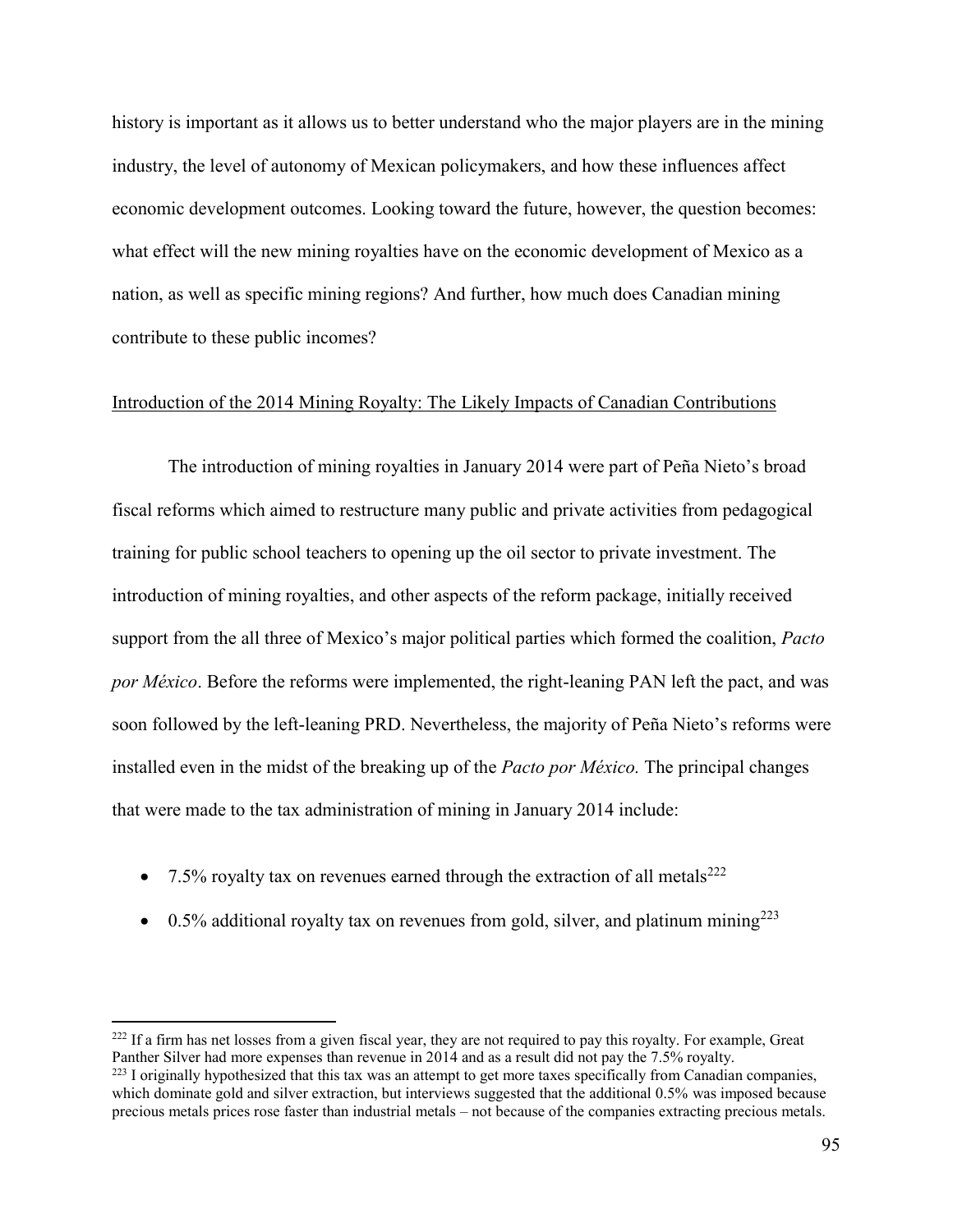- The elimination of the IVA tax exemption which formerly gave mining companies the ability to claim most costs incurred during the exploration and development stages once a mine began production $^{224}$
- Payments for land concessions increased  $50\%$  for each year the concession is owned<sup>225</sup>
- Payments for land concessions increased 100% for each year that a concession holder has no exploration or development activity on the concession after two years of ownership<sup>226</sup>

The 2014 mining tax reforms allowed for the creation of the Regional Sustainable

Development Fund for Mining States and Municipalities  $(FDM)^{227}$  which is financed by 80% of the government income earned by the two new royalties outlined above.<sup>228</sup> The remaining  $20\%$ of public income generated by the royalties goes directly to the federal government. According to the document which stipulates the regulations regarding the FDM, 62.5% of the fund will go to mining municipalities, and 37.5% will go to mining states to engage in development projects with certain criteria.<sup>229</sup> The FDM is administered through Committees on Regional Development for Mining Zones (CRD), which is explained more in-depth below.<sup>230</sup>

<sup>227</sup> In Spanish, Fondo para el Desarrollo Regional Sustentable de Estados y Municipios Mineros (FDM)

 $224$  The elimination of this tax was particularly important for companies which began production shortly after the new tax laws were implemented as they had reimbursement of all preliminary costs in their calculations. This tax may also have a significant effect on prospective investors as junior companies with little capital will have less incentive to choose Mexico as a destination for opening their first mine.

 $^{225}$  In 2010 the Auditor General's office produced a report stating that concession payments (as low as \$5 MX pesos per hectare) were lower than the costs associated with administrating the concessions. The report stated that not only was the federal government losing money administering concessions, but less than 1% of concessions were invigilated by an official from the Secretary of the Economy because of a lack of funds. The SHCP director responsible for drafting the mining tax reform stated that when he began working in 2010 there were only four employees responsible for administering nearly 3,000 mining concessions. My research has led me to believe that these are the principle reasons why concession prices were increased.

<sup>&</sup>lt;sup>226</sup> An interview revealed that during the commodity boom there was an issue of companies buying concessions and waiting for prices to rise even further, leaving the land in an unproductive state. The major issue with this behaviour is that the land cannot be used for other industrial purposes while it is concessioned for mining.

<sup>228</sup> "Reglamento de la Ley Minera", Última reforma publicada Diario Oficial de le Federación, 31 de octubre 2014.  $229$  Ibid.

 $230$  Ibid.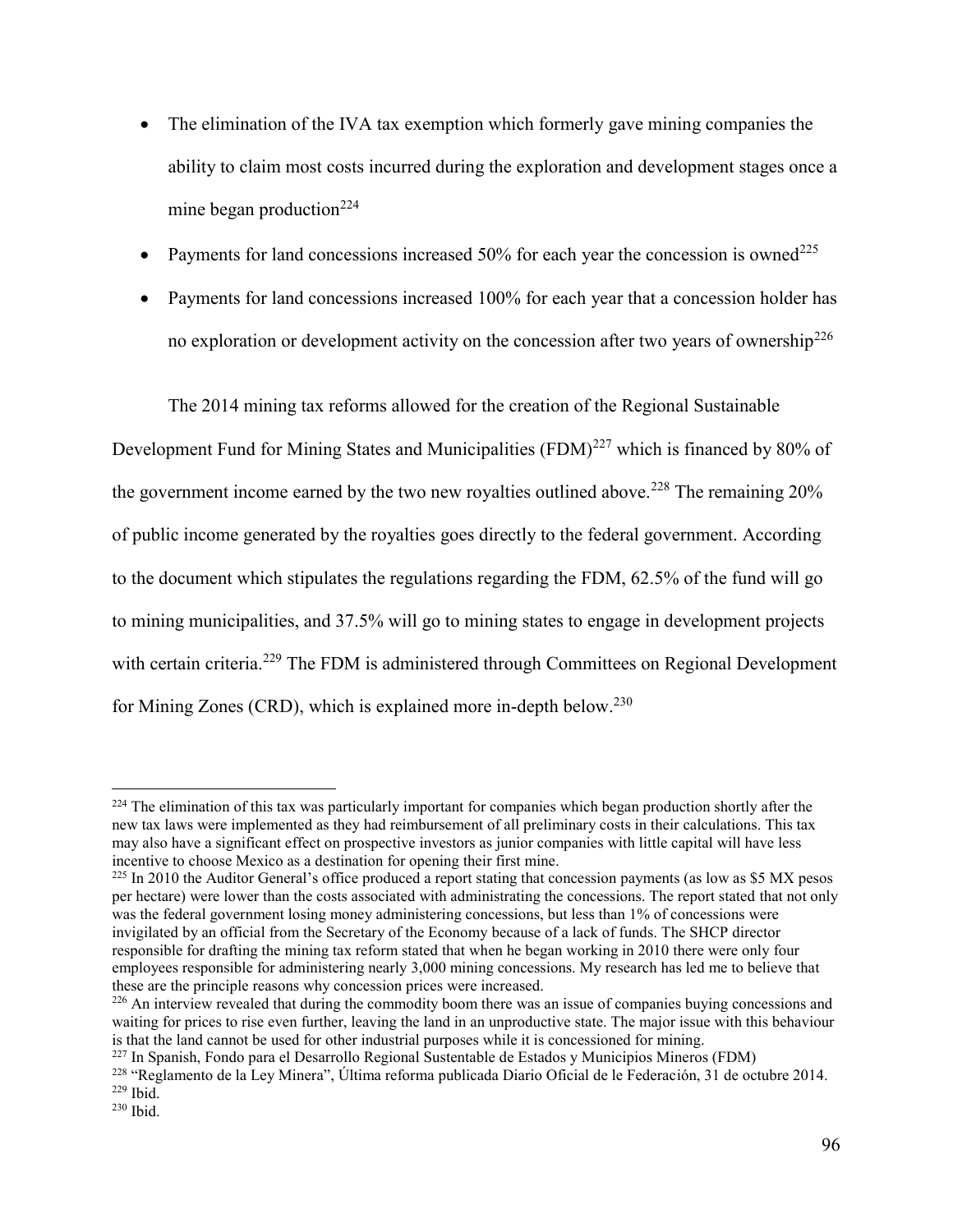Canadian firm participation in the Regional Sustainable Development Fund for Mining States and Municipalities (FDM) will of course be limited to the amount of revenue Canadian companies earn in the relevant constituencies. Since Mexico has a free trade agreement with Canada, companies from both countries are expected to contribute in an identical manner to the development fund. Because there is no objective distinction between how Canadian and Mexican firms finance the FDM, the following analysis is based on how the fund works, and what this means for Mexico's economic development. As a reminder, Canadian firms are responsible for roughly 40% of all metal mining revenue in Mexico. Therefore, roughly 40% of the FDM's initiatives will be funded by Canadian firms, since contribution to the FDM is based on a firm's total revenues.

It is my contention that creating mining royalties to generate more government revenue should have a more important effect on economic development compared to the impact of employment and value added products and services. However, a positive effect from taxation on economic development depends in large part on how those funds are spent by public authorities. Data gathered from various sources will be presented in order to provide insight into how and where the mining tax is expected to be spent. The common denominator in all of the present problems (and predictable future issues) regarding the disbursement of the FDM is the widespread existence of institutions that enable malpractice and corruption.

It should be mentioned that the new royalties and changes in concession payments are in addition to the 30% corporate income tax that all companies are required to pay in Mexico. Other existing regulations included municipal property taxes, employee benefit requirements, and the

97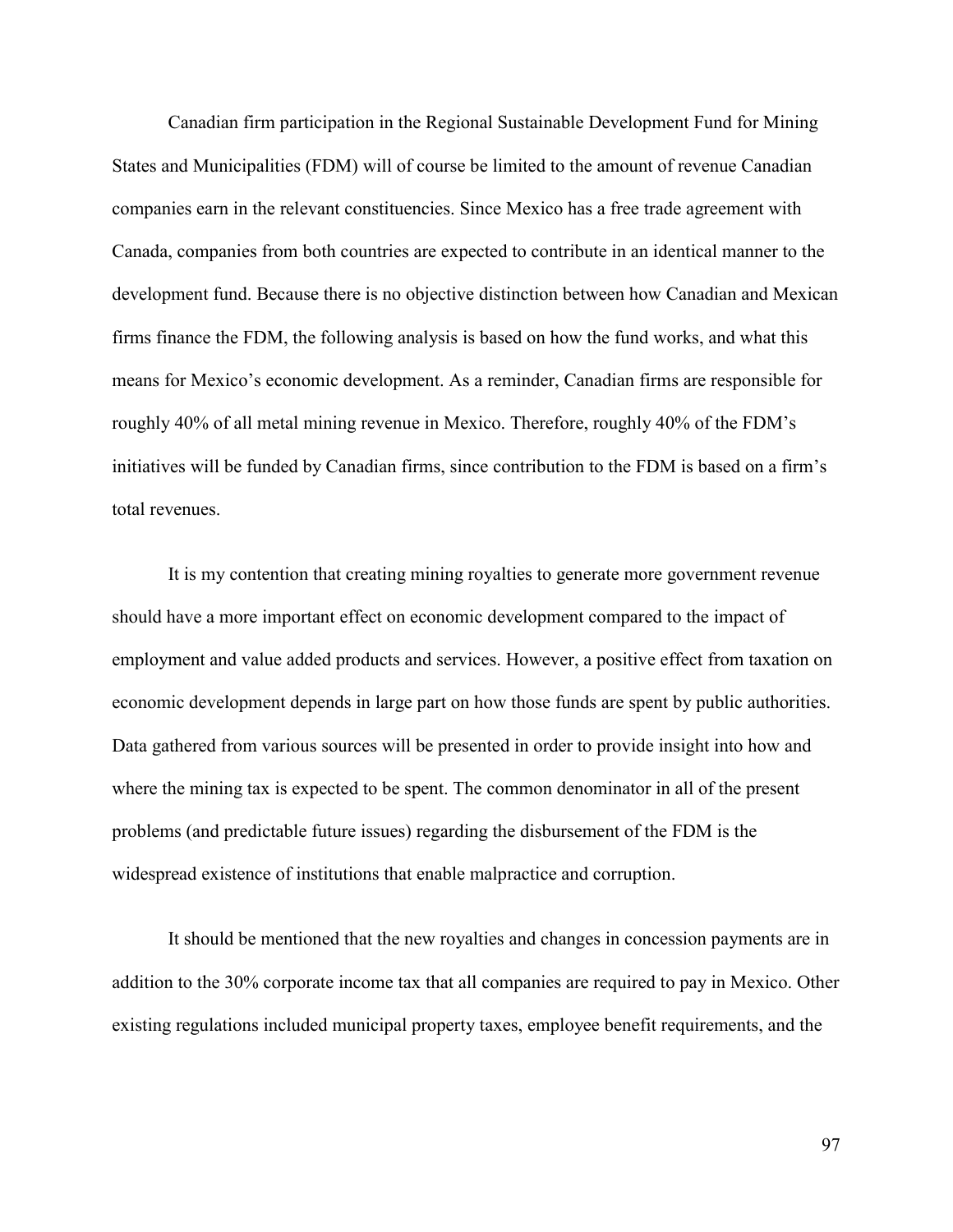requirement of a management office in Mexico.<sup>231</sup> An exact calculation of the amount a company pays in taxes depends upon many factors such as the size of the concession, whether the company has net gains or net losses, when the company uses various types of tax reimbursements, whether input products are imported or bought in-country, and many other factors. In comparison with other Latin American countries where Canadian mining firms were heavily involved pre-2014, Mexico provided one of the most, if not the most, competitive tax regime with all factors considered. Two of the world's top investment consultancy firms, Deloitte and PwC, highlighted the particular attractiveness of Mexico's *laissez faire* taxation regime in the mining industry in recent reports.<sup>232</sup>

Each state with a mining industry now has a Committee on Regional Development for Mining Zones (CRD), which administers FDM funds and approves project proposals for municipal governments in its jurisdiction, as well as the state government. The committee consists of the following representatives: one state government official, one municipal government official, one mining company representative, one indigenous or agricultural community member, and a secretary.<sup>233</sup> Many interview subjects saw the new committees as an opportunity for different stakeholders to work together on a regular basis, which could improve communication and reduce social conflicts. This finding suggests an optimistic outcome of the CRDs. However, the membership of the committees could prove to be counterproductive in creating efficient development projects because the committees seem to be unrepresentative of the population they are meant to serve. Only one of five committee seats is reserved for an

<sup>&</sup>lt;sup>231</sup> Taxation and Investment in Mexico 2014, Deloitte Touche Tohmatsu Limited, accessed January 12, 2015 on [http://www2.deloitte.com/content/dam/Deloitte/global/Documents/Tax/dttl-tax-mexicoguide-2014.pdf.](http://www2.deloitte.com/content/dam/Deloitte/global/Documents/Tax/dttl-tax-mexicoguide-2014.pdf)

<sup>232</sup> *Mining Industry in Mexico,* Deloitte, May 2012. *Corporate Income Taxes, Mining Royalties and other Mining Taxes: Global Mining Industry Update 2012,* PwC, June 2012.  $233$  Id.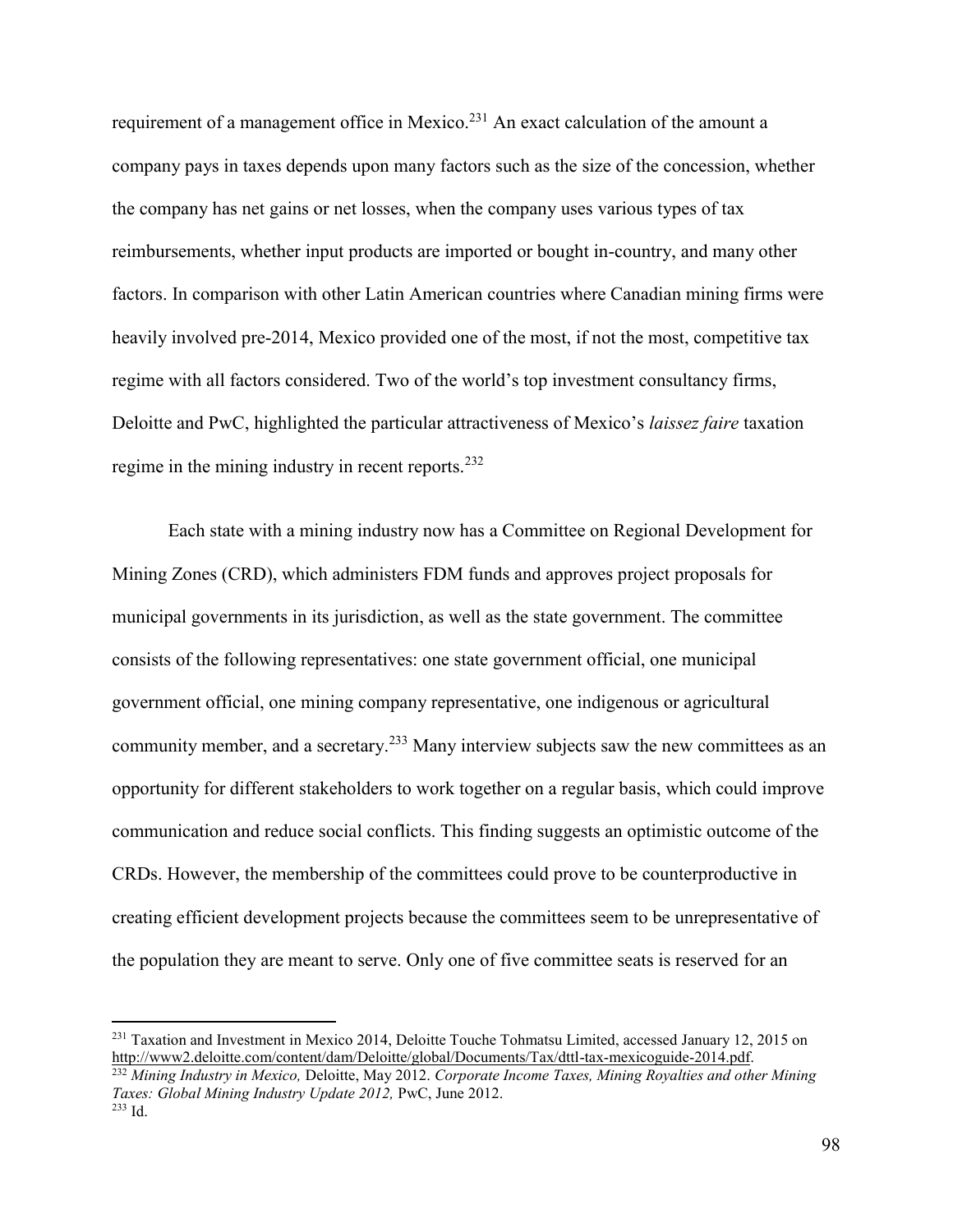'indigenous or agricultural community member' which could prove to be problematic considering that he or she is the only individual with an in-depth idea of what the population needs most in order to develop economically. This situation may be problematic as it could result in the development of projects which do not serve local communities; but instead serve other populations such as urban centres where municipalities are based.

Importantly, the fund can only be used to develop "physical infrastructure with a positive social, environmental, and urban development impact" such as: school or hospital construction and remodelling, highway and public transportation maintenance, landfills, improving air quality, reforestation, urban mobility, river restoration, etc.<sup>234</sup> One issue with these criteria is that they allow for the construction of new public institutions, but do not permit for the FDM to pay for doctors, nurses, or teachers. The construction of infrastructure without a mechanism to make the infrastructure sustainable is a common problem with development initiatives, which should be an important consideration for FDM committees. A second concern with the destination of the funds is that most Canadian mines are located in very rural areas, so "urban development impacts" or "urban mobility impacts" do not seem to be relevant development projects for the poor residing in mining regions. The official regulations regarding the FDM which outline what the funds can be spent on, as well as the unawareness of interviewed government officials of these rules, raises considerable concerns in regards to the trajectory of the development fund.

 My fieldwork revealed that no development project funded by the FDM had been launched as of October 2015, nearly two years after the tax changes were implemented. The Zacatecas FDM committee had been formed and met on three occasions during this nearly two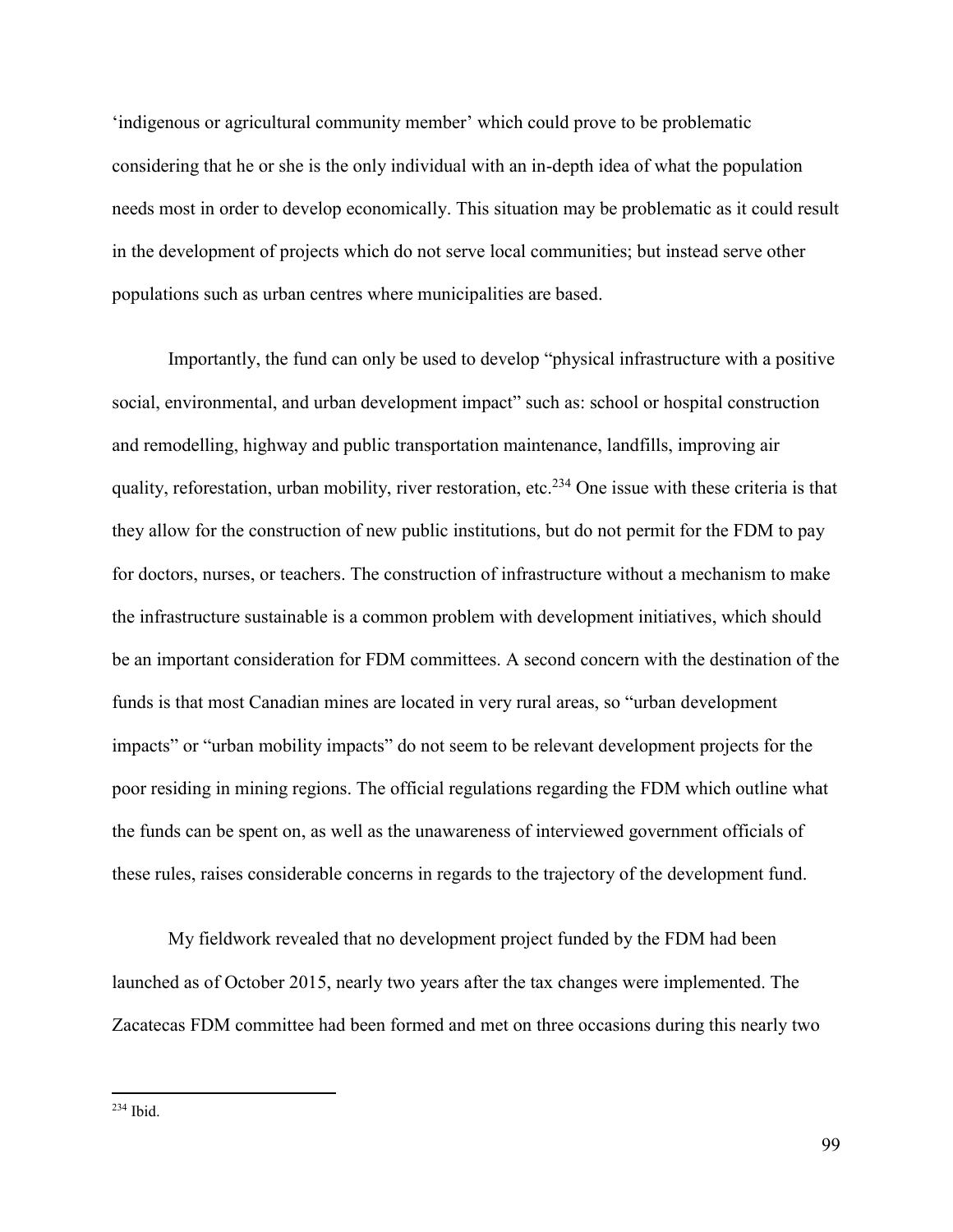year period, however no development project had been approved by the committee at the time of the interview with the Director of Mines in Zacatecas.<sup>235</sup> An interview with the Director of Economic Development in the municipality of Morelos, Zacatecas, where one Canadian and one Mexican owned mine are located, revealed that the municipality's development projects were sent to the committee for approval on October 13, 2015.<sup>236</sup> The director admitted that the process for receiving FDM funding and submitting development projects has been slow, but he stated that it is normal for such processes to be lengthy in Zacatecas as government bureaucracy generally operates more slowly in rural states. The slow rate of FDM project developments is damaging to the fund's beneficiaries, as well as Canadian mining companies. As previously mentioned, some Canadian firms claim to have reduced CSR payments and are therefore anxious to demonstrate 'social responsibility' to local communities via projects generated from the new mining taxes.

The lethargic nature in which FDM committees, the SHCP and municipalities have been developing FDM projects may reflect a cultural gap in how the Mexican government and Canadian mining companies view time as an institution<sup>237</sup>. On a similar note interviews revealed that when firms were entitled to IVA tax reimbursements, before the reforms took place, it sometimes took Mexican tax officials more than a year to disperse these funds to Canadian companies. It was difficult for financial directors of Canadian firms to explain to their superiors how long this process took, and companies often expected the reimbursement to arrive in a

<sup>235</sup> Magdallenes, Juan de Dios. Interview by Sean Cornelissen. Unrecorded. Zacatecas, October 14, 2015.

<sup>236</sup> Reyes, Gilberto and Fajardo, Isaac. Interview by Sean Cornelissen. Unrecorded. Morelos, Zacatecas November 14, 2015.

<sup>&</sup>lt;sup>237</sup> As a reminder informal institutions, such as time, are considered to have considerable effects on economic development. In other words, it is not only formal institutions such as laws and rules that effect economic decision making of the private actors, but also informal institutions such as time, family structures, and religion.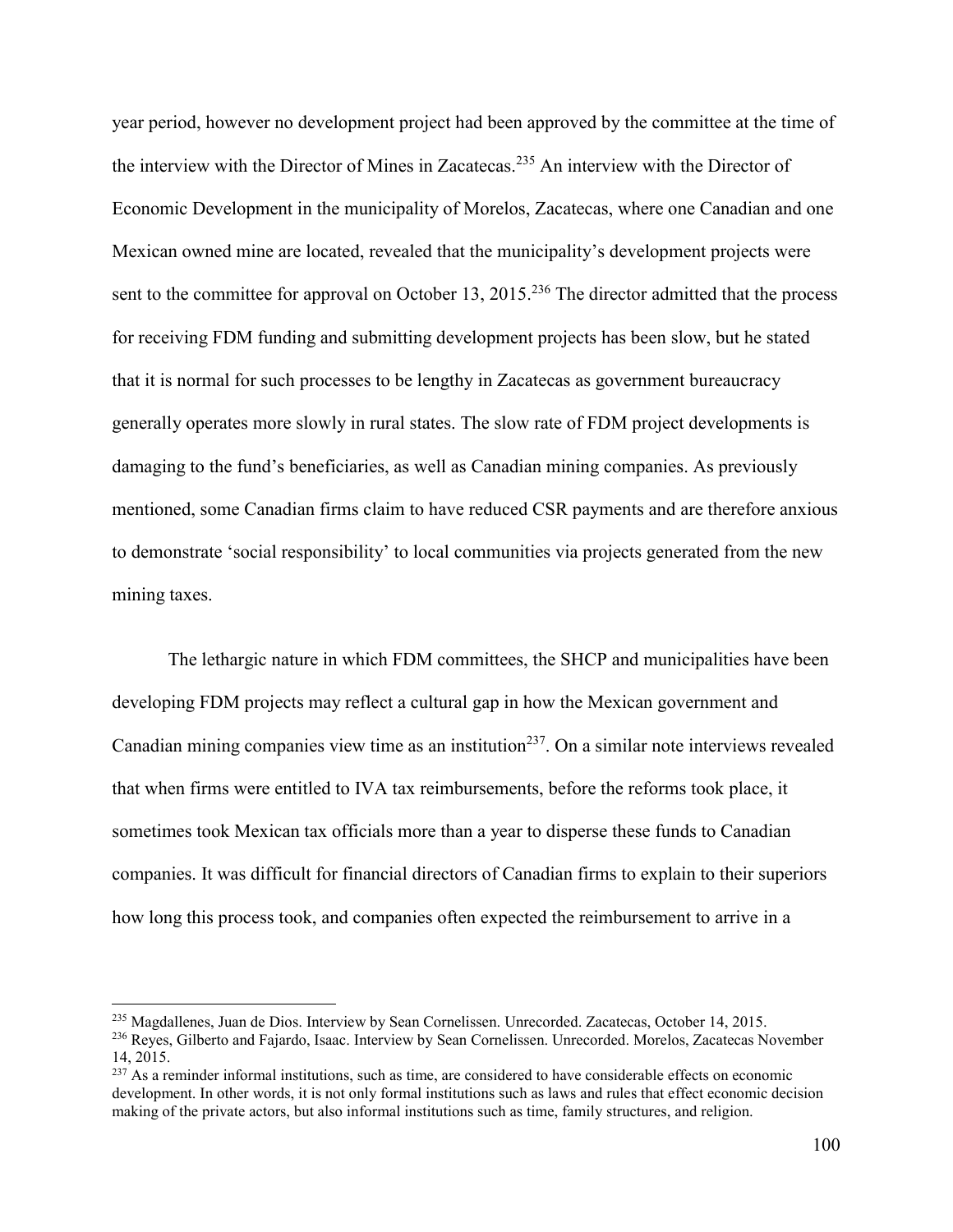timely manner. As mentioned earlier, before Canadian firms began to hire Mexican managers, there were cultural misunderstandings in the manner in which Canadian companies began exploration processes before speaking with local populations. New institutional economics stresses that the scenarios described here arise as a result of a lack of knowledge (on both sides) in developed – developing world relationships.<sup>238</sup> For North, different cultural approaches to time, relationships and communication can impose a significant transaction cost when knowledge regarding these phenomena is not perfect. He stresses that recognising these gaps in knowledge and attempting to mitigate misunderstandings will become increasingly important in the years to come as the world globalizes and technology advances.<sup>239</sup> Understanding different cultural approaches to various phenomena (such as time) is crucial to developing a more efficient mining industry for Canadian investors, and a mining industry that generates more positive impacts for the Mexican economy. My research revealed that these understandings are improving, but there is still a significant gap to be filled.

 The interview in Morelos, Zacatecas demonstrated that FDM funding caused the municipality's budget to double in  $2015<sup>240</sup>$  Data collected for this research project shows that in 2015 about \$13.5 million CDN was due to the municipality of roughly 10,000 inhabitants based on the mines' 2014 revenues.<sup>241</sup> The Director of Economic Development of Morelos informed me that funding for municipal administration remained the same, even though the municipality's revenue doubled as a result of funding from the FDM. The municipality of Morelos, and many others in a similar situation, will be administering a budget twice as large as ever before, but with

<sup>&</sup>lt;sup>238</sup> Toye, John, "The New Institutional Economics and its Implications for Development Theory": 62.

<sup>&</sup>lt;sup>239</sup> North, Douglass C. "The Adam Smith Address: Economic Theory in a Dynamic Economic World": 9.

<sup>240</sup> Reyes, Gilberto and Fajardo, Isaac. Interview by Sean Cornelissen. Unrecorded. Morelos, Zacatecas November 14, 2015.

<sup>241</sup> Appendix 1: Mining Production in Mexico, 1996-2014.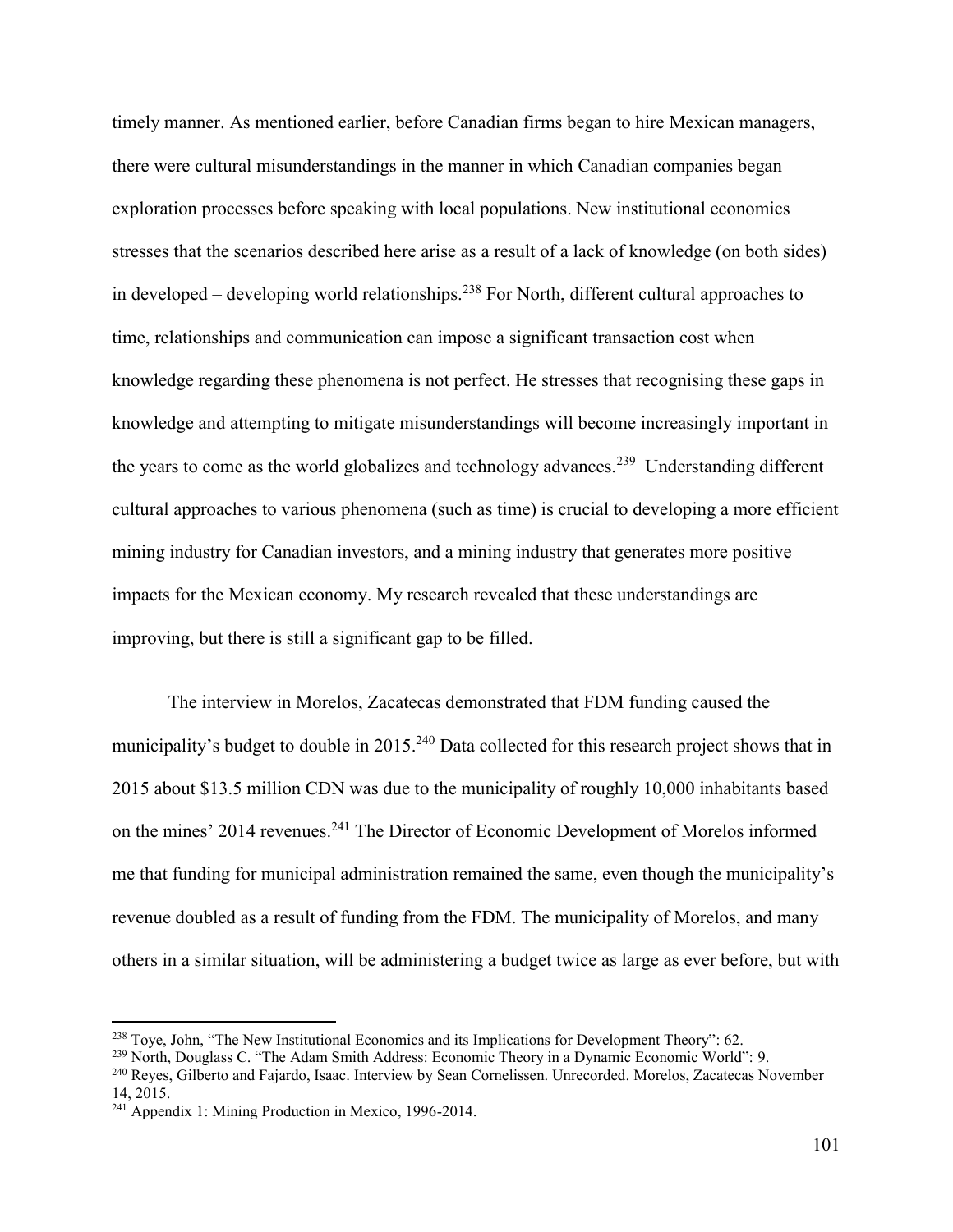the same amount of personnel. A situation of overworked, unsupervised and underqualified employees in a rural municipality with a massive budget should be reason to raise concern in regards to how the FDM will be spent. However, the government document which describes the FDM does not mention any supervisory mechanism or monitoring board specific to this initiative.<sup>242</sup> Government officials at the municipal and state levels, as well as a Canadian copper company representative, were also unaware of any monitoring efforts in place to supervise the disbursement of funds. It is clear that projects must be approved by the FDM committees before they can begin, but once funds have been allocated to certain projects there does not seem to be any overseeing body to monitor how budgets are utilized.

Mexico's largest gold mine, Peñasquito, is located in the municipality of Mazapil, Zacatecas with a largely rural population of  $17,813$ <sup>243</sup> Mazapil is of particular interest not only because it will receive more funding from the FDM than any other municipality, but also because the funding will be derived entirely from Goldcorp, a Canadian company. In 2015 the municipality's FDM budget should have been roughly \$93.5 million CDN.<sup>244</sup> This amounts to over \$65,000 MX pesos for each citizen, or almost triple the minimum wage in Mazapil - a municipality with a 72% poverty rate.<sup>245</sup> Considering that the majority of Mazapil residents do not have a sufficient income for all of the basic necessities, it seems that an additional \$93.5 million CDN per year to the municipal budget could create accountability problems. My reasoning for this belief is that it seems unreasonable for Mazapil to properly manage such a

 $\overline{a}$ 

[http://www.inegi.org.mx/sistemas/consulta\\_resultados/iter2010.aspx?c=27329&s=est,](http://www.inegi.org.mx/sistemas/consulta_resultados/iter2010.aspx?c=27329&s=est) accessed February 4, 2016. <sup>244</sup> Appendix 1: Mining Production in Mexico, 1996-2014.

<sup>245</sup> "Medicion de Pobreza: Resultados de Pobreza por Municipio", CONEVAL, [http://www.coneval.gob.mx/Medicion/MP/Paginas/Anexo-estad%C3%ADstico-municipal-2010.aspx,](http://www.coneval.gob.mx/Medicion/MP/Paginas/Anexo-estad%C3%ADstico-municipal-2010.aspx) accessed February 4, 2016.

<sup>242</sup> "Reglamento de la Ley Minera", Última reforma publicada Diario Oficial de le Federación, 31 de octubre 2014. <sup>243</sup> "Censo de Poblacion y Vivienda", INEGI,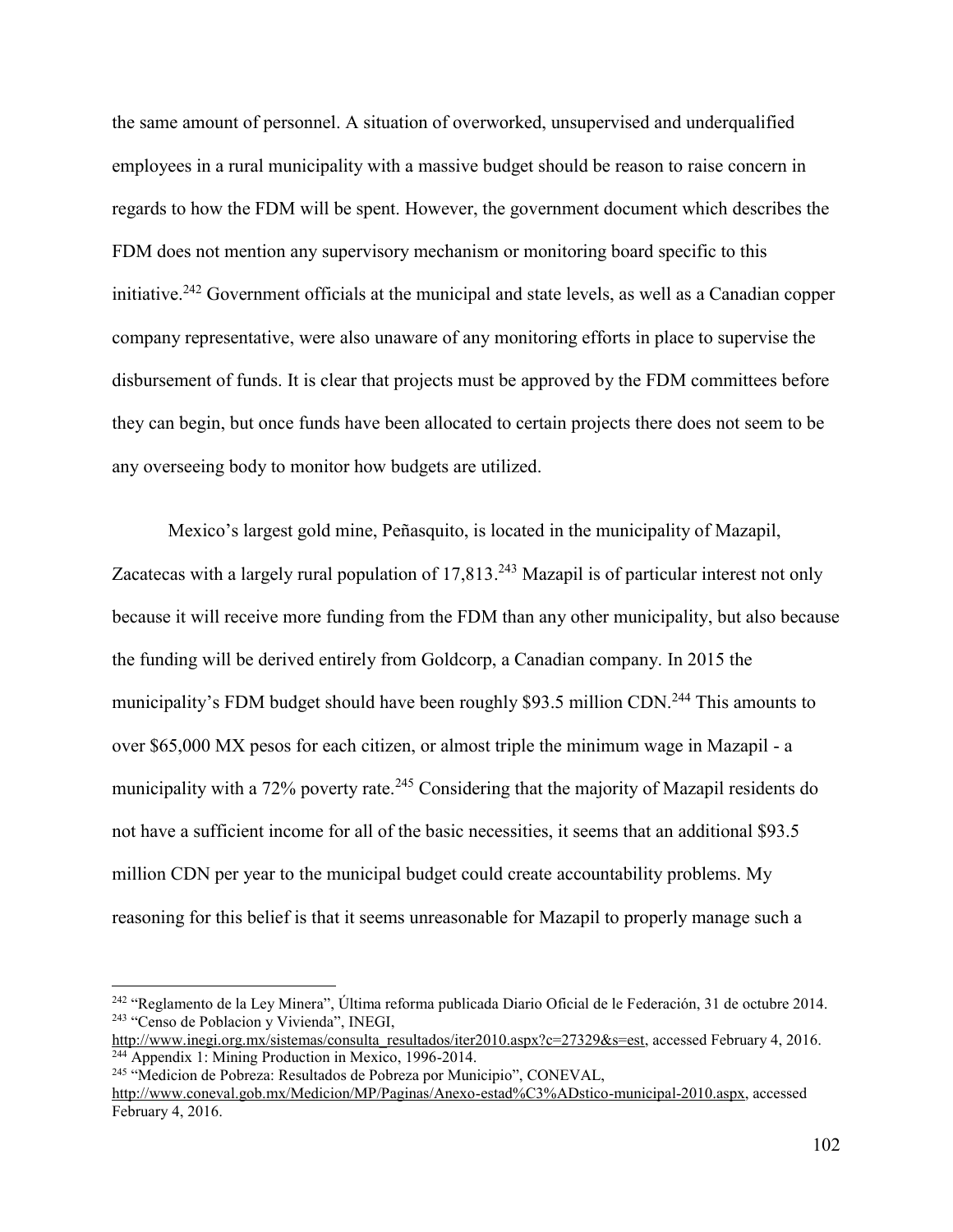massive budget with no additional personnel or supervision; especially when those working on the expensive projects are living in poverty.

Before the FDM was adopted, the small municipality of Mazapil made news in 2014 when its public works department was found to have been purchasing poor quality construction materials at elevated prices from a friend of the mayor.<sup>246</sup> The individual selling the subpar materials for municipal projects, Robles Santos, was later offered the position of subdirector of the public works department. This recent situation speaks to how institutionalized nepotism and collusion can be in local governments in rural Mexico. The literature review section described how influential corruption and collusion are in Mexican business culture. Industry leaders in Mexico are well aware of how institutionalized collusion is in Mexico; something that would have been difficult to ignore given the absence of a mining tax throughout the entire commodity boom. Indeed, the international community recognises the weaknesses of Mexico's institutions and their inability to effectively fight against corruption and collusion.<sup>247</sup> Creating a specific and effective monitoring board (a formal institution) for the disbursement of FDM funds could be an effective measure to reinforce responsible business behaviour and transparency (informal institutions).

 The FDM will distribute funds collected from mining royalties to less than 85 of Mexico's 2,438 municipalities, as these are the only municipal districts with metal mining

<sup>246</sup> "Aviadores y proveedor de Mazapil tienen tomada la presidencia" *Zacatecas en Imagen,* February 25, 2014, [http://www.imagenzac.com.mx/nota/aviadores-y-proveedor-de-mazapil-tienen-23-20-06-2k,](http://www.imagenzac.com.mx/nota/aviadores-y-proveedor-de-mazapil-tienen-23-20-06-2k) accessed February 4, 2016.

<sup>&</sup>lt;sup>247</sup> "Mexico Among The World's Most Corrupt Nations In 2014, New Report Says", Forbes Magazine online, December 11, 2014[, http://www.forbes.com/sites/doliaestevez/2014/12/11/mexico-among-the-worlds-most-corrupt](http://www.forbes.com/sites/doliaestevez/2014/12/11/mexico-among-the-worlds-most-corrupt-nations-in-2014-new-report-says/#6378e4c73258)[nations-in-2014-new-report-says/#6378e4c73258,](http://www.forbes.com/sites/doliaestevez/2014/12/11/mexico-among-the-worlds-most-corrupt-nations-in-2014-new-report-says/#6378e4c73258) accessed February 4, 2016.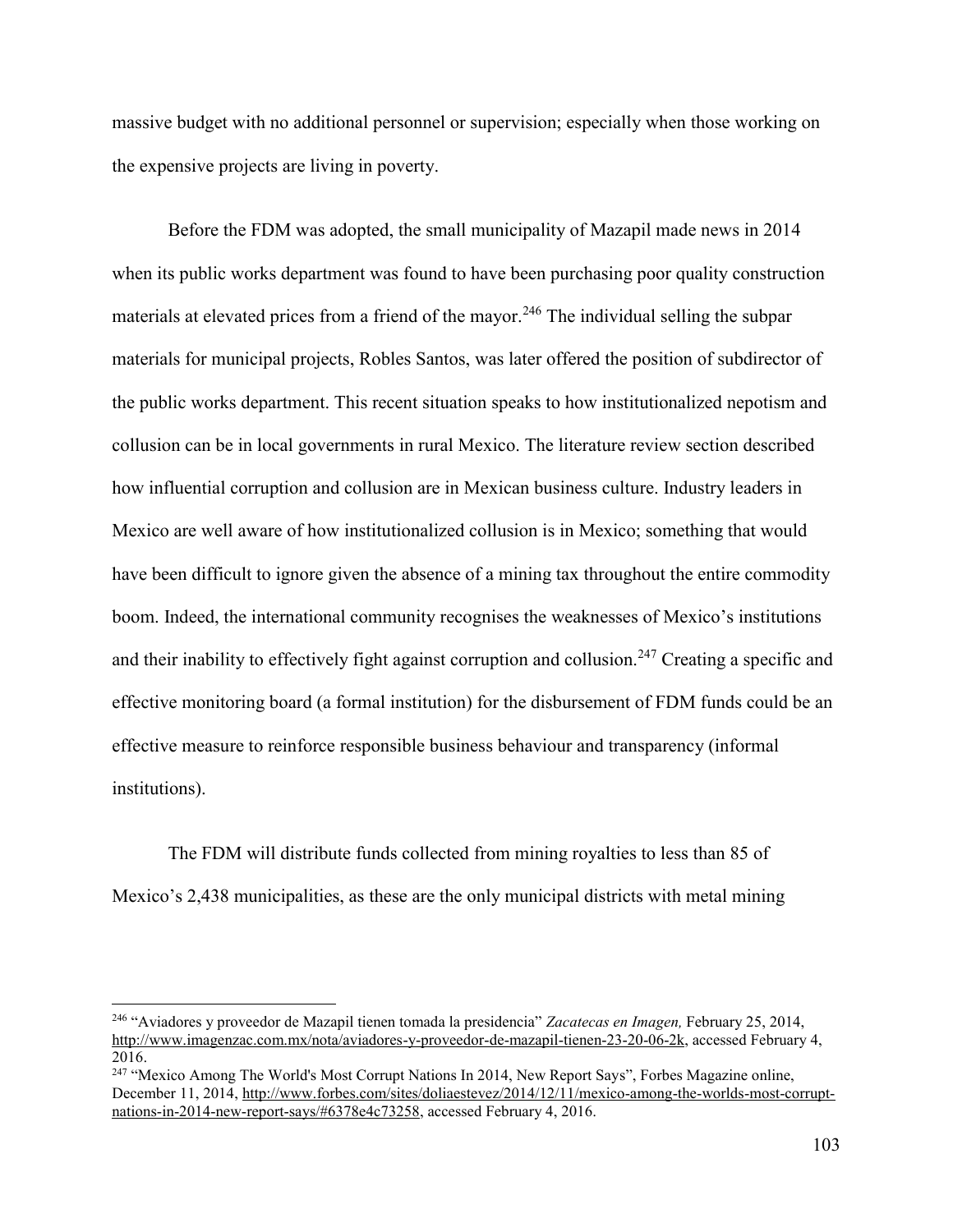activity.<sup>248</sup> Therefore, the new mining tax laws will certainly have a large and noticeable effect on the annual revenue for certain municipalities, but over 95% of Mexico's municipal districts will not be affected. The remaining 37.5% of the FDM will be distributed amongst 14 of Mexico's 32 states.<sup>249</sup> The public revenue for states will be less significant than it will be for municipalities, since state revenues are typically more diverse, and municipal revenues are considerably smaller. Furthermore, as previously mentioned, Canadian firms' contribution to the FDM will be approximately 40% of the fund's entire budget.

 The new mining royalties and related policies are a step in the right direction as they aim to take advantage of Canadian mining investment for Mexico's economic development. Policy decisions regarding the mining royalties outlined above have created a tax system that will require Canadian firms to contribute significantly to the development of mining regions. However, given that Canadian mining firms produce less than 1% of Mexico's GDP, their contribution to publicly funded development will not be grandiose. It is clear that the fund which has been created to channel new public revenue into local development projects has some weaknesses in regards to financial accountability, applicability to local populations, and its overall reach. Furthermore, as Puyana and Moreno (2015, forthcoming) pointed out, the new mining tax legislation is good policy, but it was legislated too late after metals prices had already fallen. Since public income is likely the manner in which Canadian mining investment can most effectively aid Mexico's economic development, it is crucial that the disbursement of these funds

<sup>&</sup>lt;sup>248</sup> Data collection showed that there are 86 metallic mines in Mexico in total. Two of those mines are known to be in the same municipality: Appendix 1: Mining Production in Mexico, 1996-2014.

<sup>249</sup> Appendix 1: Mining Production in Mexico, 1996-2014.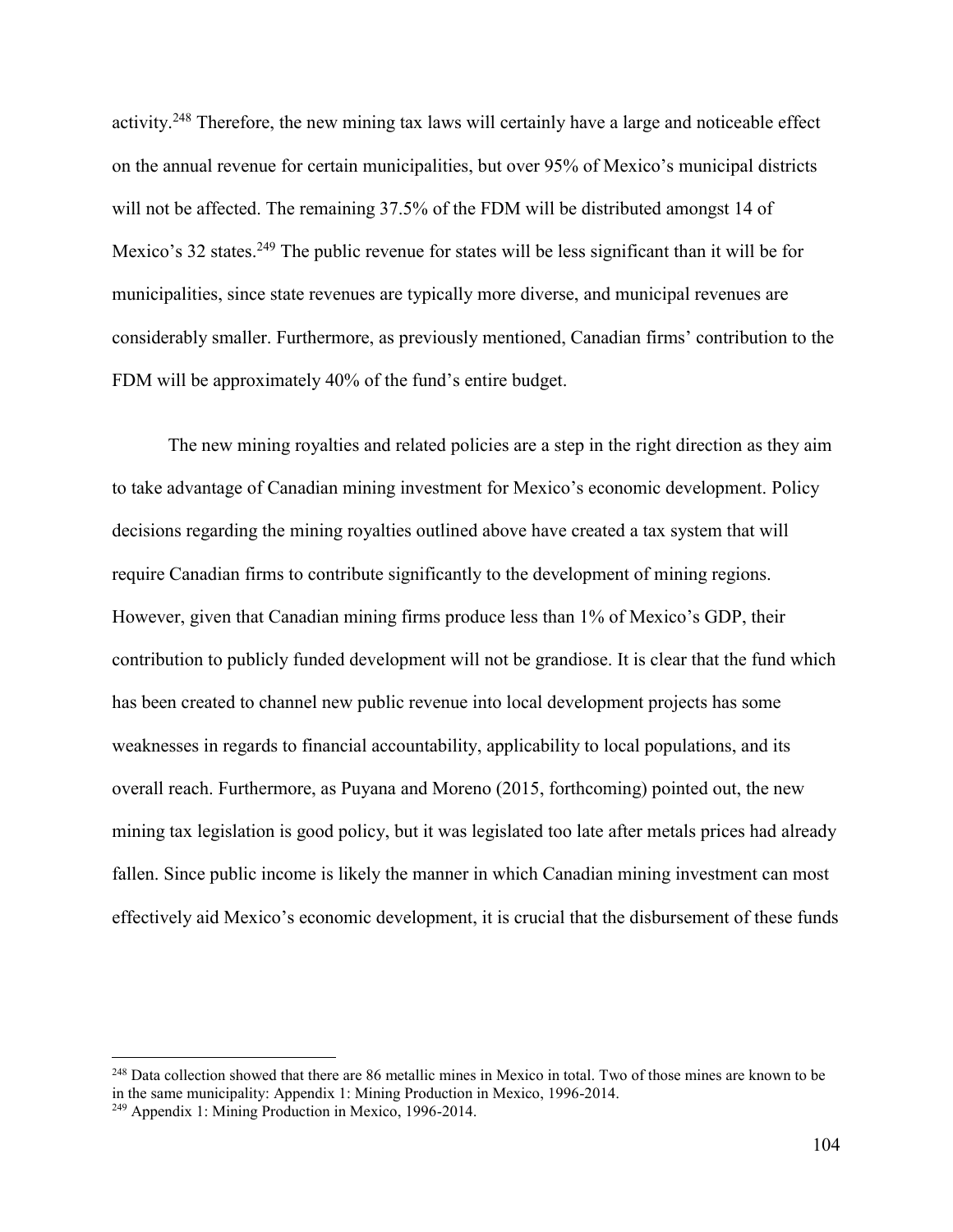is done efficiently and in a transparent manner. Throughout the discussion of the FDM I have provided insight from NIE, which explains why institutions are relevant in these transactions.

Using NIE as a lens to examine Canadian mining in Mexico provides a space for understanding why free trade (created by NAFTA) and open investment (created by the Foreign Investment Law) are not sufficient mechanisms to induce economic development. Neoliberal and neo-classical economics, which support these policies, are similar in that they do not provide sufficient recognition of institutional factors which affect real-life economic outcomes of the mining industries. Some examples of these institutional factors include: cultural approaches to conducting business and the sale of land, the lack of knowledge transfers that are associated with mining, the lack of investment in industries with linkages to mining (for various reasons mentioned above), political incentives to create (or not create) regulations and taxations mechanisms, and the effects of entrenched corruption and collusion among public and private sector actors. By applying NIE in this thesis, I was able to provide a nuanced appreciation of these and other institutional factors that affect the economic development consequences of Canadian mining in Mexico. Recognising the power of informal institutions, predicting problems that could arise from them, and creating formal institutions to mitigate these issues is absolutely crucial for Canadian mining to effectively impact Mexico's economic development.

 In sum, Canadian mining production has marginal effects on economic development in Mexico at the national level, but seems to have some important, limited, positive economic effects at the local level. Benefits at the local level include access to formal and well-paid employment, increased municipal funding from the FDM since 2014 and some forms of lowwage backward linkages in local regions. However, the inability for Canadian mining dollars to

105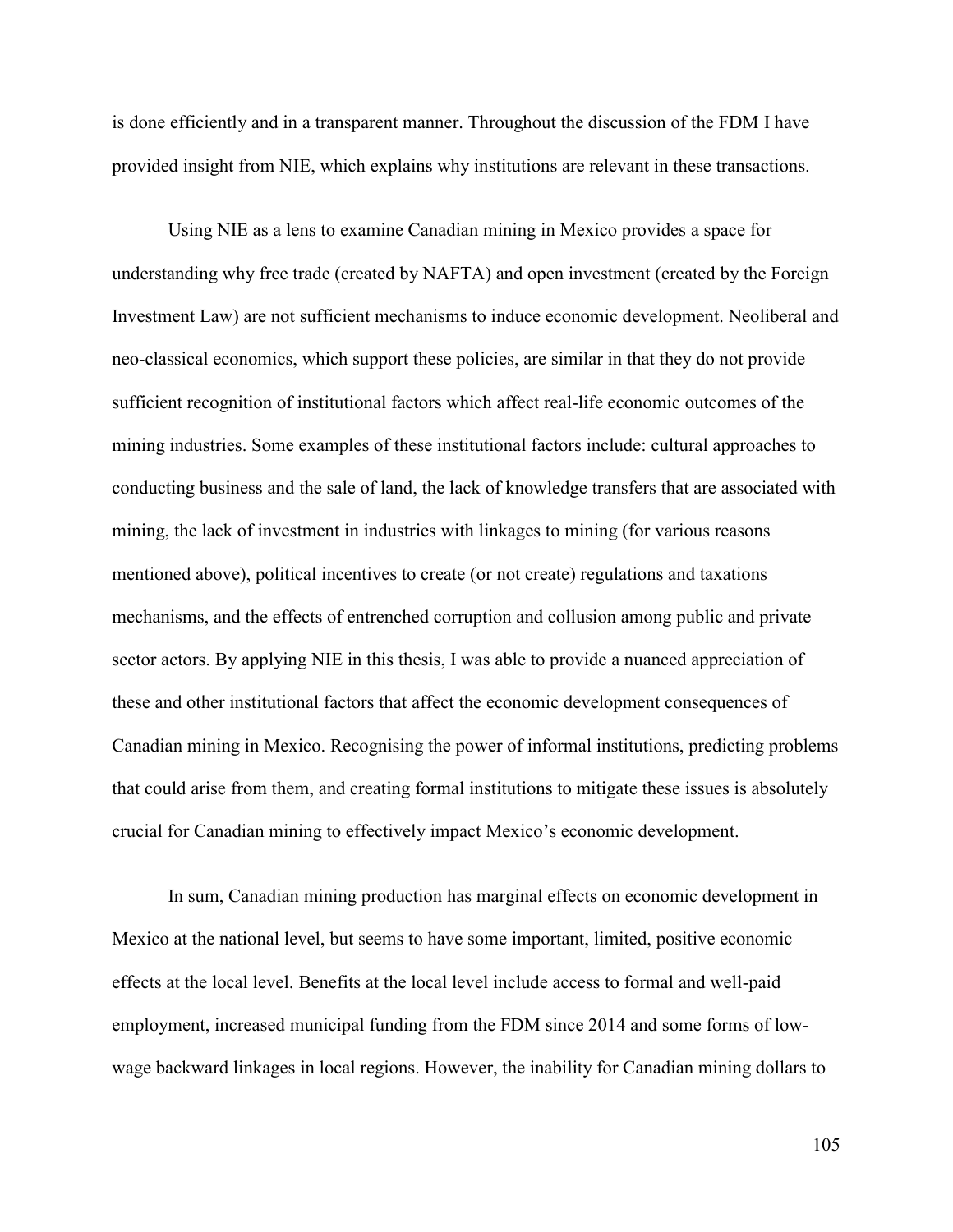be converted into economic development at a national level during the commodity boom was limited by: new technologies that reduced employment, few backward linkages to high-paid and large-scale industries, nearly inexistent forward linkages for post-production goods, the absence of a mining-specific tax and a relatively small contribution of Canadian mining firms to Mexican GDP. Throughout the above section I have made the argument that formalizing certain institutions, and creating formal monitoring and transparency mechanisms, could be the key to help 'break' historical patterns of nepotism, collusion and cultural misunderstandings between Canadian firms and the Mexican mining actors. Doing so could allow Canadian firms to more effectively contribute towards Mexico's economic development on both the local and national levels.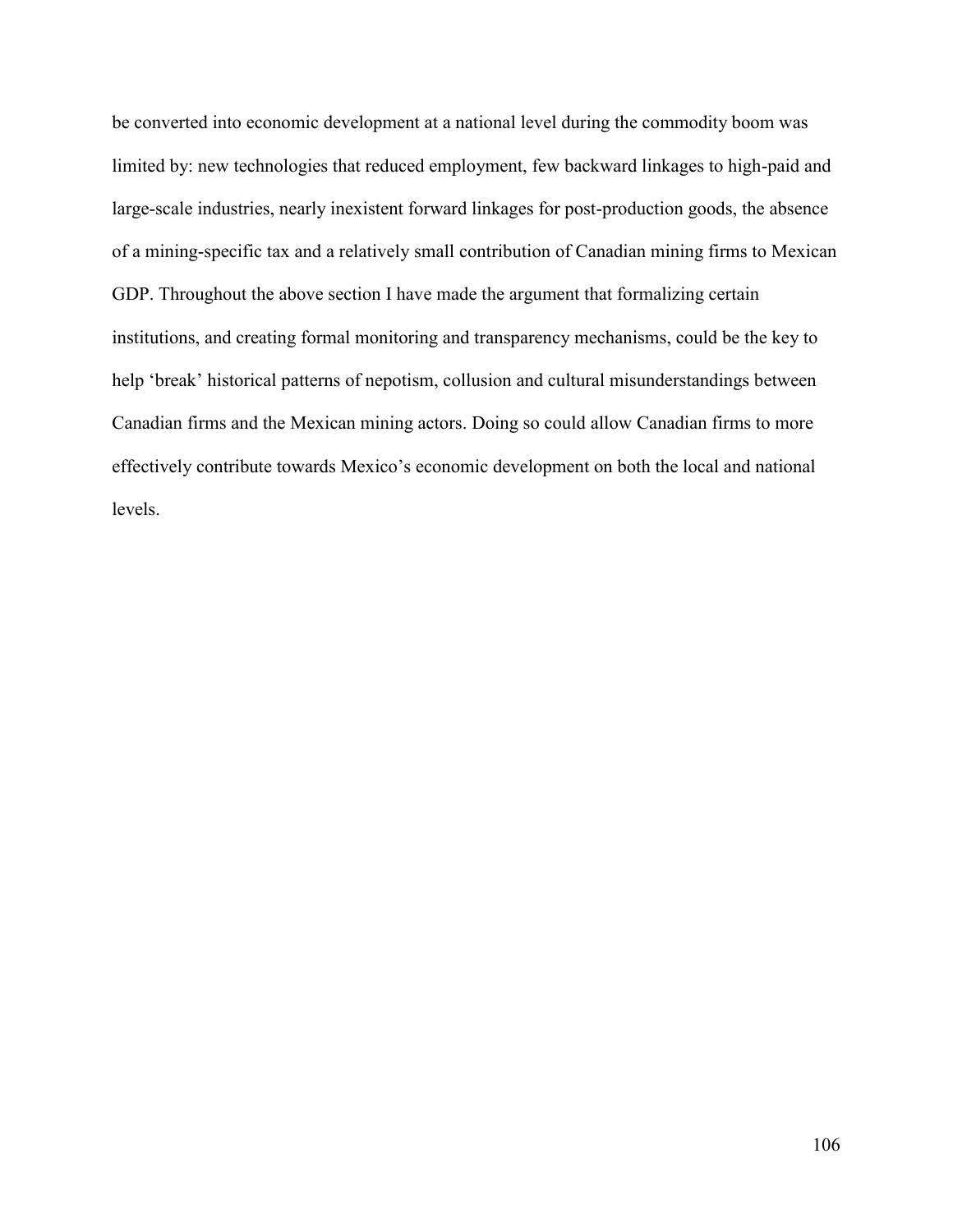#### **Chapter 5**

#### **Conclusion:**

#### **Looking Towards the Future**

 The previous chapter utilized my qualitative and quantitative findings to develop an analysis of the effects of Canadian mining production on Mexico's economic development. I also laid out how new institutional economics (NIE) can be used to understand how institutions affect the ability of Canadian investment to encourage economic development through three specific indicators: employment, value added products and services, and public revenue. This concluding section will briefly re-emphasize the primary arguments of this thesis, and will also suggest some limitations of using NIE as the primary theory to understand the subject. Following this, I will outline some policy suggestions that could potentially help to shape the Mexican mining industry to be more conducive at harnessing Canadian FDI for domestic economic development purposes.

 Through a predominantly national-level analysis of the Mexican mining industry, this thesis attempted to better understand the economic development implications of Canadian mining FDI in Mexico. Throughout the commodity boom Mexico was a top destination of global mining FDI as a result of its metal-rich geological composition, high metals prices, and the complete absence of a mining-specific tax. In addition to being a top destination for investment during the commodity boom, Mexico is also currently the world's largest producer of silver, and is one of the top ten producers of over 15 other minerals including copper, zinc and gold. When metals prices reached their peak in 2012, foreign and domestic companies in Mexico produced over \$16 billion worth of metals. During the period under analysis (1996-2014), Canadian mining firms were the most important global investors in mining exploration and production,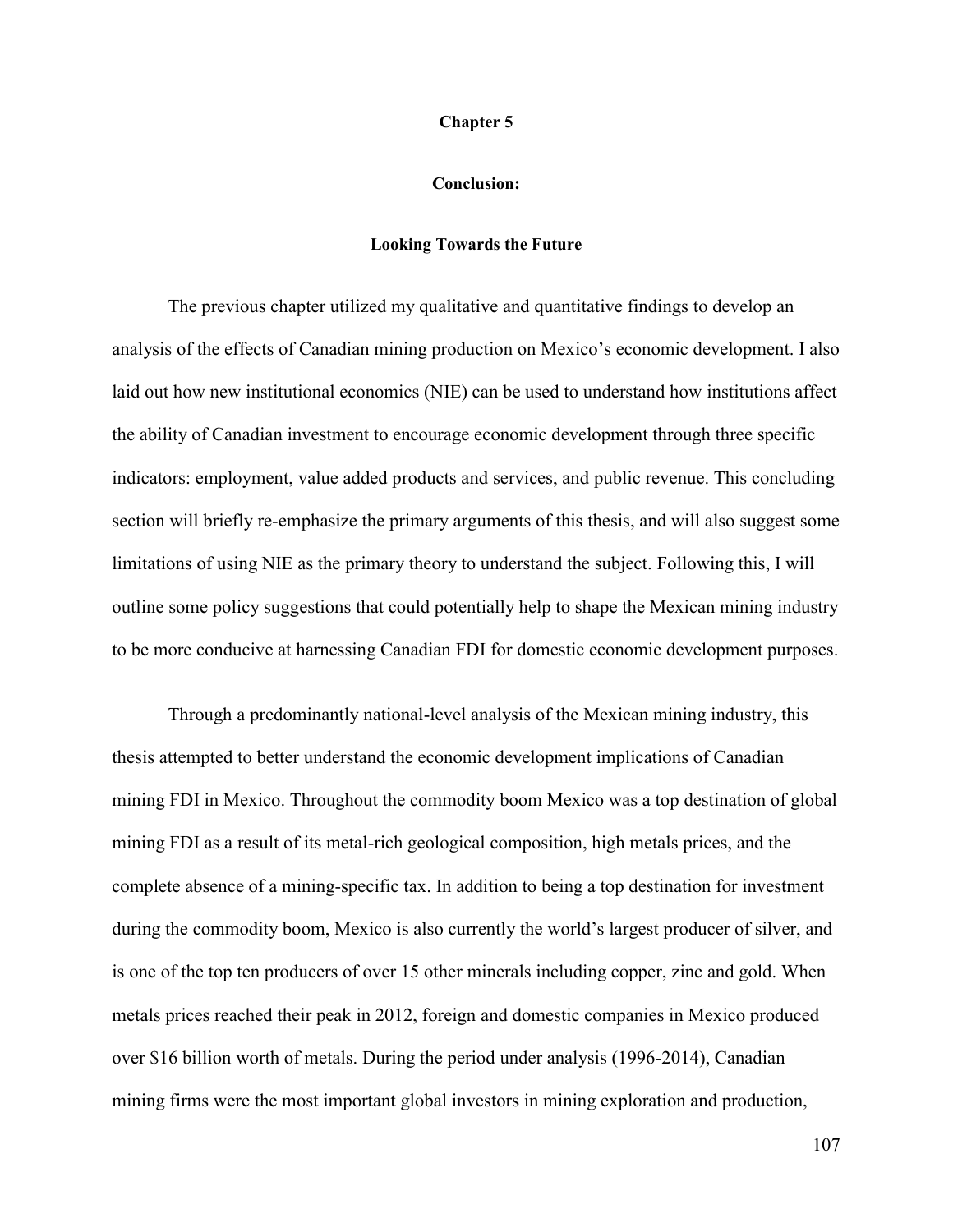with Mexico being a major recipient of Canadian investment dollars. By the end of the commodity boom, in 2013, Canadian firms dominated 73% of mining investment in Mexico.<sup>250</sup> Considering the globally renowned importance of both the host country (Mexico) and the chief investing country (Canada) in the international mining industry, relatively little is known about how Canadian investment has affected Mexico's economic development.

 As described in the literature review, much emphasis has been placed on the role of Canadian firms in Mexico in regards to social and environmental conflicts. These works are very important, especially considering the precarious nature of the mining industry with respect to the environment, and the violent nature of the social conflicts that some Canadian firms have been involved in. In order to provide more context to these debates, I decided to focus on the effects that Canadian firms have had on Mexico's economy in order to determine if Canadian mining FDI is useful to Mexico's development from an economic perspective. However, before determining if and to what degree Canadian mining production has helped Mexico's economic development, it was necessary to first determine the relevance of Canadian production in the Mexican context. My empirical analysis determined that the entrance of Canadian mining firms into the Mexican economy effectively eliminated the industrial monopoly that was previously harnessed by Mexico's three richest people (Carlos Slim – Minera Frisco, Alberto Bailleres – Industria Peñoles and Germán Larrea – Grupo México). The data demonstrated that by 2012, Canadian firms were responsible for roughly 40% of Mexico's metal mining production value.

Monopolies are considered to be inefficient for market growth, encourage general malpractice and discourage transparency as a result of a lack of competition.<sup>251</sup> Creating a more

<sup>250</sup> "Situación de la Minería en México en 2014" Reporte de Situación 2015, CAMIMEX, 15.

<sup>&</sup>lt;sup>251</sup> Problems with monopoly article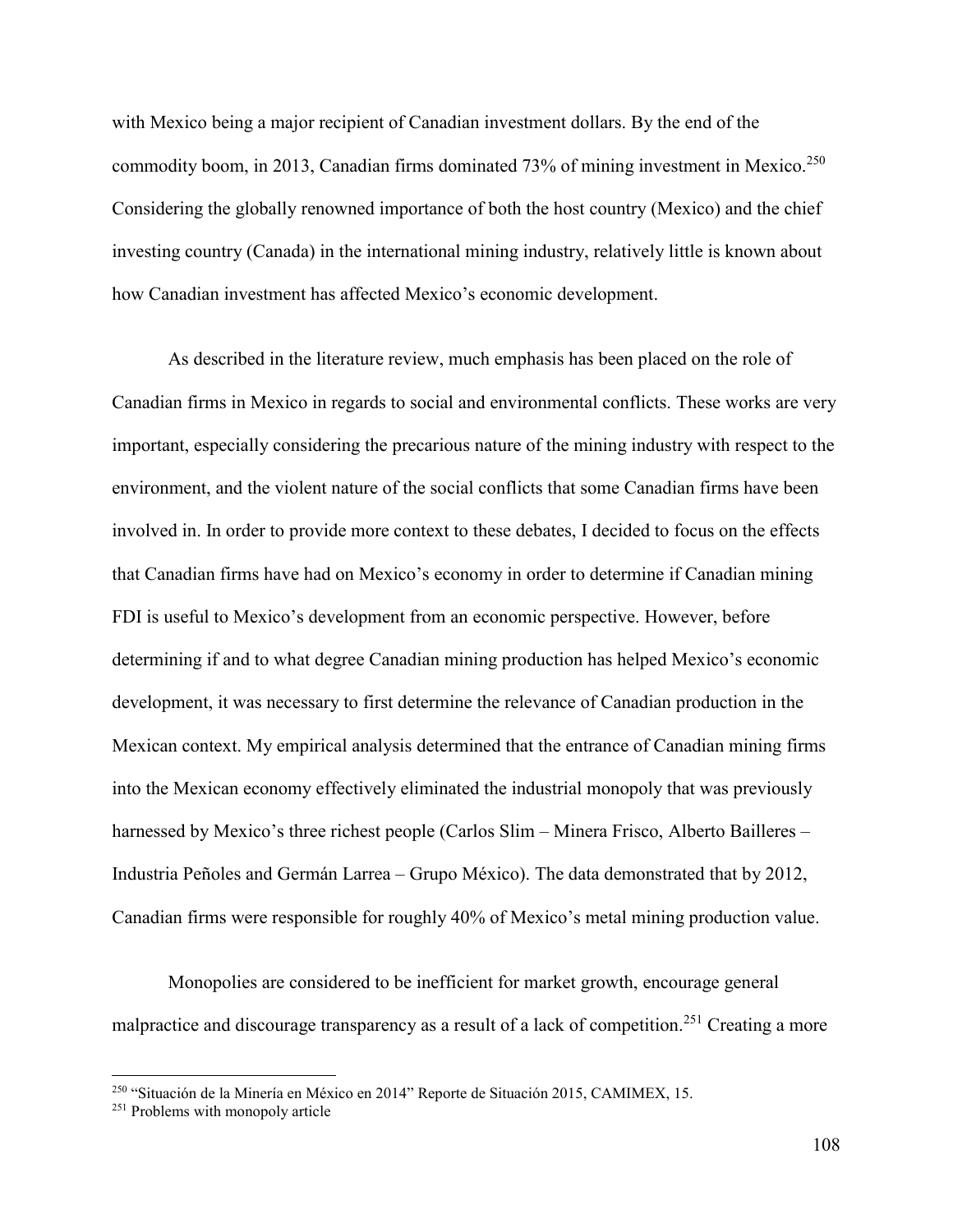competitive business atmosphere among mining firms in Mexico was probably an important factor in keeping various mining industry practices in check throughout the commodity boom, such as: safety and environmental standards, use of more efficient technologies, and increasing exploration projects and national reserves. Two interviews with Mexican officials at the state and federal levels indicated that Canadian mining firms have had a positive effect by introducing new environmental and labour standards.<sup>252</sup> Furthermore, the UNCTAD document previously cited also found a positive correlation between the presence of foreign mining firms and an improvement in environmental and labour standards in the developing countries it analysed.<sup>253</sup> Canadian production can be seen as being beneficial from a market competition perspective. However, my analysis of its effect on Mexico's regional and national economic development provided a different outlook.

Employment from Canadian mining firms in Mexico was determined to be very important for certain rural areas, where high wages for general labour is otherwise uncommon. Furthermore, the fact that employment in Canadian mining was in the formal labour market (rather than the informal labour market) is also a positive as it encourages safe labour practices and employer accountability. However, considering the amount of revenue that Canadian firms made during the commodity boom in comparison with the amount of employment that was generated, it was determined that employment was trivial. The main reason that employment at Canadian mines was low, especially considering the massive revenues that were earned, is that new technologies and open-pit mining styles meant that less labour was needed than during previous periods. Although the same holds true for most large-scale mining companies across the

<sup>252</sup> Interview with state and with international investment head guy

<sup>253</sup> UNCTAD, 145.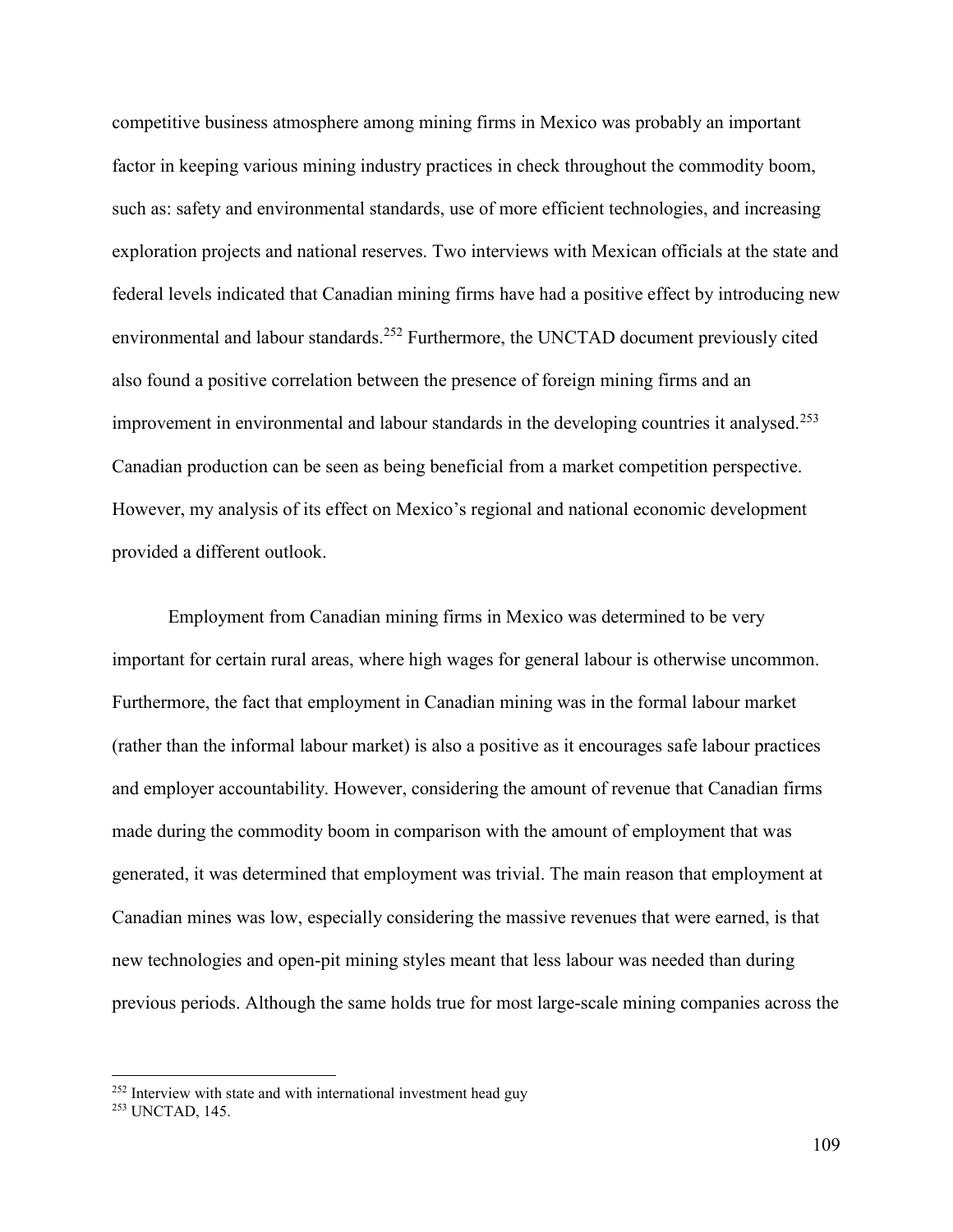globe, this thesis determined that employment in Canadian mining production was not a very significant driver of economic development in Mexico.

Value added linkages in the economy were also determined to be negligible in terms of both backward and forward linkages, despite Mexico's large economy and its specialization in manufacturing. Although this is common for many other developing countries with a significant mining industry, I indicated that more effective efforts aimed at creating institutions to help facilitate innovation could help to change this trend. Since most Canadian firms operating in Mexico are junior companies, it is unlikely that they will add significant value to the Mexican mining industry without encouragement from the Mexican government. Some ideas on how to encourage innovation and investment related to the mining industry within Mexico's borders by creating and utilizing formal and informal institutions are provided below.

Mexican public revenue received from Canadian mining firms throughout the commodity boom was minimal in comparison with other regional hosts of mining FDI, largely due to Mexico's complete absence of a mining-specific tax during the period. Interviews suggested that it was likely Mexican mining giants that blocked the installation of mining royalties during this period, rather than Canadian mining interests. Therefore when analyzing the effect of Canadian production on Mexico's economic development through provision of public revenue, I determined that Canadian firms contributed relatively little as a result of the institutionalized nepotism and collusion that have been in place in Mexico since long before the entrance of Canadian firms. Although significant mining royalties have been installed since 2014, the institutions that are in place to monitor and guide the royalty-funded development projects raise

110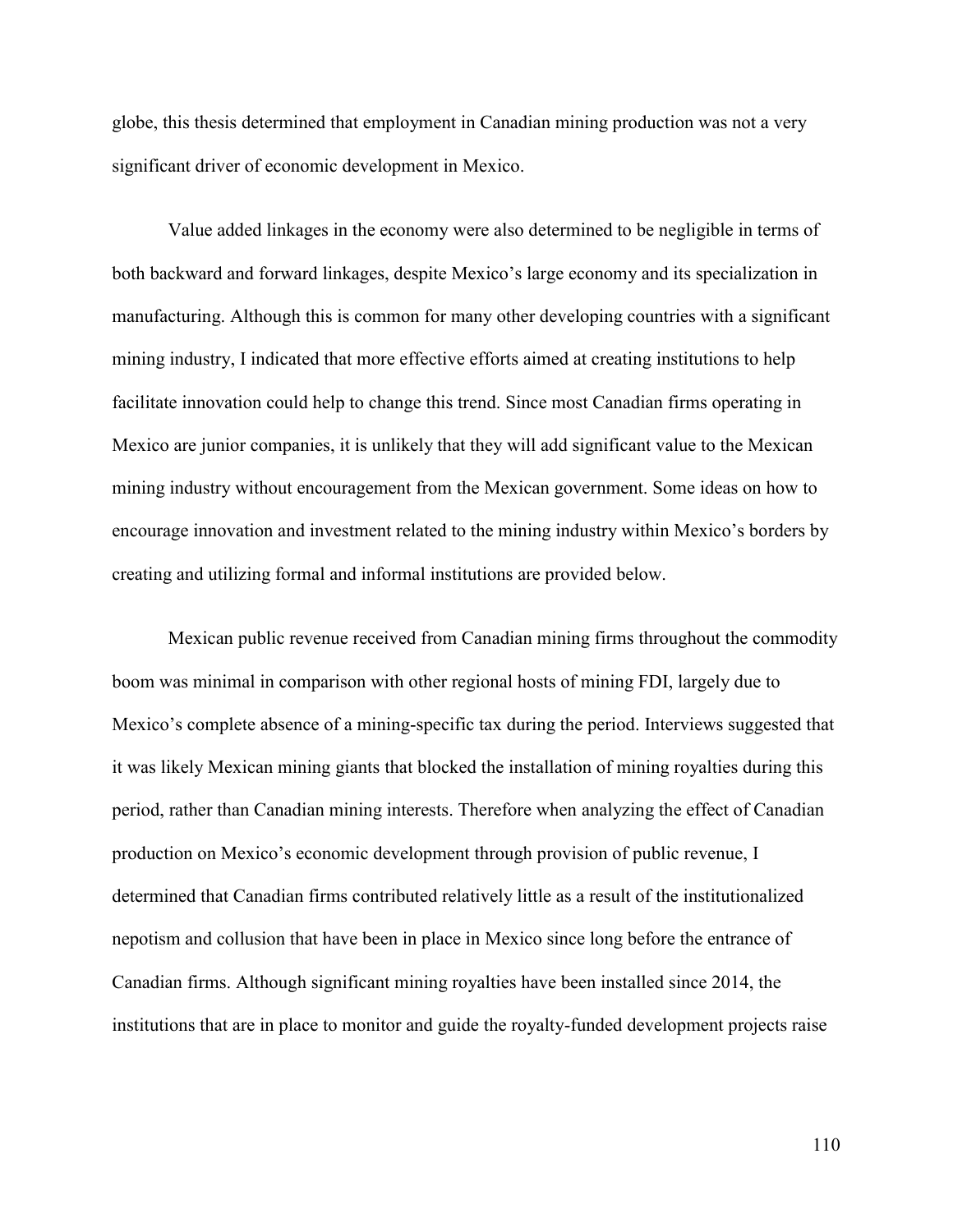concern in regards to oversight, collusion and corruption of these funds. Again, some policy suggestions to mitigate these potential future issues are provided below.

More broadly, I have argued that Canadian firms contributed to Mexico's economic development during the commodity boom, but not as much as they could have considering the massive production values of their mines. I have suggested that it is unlikely that employment levels could improve given the context of rapid technological evolution. On the other hand, I have suggested that Canadian firms have the potential to contribute more substantially in regards to value added products and services; but are unlikely to do so without formal institutionalized encouragement from the Mexican government. Finally, it is necessary to restate that Mexico currently has a considerably high mining royalty, but the fact that it was not installed until 2014 is likely due to institutionalized public-private collusion with Mexican mining firms.

Canadian firms and the Canadian government can participate in helping to shape Mexico's mining industry to be more conducive to economic development (see Introduction). However, the Mexican government has a better understanding of its own informal institutions, and it has the legal capacity to create and enforce formal institutions which can foster long-term economic development. I suggest that future research regarding Canadian mining operations in Latin America give more agency to host countries, instead of generating a limited analysis on the impact of Canadian influences. Doing so would be more conducive to positive change for recipients of Canadian mining investments as it provides host countries with the ability to take action, rather than become bystanders in their own development processes.

One of the weaknesses in my approach to this thesis is that I focused extensively on the implications of NIE on the subject being analysed, and did not include other theories in my

111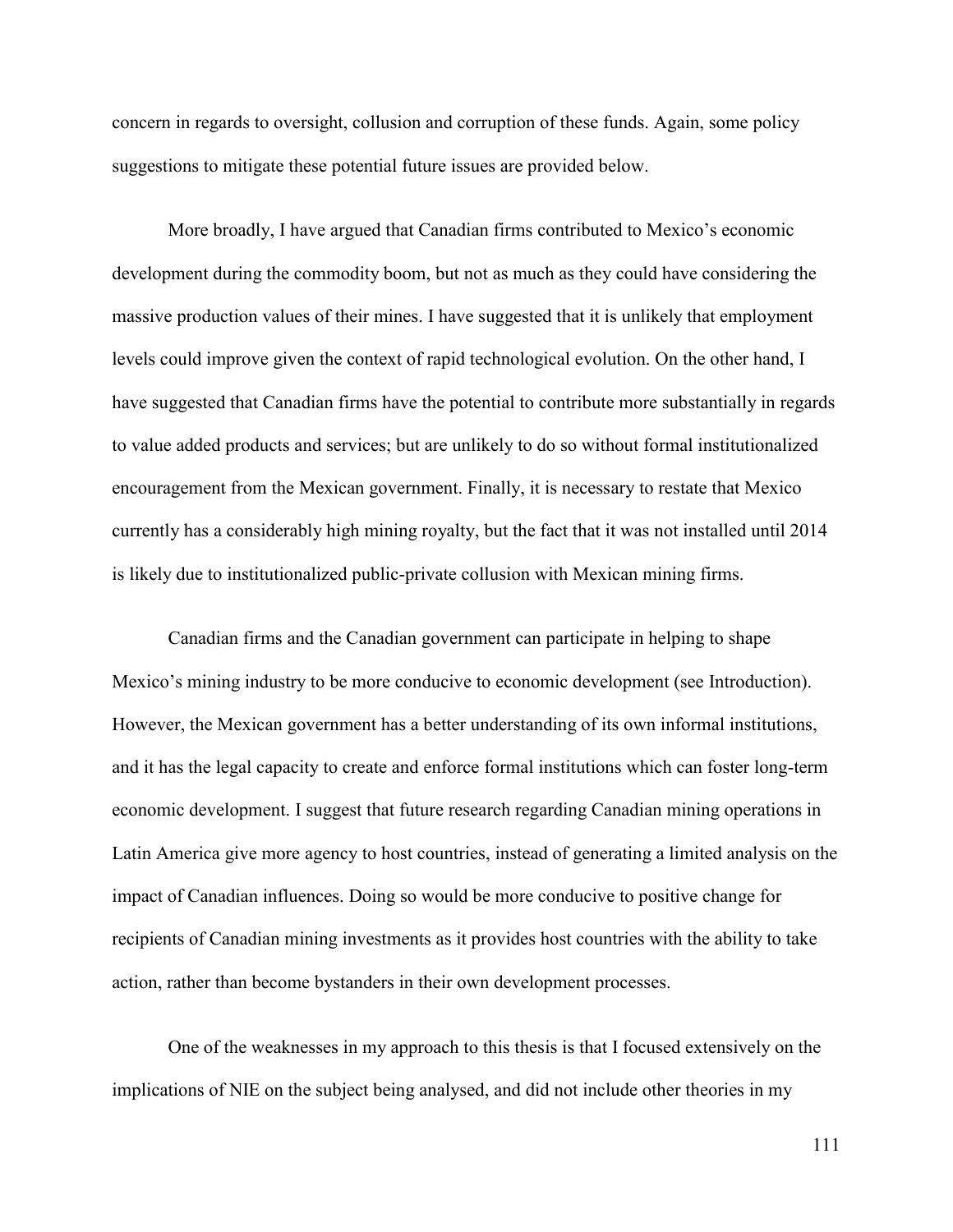analysis section. Sociological institutionalism, historical institutionalism and rational choice institutionalism also provide insights into the value of institutions, as described by Hall and Taylor (1996).<sup>254</sup> A neo-structuralist analysis could have also provided some insight regarding the formal institutions that I suggested need strengthening. Utilizing these related theories could have provided a more encompassing understanding of Canadian mining in Mexico as it would have facilitated a discussion regarding environmental issues, social conflicts, and human rights issues. The discussion of the work of previous scholars in the literature review helps mitigate this gap in my research. Nevertheless, utilizing these additional institutionalist approaches may have offered a different perspective to this research.

Another weakness of focusing on NIE, rather than the more commonly used neoliberalism theory, is that my analysis was focused more heavily on institutional phenomena rather than ideological positions. Examining Canadian mining production in Mexico through the lens of neoliberalism would have likely led to altered conclusions regarding why certain decisions were made by elites and policymakers. For example, in determining why royalties were not installed during the commodity boom I could have concluded that the PAN's neoliberal government advocated for limited government intervention and encouragement of foreign investment. This assertion would have been accurate and would likely have led to a different analysis. However, I decided to use NIE in order to contrast assertions made by neoclassical and neoliberal advocates because the primary tenant of the theory states that these traditional economic theories fail to grasp the significance of formal and informal institutional phenomena in real-life economic events. Nevertheless, an inclusion of neoliberalism in the analysis section

<sup>&</sup>lt;sup>254</sup> Peter A. Hall and Rosemary C. Taylor, "Political Science and the Three New Institutionalisms", paper presented to MPIFG Scientific Advisory Board (1996): 5-25.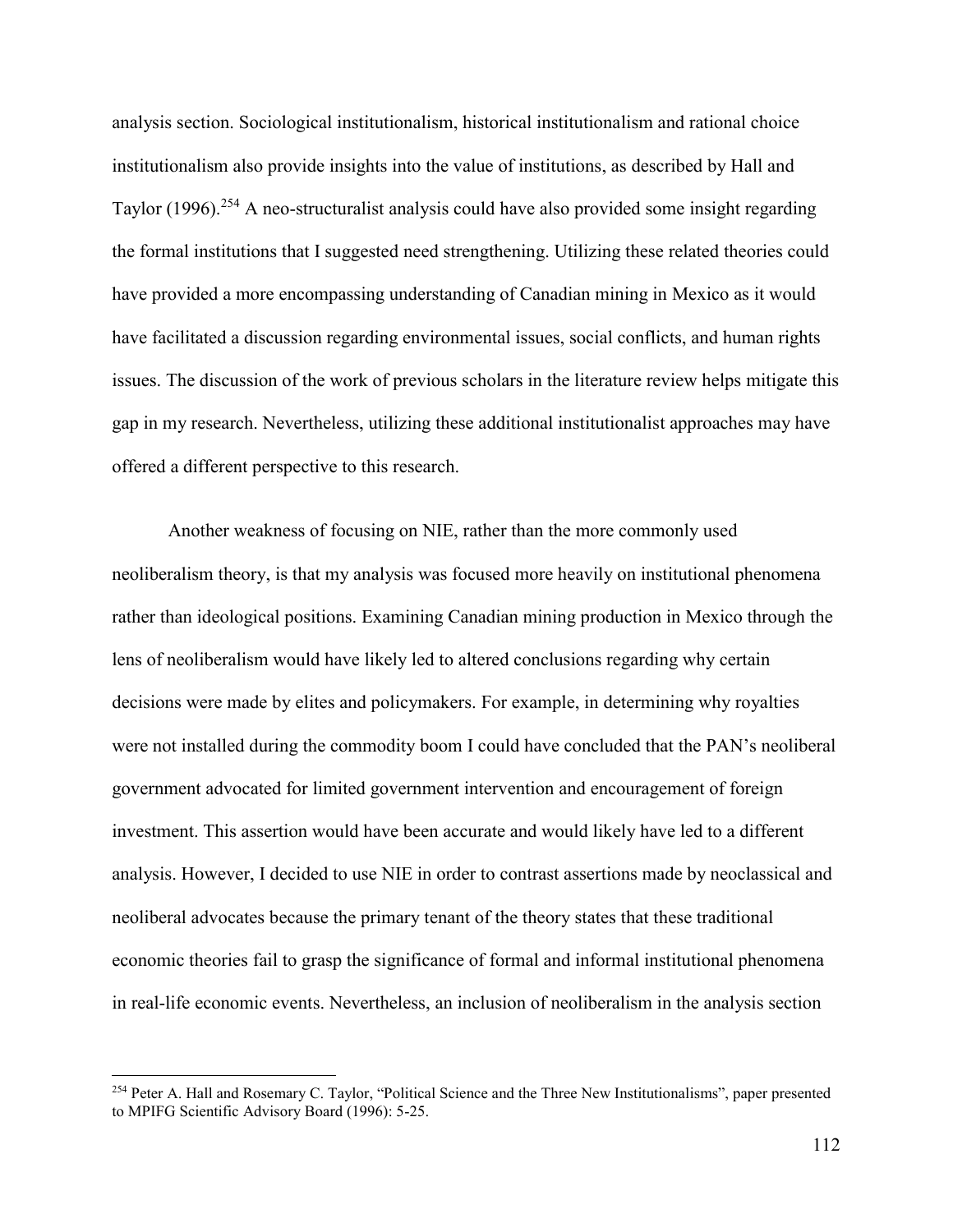of this paper (rather than only using NIE's critique of neoliberalism) may have provided some insightful contrast.

A conference hosted by the World Bank on natural resources, institutions and public revenues found that 'best practices' are usually known in developing countries, but rarely executed.<sup>255</sup> In Mexico, Peña Nieto's mining action plan acknowledges the need for improving institutions surrounding the mining industry (especially those related to the concession process), which seems promising. However, within the specific objectives of the action plan, no mention is made regarding transparency, property rights, or government monitoring.<sup>256</sup> The following policy proposals are simple ideas that I have determined may be conducive to generating economic development from Canadian mining production in Mexico:

# 1. *Create incentives for Canadian firms to use their metals for the manufacturing of postproduction goods in Mexico by discouraging the export of crude metals.*

Although this policy would apply chiefly to industrial metals (copper, zinc, lead and iron ore products), alternative uses for gold and silver in green technologies are also becoming more common. One way to achieve this goal would be to introduce a sliding-scale export tax on extracted ores, processed ores, and processed metals depending on the amount of value-added inputs of each of the products. The exact tax percentages would need to be determined by an indepth industrial study, but the idea would be that extracted ores would be most heavily taxed (around 10%), followed by processed ores and processed metals (between 2% and 5%), and

<sup>255</sup> World Bank and Norad Conference: "From Curse to Development: Natural Resources, Institutions and Public Revenues" Oslo, Norway (2011): 17.

<sup>256</sup> Acuerdo del Programa de Desarrollo Minero 2013-2018, Diario Oficial, September 5, 2014: http://www.dof.gob.mx/nota\_detalle.php?codigo=5344070&fecha=09/05/2014.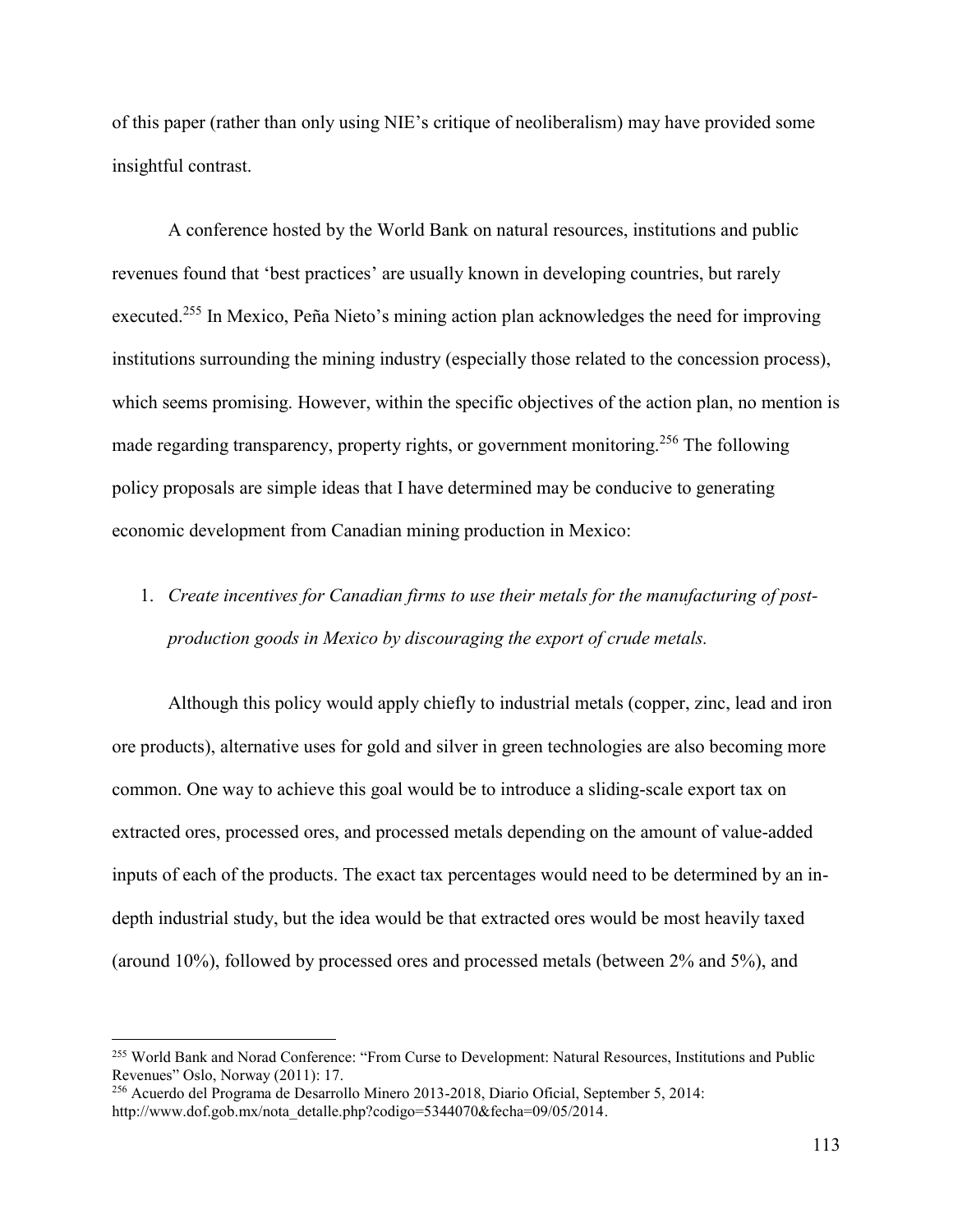manufactured goods using Canadian metals would not be taxed at all, or could possibly even receive tax credits. This strategy was adopted by Argentina's previous government which taxed unprocessed metals between  $5\%$  and  $10\%$ <sup>257</sup> Implementing such a tax could be complicated considering Mexico's free trade agreement with Canada and other countries, however Argentina also had free trade agreements and international investment agreements with other countries when it implemented this suggested policy. Mexico could face challenges at international tribunals by implementing this policy, but the effects of the policy may outweigh the risk of arbitration.

2. *Create an incentive for manufacturing firms that fabricate large industrial machinery for mining to engage in production in Mexico*.

Mexico has the advantage of being in a free trade zone with Canada and the U.S., which permits foreign firms to more easily begin production there. Mexico is already a host to many large automobile manufacturers including GM, Ford, and Volkswagen. If Mexico became a host to large machinery manufacturers it would be able to provide machines to mining firms in Mexico, other Latin American countries, and globally. This would not only create jobs and public revenue for Mexico, but the plants would also provide employment to engineers, software experts, senior administrators and other high-level positions. Mexico has the advantage of already having many buyers of large machinery actively producing metals in the country, with other mines entering production in the coming years.

<sup>257</sup> "Mining Taxes for Argentina", Price Waterhouse Coopers website, accessed March 28, 2016: http://www.pwc.com/gx/en/industries/energy-utilities-mining/mining/territories/argentina.html#footnote-14.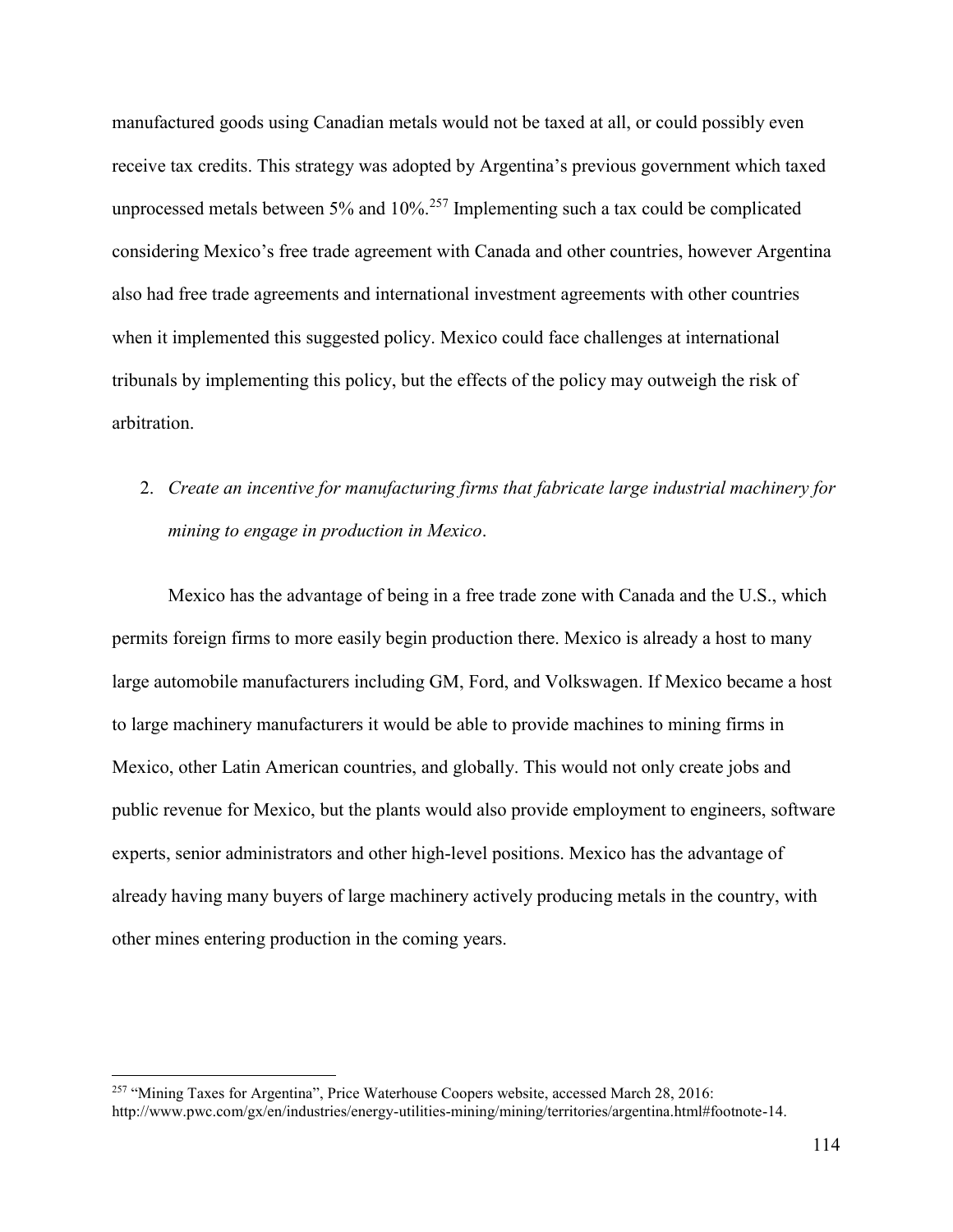In order to accomplish this goal, Mexican policymakers could re-establish the IVA tax exemption that was abolished by Peña Nieto's reforms. As a reminder, the IVA tax exemption formerly gave mining firms the ability to claim expenses spent during the exploration and development stages of a mine on their income taxes. Mexico could reinstate the IVA tax exemption but make it applicable exclusively to goods and services that are bought domestically. This would be more advisable than taxing the importation of foreign goods, because such a policy would be more easily opposed in an investment dispute. Making the IVA tax exemption specific to domestically produced goods would encourage Canadian firms to purchase goods and services locally.

3. *In regards to the Mining Development Fund (FDM), efforts should be made as soon as possible to implement monitoring mechanisms for (A) the effectiveness and sustainability of FDM projects and (B) how FDM funds are spent.*

In order to do this, a small monitoring team could be established which has a close relationship with the committees in each of the mining regions (CRDs), reviews the projects over time, and calculates if the prices paid for services and labour are reasonable in the context of each of the states and municipalities.

4. *With regards to the social and environmental conflicts which have been written about by other academics, an alternative approach to deciding upon concession rights could be appropriate.*

At the Annual Mining Conference in Acapulco that I attended, Maria Amparo Rodriguez demonstrated how companies make proposals to municipalities in different European countries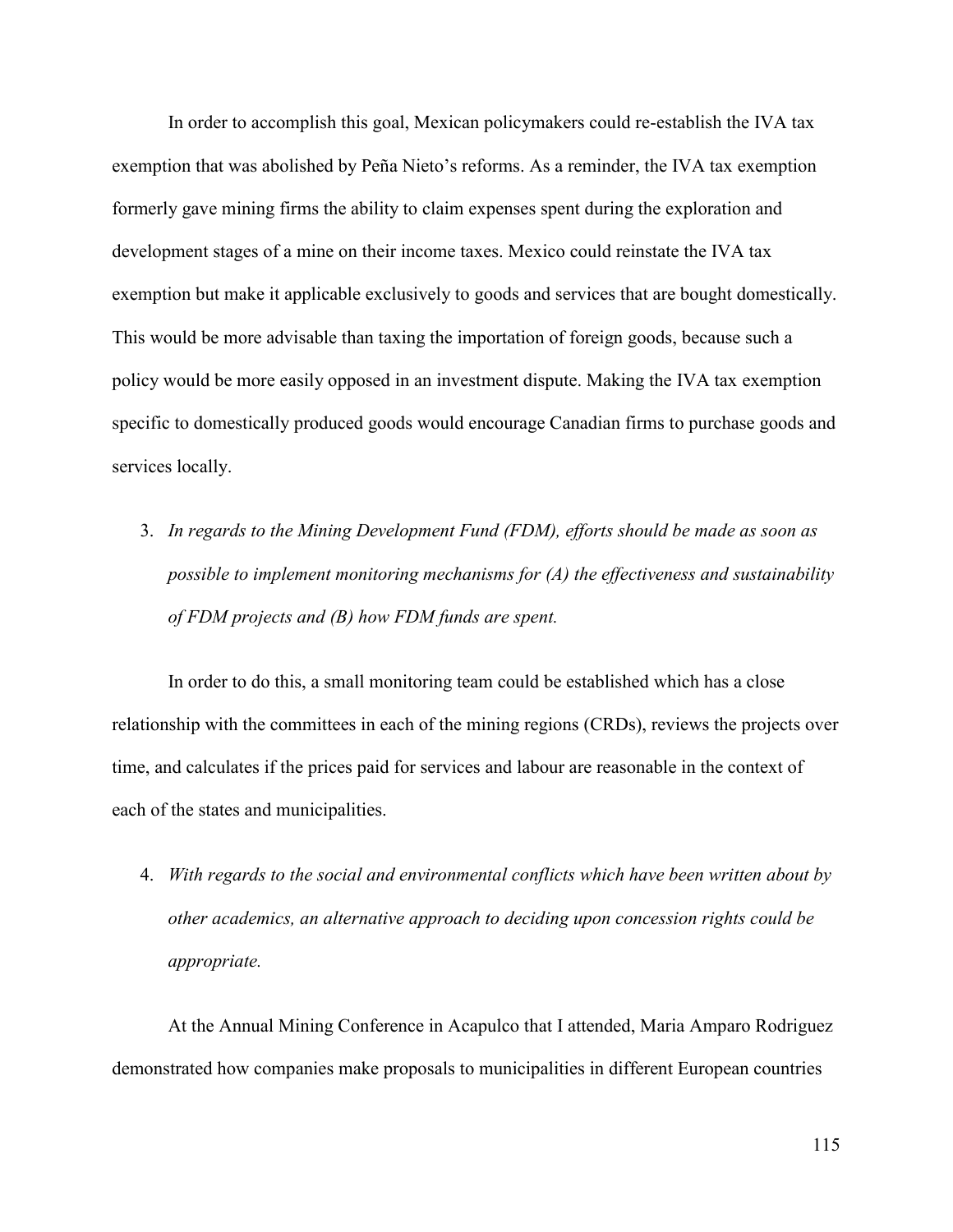to develop controversial wind farms. According to Ms. Rodriguez, this process began as a result of locals complaining about disruptions to their daily lives because of a large influx in windmills. For mining, this would mean that if metals were discovered in a certain region, different mining companies would have to create competing proposals for the right to extract the metal. These proposals could include: independent environmental assessments based on their proposal, monetary amounts that would be awarded to the municipality and land owners, social projects, and economic benefits for locals. I understand that this proposal is unlikely to be adopted given Mexico's current political climate, but it provides a possible compromise that Canadian mining interests and local mining protestors could work with.

The findings and analysis provided in this thesis are relevant to the current context of mining in Mexico as they provide an understanding of the important influences of the mining industry on Mexico's economic development. The investigation could also be applied, in a general sense, to other major mning countries in Latin America and throughout the developing world. More than anything, this thesis has advocated for a nuanced approach to studying FDI in extraction industries with the aim of understanding the totality of the effects extraction investment on local populations. It is hoped that moving forward more scholars will give agency to the domestic institutions that influence a country's development, while at the same time maintain a critical view of the power held by foreign actors.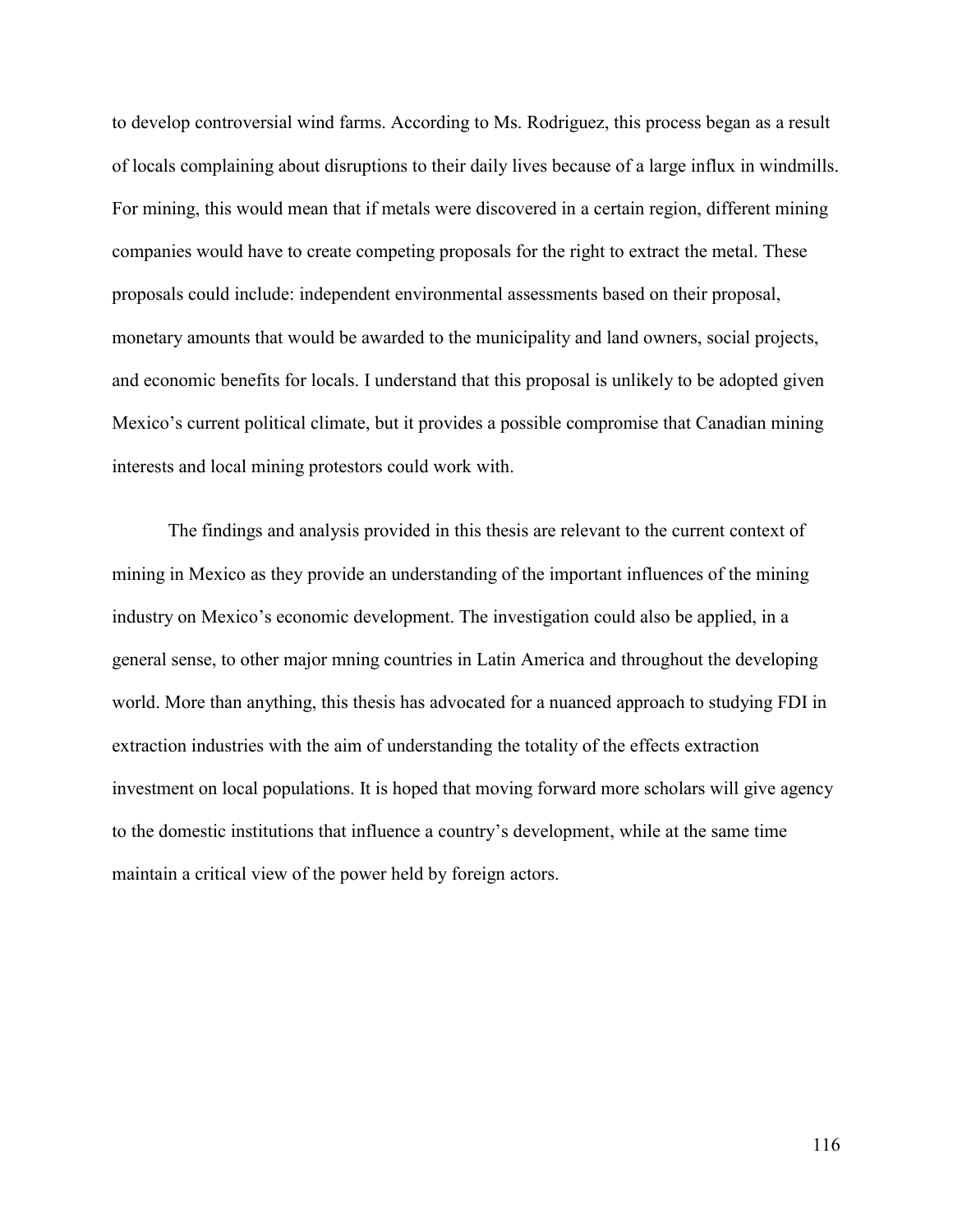## Appendix 1: Mining Production in Mexico, 1996-2014\*

\*This appendix is in the form of an Excel document with many worksheets and for that reason is not included in the thesis. If you would like further information regarding Appendix 1 please email the author at cornelissensean@gmail.com.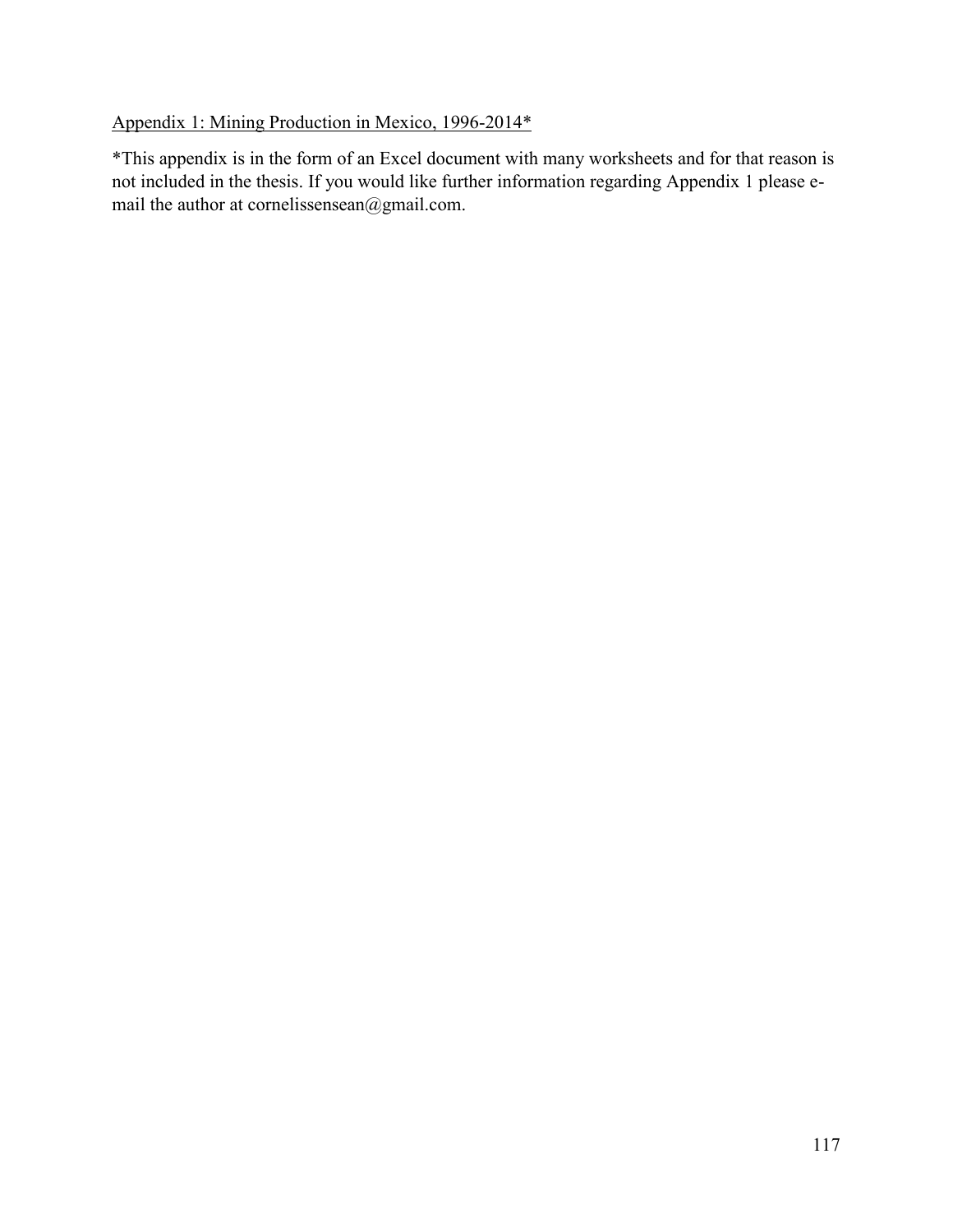Appendix 2: Un Análisis Preliminar de la Producción Minera de Empresas Canadienses en México

Por: Sean Cornelissen

## Figura 1



\*Precios de oro y plata visualizados en dólares canadienses (CAD) y basados en precios promedios del London Metal Exchange (LME)

\*Precio de plata visualizado a 40 veces su valor real para proveer consistencia en el gráfico

La Figura 1 ilustra que cuando los precios de oro y plata estaban relativamente bajos a finales de los 1990s y la primera mitad de los 2000s, existían muy pocas minas de metales preciosos pertenecientes a empresas mineras canadienses en México. Cuando el precio de estos metales empezó a elevarse, se incrementó también el número de estas minas. Uno de los factores más importantes que dio el puntapié inicial a la entrada de empresas canadienses fue la adquisición de la lucrativa mina *El Sauzal* por parte de Goldcorp en 2005. Antes de entonces, las pocas empresas canadienses que habían eran empresas junior operando minas con muy poca producción. La compra de *El Sauzal* llamó la atención de otras empresas canadienses debido al tamaño de Goldcorp, su antigüedad en la industria y la gran producción de la mina adquirida. Aquí está un análisis más detallado de empresas canadienses con una presencia en la minería mexicana.

Hasta hace poco, México había sido considerado por muchas agencias consultoras como el destino número uno para la inversión minera en América Latina debido a la ausencia completa de regalías y su riqueza mineral. Estos factores, combinados con el incremento en los precios internacionales de los metales, facilitaron a la entrada de cada vez más empresas canadienses en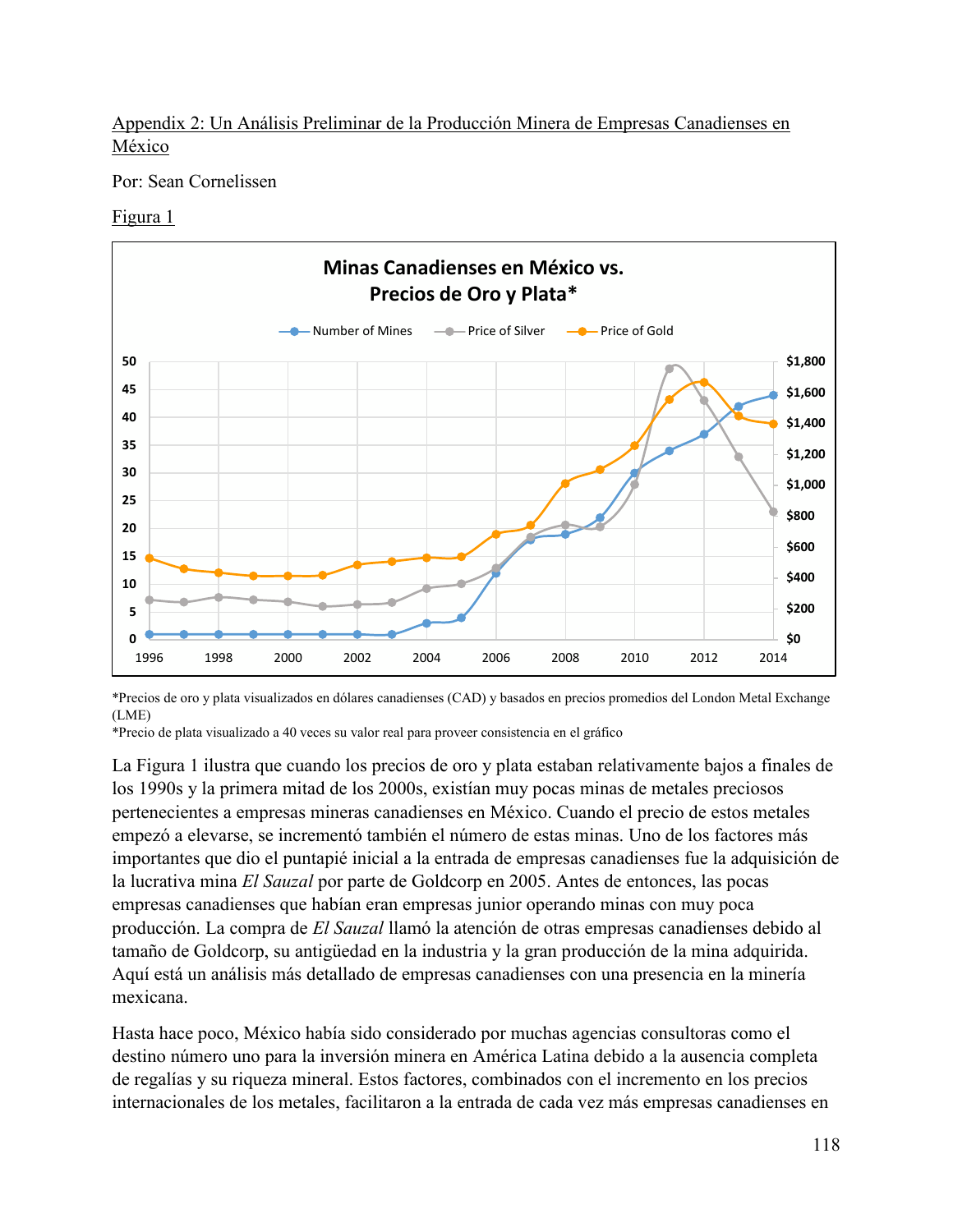producción en el país. Se puede observar que el número de minas bajo control de compañías canadienses se incrementó en sincronía con los precios de plata y oro. El Cuadro 1 muestra que cada una de las 30 empresas canadienses actualmente en producción en México tiene una presencia significativa en la producción de plata y/o oro.

Generalmente se considera que los precios de oro son más indicativos de la inversión minera y tendencias del mercado minero que los precios de plata, pero es importante incluir ambos de los metales en un análisis de México porqué en la última década México ha sido alternativamente el primer y segundo productor de plata al nivel mundial. Durante el periodo representado en Figura 1, el oro y la plata se han como los metales más importantes dentro de la producción minera mexicana.

Asimismo, como ilustra Figura 1, el número de minas controladas por empresas canadienses siguió creciendo después de 2011/2012 aún cuando los precios del oro y la plata empezaron a caer. La explicación de este fenómeno radica en que las inversiones canadienses en exploración y desarrollo en México son aún más impresionante que su participación en producción. Sin embargo, considerando que la mayoría de propiedades en exploración nunca llegarán a ser explotados, las propiedades que son rentables toman años para desarrollar lo cual significa que algunas minas fueron desarrolladas cuando los precios aún eran altos entrando recién en producción cuando los precios comenzaron a declinar.

Los precios de oro y plata siguen siendo más altos que fueron hace una década, pero muchos analistas consideran que mientras que las economías de EEUU y otros países empiezan a recuperar, la inversión en estos metales preciosos seguirá disminuyendo (Financial Post, 2015). Los mejoramientos en tecnología y los costos más bajos de energía hacen creer a muchos que la producción va a continuar creciendo aún cuando los precios sigan bajando, lo que en el mediano plazo resultará en un exceso de en la oferta, provocando que precios se reduzcan aún más en el largo plazo (Bloomberg, 2015).

Sin embargo, otros expertos consideran la crisis financiera griega y a la demanda siempre creciente de oro y plata en China e India (los consumidores más grandes del mundo) como razones para creer que la demanda seguirá creciendo y que los precios van a mantenerse relativamente altas (Bloomberg, 2015). Además, inversionistas privados normalmente hacen inversiones en oro buscando estabilidad en largo plazo ya que su precio tiene una correlación débil con otros productos. Esto significa que movimientos en los precios en el corto plazo, ejemplificados por la caída ocurrida en los últimos dos años, no necesariamente será suficiente para intimidar a los inversionistas (World Gold Council, 2015).

En cualquier caso, las reformas al impuesto minero implementadas en enero 2014 probablemente asustarán a nuevas inversionistas y desalentarán a los actores a invertir en el desarrollo de minas. Las reformas de impuestos introducirán regalías al país por primera vez en más que tres décadas, reducirán los impuestos deducibles para empresas en la fase de exploración, e incrementarán impuestos de las propiedades. Como la minería metálica sólo representa el 3% del PIB de México, no es probable que inversionistas canadienses ni el gobierno canadiense tendrán una influencia significa en las decisiones al nivel federal del gobierno de México. Si los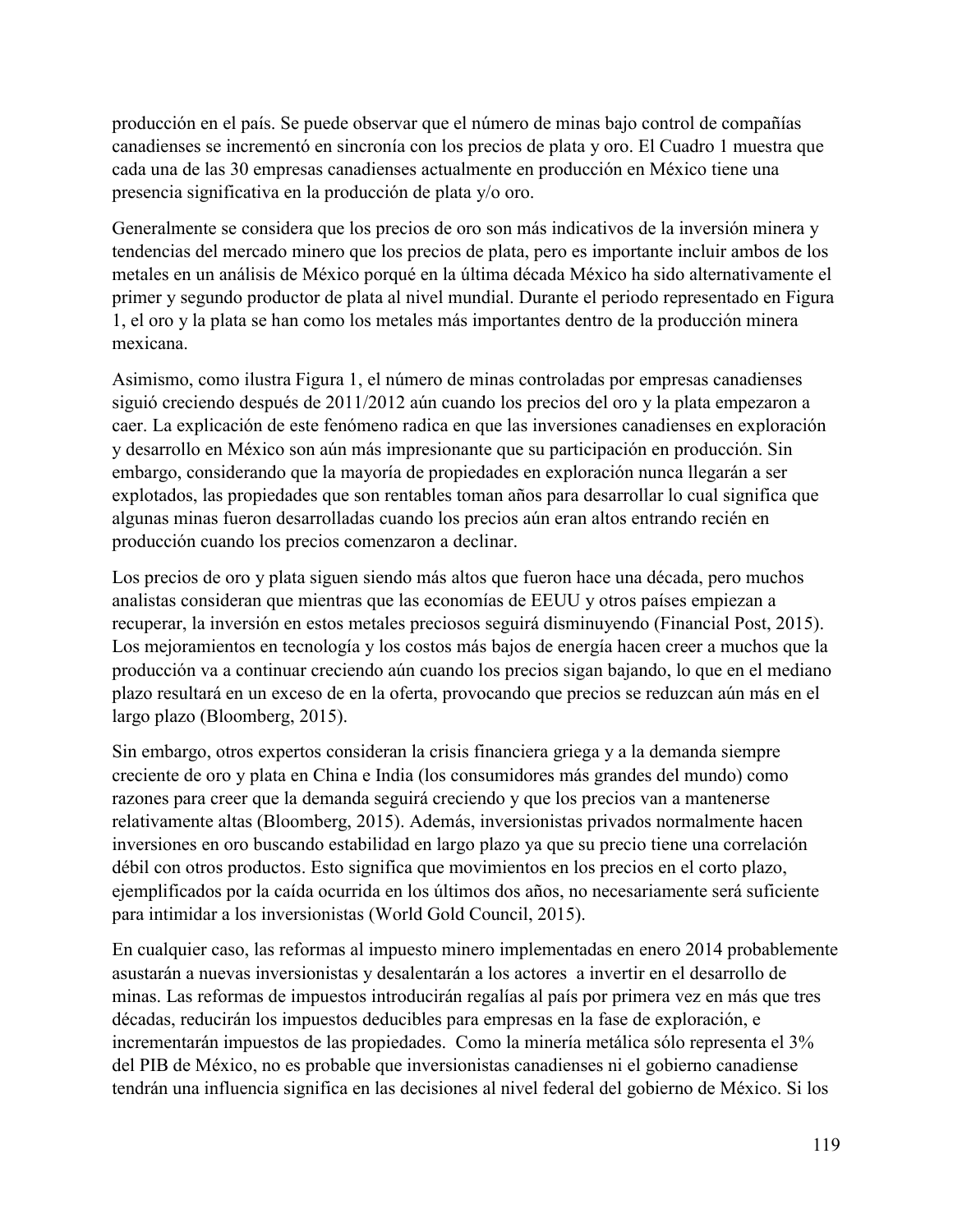precios de metales siguen cayendo, es probable que México perderá su lugar como destino número uno para inversiones mineras en la región pues inversionistas tendrán pocos incentivos para continuar en ese país.



Figura 2

Antes de la firma de la Ley de Inversión Extranjera en 1996, empresas canadienses tenían muy poca influencia en la minería metálica mexicana. Figura 2 ilustra que la producción canadiense en el sector minero metálico en México era casi insignificante hasta hace una década. Durante el periodo que siguió la aprobación de la Ley de Inversión Extranjera, las empresas canadienses empezaron a invertir en México debido a la ausencia completa de regalías sobre la producción y los beneficios ofrecidos por el Tratado de Libre Comercio de América del Norte (TLCAN), ratificado en 1994.

Aunque estos dos factores influenciaron la inversión extranjera proveniente de Canadá en exploración que luego se convertirá en producción, fueron los altos precios durante el auge de commodities de los 2000s que realmente facilitó su entrada agresiva. Desde el 2005, la participación relativa de las empresas canadienses se incrementó muy rápidamente para pasar de menos de 5% a más de 40% en un periodo de menos de 10 años. Desde 2003 hasta 2013 el valor de producción de empresas canadienses incrementó de CDN \$6 millones a CDN \$7.2 billones.

La Figura 2 demuestra que de 2010 a 2012 la participación relativa de las empresas canadienses se incrementó menos rápido que antes, mientras que sus ingresos brutos aumentaron con más velocidad que nunca. Durante estos dos años los precios de los metales alcanzaron niveles sin precedentes entonces mientras que el valor de producción de empresas canadienses incrementó rápidamente, también estaba incrementando la producción de empresas con sedes en México e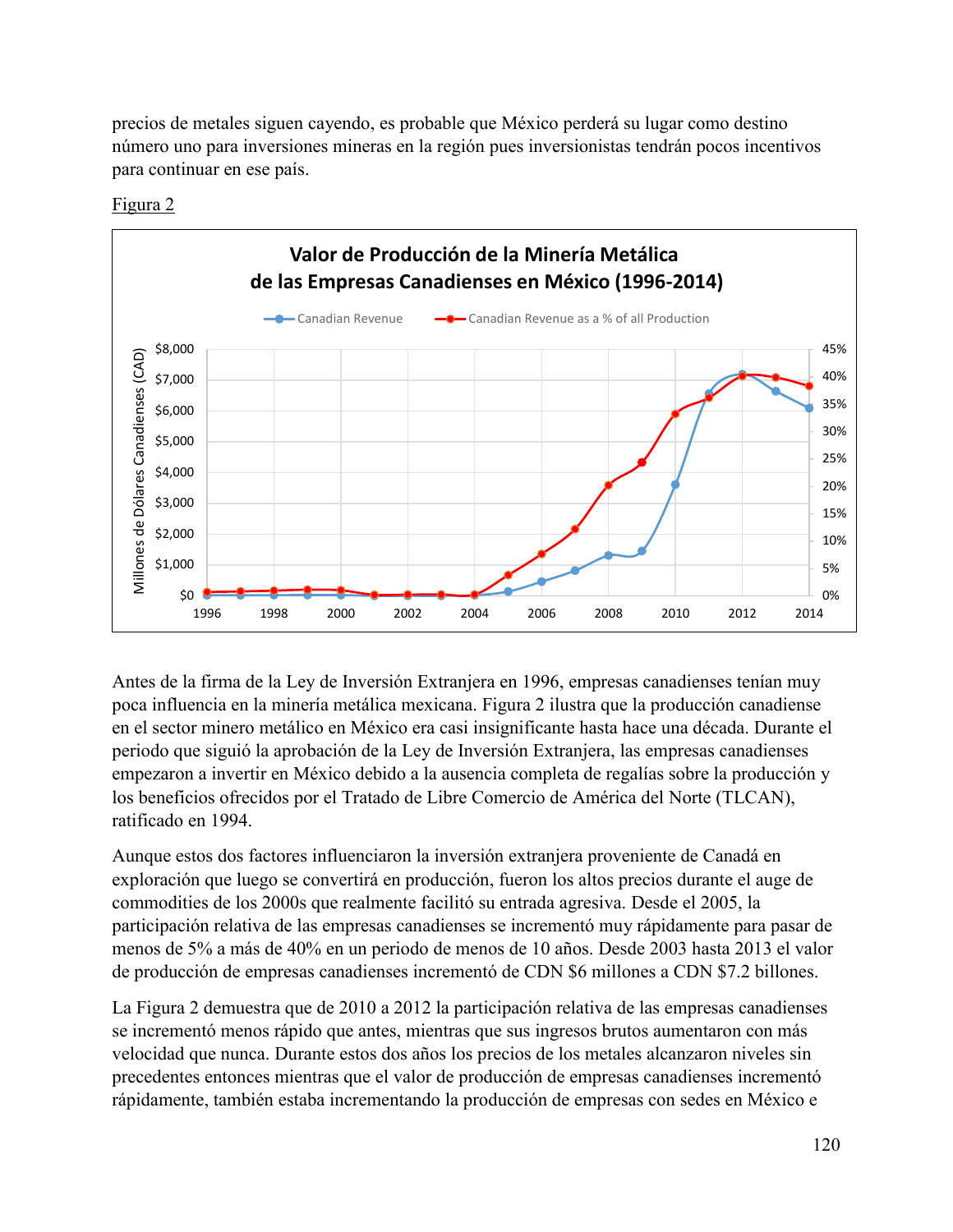otros países con la misma velocidad; todos se enriquecieron juntos. Durante este periodo, las empresas canadienses adquirieron minas y empezó producción en otras, pero las ganancias más grandes fueron debido a los precios de los metales y también el incremento de producción de minas existentes.

Desde 2013 la participación de las empresas canadienses se ha estancado mientras que el valor de su producción ha disminuido debido a la caída de los precios metálicos. La caída de los precios también ha afectado el entusiasmo en las inversiones y el desarrollo minero, dañando la economía de la minería metálica aún más en México.

En el futuro cercano se puede esperar ver tal participación disminuya de una manera significativa por primera vez en veinte años como resultado de la introducción de regalías en enero de 2014. La combinación de este fondo regulatorio y la caída reciente en los precios metálicos puede significar una disminución en producción para empresas canadienses operando en México en los años que vienen.

| País de<br>Orígen | <b>Empresa</b>                 | <b>Minas</b>                                                                  | <b>Estado</b>                                        | <b>Producto</b>                             | Valor de<br>Producción |
|-------------------|--------------------------------|-------------------------------------------------------------------------------|------------------------------------------------------|---------------------------------------------|------------------------|
| Canada            | Goldcorp                       | El Sauzal, Los Filos Bermejal,<br>Penasquito                                  | Chihuahua,<br>Guerrero,<br>Zacatecas                 | Oro, Plata,<br>Plomo, Zinc                  | \$2.338.807.4<br>87    |
|                   | Pan American<br>Silver         | Dolores, La Colorada, Alamo<br>Dorado                                         | Chihuahua,<br>Durango, Sonora                        | Oro, Plata,<br>Cobre, Plomo,<br>Zinc        | \$475.931.620          |
|                   | Agnico Eagle<br>Mines          | Pinos Altos, La India / Tarachi                                               | Chihuahua, Sonora                                    | Plata, Oro                                  | \$378.426.522          |
|                   | First Majestic                 | La Encantada, La Parrilla, San<br>Martin de Bolanos, La Guitarra,<br>Del Toro | Coahuilla,<br>Durango, Jalisco,<br>Mexico, Zacatecas | Plata, Oro,<br>Plomo, Zinc                  | \$351.219.597          |
|                   | Primero<br>Mining              | San Dimas                                                                     | Durango                                              | Oro, Plata                                  | \$321.947.500          |
|                   | Endeavour<br>Silver            | Guanacevi, Bolanitos, El Cubo                                                 | Durango,<br>Guanajuato,<br>Guanajuato                | Oro, Plata                                  | \$258.834.414          |
|                   | Capstone<br>Mining             | Cozamin                                                                       | <b>Zacatecas</b>                                     | Plata, Plomo,<br>Cobre, Zinc                | \$205,950,099          |
|                   | Alamos Gold                    | Mulatos                                                                       | Sonora                                               | Oro                                         | \$196.376.667          |
|                   | Argonaut Gold                  | El Castillo, La Colorada                                                      | Durango, Sonora                                      | Oro, Plata                                  | \$190.972.692          |
|                   | <b>Timmins Gold</b>            | San Francisco/La Chicharra                                                    | Sonora                                               | Oro, Plata                                  | \$169.482.261          |
|                   | Yamana Gold                    | Mercedes                                                                      | Sonora                                               | Oro, Plata                                  | \$156.490.523          |
|                   | Fortuna Silver                 | San Jose                                                                      | Oaxaca                                               | Oro, Plata                                  | \$151.020.528          |
|                   | New Gold Inc.                  | Cerro San Pedro                                                               | San Luis Potosi                                      | Oro, Plata                                  | \$123.296.828          |
|                   | AuRico Gold                    | El Chanate                                                                    | Sonora                                               | <b>Oro</b>                                  | \$94.037.169           |
|                   | Sierra Minerals                | Cusi, Bolivar/Val                                                             | Chihuahua,<br>Chihuahua                              | Cobre, Plata,<br>Zinc, Plomo,<br><b>Oro</b> | \$82.939.810           |
|                   | Aurcana                        | La Negra                                                                      | Oueretaro                                            | Plata, Cobre,<br>Plomo, Zinc                | \$80.612.209           |
|                   | <b>Great Panther</b><br>Silver | Topia, Valenciana                                                             | Durango,<br>Guanajuato                               | Plata, Oro,<br>Plomo, Zinc                  | \$70.694.457           |

Cuadro 1: Empresas de minería metálica operando en México y valor de producción (2014)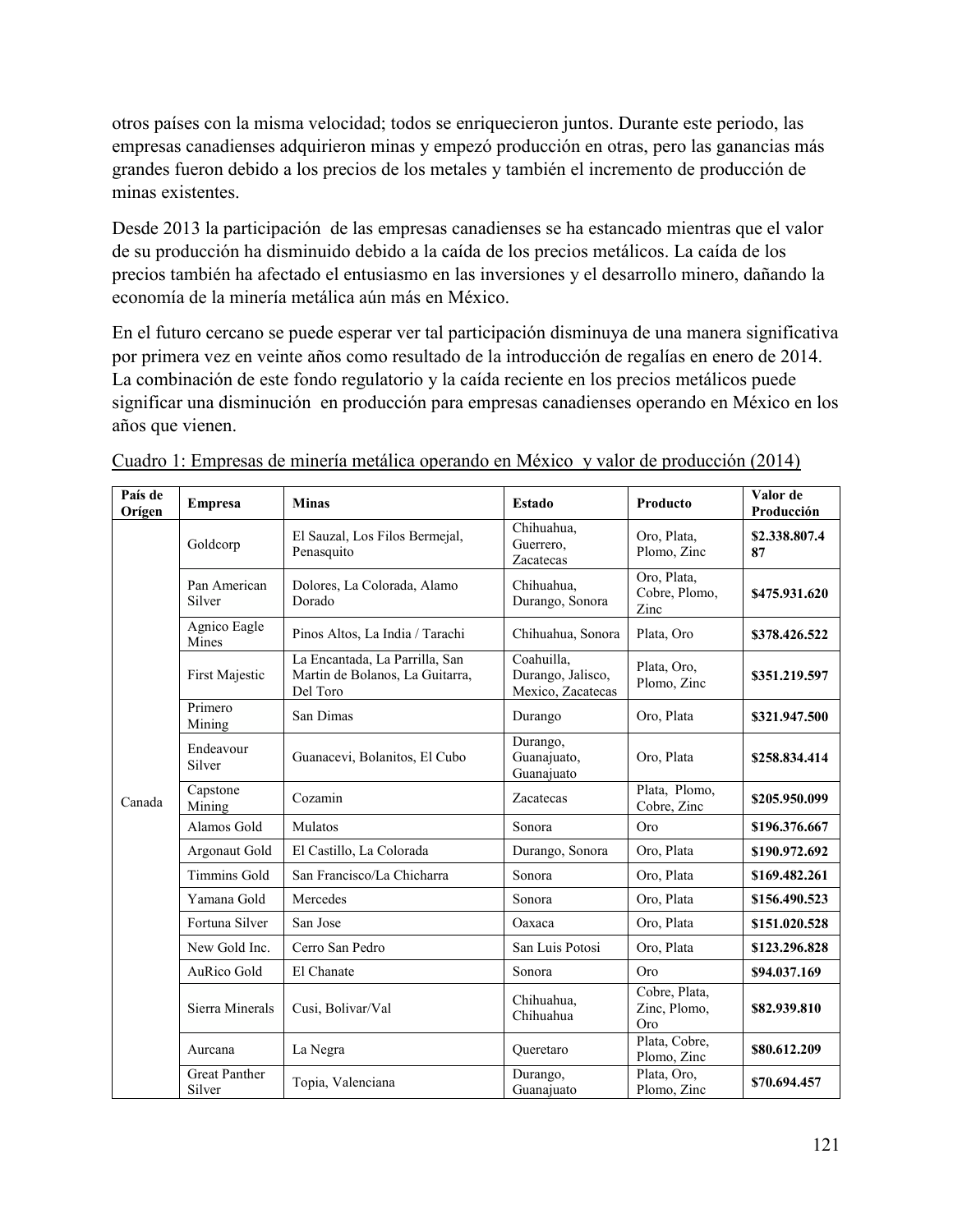|  | <b>Silvercrest</b><br>Mines Inc.          | Santa Elena                 | Sonora    | Oro, Plata                           | \$66.008.043 |
|--|-------------------------------------------|-----------------------------|-----------|--------------------------------------|--------------|
|  | Aura Minerals                             | Aranzazu                    | Zacatecas | Oro, Cobre,<br>Plata                 | \$60.198.373 |
|  | Avino Silver<br>and Gold<br>Mines         | Avino                       | Durango   | Oro, Plata                           | \$57,897,075 |
|  | McEwen<br>Mining                          | El Gallo                    | Sinaloa   | Oro, Plata                           | \$54.022.977 |
|  | Scorpio<br>Mining                         | Nuestra Senora              | Sinaloa   | Plomo, Cobre,<br>Zinc, Plata         | \$52,358,748 |
|  | Excellon<br>Resources                     | Platosa                     | Durango   | Plomo, Plata,<br>Zinc                | \$46.436.979 |
|  | <b>Starcore</b><br>International<br>Mines | San Martin                  | Queretaro | Oro, Plata                           | \$33,747,421 |
|  | <b>NWM</b> Mining                         | Lluivia de Oro              | Sonora    | Oro                                  | \$25,793,132 |
|  | ImpactSilver                              | Guadalupe Production Centre | Mexico    | Plata, Oro,<br>Plomo, Cobre,<br>Zinc | \$18,582,196 |
|  | Marlin Gold<br>Mining                     | La Nueva Trinidad           | Sinaloa   | Oro                                  | \$12,774.966 |
|  | Rochester<br>Resources                    | Mina Real                   | Nayarit   | Oro, Plata                           | \$8,631,598  |
|  | Goldgroup                                 | Cerro Prieto                | Sonora    | Oro, Plata                           | \$6.834.747  |
|  | GoGold<br>Resources                       | Parral Tailings Project     | Chihuahua | Oro, Plata                           | \$2,803,653  |

| País de<br>Orígen | <b>Empresa</b>                            | <b>Minas</b>                                                                                                                                        | Estado                                                                           | Producto                                            | Valor de<br>Producción |
|-------------------|-------------------------------------------|-----------------------------------------------------------------------------------------------------------------------------------------------------|----------------------------------------------------------------------------------|-----------------------------------------------------|------------------------|
| México            | Industria<br>Peñoles                      | Bismark, Cienega, Francisco I.<br>Madero, Fresnillo, Heradura,<br>Milpillas, Naica, Noche<br>Buena, Sabinas, Saucito,<br>Tizapa, Soledad, Velardeña | Chihuahua, Durango,<br>Sonora, Zacatecas                                         | Oro, Plata,<br>Cobre, Plomo,<br>Zinc                | \$3.230.908.049        |
|                   | Grupo México                              | Buenavista, Charcas, IMMSA,<br>La Caridad, Santa Barbara,<br>Santa Eulalia                                                                          | Sonora, San Luis<br>Potosí, Chihuahua                                            | Oro, Plata,<br>Cobre, Zinc,<br>Plomo.<br>Molybdenum | \$3.200.592.903        |
|                   | Minera Frisco                             | El Concheno, Minera Maria,<br>Ocampo, Porvenir, El Colonel,<br>Asientos, San Felipe, San<br>Francisco del Oro, Tayahua                              | Aguascalientes, Baja<br>California.<br>Chihuahua, Coahuila,<br>Sonora, Zacatecas | Oro, Plata,<br>Cobre, Zinc,<br>Plomo.<br>Molybdenum | \$1,180,151,657        |
|                   | Altos Hornos<br>de México                 | Cerro De Mercado, Hercules,<br>Manzanillo                                                                                                           | Durango, Coahuila,<br>Manzanillo                                                 | Hierro                                              | \$450,864,800          |
|                   | Invecture<br>Group,<br>Frontera<br>Copper | Piedras Verdes                                                                                                                                      | Sonora                                                                           | Cobre                                               | \$207.644.219          |
| India             | ArcelorMittal                             | El Volcan, Las Truchas                                                                                                                              | Michoacan, Sonora                                                                | Hierro                                              | \$512,832,000          |
| <b>USA</b>        | Gold Resource.<br>Coeur Mining            | El Aguila, Palmarejo                                                                                                                                | Chihuahua, Oaxaca                                                                | Oro, Plata,<br>Cobre, Zinc.<br>Plomo                | \$453.693.783          |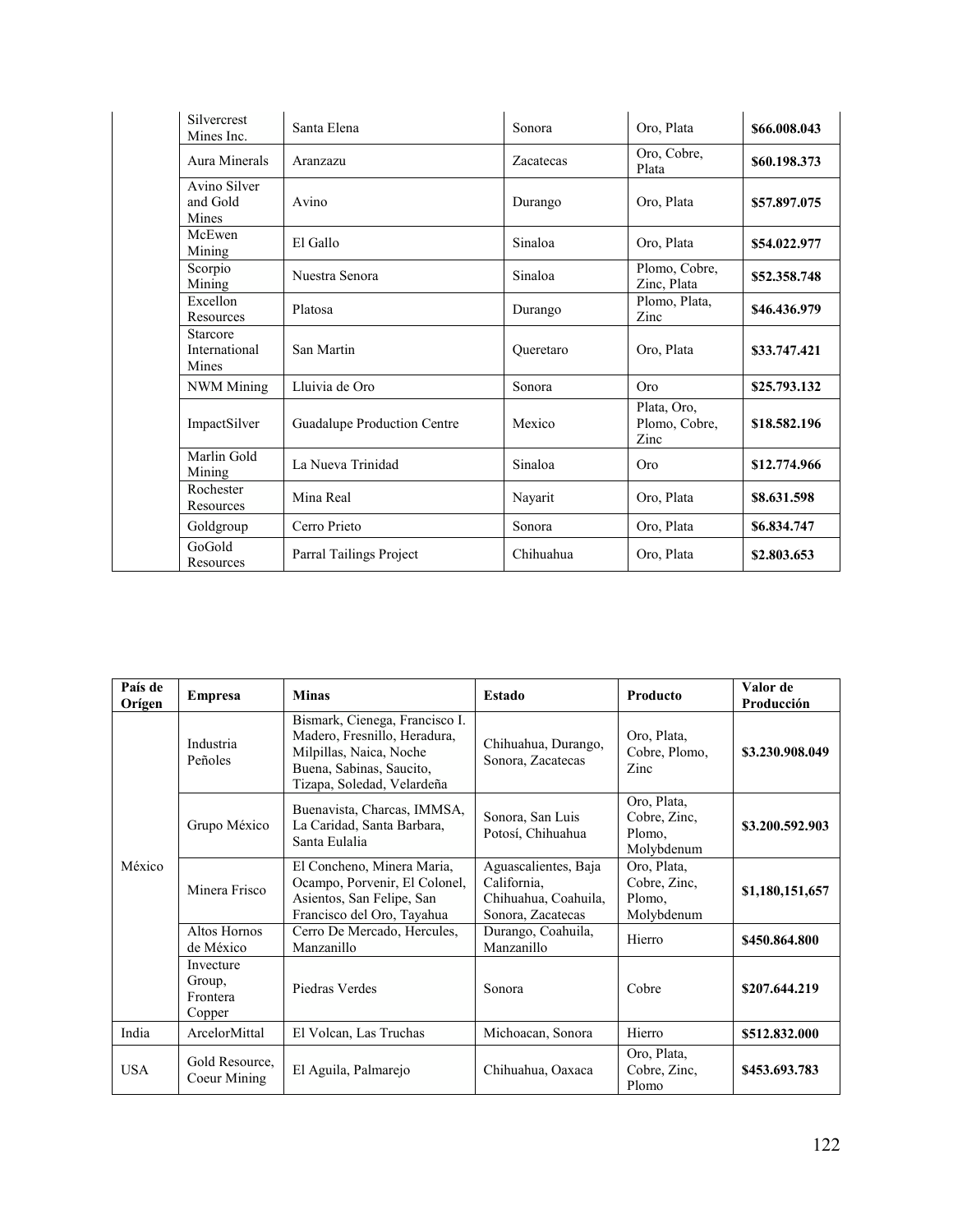| India,<br>Argenti<br>na                                      | Ternium,<br>ArcelorMittal | Pena Colorada     | Minatitlán | Hierro | \$373.940.000 |
|--------------------------------------------------------------|---------------------------|-------------------|------------|--------|---------------|
| Argenti<br>na                                                | Ternium                   | Alquila - Encinas | Michoacan  | Hierro | \$198,615.560 |
| Valor de Producción Total:                                   |                           |                   |            |        |               |
| Valor de Producción de las Empresas Canadienses:             |                           |                   |            |        |               |
| Valor de Producción de las Empresas Mexicanas:               |                           |                   |            |        |               |
| Valor de Producción de Otras Empresas Extranjeras:           |                           |                   |            |        |               |
| Participación de las Empresas Canadienses:                   |                           |                   |            |        |               |
| Participación de las Empresas Mexicanas:                     |                           |                   |            |        |               |
| Participación de las Empresas de Otras Empresas Extranjeras: |                           |                   |            |        | 9,7%          |

La presencia de capitales canadienses en la industria minera de México no solamente se ha caracterizado por esta reciente y rápida entrada en el mercado, sino también por la magnitud de las empresas que están basadas en Canadá. Se puede observar que las empresas que provienen de Canadá y el número de las minas que son propias de estas empresas, superan las empresas de todos los demás países combinados. Este hecho es particularmente interesante cuando se considera que los empresarios mexicanos tenían acceso a la industria minera en México por décadas antes de la afirmación de la Ley de Inversión Extranjera 1996 lo cual facilitó la entrada de empresas mineras canadienses y de otros países. Sin embargo, el cuadro 1 demuestra que solamente 5 empresas mexicanas han establecido una presencia en la industria minera, mientras que 30 empresas canadienses dominan ciertos sectores de la producción.

La razón principal por la que más empresas mexicanas no se constituyeron en el sector es que después de la crisis de deuda de los 1980s el Estado mexicano fue forzado a vender todas las minas que desarrolló durante el periodo de industrialización sustitutiva de importaciones en los 1970s. Algunos han sugerido que muchas de las minas nacionalizadas fueron vendidas a precios muy por debajo de sus valores de mercado a un pequeño grupo de empresas que hoy en día forman las tres empresas más grandes (Industria Peñoles, Grupo México y Minera Frisco) (Wise and Mendoza, 2001). El dominio de estas tres empresas en la industria y las reformas a la Ley Minera de 1991, crearon una situación casi imposible para el ingreso de empresas pequeñas o medianas en el mercado (Wise and Mendoza, 2001). E l cuadro 1 demuestra claramente que antes de que la industria minera mexicana fuera abierta a la inversión extranjera, existió una gran monopolio entre pocas empresas mexicanas que hoy en día está siendo desafiado por empresas canadienses junior.

Examinando la presencia de empresas canadienses, el cuadro 1 muestra que en realidad hay muy pocas empresas canadienses de grandes capitales operando en México (con ingresos brutos mayores de \$200 millones). Por lo tanto, la mayoría de empresas canadienses en producción en México son empresas pequeñas, juniors, que empezaron sus emprendimientos recientemente muchas veces exclusivamente en México. Algunos ejemplos de empresas canadienses grandes operando en México incluyen: Goldcorp, Pan American Silver, Alamos Gold, Yamana Gold and First Majestic Mining. Estas empresas se encuentran a la primera mitad de la lista como operan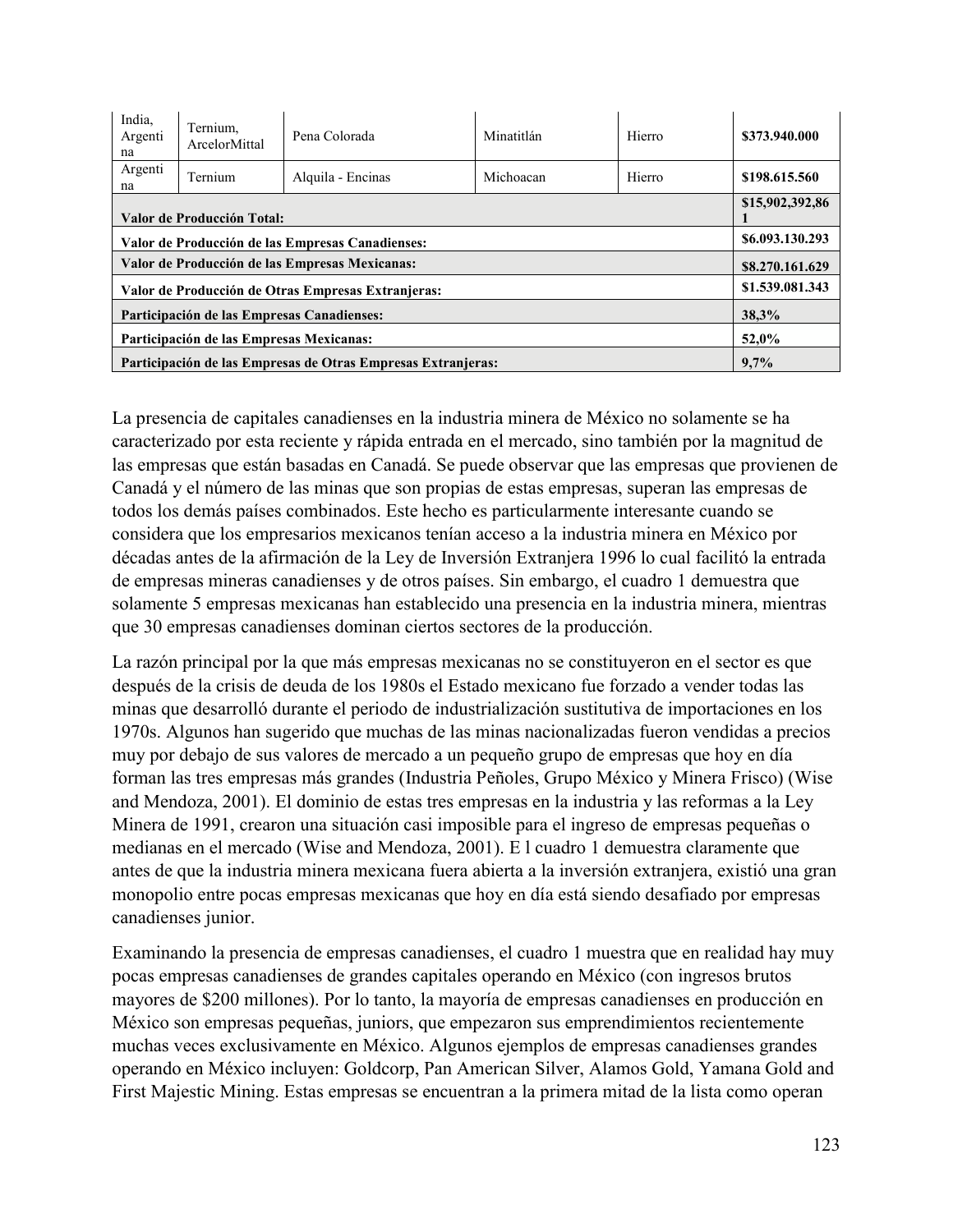minas con mayor producción que requieren grandes montos de capital para desarrollo e inversión constante en los primeros años. La experiencia y los presupuestos de estas empresas normalmente crean una situación muy difícil para que entren empresas juniores bajo circunstancias normales, pero parece que el caso de México presenta una situación distinta.

Típicamente, las empresas junior empiezan sus operaciones con un monto pequeño de propiedades de exploración y capital suficiente para cotizar en la bolsa de valores de Toronto (TSX) lo que les permite poder juntar capital para exploración o desarrollo adicional. En la mayoría de los casos, las empresas junior venden sus propiedades con yacimientos importantes a empresas de mayor estatura y que son más capaces de desarrollar minas grandes. Sin embargo, el cuadro 1 muestra que la mayoría de las empresas canadienses en producción en México actualmente son empresas junior. Ejemplos de empresas junior en producción en México incluyen: Goldgroup, Rochester Resources, McEwan Mining, GoGold Resources and Starcore International Mines. Cuando se examina el poder económico de éstas y otras empresas junior en México se entiende que las minas que operan están en una escala más pequeña que las de sus pares mayores. La Figura 4 ayuda a explicar este fenómeno ya que se puede observar que muchas de las minas de empresas canadienses pueden ser localizadas cerca de la marca de \$50 millones.



## **Figura 4**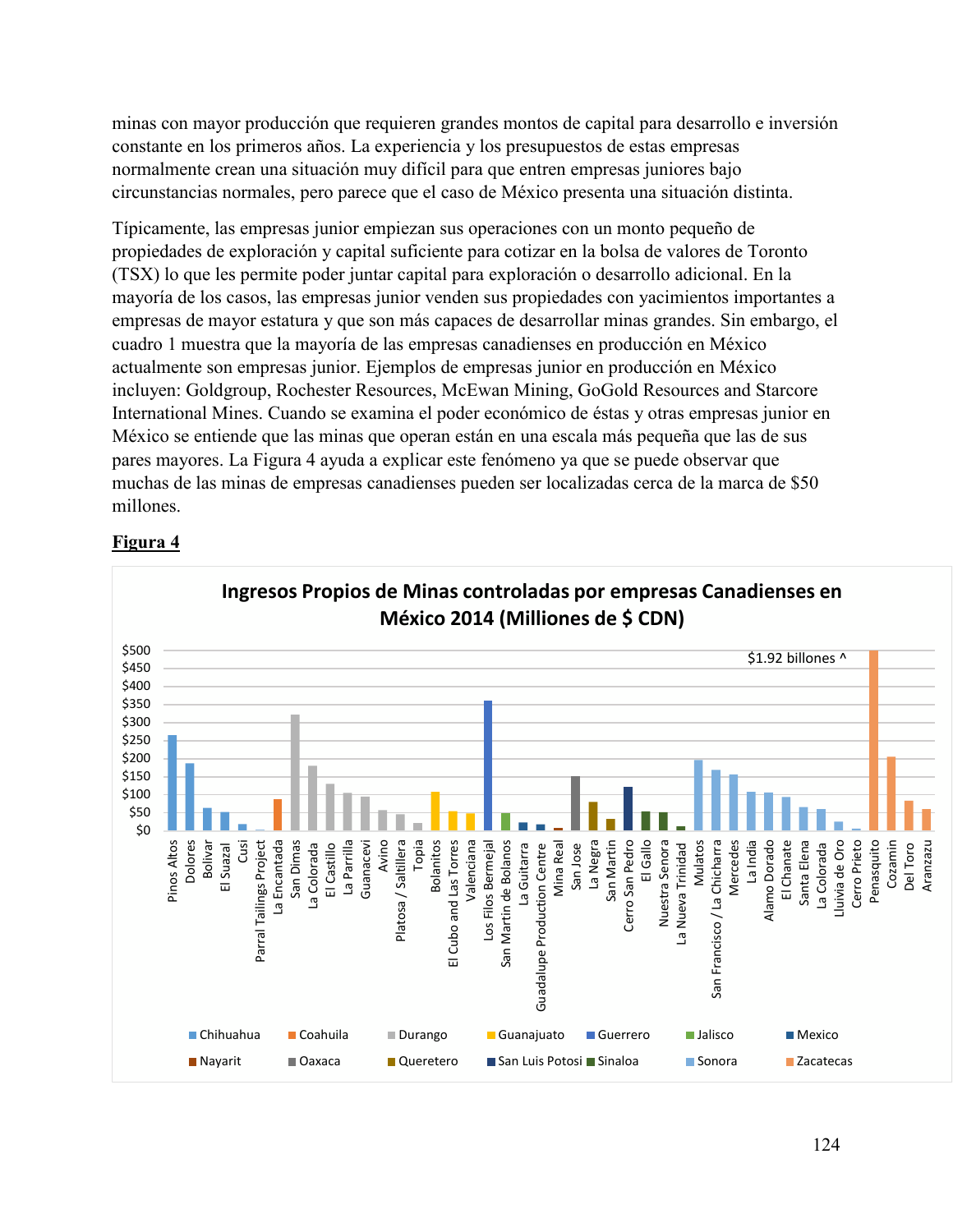Aunque la mayoría de las empresas canadienses activas son entidades pequeñas, es necesario destacar que Goldcorp, la segunda empresa minera más grande de Canadá, es la principal empresa minera canadiense en México con un valor de producción mayor de \$2.3 billones en 2014 en solo 3 minas. La mina de oro y plata Peñasquito en Zacatecas es la mayor fuente de estos ingresos para la empresa, como se muestra en la Figura 4. Tan sólo esta mina representa casi un tercio de los ingresos brutos de todas las minas controladas por capitales canadienses en el país en 2014. Los Filos Bermejal es la segunda mina canadiense más grande, también controlada por Goldcorp, y trae casi todo lo restante de la producción de la empresa. La tercera mina de esta empresa, El Sauzal, marcó la entrada de Goldcorp en el sector minero metálico y dominó la participación canadiense entre 2005 a 2009 al tiempo de hacer de Goldcorp la empresa minera extranjera más importante en este nuevo periodo.

Es interesante notar que cada una de las empresas mexicanas en el Cuadro 1 tiene valores de producción muy por arriba de casi todas las empresas canadienses que tienen presencia en la industria. Los ingresos brutos combinados de Industria Peñoles y Grupo México sobrepasan la participación de todas las empresas canadienses combinadas. De la misma forma, todas las empresas activas constituidas en otros países (India, Argentina, EEUU, UK) también muestran mayores niveles de producción que la mayoría de las empresas canadienses. Sin embargo, es importante notar que es la presencia colectiva y cada vez más poderosa de todas las empresas canadienses combinadas que ha dejado una marca en el debate contemporáneo acerca de la extracción minera en México.

#### Fuentes

Larkin, Nicholas "The Rise and Fall of Gold" June 23, 2015 *Bloomberg QuickTake,* [http://www.bloombergview.com/quicktake/the-fall-of-gold,](http://www.bloombergview.com/quicktake/the-fall-of-gold) accessed July 24, 2015.

"Market Commentary Third Quarter 2015" *World Gold Council,* July 23, 2015.

Roy, Deberarti "Gold rout will deepen, prices will drop below US\$1,000: Goldman Sachs" *Financial Post,* July 22, 2015.

Wise and Mendoza, "Minería, Estado y Gran Capital en México" *Economía y Sociedad*: 105-127 (2001).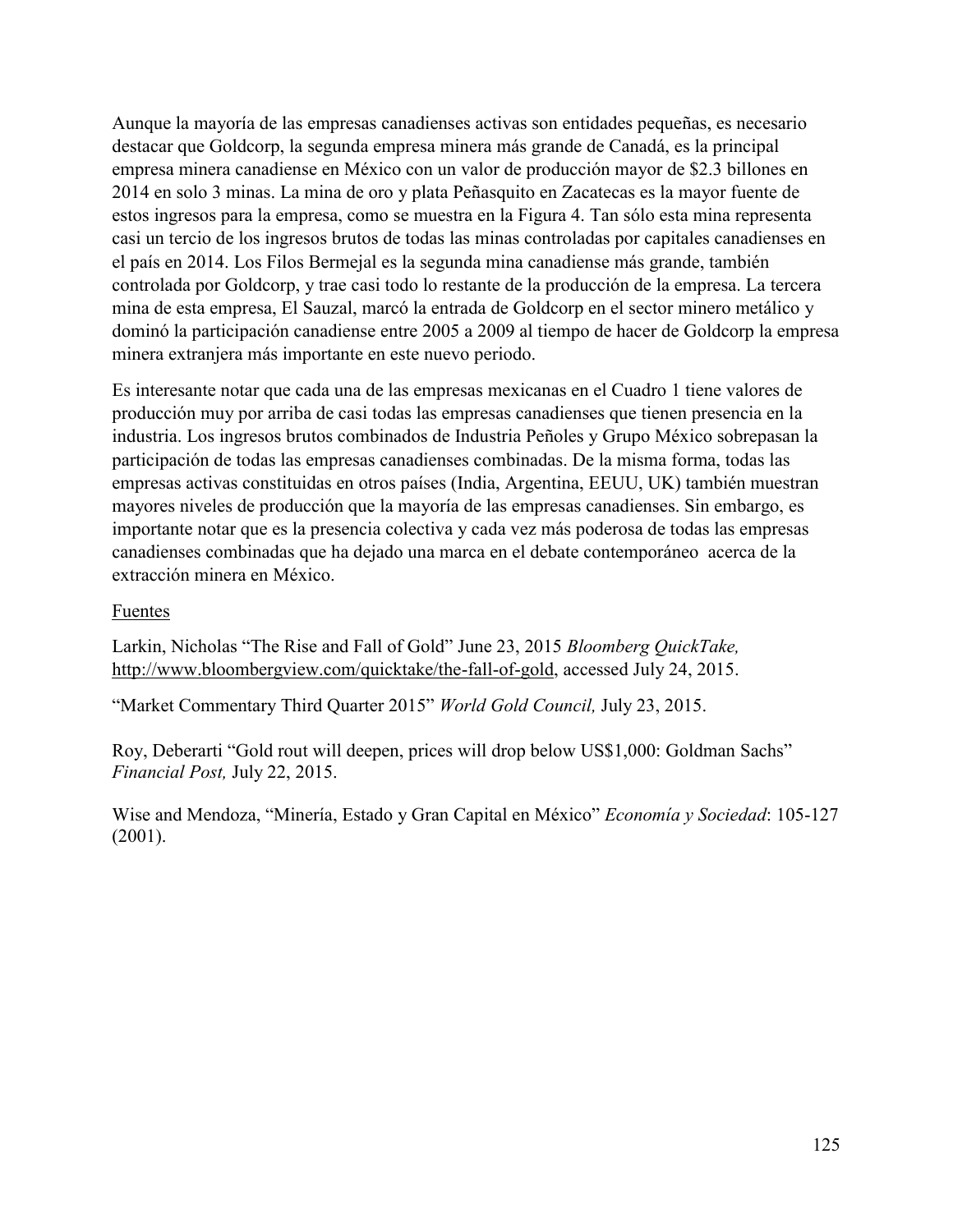#### Appendix 3: Most Common Questions that were used in Interviews for the Thesis project:

Canadian Metal Mining in Mexico

- 1. What are the main obstacles in increasing and improving trade relations in mining between Canada and Mexico?
- 2. Which services provided by the Trade Commission are most important for a Canadian mining company seeking to invest in Mexico for the first time?
- 3. How would you describe the relationship between the Trade Commission and the Canadian Mining Task Force?
- 4. How has the Trade Commission helped Canadian mining companies adjust to the new mining laws?
- 5. ¿Cuál cree usted es la contribución más importante de (name of Company here) al desarrollo económico de México?
- 6. ¿Cuál sería, según su percepción la diferencia fundamental entre una empresa minera extranjera canadiense e una empresa nacional mexicana?
- 7. ¿Cuáles son, en su opinión, las razones por las cuales la participación canadiense en el sector minero mexicano llegó a crecer tan rápidamente durante los últimos 5 años?
- 8. ¿Cuál fue la posición de (name of Company here) durante las discusiones acerca de la implementación de las reformas sobre los derechos mineros en enero de 2014?
- 9. Qué tipo de dialogo tiene (name of Company here) con el gobierno nacional acerca del asunto? ¿CAMIMEX?
- 10. ¿En qué forma la introducción de las nuevas regalías ha afectado a las acciones financieras de (name of Company here)?
- 11. Qué ha afectado más a los asuntos financieros de (name of Company here) en México, la bajada de los precios metales, o las regalías?
- 12. ¿Cómo ve usted la inversión extranjera en el sector minero en los próximos 3-5?
- 13. Entiendo que (name of Company here) es un miembro activo en la cámara minera mexicana. ¿Desde la punta de vista de usted como contador, que función se cree usted es la más importante de CAMIMEX para (name of Company here)?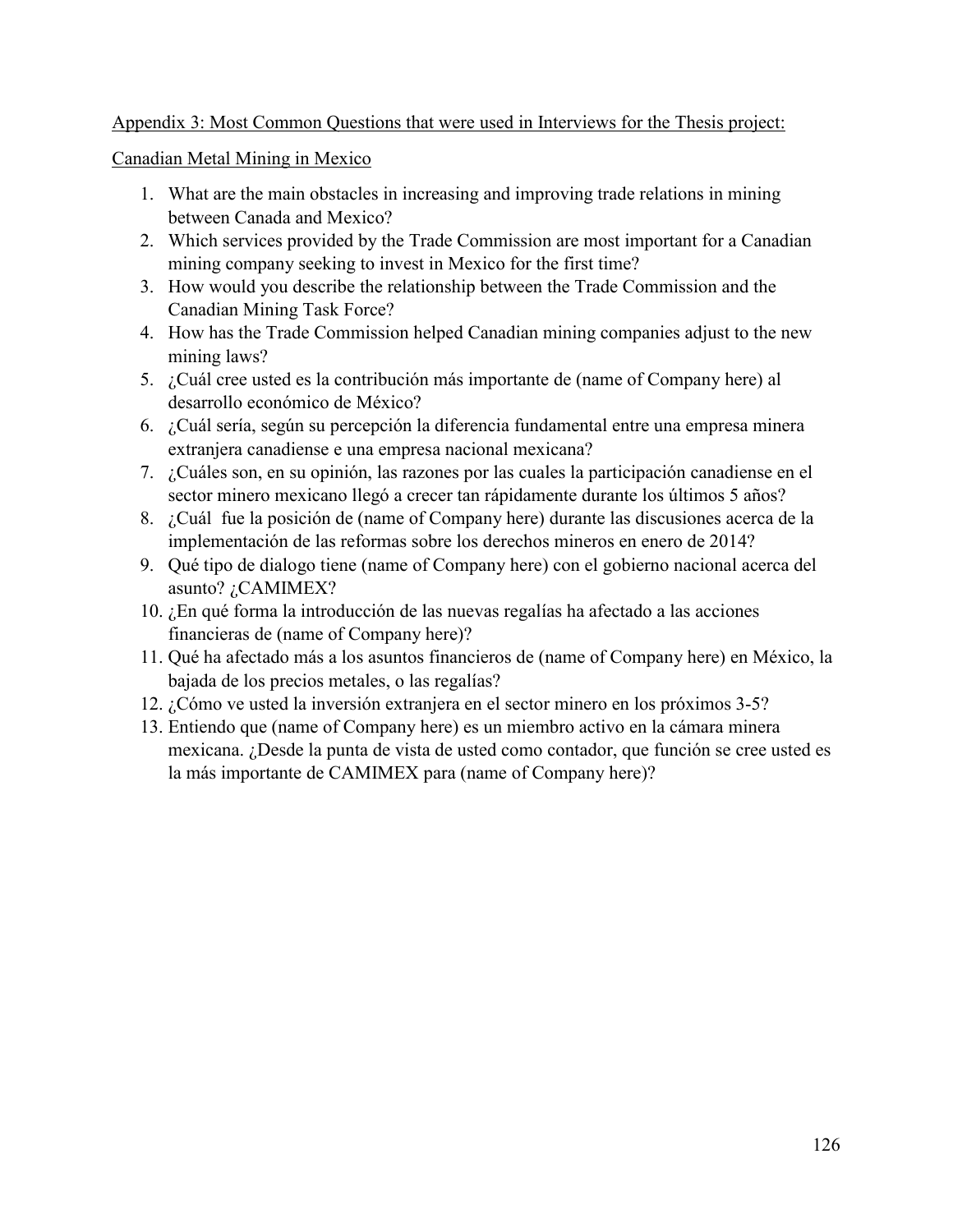#### **References**

Acemoglu, Daron, Johnson, Simon and Robinson, James, "The Colonial Origins of Development: An Empirical Investigation", *The American Economic Review* 91.5 (2001): 1369- 1401.

Appendix 1: Mining Production in Mexico, 1996-2014.

This refers to a complex dataset I created for my thesis project which production data, geographical information, employment and other figures for each mine in production in Mexico from 1996-2014. The data was used to make conclusions in the preceding Empirical Findings chapter regarding Canadian participation in Mexico's metal mining industry.

Auditorio General, *Análisis de Avance de Informe de Avance de Gestión Financiera,* 2014: 1- 199.

Auditoría Financiera y de Cumplimiento, "Derechos sobre Minería", Informe del Resultado de la Fiscalización Superior de la Cuenta Pública 2010.

Auditoría Financiera y de Cumplimiento, "Otorgamiento de Concesiones e Ingresos por Derechos en Materia Minera", Informe del Resultado de la Fiscalización Superior de la Cuenta Pública 2012.

Azamar, Aleida and Ponce, Jose Ignacio, "Extactivismo y Desarrollo: Los Recursos Minerales en México", *Revista Problemas del Desarrollo* 179.45 (2014): 137-158.

Baer, Werner, "Import Substitution and Industrialization in Latin America: Experiences and Interpretations", *Latin American Research Review* 7.1 (1972): 95–122.

Bebbington, Anthony, "The New Extraction: Rewriting the Political Ecology of the Andes?", *NACLA Report on the Americas* (2009): 12-40.

Bernstein, Marvin, *The Mexican Mining Industry 1890-1950* (State University of New York, New York: 1965).

Boas, Taylor and Gans-morse, Jordan, "Neoliberalism: From New Liberal Philosophy to Anti-Liberal Slogan", *Studies in Comparative International Development* 44.2 (2009): 137-161.

Bocking, Paul, "Canadian Mining and Labour Struggles in Mexico", *Journal of Labour and Society* 2013: 331-350.

Burchardt, Hans-Jurgen and Dietz, Kristina, "Neo-Extractivism – A New Challenge for Development Theory from Latin America", *Third World Quarterly* 35.3 (2014): 468-486.

CAMIMEX, Informe Anual 2015, "Situación de la Minería en México en 2014", *LXXVIII Asamblea General Ordinaria.* 

CBC News online, "McEwen Mining says armed robbers stole 7,000 ounces of gold from their Mexican mine", by Pete Evans, April 8, 2015, http://www.cbc.ca/news/business/mcewen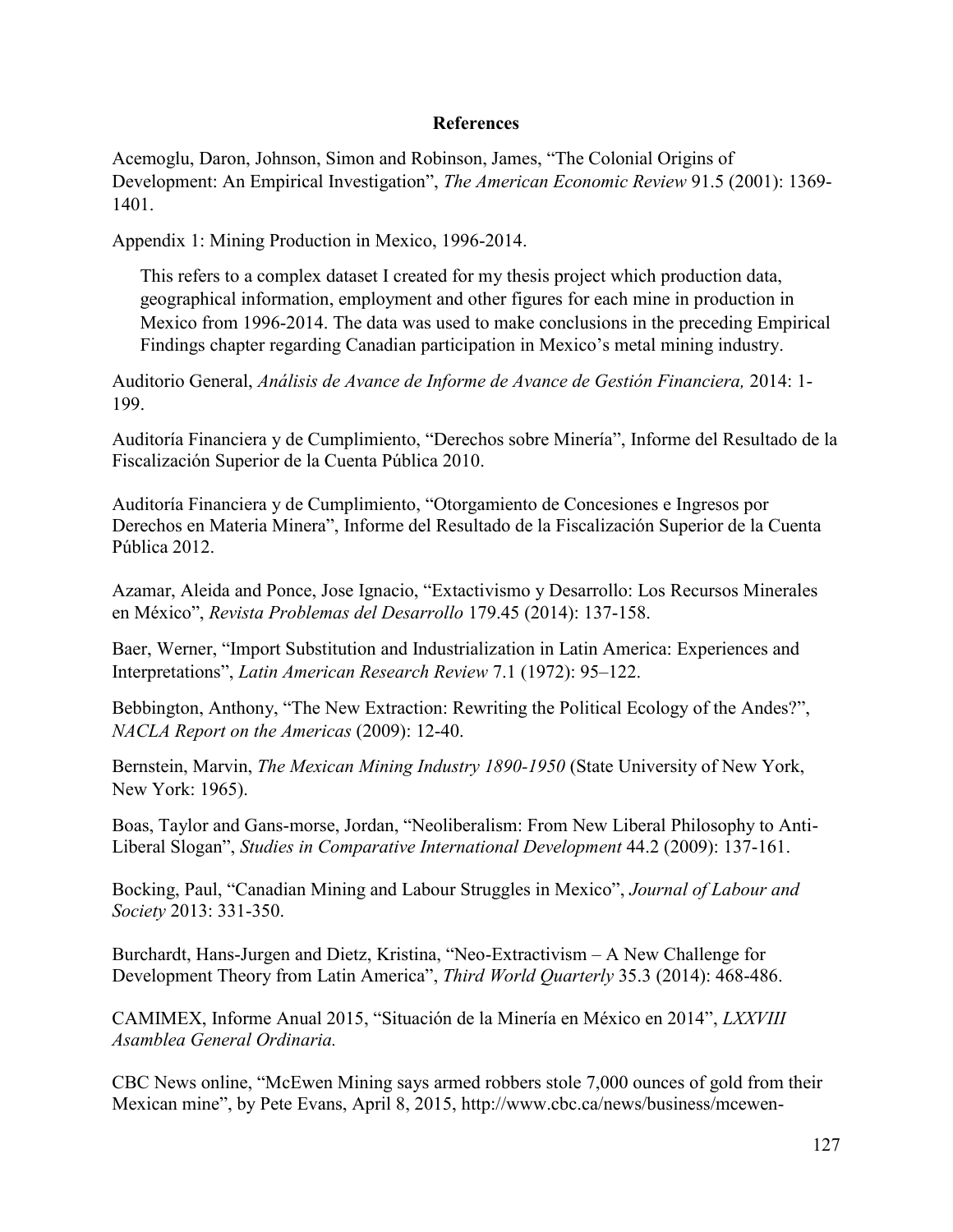mining-says-armed-robbers-stole-7-000-ounces-of-gold-from-their-mexican-mine-1.3024579, accessed February 15, 2016.

Coase, Ronald, "The New Institutional Economics", *American Economic Review* 88.2 (1998): 72-74.

Coase, Ronald, "The Problem of Social Cost", *The Journal of Land and Economics* 3 (1960): 1- 44.

Comisión Económica para América Latina y el Caribe de la Naciones Unidas (UNCEPAL), "La inversión extranjera directa de Canadá en América Latina y el Caribe", chapter in *La Inversión Extranjera en América Latina y el Caribe*: 155-208.

CONEVAL, "Medición de Pobreza: Resultados de Pobreza por Municipio", http://www.coneval.gob.mx/Medicion/MP/Paginas/Anexo-estad%C3%ADstico-municipal-2010.aspx, accessed February 4, 2016.

Costero, Cecilia, "La regionalización de las relaciones inter-nacionales, la inversión canadiense en San Luis Potosí, vista a través de Minera San Xavier", *Revista Mexicana de Estudios Canadienses*, 3.4 (2000): 105-117.

Deloitte, *Mining Industry in Mexico,* May 2012.

Deloitte Touche Tohmatsu Limited website, "Taxation and Investment in Mexico 2014", [http://www2.deloitte.com/content/dam/Deloitte/global/Documents/Tax/dttl-tax-mexicoguide-](http://www2.deloitte.com/content/dam/Deloitte/global/Documents/Tax/dttl-tax-mexicoguide-2014.pdf)[2014.pdf,](http://www2.deloitte.com/content/dam/Deloitte/global/Documents/Tax/dttl-tax-mexicoguide-2014.pdf) accessed January 12 2016.

Deneault, Alain and Sacher, William, *Imperial Canada Inc.: Legal Haven of Choice for the World's Mining Industries* (Vancouver, Talonbooks: 2012).

Enciso, Angélica, *La Jornada*, "Deja Minera San Xavier un daño irreversible en San Luis Potosí", April 14 2014.

Forbes Magazine online, "Mexico Among The World's Most Corrupt Nations In 2014", December 11, 2014, http://www.forbes.com/sites/doliaestevez/2014/12/11/mexico-among-theworlds-most-corrupt-nations-in-2014-new-report-says/#6378e4c73258, accessed February 4, 2016.

Forbes website, "The World's Billionaires", http://www.forbes.com/billionaires/list/#country:Mexico, accessed on January 19, 2016.

Garibay, Claudio and Camacho, Alejandra, "Goldcorp y la Reprocidad Negativa en el Paisaje Minero de Mezcala, Guerrero", *UNAM Desacates* (2009): 91-110.

Garibay, Claudio et. al, "Unequal Partners, Unequal Exchange: Goldcorp, the Mexican State, and Campesino Dispossession at the Peñasquito Goldmine", *Journal of Latin American Geography*  10 (2011): 153-176.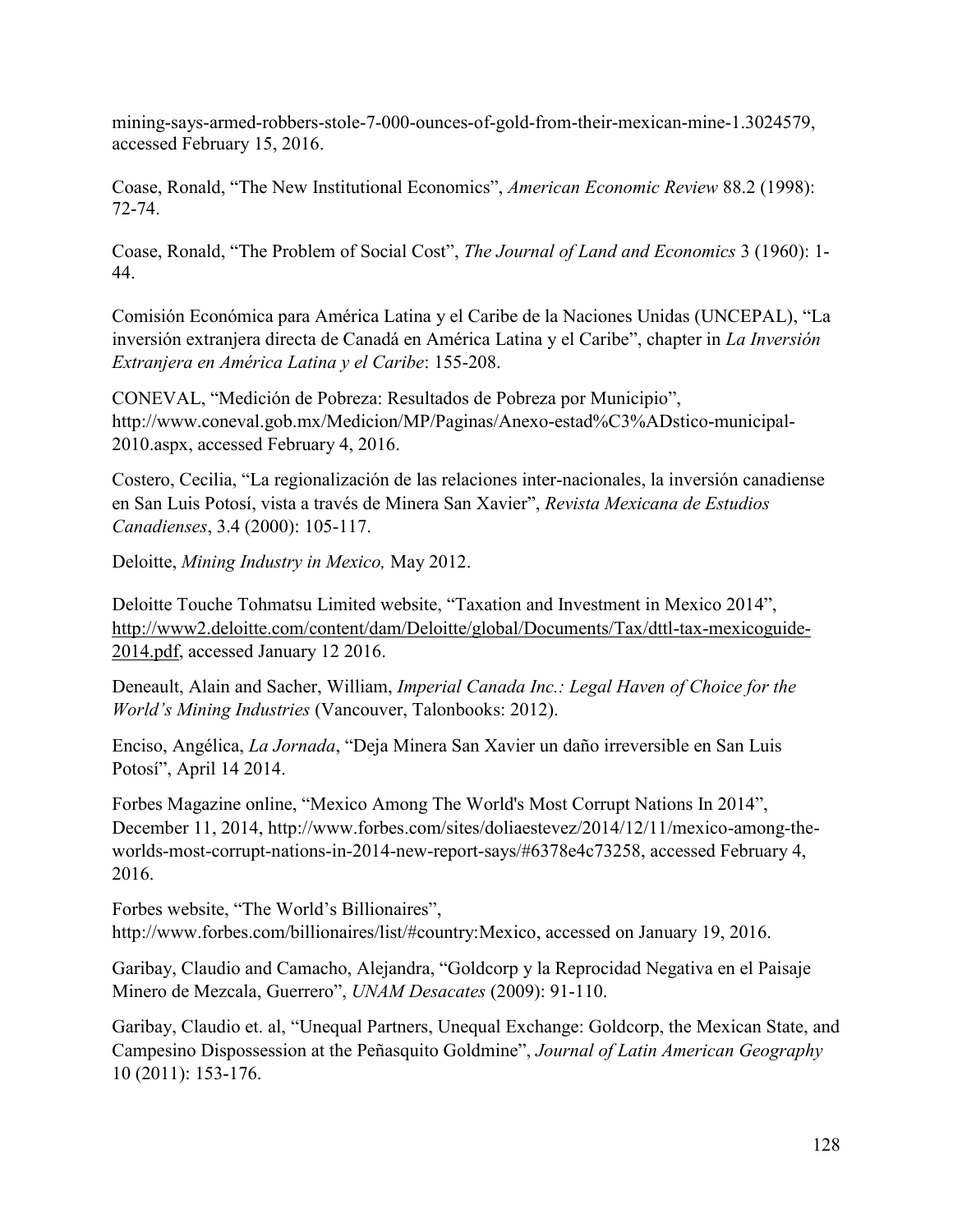Garrod, J.Z. and Macdonald, Laura, "Rethinking 'Canadian Mining Imperialism' in Latin America", chapter in *Mining in Latin America: Critical Approaches to the New Extraction* Ed. Deonandan, Kalowatie and Dougherty, Michael L. (London: Routledge, 2016).

Global Affairs Canada, *Mexico Country Profile*, Canada's Global Market Action Plan, http://international.gc.ca/global-markets-marches-mondiaux/sectorssecteurs/mines.aspx?lang=eng, accessed on September 25, 2015.

Global Affairs Canada website, Fact Sheet: Mexico - Canada's Priority Market, http://international.gc.ca/global-markets-marches-mondiaux/markets-marches/mexicomexique.aspx?lang=eng, accessed on January 13, 2016.

Global Affairs Canada website, http://international.gc.ca/global-markets-marchesmondiaux/markets-marches/mexico-mexique.aspx?lang=eng, accessed on January 13, 2016.

Gordon, Todd and Webber, Jeffrey, "Imperialism and Resistance: Canadian Mining Companies in Latin America", *Third World Quarterly* 29.1 (2008): 63-87.

Government of Canada document, *The Americas: Canada's Strategy for Engagement in the Americas*, www.americas.gc.ca, accessed on September 25, 2015.

Gudynas, Eduardo, "Nationalisms of Natural Resources and the Compensatory State of Progressive South America", chapter in forthcoming book.

Gutiérrez Haces, María Teresa, "The Dominance of Mexican Business Groups in the Mining Sector in the Context of the Growing Presence of Canadian Mining Companies", 2016 forthcoming: 1-22.

Harvey, David, "The 'new' Imperialism: Accumulation by Dispossession", *Socialist Register* 40 (2004): 63-87.

Instituto Nacional de Estadística y Geografía (INEGI) website, "Censo de Población y Vivienda",

http://www.inegi.org.mx/sistemas/consulta\_resultados/iter2010.aspx?c=27329&s=est, accessed February 4, 2016.

Instituto Nacional de Estadísticas y Geografía, *Estadísticas de Exportaciones Mineras,* Cuadro 77, 3.2.1, (INEGI), 2014.

Instituto Nacional de Estadística y Geografía (INEGI) website, "Ocupación y Empleo: Remuneraciones",

http://www3.inegi.org.mx/sistemas/sisept/default.aspx?t=eemp20&s=est&c=25700, accessed January 19, 2016.

Kessler, Timothy, "Political Capital: Mexican Financial Policy under Salinas", *World Politics* 51.1 (1998): n/a.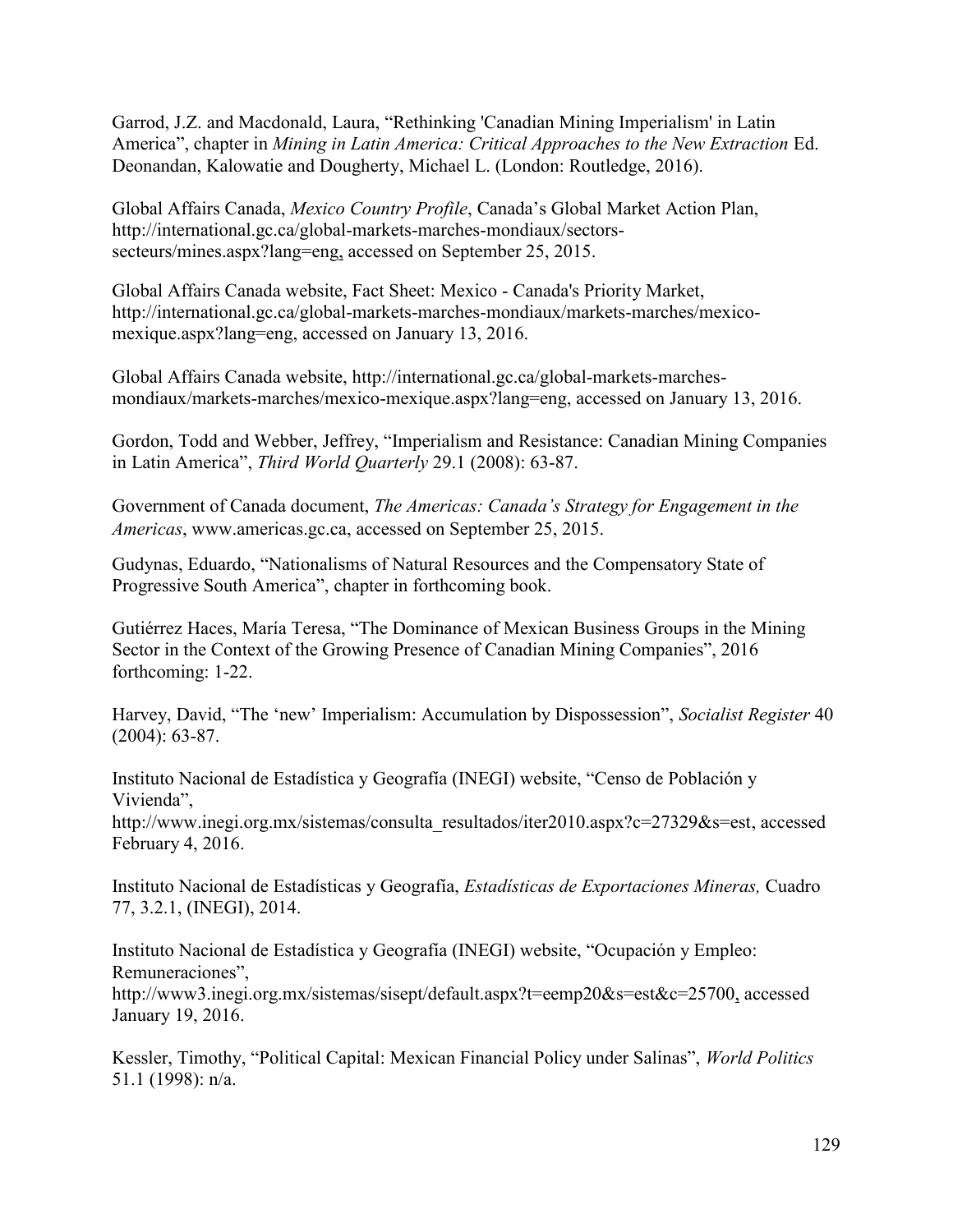Klein, Peter, "New Institutional Economics" University of Georgia, (1999): 456-489.

Macdonald, Laura and Mahone, Rianne "Poverty Policy and Politics in Canada and Mexico: 'Inclusive' Liberalism?", chapter in *Post-Neoliberism in the Americas,* eds. Laura Macdonald and Anne Ruckert, (Hampshire: Palgrace Macmillan: 2009): 184-198.

Maier et al. "Socially Responsible Mining: the Relationship Between Mining and Poverty, Human Health and the Environment", *Revision Environ Health* 29.2 (2014): 83-89.

"Mining Taxes for Argentina", Price Waterhouse Coopers website, http://www.pwc.com/gx/en/industries/energy-utilitiesmining/mining/territories/argentina.html#footnote-14, accessed March 28, 2016.

Moore, Jennifer and Colgrove, Gillian, "Corruption, Murder and Canadian Mining in Mexico: The Case of Blackfire Exploration and the Canadian Embassy", report prepared by Mining Watch Canada (May 2013).

Noreste News online, "Asesinan a familia minera en Pánuco", June 26, 2015, http://www.noroeste.com.mx/publicaciones.php?id=1038693, accessed February 15, 2015.

North, Douglass, "*Institutions, Institutional Change and Economic Performance*" (Cambridge: Cambridge University Press: 1990).

North, Douglass, "New Institutional Economics and Third World Development", chapter in *The New Institutional Economics and Third World Development* (London: Routledge, 1995): 17-27.

North, Douglass, "Structure and Performance: The Task of Economic History", *Journal of Economic Literature* 16.3 (1978): 963-978.

North, Douglass, "The Adam Smith Address: Economic Theory in a Dynamic Economic World", *Business Economics* 30.1 (1995): 7-12.

O'Faircheallaigh, Ciaran, *Mining and Development* (New York, St. Martin's Press: 1984).

Otto, James et. al., *Mining Royalties: A Global Study of Their Impact on Investors, Government and Civil Society* (Washington DC, The World Bank: 2006).

Petras, James & Veltmeyer, Henry, *Beyond Neoliberalism (Globalization, Crisis, and Change)*, (England, Ashgate: 2011).

Puyana Mutis, Alicia, "*La Economía Petrolera en un Mercado Politizado y Global – Mexico y Colombia*" (México: FLACSO México, 2015).

Puyana, Alicia and Moreno-Brid, Juan Carlos, "Mexico´s New Wave of Market Reforms and its Extractive Industries", chapter in forthcoming book (2016).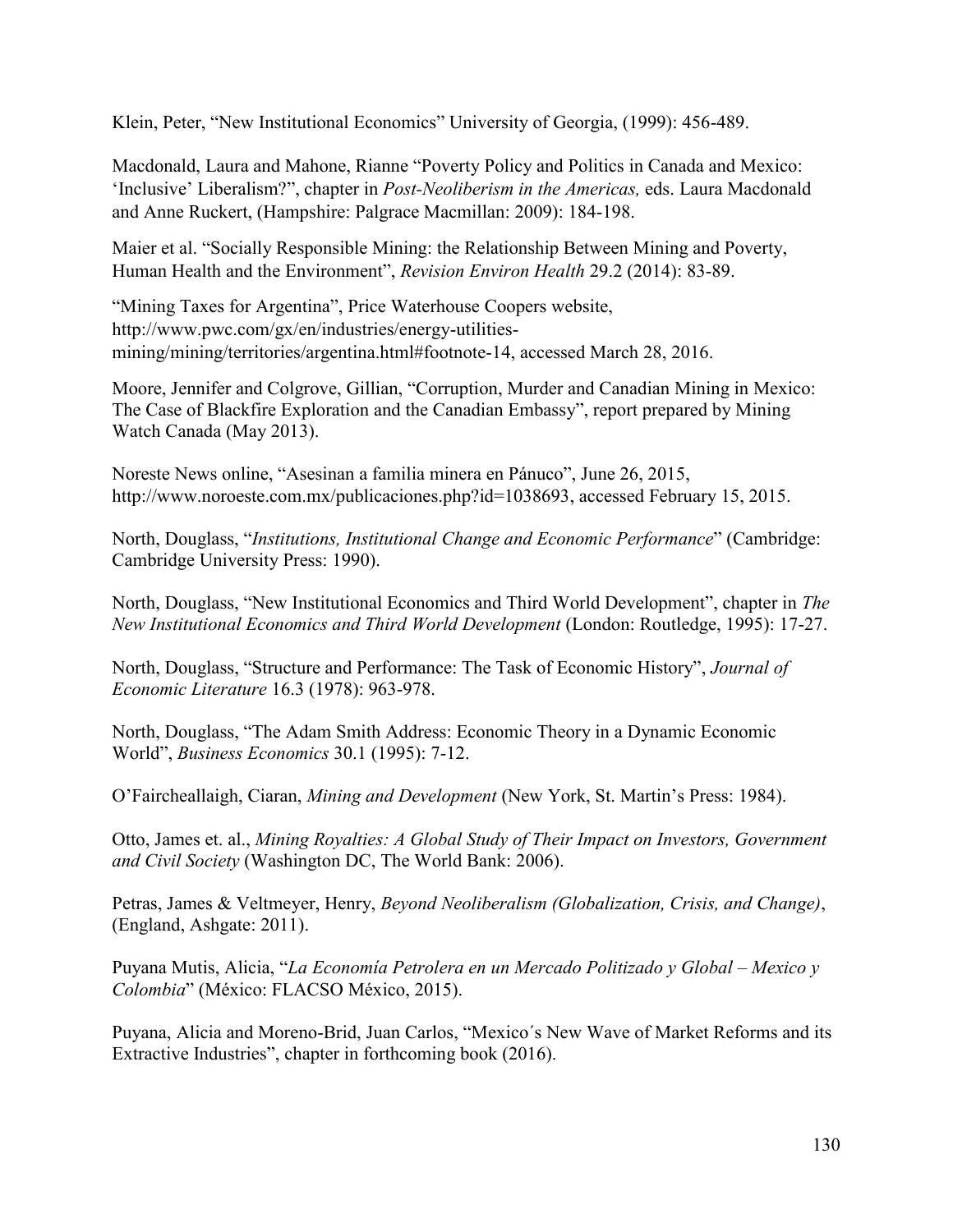Puyana, Alicia and Romero, José, "La Economia Mexicana después de Dos Decenias de Reformas", *Comercio Exterior* 57.16 (2007): 780-799.

Reygadas, Pedro and Reyna Jimenez, Oscar Felipe, "La batalla por San Luis: ¿el agua o el oro? La disputa argumentativa contra la Minera San Xavier", *Estudios Demográficos y Urbanos* 2.68 (2008): 299-331.

Richter, Rudolf, "The New Institutional Economics: Its Start, its Meaning and its Prospects", *European Business Organization Law Review* 6 (2005): 161-200.

Secretary of the Economy, Coordinación General de Minería, "Principales Minas y Proyectos Avanzados" demonstration in information folder, "La Minería es una Industria Comprometida con las Comunidades y el Medio Ambiente" distributed October 2015.

Secretary of the Economy: document provided October 2015, "Exportaciones Minero Metalúrgicas por País 2010-2015", by the General Mining Coordination Office, *PRONTUARIO: Industria Minero Metalúrgica,* Septiembre 2015: 1-54.

Servicio Geologico Mexico, "Statistical Yearbook of the Mexican Mining 2014", http://www.sgm.gob.mx, accessed April 8, 2015.

SNL Metals and Mining, "World Exploration Trends 2015", prepared for PDAC International Mining Convention, 2015.

Statistics Canada, "Employment by Industry", [http://www.statcan.gc.ca/tables-tableaux/sum](http://www.statcan.gc.ca/tables-tableaux/sum-som/l01/cst01/econ40-eng.htm)[som/l01/cst01/econ40-eng.htm,](http://www.statcan.gc.ca/tables-tableaux/sum-som/l01/cst01/econ40-eng.htm) accessed January 23, 2016.

Tamos Bos et. al, "Innovation, Entrepreneurship and Clusters in Latin America: Natural Resources – Implications and Future Challenges", *Journal of Technology Management and Innovation* 3.4 (2008): 52-63.

Teichman, Judith, "Economic Restructuring, State-Labor Relations, and the Transformation of Mexican Corporatism" chapter in *Neoliberalism Revisited: Economic Restructuring and Mexico's Political Failure* edited by Gerardo Otero, (Westview Press, 1996: Colorado): 149-167.

Tetreault, Darcy, "Free Market Mining in Mexico", *Critical Sociology* (2014): 1-14.

Tetreault, Darcy, "Megaminería en México: ¿Un Camino hacía el Desarrollo Local and Nacional?", *Estudios Críticos del Desarrollo* 4.7 (2014): 101-130.

Tetreault, Darcy "Resistance and Reform in Mexico's Mining Sector" chapter in *Extractive Imperialism in the Americas: Capitalism's New Frontier (Boston: Brill, 2014): 194-233.* 

Thacker, Strom "*Big Business, the State and Free Trade: Constructing Coalitions in Mexico*" (Cambridge University Press, New York: 2000).

Toye, John, "The New Institutional Economics and its Implications for Development Theory" chapter in *The New Institutional Economics and Third World Development* edited by John Harris, Janet Hunter and Colin Lewis (London: Routledge, 1995): 49-71.